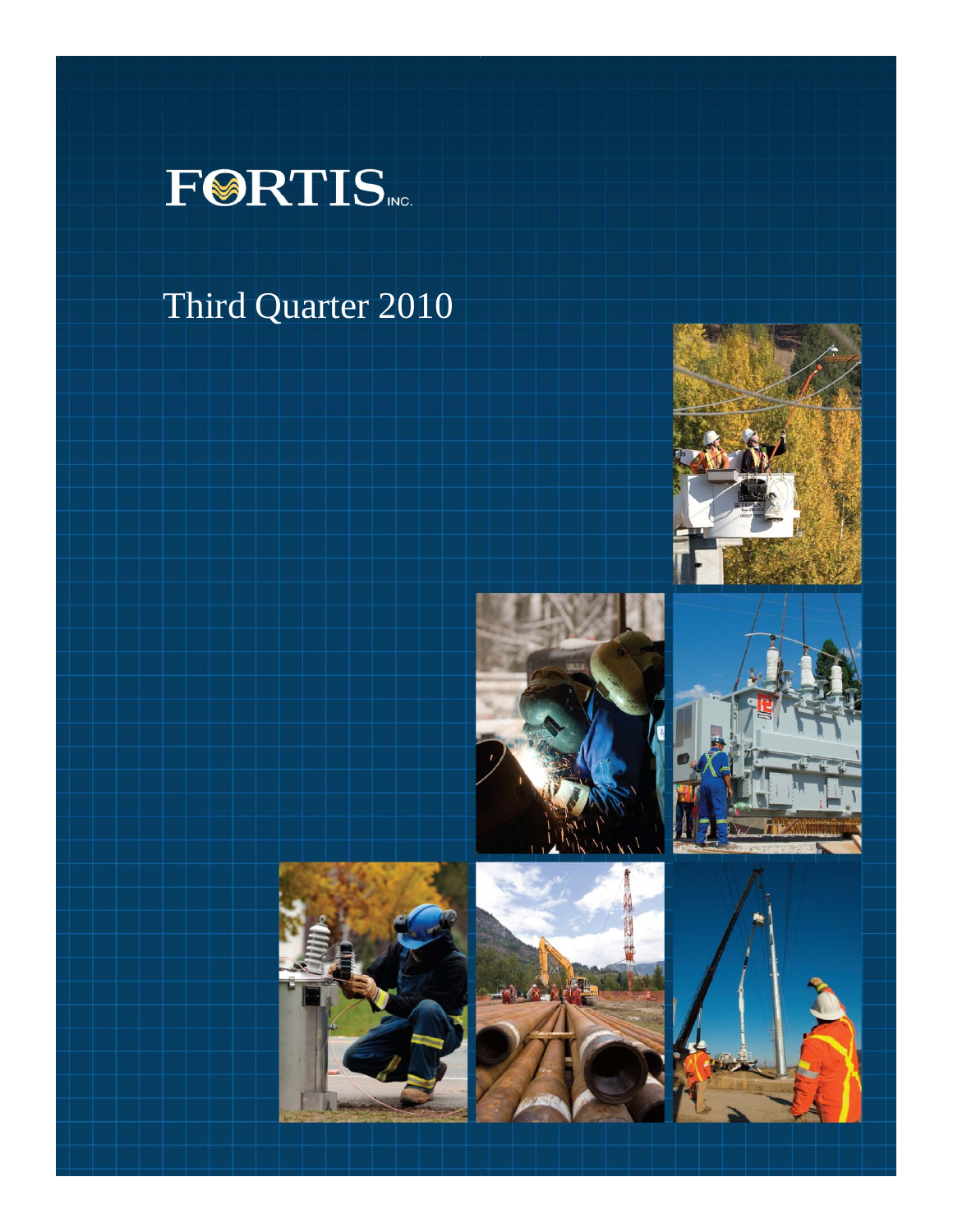## *Dear Shareholder:*

Fortis achieved third quarter net earnings attributable to common equity shareholders of \$45 million, or \$0.26 per common share, up \$9 million from earnings of \$36 million, or \$0.21 per common share, for the third quarter of 2009. Year-to-date net earnings attributable to common equity shareholders were \$200 million, or \$1.16 per common share, up \$19 million from earnings of \$181 million, or \$1.06 per common share, for the same period last year.

Performance for the quarter was driven by the regulated electric utilities in western Canada and non-regulated hydroelectric generation operations.

Canadian Regulated Electric Utilities contributed earnings of \$43 million, up \$7 million from the third quarter of 2009, associated with higher contributions from FortisAlberta, FortisBC and



Newfoundland Power. The \$4 million increase in earnings at FortisAlberta was associated with the higher allowed rate of return on common equity ("ROE"), the higher equity component of total capital structure, growth in electrical infrastructure investment and an increase in customers, partially offset by lower net transmission revenue. Earnings at FortisBC increased \$2 million, mainly as a result of the higher allowed ROE and growth in electrical infrastructure investment, partially offset by a weather-related decrease in electricity sales. The approximate \$1 million improvement in earnings at Newfoundland Power related to increased electricity sales and growth in electrical infrastructure investment, partially offset by higher operating expenses associated with repairing damage from Hurricane Igor in September 2010.

The Terasen Gas companies incurred a loss of \$5 million for the third quarter of 2010 compared to a loss of \$3 million for the same quarter last year. The third quarter is normally a period of lower customer demand due to warmer temperatures. The higher loss quarter over quarter largely related to increased operating and maintenance expenses at Terasen Gas Inc. ("TGI") that were approved by the British Columbia Utilities Commission ("BCUC") as part of the recent Negotiated Settlement Agreement. The loss in the third quarter of 2010, however, was reduced by \$4 million (after tax) related to the BCUC-approved reversal of most of the project cost overrun previously expensed in the fourth quarter of 2009 associated with the conversion of Whistler customer appliances from propane to natural gas.

Caribbean Regulated Electric Utilities contributed \$8 million to earnings, up \$1 million from the third quarter of 2009, largely driven by the deferral, for future collection in customer rates, of previously expensed business taxes at Belize Electricity.

Non-Regulated Fortis Generation contributed \$9 million to earnings, up \$5 million from the third quarter of 2009, mainly attributable to increased hydroelectric production in Belize, driven by higher rainfall and the commissioning of the Vaca hydroelectric generating facility in March 2010, and lower finance charges.

In October, Fortis, in partnership with Columbia Power Corporation and Columbia Basin Trust, concluded definitive agreements to construct a 335-megawatt hydroelectric generating facility (the "Waneta Expansion") at an estimated cost of approximately \$900 million. The facility is adjacent to the Waneta Dam and powerhouse facilities on the Pend d'Oreille River, south of Trail, British Columbia. Fortis owns a 51 per cent interest in the Waneta Expansion and will operate and maintain the non-regulated investment when the facility comes into service, which is expected in spring 2015. Construction is anticipated to start in November 2010.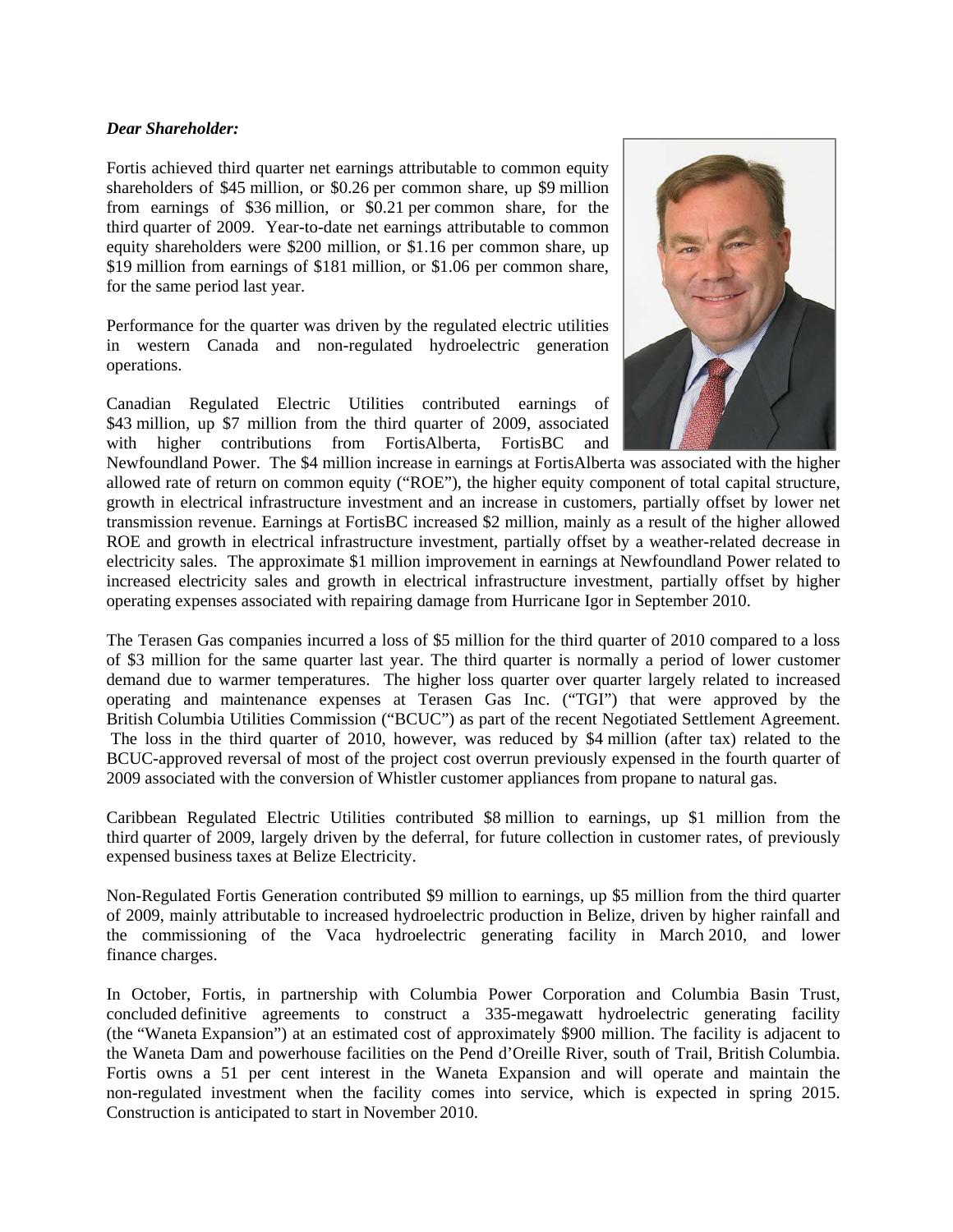Fortis Properties delivered earnings of \$9 million, consistent with earnings for the third quarter of 2009.

Corporate and other expenses were \$19 million compared to \$17 million for the same quarter last year. The increase in dividends associated with the First Preference Shares, Series H issued in January 2010 was partially offset by lower finance charges.

In October, DBRS upgraded the Corporation's debt credit rating to A(low) from BBB(high). The credit rating upgrade by DBRS was mainly due to the Corporation's low business-risk profile, reasonable credit metrics, significant reduction in external debt at Terasen Inc. and the Corporation's demonstrated ability to acquire and integrate stable utility businesses financed on a conservative basis. In October, DBRS also upgraded the debt credit rating of FortisBC to A(low) from BBB(high).

Consolidated capital expenditures, before customer contributions, were \$703 million year to date compared to \$763 million for the same period last year.

Cash flow from operating activities was \$582 million year to date, up \$15 million from \$567 million for the same period last year.

Our 2010 capital program is estimated at \$1.1 billion, the largest annual capital program ever undertaken by Fortis. Planning is also well underway for utility capital work that will be undertaken in 2011 and beyond to ensure we continue to meet our customers' needs. Over the next five years our capital program, including work related to the Waneta Expansion Project, is expected to approach \$5.5 billion, driving growth in earnings and dividends.

Fortis continues to pursue acquisitions to build on this organic growth, focusing on regulated electric and natural gas utilities in the United States and Canada.

*H. Stanley Marshall President and Chief Executive Officer Fortis Inc.*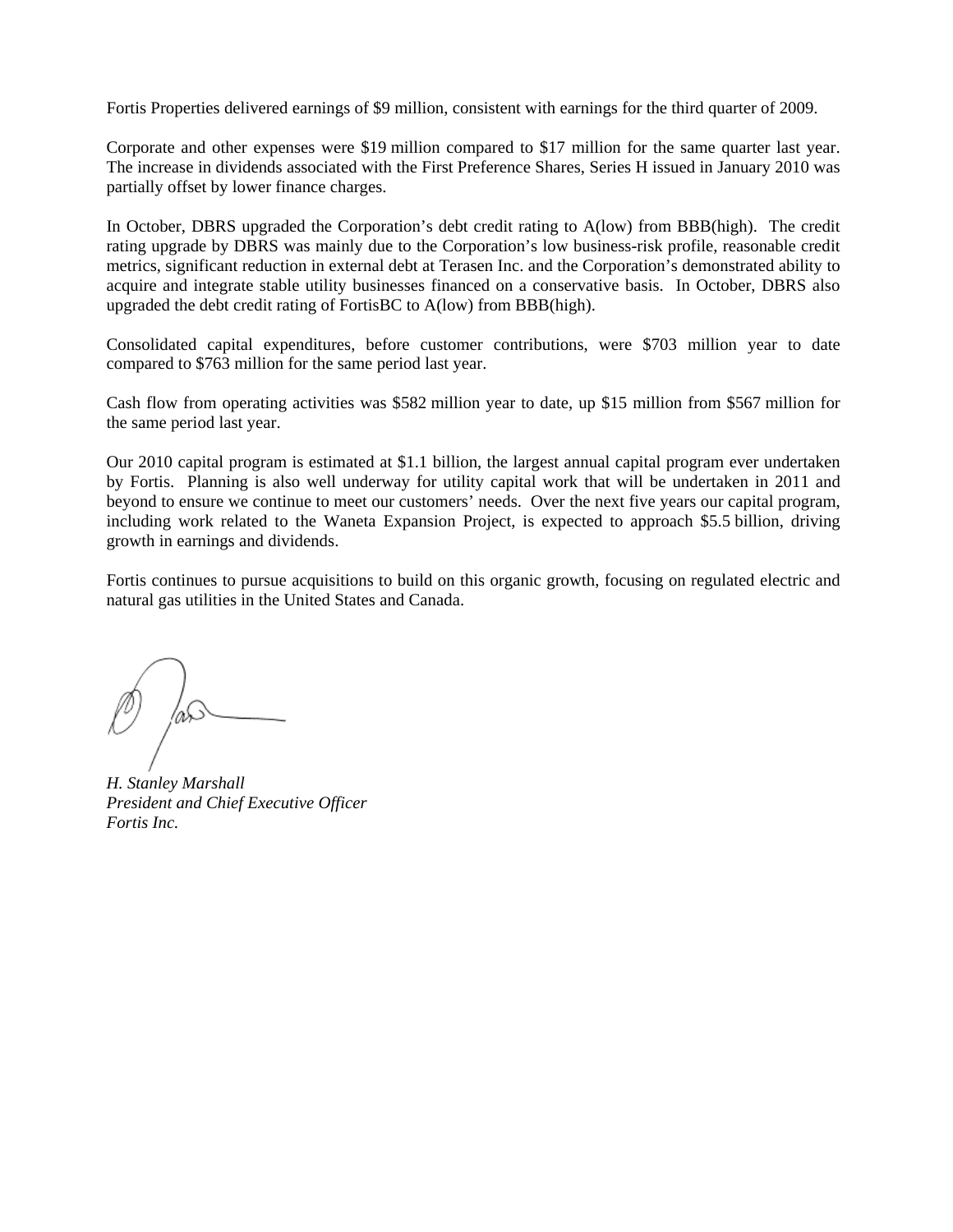# **Interim Management Discussion and Analysis**

For the three and nine months ended September 30, 2010 Dated November 5, 2010

#### **CONTENTS**

|                                                | 1  |
|------------------------------------------------|----|
| Company Overview and Financial Highlights      | 2  |
| Segmented Results of Operations                | 4  |
| Regulated Gas Utilities - Canadian             | 4  |
|                                                | 4  |
| Regulated Electric Utilities - Canadian        | 6  |
|                                                | 6  |
|                                                | 8  |
|                                                | 9  |
| Other Canadian Electric Utilities              | 10 |
| Regulated Electric Utilities - Caribbean       | 11 |
| Non-Regulated - Fortis Generation              | 13 |
| Non-Regulated - Fortis Properties              | 15 |
|                                                | 16 |
|                                                | 17 |
|                                                | 17 |
| Material Regulatory Decisions and Applications | 19 |
|                                                | 23 |
|                                                | 24 |

| 24      |
|---------|
| 27      |
| 28      |
| 28      |
| 28      |
| 30      |
| 30      |
| 31      |
| 33      |
| 33      |
| 34      |
| 35      |
| 36      |
| 38      |
| 40      |
| 40      |
| 40      |
|         |
| $F - 1$ |
|         |

## **FORWARD-LOOKING STATEMENT**

The following analysis should be read in conjunction with the Fortis Inc. ("Fortis" or the "Corporation") interim unaudited consolidated financial statements and notes thereto for the three and nine months ended September 30, 2010 and the Management Discussion and Analysis ("MD&A") and audited consolidated financial statements for the year ended December 31, 2009 included in the Corporation's 2009 Annual Report. This material has been prepared in accordance with National Instrument 51-102 - *Continuous Disclosure Obligations* relating to MD&As. Financial information in this material has been prepared in accordance with Canadian generally accepted accounting principles ("Canadian GAAP") and is presented in Canadian dollars unless otherwise specified.

*Fortis includes forward-looking information in the MD&A within the meaning of applicable securities laws in Canada ("forward-looking information"). The purpose of the forward-looking information is to provide management's expectations regarding the Corporation's future growth, results of operations, performance, business prospects and opportunities, and it may not be appropriate for other purposes. All forward-looking information is given pursuant to the "safe harbour" provisions of applicable Canadian securities legislation. The words "anticipates", "believes", "budgets", "could", "estimates", "expects", "forecasts", "intends", "may", "might", "plans", "projects", "schedule", "should", "will", "would" and similar expressions are often intended to identify forward-looking information, although not all forward-looking information contains these identifying words. The forward-looking information reflects management's current beliefs and is based on information currently available to the Corporation's management. The forward-looking information in the MD&A includes, but is not limited to, statements regarding: the expected timing of the implementation of new and final customer rates at FortisAlberta as a result of the regulatory decision on the 2010 and 2011 revenue requirements application; the expected increase in the total capital cost of the Fraser River South Bank South Arm Rehabilitation project at Terasen Gas Inc.; the expected total capital cost of FortisAlberta's automated meter reading technology project; the expected total capital cost for the construction of the 335-megawatt Waneta hydroelectric generating facility and its expected completion date; expected consolidated gross capital expenditures for 2010 and in total over the five-year period from 2011 through 2015; the expectation that the Corporation's significant capital program should drive growth in earnings and dividends; the expected increase in average annual energy production from the Macal River in Belize by the Vaca hydroelectric generating facility; expected consolidated long-term debt maturities and repayments on average annually over the next five years; the expectation of no material adverse credit rating actions in the near term; expected sources of financing for the subsidiaries' capital expenditure programs; and except for debt at Belize Electricity and Exploits River Hydro Partnership ("Exploits Partnership"), the expectation that the Corporation and its subsidiaries will remain compliant with debt covenants during 2010. The forecasts and projections that make up the forward-looking information are based on assumptions which include, but are not limited to: the receipt of applicable regulatory approvals and requested rate orders; no significant operational disruptions or environmental liability due to a catastrophic event or environmental upset caused by severe weather, other acts of nature or other major event; the continued ability to maintain the gas and electricity systems to ensure their continued performance; no significant decline in capital spending in 2010; no severe and prolonged downturn in economic conditions; sufficient liquidity and capital resources; the continuation of regulator-approved mechanisms to flow through the commodity cost of natural gas and energy supply costs in customer rates; the continued ability to hedge exposures to fluctuations in interest rates, foreign exchange rates and natural gas commodity prices; no significant variability in interest rates; no significant counterparty defaults; the continued competitiveness of natural gas pricing when compared with electricity and other alternative sources of energy; the continued availability of natural gas supply; the continued ability to fund defined benefit pension plans; the absence of significant changes in government energy plans*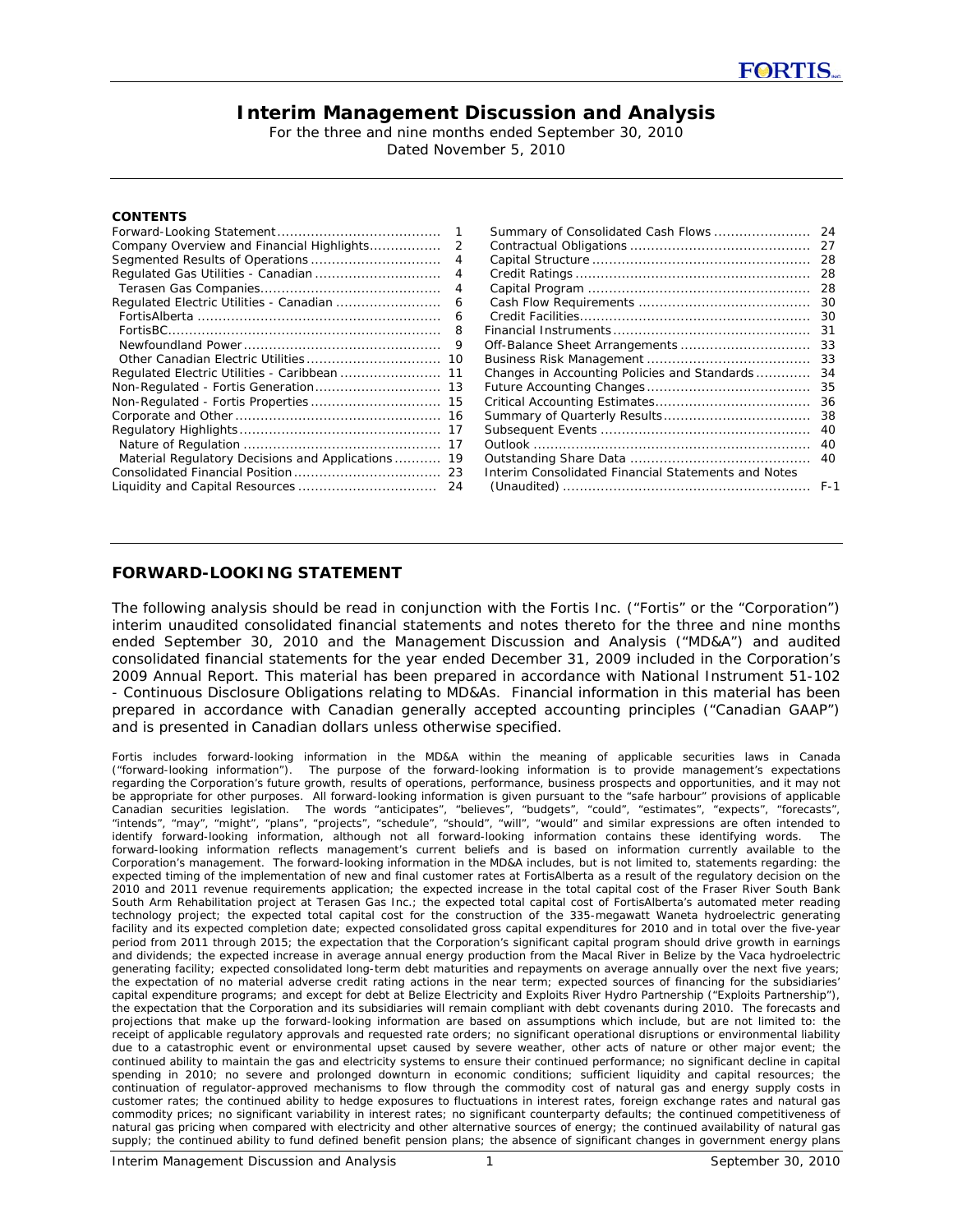*and environmental laws that may materially affect the operations and cash flows of the Corporation and its subsidiaries; maintenance of adequate insurance coverage; the ability to obtain and maintain licences and permits; retention of existing service areas; no material decrease in market energy sales prices; maintenance of information technology infrastructure; favourable relations with First Nations; favourable labour relations; and sufficient human resources to deliver service and execute the capital program. The forward-looking information is subject to risks, uncertainties and other factors that could cause actual results to differ materially from historical results or results anticipated by the forward-looking information. Factors which could cause results or events to differ from current expectations include, but are not limited to: regulatory risk; operating and maintenance risks; economic conditions; capital resources and liquidity risk; capital project budget overruns and financing risk in the Corporation's non-regulated business; weather and seasonality; commodity price risk; derivative financial instruments and hedging; interest rate risk; counterparty risk; competitiveness of natural gas; natural gas supply; defined benefit pension plan performance and funding*  requirements; risks related to the development of the Terasen Gas (Vancouver Island) Inc. franchise; the Government of *British Columbia's Energy Plan; environmental risks; insurance coverage risk; loss of licences and permits; loss of service area; market energy sales prices; changes in the current assumptions and expectations associated with the transition to International Financial Reporting Standards; changes in tax legislation; information technology infrastructure; an ultimate resolution of the expropriation of the assets of the Exploits Partnership that differs from what is currently expected by management; an unexpected outcome of legal proceedings currently against the Corporation; relations with First Nations; labour relations; and human resources. For additional information with respect to the Corporation's risk factors, reference should be made to the Corporation's continuous disclosure materials filed from time to time with Canadian securities regulatory authorities and to the heading "Business Risk Management" in the MD&A for the three and nine months ended September 30, 2010 and for the year ended December 31, 2009.* 

*All forward-looking information in the MD&A is qualified in its entirety by the above cautionary statements and, except as required by law, the Corporation undertakes no obligation to revise or update any forward-looking information as a result of new information, future events or otherwise after the date hereof.* 

# **COMPANY OVERVIEW AND FINANCIAL HIGHLIGHTS**

Fortis is the largest investor-owned distribution utility in Canada, serving approximately 2,100,000 gas and electricity customers. Its regulated holdings include electric utilities in five Canadian provinces and three Caribbean countries and a natural gas utility in British Columbia. Fortis owns and operates non-regulated generation assets across Canada and in Belize and Upper New York State, and hotels and commercial office and retail space primarily in Atlantic Canada. Year-to-date September 30, 2010, the Corporation's electricity distribution systems met a combined peak demand of approximately 5,034 megawatts ("MW") and its gas distribution system met a peak day demand of 1,006 terajoules ("TJ"). For additional information on the Corporation's business segments, refer to Note 1 to the Corporation's 2009 annual audited consolidated financial statements.

The key goals of the Corporation's regulated utilities are to operate sound gas and electricity distribution systems, deliver gas and electricity safely and reliably to customers at the lowest reasonable cost and conduct business in an environmentally responsible manner. The Corporation's main business, utility operations, is highly regulated. It is segmented by franchise area and, depending on regulatory requirements, by the nature of the assets.

Fortis has adopted a strategy of profitable growth with earnings per common share as the primary measure of performance. Key financial highlights, including earnings by reportable segment, for the third quarter and year-to-date periods ended September 30, 2010 and September 30, 2009 are provided in the following tables.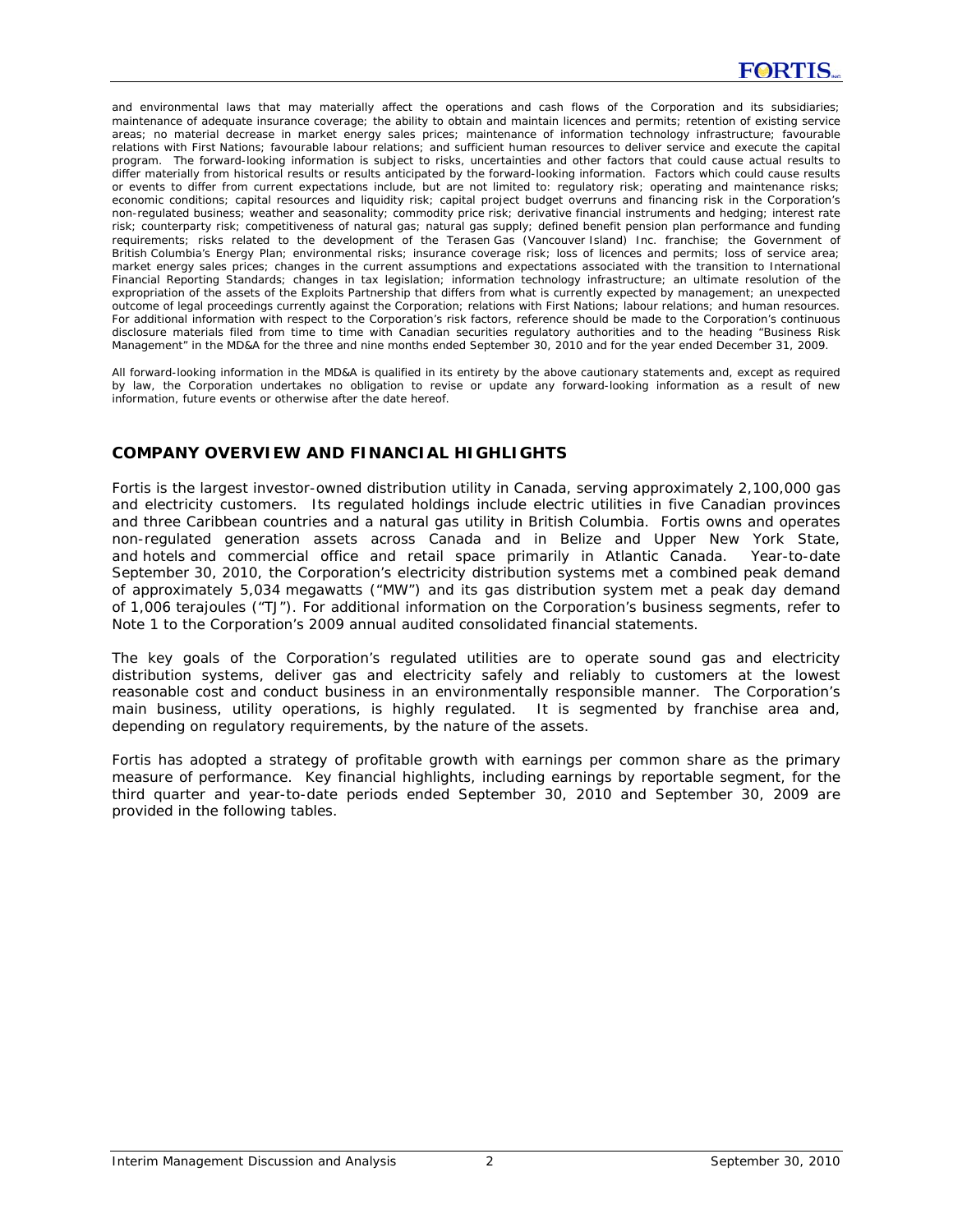| <b>Financial Highlights (Unaudited)</b> | Quarter |       |          |            | Year-to-date |          |
|-----------------------------------------|---------|-------|----------|------------|--------------|----------|
| Periods Ended September 30              | 2010    | 2009  | Variance | 2010       | 2009         | Variance |
| Revenue (\$ millions)                   | 720     | 665   | 55       | 2.627      | 2.623        | 4        |
| Cash Flow from Operating Activities     |         |       |          |            |              |          |
| $($$ millions)                          | 129     | 63    | 66       | 582        | 567          | 15.      |
| Net Earnings Attributable to Common     |         |       |          |            |              |          |
| Equity Shareholders (\$ millions)       | 45      | 36    | 9        | <b>200</b> | 181          | 19       |
| Basic Earnings per Common Share (\$)    | 0.26    | 0.21  | 0.05     | 1.16       | 1.06         | 0.10     |
| Diluted Earnings per Common Share (\$)  | 0.26    | 0.21  | 0.05     | 1.15       | 1.05         | 0.10     |
| Weighted Average Number of Common       |         |       |          |            |              |          |
| Shares Outstanding (millions)           | 173.2   | 170.4 | 2.8      | 172.4      | 170.0        | 2.4      |

# **Segmented Net Earnings Attributable to Common Equity Shareholders (Unaudited)**

| Periods Ended September 30                     |                         |      |          |      |      |          |
|------------------------------------------------|-------------------------|------|----------|------|------|----------|
|                                                | Year-to-date<br>Quarter |      |          |      |      |          |
| $($$ millions)                                 | 2010                    | 2009 | Variance | 2010 | 2009 | Variance |
| <b>Regulated Gas Utilities - Canadian</b>      |                         |      |          |      |      |          |
| Terasen Gas Companies (1)                      | (5)                     | (3)  | (2)      | 85   | 69   | 16       |
| <b>Regulated Electric Utilities - Canadian</b> |                         |      |          |      |      |          |
| FortisAlberta                                  | 19                      | 15   | 4        | 51   | 45   | 6        |
| FortisBC <sup>(2)</sup>                        | 11                      | 9    | 2        | 33   | 29   |          |
| Newfoundland Power                             | 8                       |      |          | 26   | 24   | 2        |
| Other Canadian $(3)$                           | 5                       | 5    |          | 14   | 13   |          |
|                                                | 43                      | 36   |          | 124  | 111  | 13       |
| Regulated Electric - Caribbean (4)             | 8                       |      |          | 19   | 20   | (1)      |
| Non-Regulated - Fortis Generation (5)          | 9                       | 4    | 5        | 14   | 14   |          |
| Non-Regulated - Fortis Properties (6)          | 9                       | 9    |          | 19   | 19   |          |
| Corporate and Other <sup>(7)</sup>             | (19)                    | (17) | (2)      | (61) | (52) | (9)      |
| Net Earnings Attributable to                   |                         |      |          |      |      |          |
| <b>Common Equity Shareholders</b>              | 45                      | 36   | 9        | 200  | 181  | 19       |

*(1)* Comprised of Terasen Gas Inc. ("TGI"), Terasen Gas (Vancouver Island) Inc. ("TGVI") and Terasen Gas (Whistler) Inc. ("TGWI")

*(2)* Includes the regulated operations of FortisBC Inc. and operating, maintenance and management services related to the Waneta, Brilliant and Arrow Lakes hydroelectric generating plants and the distribution system owned by the City of Kelowna. Excludes the non-regulated generation operations of FortisBC Inc.'s wholly owned partnership, Walden Power Partnership

*(3)* Includes Maritime Electric and FortisOntario. FortisOntario mainly includes Canadian Niagara Power, Cornwall Electric and, from October 2009, Algoma Power Inc. ("Algoma Power")

*(4)* Includes Belize Electricity, in which Fortis holds an approximate 70 per cent controlling interest; Caribbean Utilities on Grand Cayman, Cayman Islands, in which Fortis holds an approximate 59 per cent controlling interest; and wholly owned Fortis Turks and Caicos

- *(5)* Includes the financial results of non-regulated assets in Belize, Ontario, central Newfoundland, British Columbia and Upper New York State, with a combined generating capacity of 139 megawatts ("MW"), mainly hydroelectric. Results reflect contribution from the Vaca hydroelectric generating facility in Belize, from March 2010 when the facility was commissioned. Prior to May 1, 2009, the financial results of Fortis reflected earnings' contribution associated with the Corporation's 75-MW water-right entitlement on the Niagara River in Ontario related to the Rankine hydroelectric generating facility. The water rights expired on April 30, 2009, at the end of a 100-year term. Additionally, prior to February 12, 2009, the financial results of the hydroelectric generation operations in central Newfoundland were consolidated in the financial statements of Fortis. Effective February 12, 2009, the Corporation discontinued the consolidation method of accounting for the generation operations in central Newfoundland due to the Corporation no longer having control over the operations and cash flows, as a result of the expropriation of the assets of the Exploits River Hydro Partnership by the Government of Newfoundland and Labrador. For a further discussion of this matter, refer to the "Critical Accounting Estimates - Contingencies" section of the MD&A for the year ended December 31, 2009.
- *(6)* Fortis Properties owns and operates 21 hotels, comprised of more than 4,100 rooms, in eight Canadian provinces and approximately 2.8 million square feet of commercial office and retail space primarily in Atlantic Canada.
- *(7)* Includes Fortis net corporate expenses, net expenses of non-regulated Terasen Inc. ("Terasen") corporate-related activities and the financial results of Terasen's 30 per cent ownership interest in CustomerWorks Limited Partnership ("CWLP") and of Terasen's non-regulated wholly owned subsidiary Terasen Energy Services Inc. ("TES")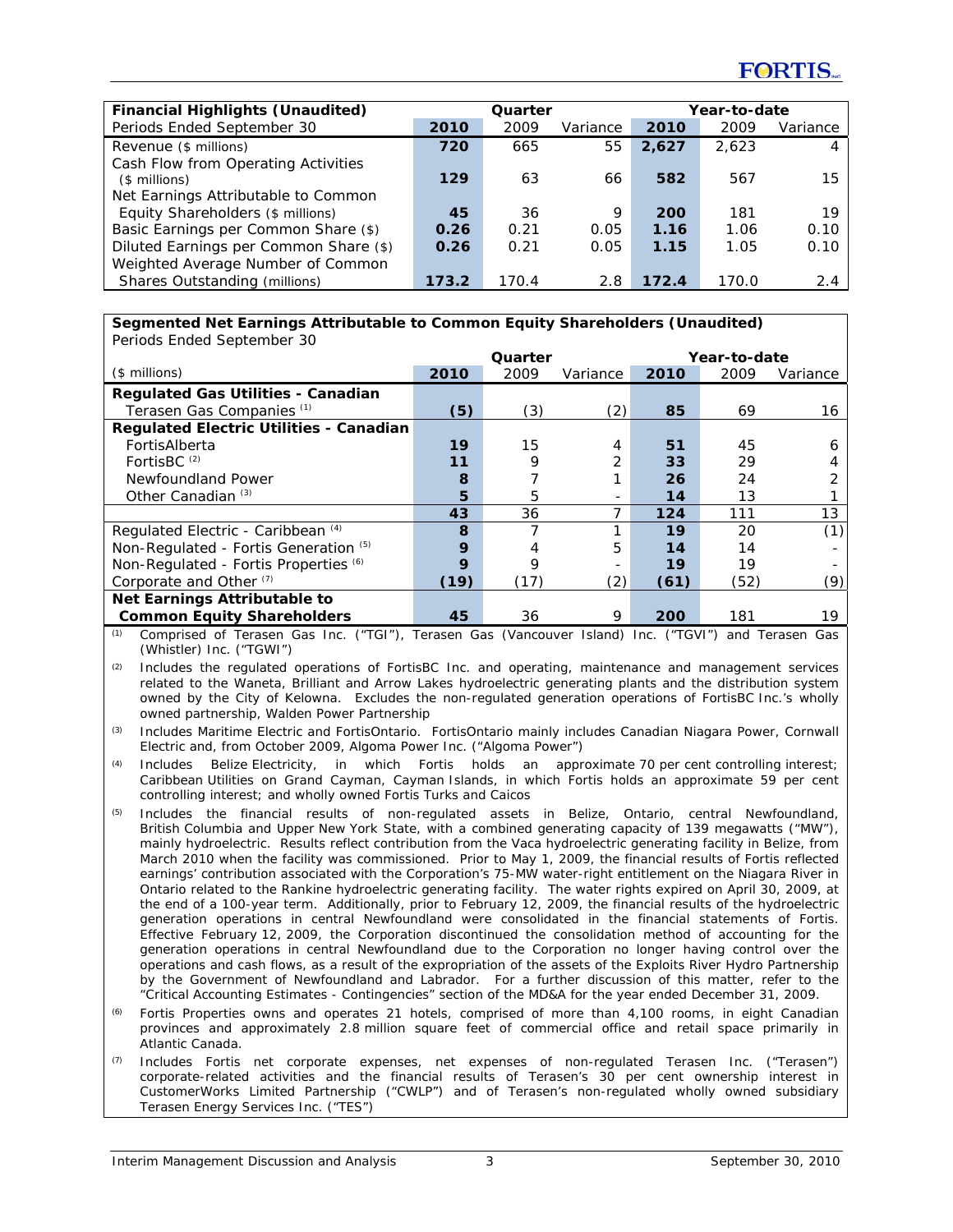# **SEGMENTED RESULTS OF OPERATIONS**

# **REGULATED GAS UTILITIES - CANADIAN**

# **TERASEN GAS COMPANIES**

| Gas Volumes by Major Customer Category (Unaudited) |        |         |          |              |         |          |  |  |  |  |  |  |
|----------------------------------------------------|--------|---------|----------|--------------|---------|----------|--|--|--|--|--|--|
| Periods Ended September 30                         |        | Quarter |          | Year-to-date |         |          |  |  |  |  |  |  |
| (TJ)                                               | 2010   | 2009    | Variance | 2010         | 2009    | Variance |  |  |  |  |  |  |
| Core – Residential and Commercial                  | 12,342 | 12,050  | 292      | 76,600       | 82,537  | (5,937)  |  |  |  |  |  |  |
| Industrial                                         | 840    | 762     | 78       | 3,708        | 4.379   | (671)    |  |  |  |  |  |  |
| <b>Total Sales Volumes</b>                         | 13,182 | 12,812  | 370      | 80,308       | 86,916  | (6,608)  |  |  |  |  |  |  |
| <b>Transportation Volumes</b>                      | 11,383 | 10,396  | 987      | 41,963       | 43,130  | (1, 167) |  |  |  |  |  |  |
| Throughput under Fixed Revenue                     |        |         |          |              |         |          |  |  |  |  |  |  |
| Contracts                                          | 2,771  | 4,601   | (1,830)  | 10,897       | 12,184  | (1, 287) |  |  |  |  |  |  |
| <b>Total Gas Volumes</b>                           | 27,336 | 27,809  | (473)    | 133,168      | 142,230 | (9,062)  |  |  |  |  |  |  |

#### **Factors Contributing to Net Negative Quarterly Gas Volumes Variance**

Unfavourable

• Lower volumes under fixed revenue contracts, due to a large customer changing its gas supply requirements from peak demand to emergency demand

Favourable

- Higher average gas consumption by residential and commercial customers as a result of cooler temperatures quarter over quarter
- Higher transportation volumes as a result of the favourable impact of improving economic conditions in the third quarter of 2010 in the forestry sector

#### **Factors Contributing to Negative Year-to-Date Gas Volumes Variance**

Unfavourable

- Lower average gas consumption by residential and commercial customers as a result of warmer average temperatures in the first quarter of 2010 compared to the same quarter in 2009, partially offset by the impact of cooler temperatures in the third quarter of 2010 compared to the same quarter in 2009
- Lower transportation volumes as a result of warmer average temperatures period over period and the impact of unfavourable economic conditions negatively affecting the forestry sector mainly in the first quarter of 2010
- Lower volumes under fixed revenue contracts, mainly for the reason discussed above for the quarter

Net customer additions were 3,460 year-to-date 2010 compared to 743 for the same period last year. Gross customer additions increased period over period due to increased building activity and customer reconnections were higher period over period due to cooler temperatures in the third quarter of 2010 compared to the same quarter last year.

Because of natural gas consumption patterns, earnings of the Terasen Gas companies are highest in the first and fourth quarters. As a result of seasonality, interim earnings are not indicative of annual earnings.

The Terasen Gas companies earn approximately the same margin regardless of whether a customer contracts for the purchase and delivery of natural gas or for the transportation only of natural gas.

As a result of the operation of regulator-approved deferral mechanisms, changes in consumption levels and energy supply costs from those forecasted to set gas rates do not materially affect earnings.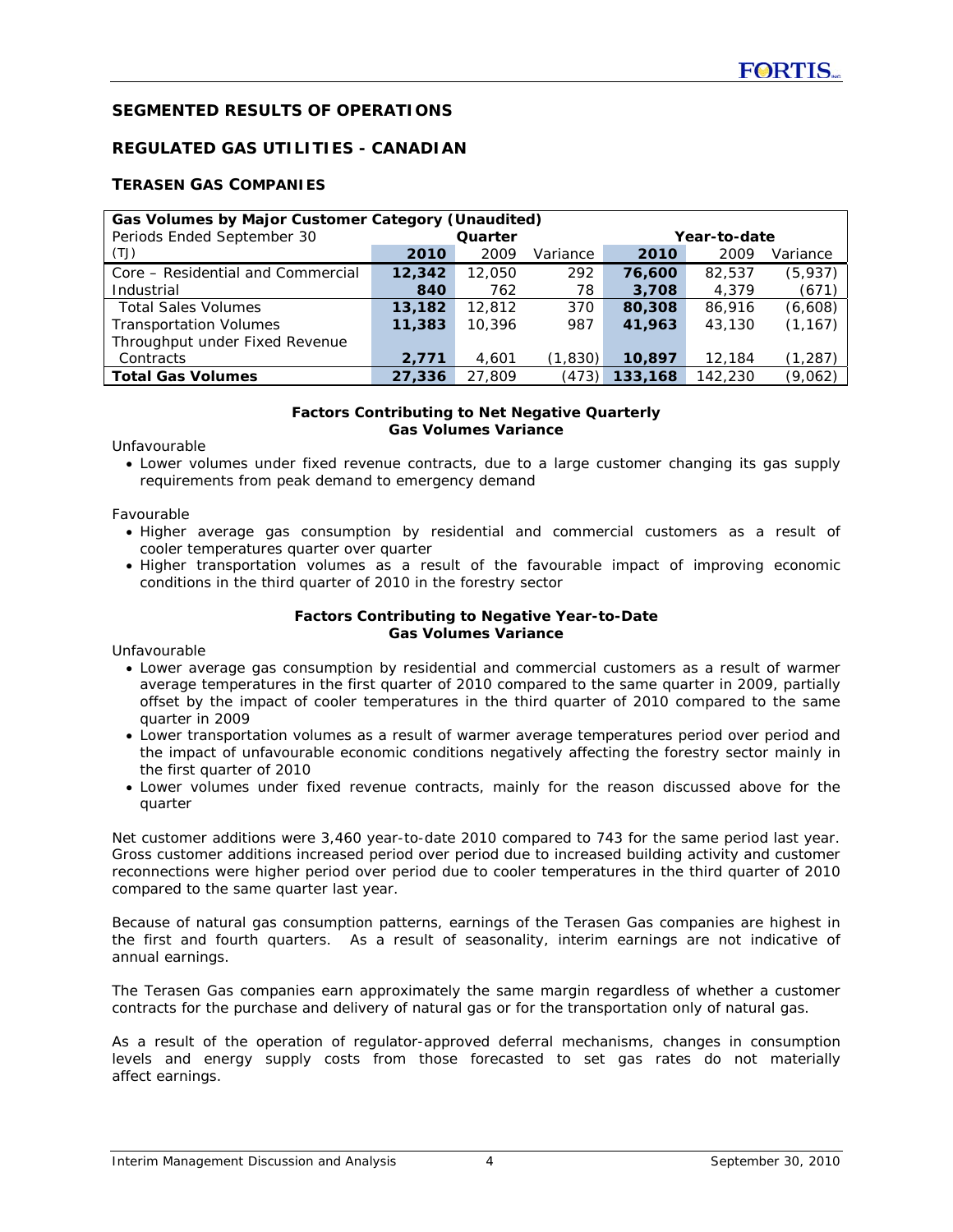| <b>Financial Highlights (Unaudited)</b> |                          |         |          |       |              |                   |
|-----------------------------------------|--------------------------|---------|----------|-------|--------------|-------------------|
| Periods Ended September 30              |                          | Quarter |          |       | Year-to-date |                   |
| $($$ millions)                          | 2010                     | 2009    | Variance | 2010  | 2009         | Variance          |
| Revenue                                 | 206                      | 208     | (2)      | 1,067 | 1,166        | (99)              |
| <b>Energy Supply Costs</b>              | 90                       | 98      | (8)      | 586   | 722          | (136)             |
| <b>Operating Expenses</b>               | 66                       | 60      | 6        | 201   | 189          | $12 \overline{ }$ |
| Amortization                            | 27                       | 25      |          | 81    | 76           | 5                 |
| <b>Finance Charges</b>                  | 28                       | 30      | (2)      | 84    | 91           | (7)               |
| Corporate Tax (Recovery) Expense        | $\overline{\phantom{0}}$ | (2)     |          | 30    | 19           | 11                |
| Earnings                                | (5)                      | (3)     | (2)      | 85    | 69           | 16                |

#### **Factors Contributing to Net Negative Quarterly Revenue Variance**

Unfavourable

• Lower commodity cost of natural gas charged to customers

Favourable

- Higher average gas consumption by residential and commercial customers
- Increased customer delivery rates, effective January 1, 2010, which included: (i) the impact of the increase in the allowed rate of return on common shareholder's equity ("ROE") to 9.50 per cent from 8.47 per cent for Terasen Gas Inc. ("TGI") and to 10.00 per cent for each of Terasen Gas (Vancouver Island) Inc. ("TGVI") and Terasen Gas Whistler Inc. ("TGWI") from 9.17 per cent and 8.97 per cent, respectively; (ii) the increase in the deemed common equity component of the total capital structure ("equity component") for TGI to 40 per cent from 35 per cent; and (iii) higher forecasted regulatory approved operating expenses and amortization cost

#### **Factors Contributing to Net Negative Year-to-Date Revenue Variance**

Unfavourable

- Lower average gas consumption by residential and commercial customers
- Lower commodity cost of natural gas charged to customers

Favourable

• The increase in customer delivery rates, effective January 1, 2010

#### **Factors Contributing to Net Negative Quarterly Earnings Variance**

Unfavourable

- Higher operating expenses driven by: (i) increased labour and employee-benefit costs; (ii) new initiatives agreed to in the regulator-approved Negotiated Settlement Agreement ("NSA") related to 2010 and 2011 revenue requirements resulting in higher planned maintenance and operating activities in 2010 compared to 2009; (iii) the expensing of asset removal costs to operating expenses, effective January 1, 2010, as a result of the NSA; and (iv) lower capitalized overhead costs, due to a reduction in the capitalization rate, also as a result of the NSA. The asset removal costs and higher expensed overhead costs were approved for collection in current customer delivery rates. Prior to 2010, asset removal costs were recorded against accumulated amortization.
- Increased amortization cost due to higher amortization rates period over period and continued investment in utility capital assets. The new amortization rates were determined and approved by the regulator upon review of a current depreciation study. The increase in amortization is being collected in current customer delivery rates.
- A higher effective corporate income tax rate period over period, mainly due to lower deductions from income for income tax purposes compared to accounting purposes in 2010 compared to 2009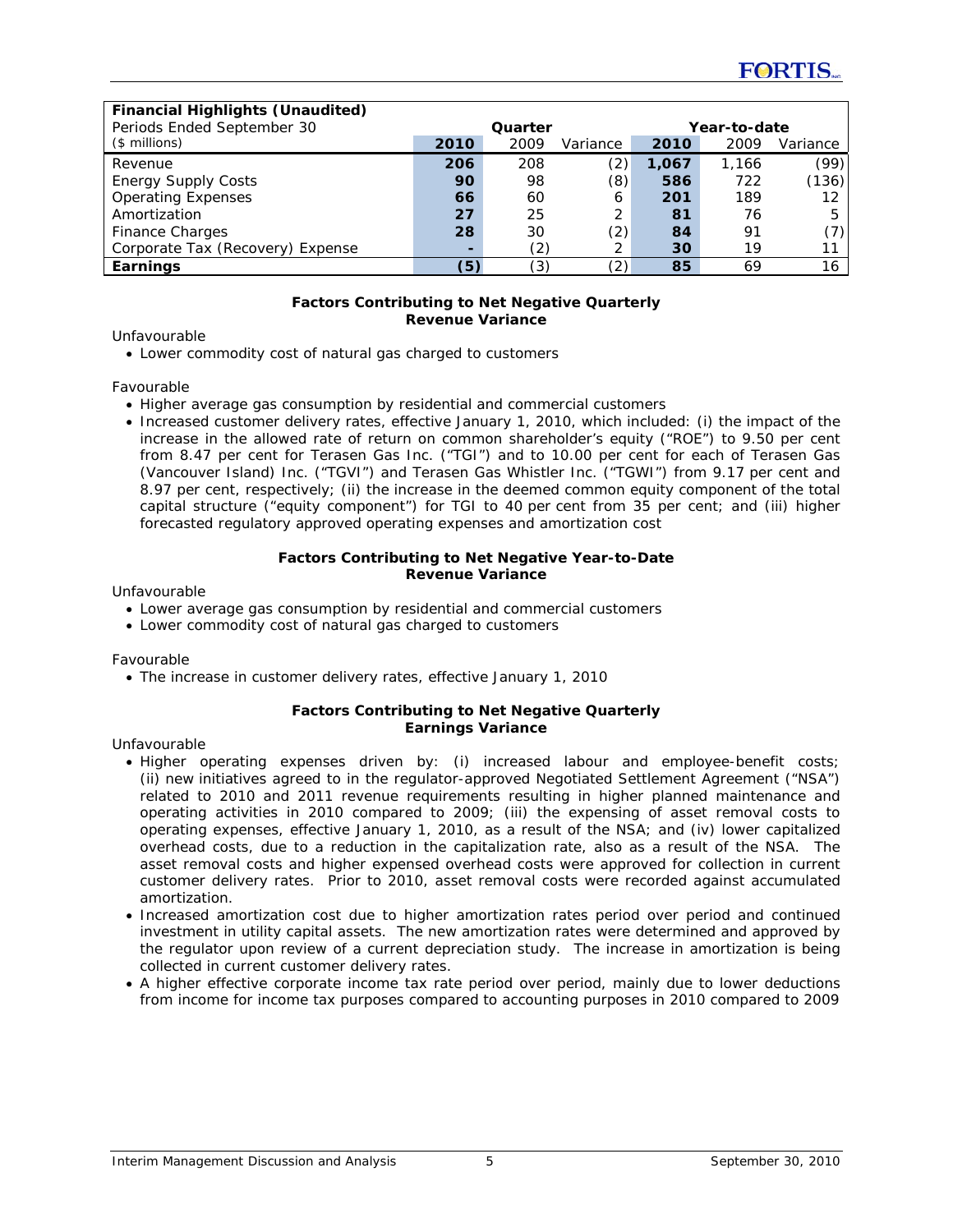Favourable

- The increase in customer delivery rates, effective January 1, 2010
- The reversal of approximately \$5 million (\$4 million after tax) of operating expenses in the third quarter of 2010 related to most of the project cost overrun previously expensed in the fourth quarter of 2009 associated with the conversion of Whistler customer appliances from propane to natural gas. During the third quarter of 2010, the Company received approval from the British Columbia Utilities Commission ("BCUC") to collect most of the additional costs in future customer rates.
- Lower finance charges due to lower average credit facility borrowings period over period

#### **Factors Contributing to Net Positive Year-to-Date Earnings Variance**

Year-to-date 2010, earnings at the Terasen Gas companies were favourably impacted by the same factors as discussed above for the quarter, partially offset by the same unfavourable factors also as discussed above for the quarter.

For a discussion of the nature of regulation and material regulatory decisions and applications pertaining to the Terasen Gas companies, refer to the "Regulatory Highlights" section of this MD&A.

# **REGULATED ELECTRIC UTILITIES - CANADIAN**

## **FORTISALBERTA**

| <b>Financial Highlights (Unaudited)</b>    | Year-to-date<br>Quarter |       |          |                          |        |          |
|--------------------------------------------|-------------------------|-------|----------|--------------------------|--------|----------|
| Periods Ended September 30                 | 2010                    | 2009  | Variance | 2010                     | 2009   | Variance |
| Energy Deliveries (gigawatt hours ("GWh")) | 3,778                   | 3,819 | (41)     | 11,611                   | 11,736 | (125)    |
| $($$ millions)                             |                         |       |          |                          |        |          |
| Revenue                                    | 109                     | 84    | 25       | 289                      | 245    | 44       |
| <b>Operating Expenses</b>                  | 33                      | 33    | -        | 104                      | 98     | 6        |
| Amortization                               | 45                      | 25    | 20       | 94                       | 70     | 24       |
| Finance Charges                            | 12                      | 12    | -        | 40                       | 36     | 4        |
| Corporate Tax Recovery                     | -                       | (1)   |          | $\overline{\phantom{a}}$ | (4)    | 4        |
| Earnings                                   | 19                      | 15    |          | 51                       | 45     | 6        |

#### **Factors Contributing to Net Negative Quarterly Energy Deliveries Variance**

Unfavourable

• Decreased energy deliveries to farm and irrigation, and other industrial customers, mainly due to lower average consumption resulting from relatively milder temperatures. Energy deliveries to irrigation customers were also negatively impacted by continued heavy rainfall during the third quarter of 2010.

Favourable

• Increased energy deliveries associated with an increase in the number of residential and commercial customers

#### **Factors Contributing to Net Negative Year-to-Date Energy Deliveries Variance**

Unfavourable

• The same factors as discussed above for the quarter

Favourable

• Increased energy deliveries associated with an increase in the number of residential, commercial and oil and gas customers

As at September 30, 2010, the total number of customers at FortisAlberta increased 11,000 year over year.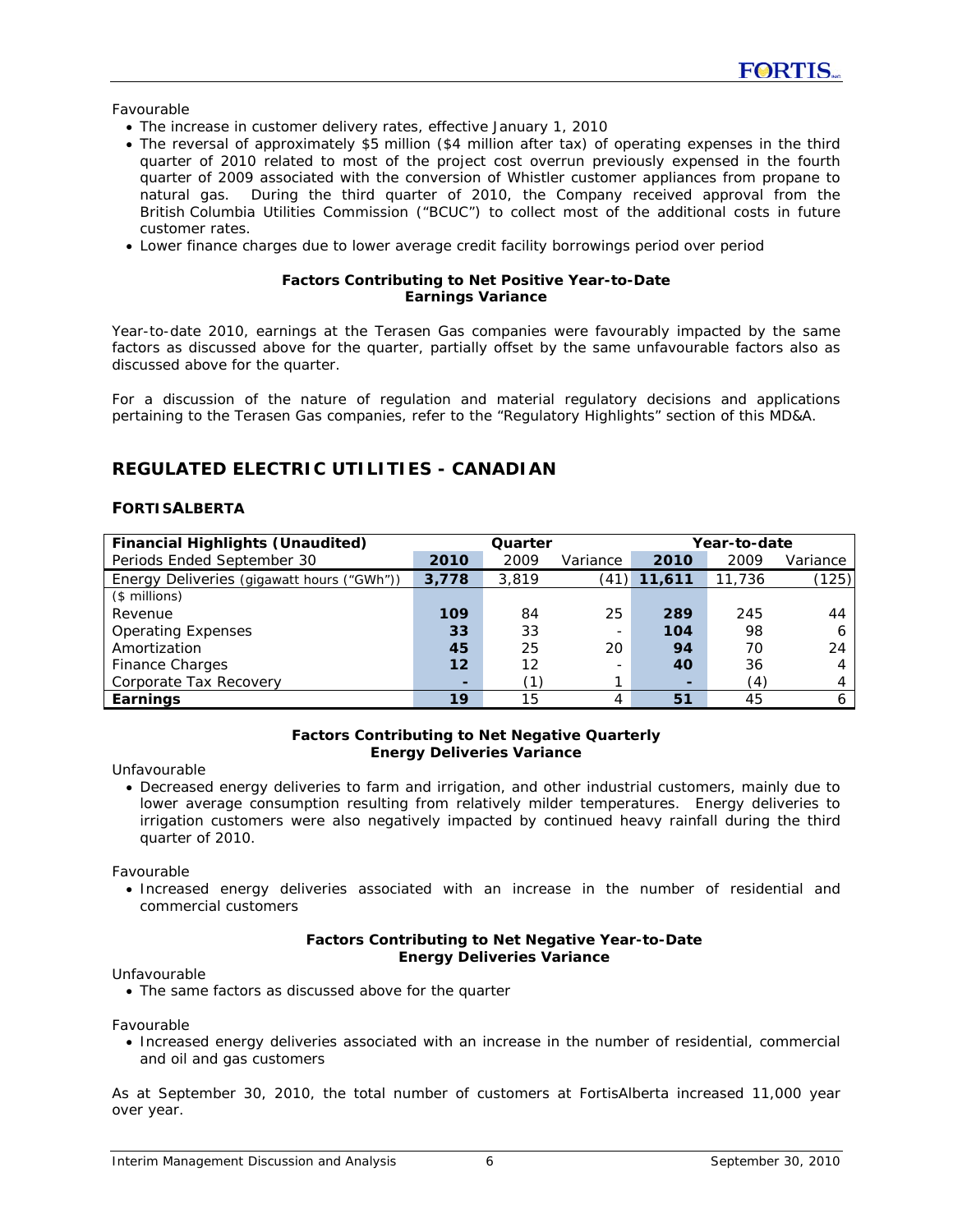As a significant portion of FortisAlberta's distribution revenue is derived from fixed or largely fixed billing determinants, changes in quantities of energy delivered are not entirely correlated with changes in revenue. Revenues are a function of numerous variables, many of which are independent of actual energy deliveries.

#### **Factors Contributing to Net Positive Quarterly and Year-to-Date Revenue Variance**

Favourable

- An approximate \$22 million and \$27 million electricity rate revenue accrual for the quarter and year to date, respectively, associated with the impact of the 2010-2011 regulatory rate decision. The rate revenue accrual was primarily associated with regulatory approved increased amortization, operating expenses and finance charges and, therefore, did not have a significant impact on earnings. Approximately \$14 million of the accrual in the third quarter related to the first half of 2010.
- An interim 7.5 per cent average increase in base customer electricity distribution rates, effective January 1, 2010
- A rate revenue accrual of approximately \$1 million and \$3 million for the quarter and year to date, respectively, to reflect an allowed ROE of 9.00 per cent, compared to an interim allowed ROE of 8.51 per cent as reflected in revenue year-to-date 2009 and an increase in the equity component to 41 per cent from 37 per cent as reflected in revenue year-to-date 2009
- Customer growth

Collection of the revenue accruals is expected to begin with new final customer rates and riders, effective January 1, 2011.

Unfavourable

- Lower net transmission revenue. Effective January 1, 2010, as a result of the 2010-2011 regulatory rate decision, the impact of volume risk on transmission costs is deferred to be recovered from, or refunded to, customers in future rates
- Lower miscellaneous revenue

#### **Factors Contributing to Net Positive Quarterly and Year-to-Date Earnings Variance**

Favourable

• The increase in electricity distribution rate revenue related to the increase in the allowed ROE and equity component, ongoing investment in electrical infrastructure, customer growth and higher forecasted regulatory approved expenses

Unfavourable

- Increased amortization cost associated with higher overall amortization rates, as approved in the 2010-2011 regulatory rate decision, and continued investment in utility capital assets, partially offset by the impact of the commencement, in 2010, of the capitalization of amortization for vehicles and tools used in the construction of other assets, as approved by the regulator
- Increased operating expenses year to date, mainly due to higher labour costs and general operating expenses, partially offset by lower contracted labour costs
- Increased finance charges year to date, due to higher debt levels in support of the Company's significant capital expenditure program, partially offset by lower average credit facility borrowings, increased capitalized allowance for funds used during construction and the impact of lower interest rates on the credit facility borrowings
- Lower net transmission revenue for the reason discussed above
- Lower corporate tax recovery in 2010, due to lower future income tax recoveries associated with changes in net customer deferrals subject to future income tax recoveries and a favourable adjustment to current income taxes of approximately \$2 million during the second quarter of 2009

For a discussion of the nature of regulation and material regulatory decisions and applications pertaining to FortisAlberta, refer to the "Regulatory Highlights" section of this MD&A.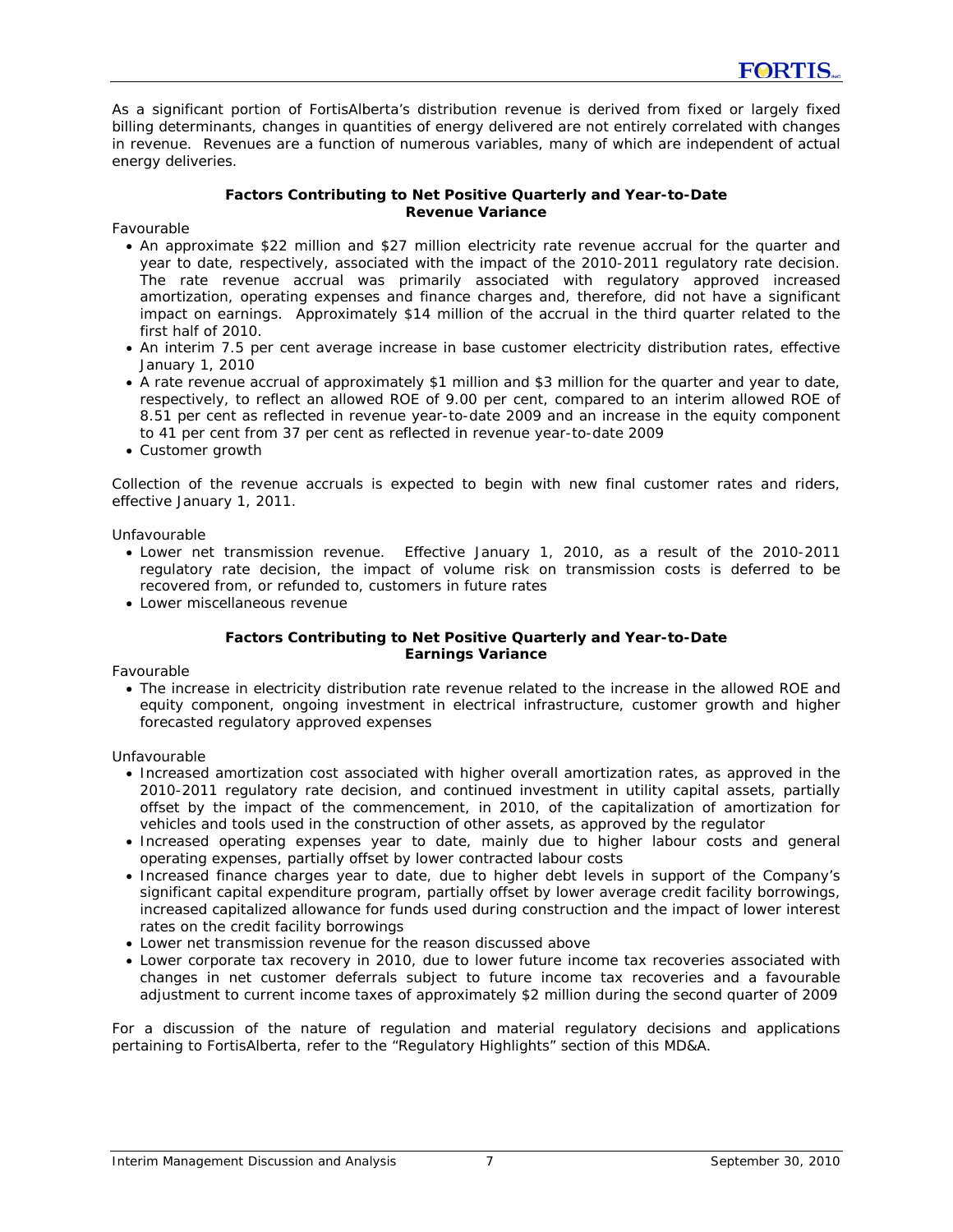# **FORTISBC**

| <b>Financial Highlights (Unaudited)</b> | Year-to-date<br>Quarter |      |          |       |       |          |
|-----------------------------------------|-------------------------|------|----------|-------|-------|----------|
| Periods Ended September 30              | 2010                    | 2009 | Variance | 2010  | 2009  | Variance |
| Electricity Sales (GWh)                 | 709                     | 720  |          | 2.199 | 2.298 | (99)     |
| $($$ millions)                          |                         |      |          |       |       |          |
| Revenue                                 | 62                      | 57   | 5        | 193   | 184   | Q        |
| <b>Energy Supply Costs</b>              | 16                      | 15   |          | 50    | 50    |          |
| <b>Operating Expenses</b>               | 17                      | 16   |          | 53    | 51    |          |
| Amortization                            | 10                      | 9    |          | 31    | 28    | 3        |
| <b>Finance Charges</b>                  |                         | 8    | (1)      | 23    | 23    |          |
| Corporate Taxes                         |                         |      |          | 3     |       |          |
| Earnings                                | 11                      | Q    | ◠        | 33    | 29    |          |

#### **Factors Contributing to Net Negative Quarterly and Year-to-Date Electricity Sales Variance**

Unfavourable

• Lower average consumption primarily due to unfavourable weather conditions

Favourable

- Residential and general service customer growth
- Increased industrial customer loads

#### **Factors Contributing to Net Positive Quarterly and Year-to-Date Revenue Variance**

Favourable

- A 6.0 per cent increase in customer electricity rates, effective January 1, 2010, reflecting an increase in the allowed ROE to 9.90 per cent for 2010, up from 8.87 per cent for 2009, and ongoing investment in electrical infrastructure
- A 2.9 per cent interim, refundable increase in customer electricity rates, effective September 1, 2010, as a result of the flow through to customers of increased power purchase costs charged by BC Hydro
- Increased performance-based rate-setting ("PBR") incentive adjustments receivable from customers
- Higher revenue contribution from non-regulated operating, maintenance and management services year to date

Unfavourable

• The 1.5 per cent and 4.3 per cent decrease in electricity sales for the quarter and year to date, respectively, compared to the same periods last year

#### **Factors Contributing to Net Positive Quarterly Earnings Variance**

Favourable

- The increases in customer electricity rates, effective January 1, 2010 and September 1, 2010
- Increased PBR incentive adjustments
- Lower finance charges, primarily due to an increase in capitalized interest and lower bank fees, partially offset by higher debt levels in support of the Company's capital expenditure program and higher interest rates

Unfavourable

- Higher energy supply costs associated with a higher proportion of purchased power versus energy generated from Company-owned hydroelectric generating facilities and the impact of higher average prices for purchased power, partially offset by the impact of decreased electricity sales
- Increased amortization cost associated with continued investment in utility capital assets
- Decreased electricity sales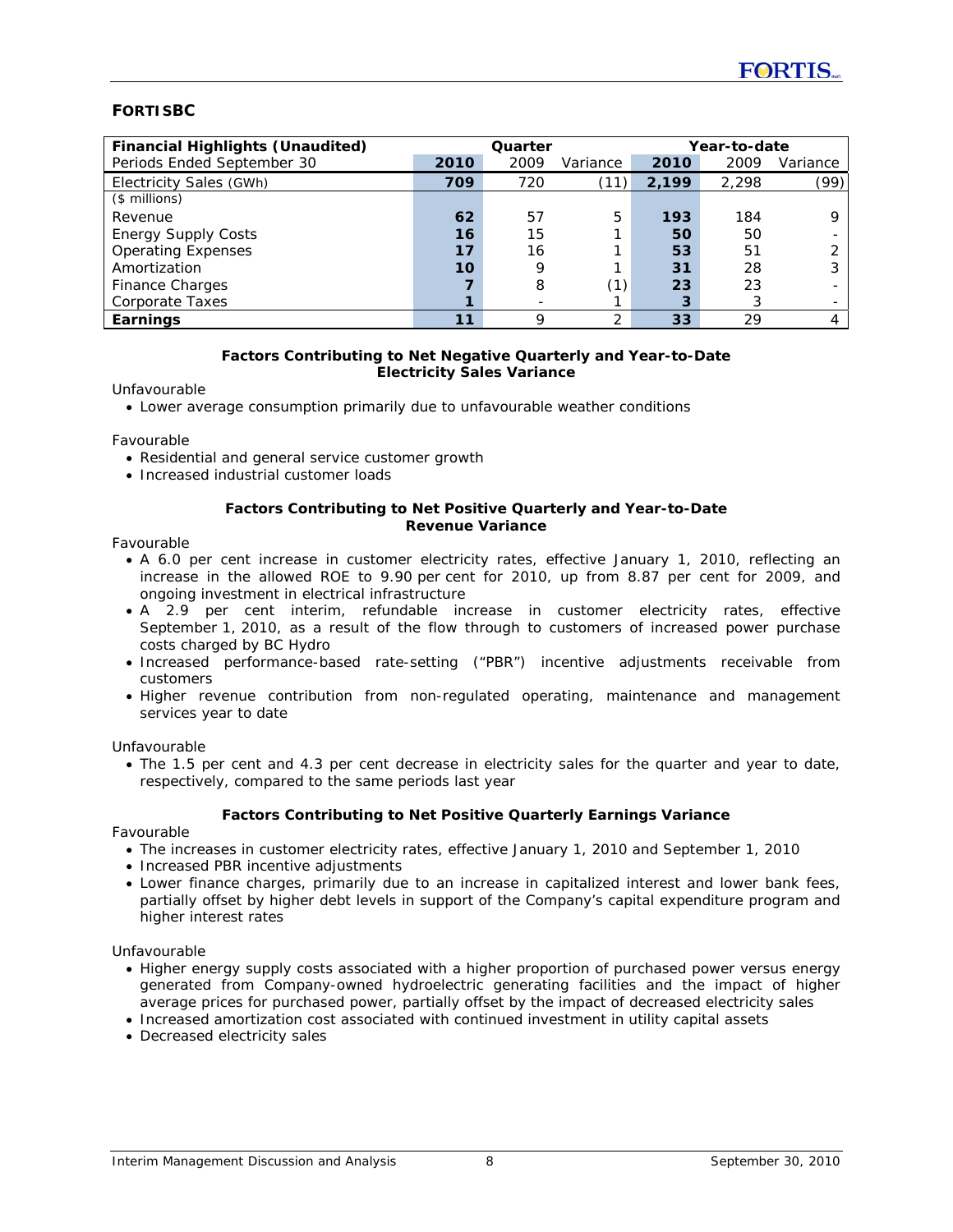#### **Factors Contributing to Net Positive Year-to-Date Earnings Variance**

Favourable

- The same factors as discussed above for the quarter
- Slightly lower energy supply costs associated with decreased electricity sales and a lower proportion of purchased power versus energy generated from Company-owned hydroelectric generating facilities, offset by the impact of higher average prices for purchased power

Unfavourable

- Increased property taxes and water fees, partially offset by a decrease in certain other operating expenses due to the timing of operating and maintenance projects in 2010 and their related expenditures
- Increased amortization cost, for the reason discussed above for the quarter
- Decreased electricity sales

For a discussion of the nature of regulation and material regulatory decisions and applications pertaining to FortisBC, refer to the "Regulatory Highlights" section of this MD&A.

#### **NEWFOUNDLAND POWER**

| <b>Financial Highlights (Unaudited)</b> |      | Quarter |          | Year-to-date |                   |          |
|-----------------------------------------|------|---------|----------|--------------|-------------------|----------|
| Periods Ended September 30              | 2010 | 2009    | Variance | 2010         | 2009              | Variance |
| Electricity Sales (GWh)                 | 916  | 885     | 31       | 3,931        | 3,825             | 106      |
| $($$ millions)                          |      |         |          |              |                   |          |
| Revenue                                 | 99   | 93      | 6        | 403          | 381               | 22       |
| <b>Energy Supply Costs</b>              | 50   | 50      |          | 256          | 246               | 10       |
| <b>Operating Expenses</b>               | 16   | 12      | 4        | 47           | 39                | 8        |
| Amortization                            | 12   | 11      |          | 35           | 34                |          |
| <b>Finance Charges</b>                  | 9    | 9       |          | 27           | 26                |          |
| Corporate Taxes                         | 4    | 4       |          | $12 \,$      | $12 \overline{ }$ |          |
| Earnings                                | 8    |         |          | 26           | 24                | C        |

#### **Factors Contributing to Positive Quarterly and Year-to-Date Electricity Sales Variance**

Favourable

• Customer growth and higher average consumption

#### **Factors Contributing to Positive Quarterly and Year-to-Date Revenue Variance**

Favourable

- An average 3.5 per cent increase in customer electricity rates, effective January 1, 2010, reflecting an increase in the allowed ROE to 9.00 per cent for 2010, up from 8.95 per cent for 2009, ongoing investment in electrical infrastructure and higher forecasted regulatory approved expenses, including pension costs
- A 3.5 per cent and 2.8 per cent increase in electricity sales for the quarter and year to date, respectively, compared to the same periods last year

#### **Factors Contributing to Net Positive Quarterly Earnings Variance**

Favourable

- The average 3.5 per cent increase in customer electricity rates, effective January 1, 2010
- Increased electricity sales

Unfavourable

- Additional operating costs of approximately \$2 million incurred in the third quarter of 2010 as a result of Hurricane Igor. The hurricane affected over half of the Company's service territory on September 21, 2010.
- Higher pension costs and inflationary and wage increases
- Higher operating labour costs due to timing. Operating labour costs were lower than anticipated in the first half of 2010 as better weather allowed for an earlier start to capital projects.
- Increased amortization cost associated with continued investment in utility capital assets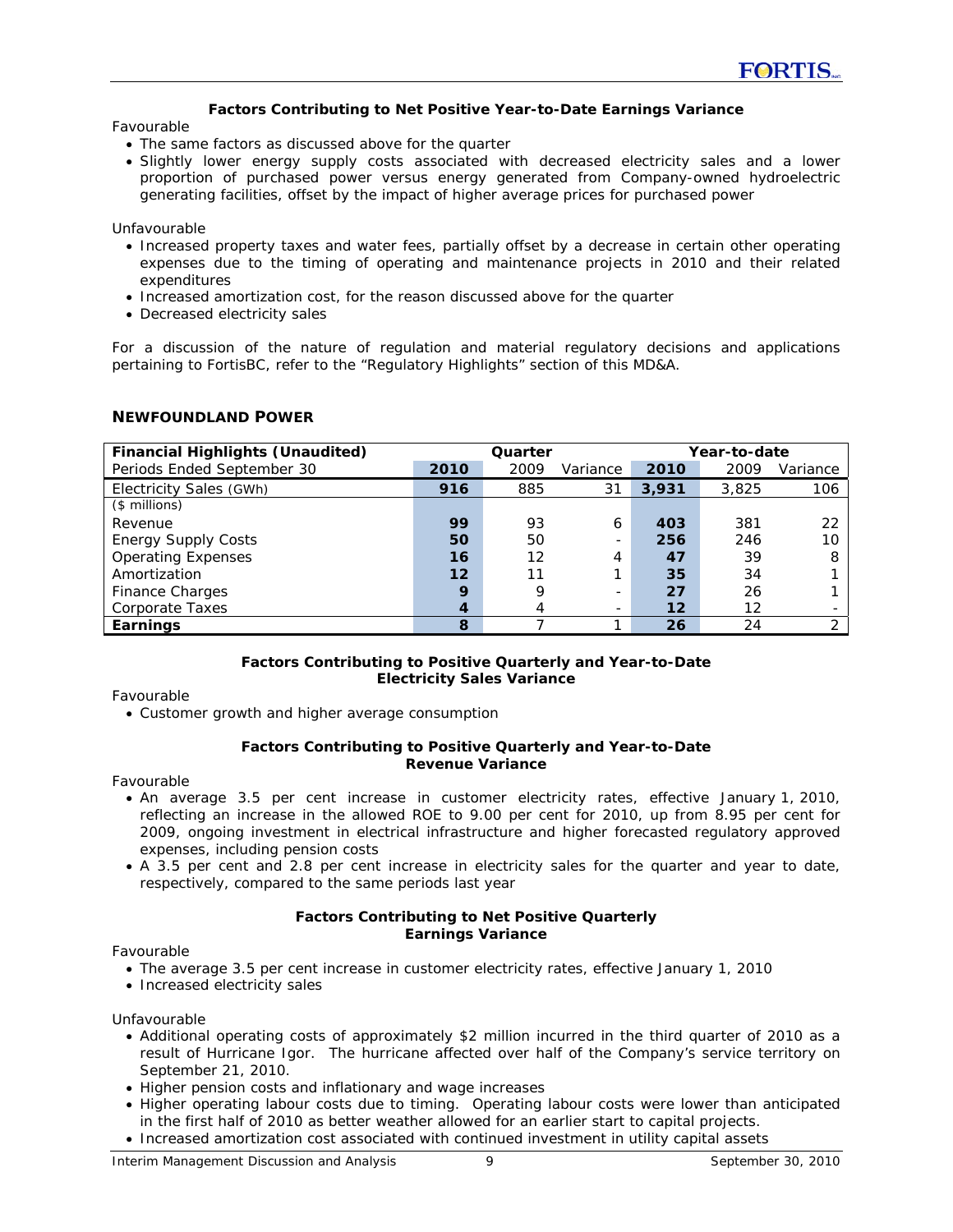#### **Factors Contributing to Net Positive Year-to-Date Earnings Variance**

Favourable

• The same factors as discussed above for the quarter

Unfavourable

- Operating costs associated with Hurricane Igor
- Higher retirement and severance expenses, increased conservation and pension costs and wage increases
- Increased amortization cost for the reason discussed above for the quarter
- Higher finance charges associated with interest expense on the \$65 million 6.606% bonds issued in May 2009, partially offset by the impact of lower average credit facility borrowings

For a discussion of the nature of regulation and material regulatory decisions and applications pertaining to Newfoundland Power, refer to the "Regulatory Highlights" section of this MD&A.

## **OTHER CANADIAN ELECTRIC UTILITIES** *(1)*

| <b>Financial Highlights (Unaudited)</b>              | Quarter        |      |          |       | Year-to-date |                                                               |  |
|------------------------------------------------------|----------------|------|----------|-------|--------------|---------------------------------------------------------------|--|
| Periods Ended September 30                           | 2010           | 2009 | Variance | 2010  | 2009         | Variance                                                      |  |
| Electricity Sales (GWh)                              | 583            | 514  | 69       | 1,750 | 1,613        | 137                                                           |  |
| $($$ millions)                                       |                |      |          |       |              |                                                               |  |
| Revenue                                              | 87             | 70   | 17       | 244   | 205          | 39                                                            |  |
| <b>Energy Supply Costs</b>                           | 57             | 46   |          | 156   | 133          | 23                                                            |  |
| <b>Operating Expenses</b>                            | 11             | 8    |          | 33    | 25           | 8                                                             |  |
| Amortization                                         |                | 5    |          | 18    | 14           | 4                                                             |  |
| Finance Charges                                      | 5              | 4    |          | 16    | 13           |                                                               |  |
| Corporate Taxes                                      | $\overline{2}$ |      |          |       |              |                                                               |  |
| Earnings                                             | 5              | 5    |          | 14    | 13           |                                                               |  |
| (1)<br>Includes Maritime Electric and FortisOntario. |                |      |          |       |              | FortisOntario includes financial results of Algoma Power from |  |

October 8, 2009, the date of acquisition.

#### **Factors Contributing to Positive Quarterly Electricity Sales Variance**

Favourable

- Electricity sales at Algoma Power Inc. ("Algoma Power") of 39 gigawatt hours ("GWh") during the third quarter of 2010. Algoma Power was acquired by FortisOntario in October 2009. Excluding electricity sales at Algoma Power, electricity sales increased 5.8 per cent quarter over quarter
- Higher average consumption mainly due to warmer temperatures experienced on Prince Edward Island and in Ontario quarter over quarter

#### **Factors Contributing to Net Positive Year-to-date Electricity Sales Variance**

Favourable

- Electricity sales at Algoma Power of 131 GWh year-to-date 2010. Excluding electricity sales at Algoma Power, electricity sales increased less than 1 per cent period over period
- Higher average consumption mainly due to warmer temperatures experienced in Ontario during the third quarter of 2010 compared to the same quarter last year

Unfavourable

• Lower average consumption on Prince Edward Island mainly due to more moderate temperatures experienced during the first quarter of 2010, combined with the impact of conservation initiatives and the economic downturn, partially offset by higher average consumption on Prince Edward Island during the third quarter of 2010 for the reason discussed above for the quarter

#### **Factors Contributing to Positive Quarterly Revenue Variance**

Favourable

- Revenue contribution of approximately \$8 million from Algoma Power during the third quarter of 2010
- The 5.8 per cent increase in electricity sales, excluding electricity sales at Algoma Power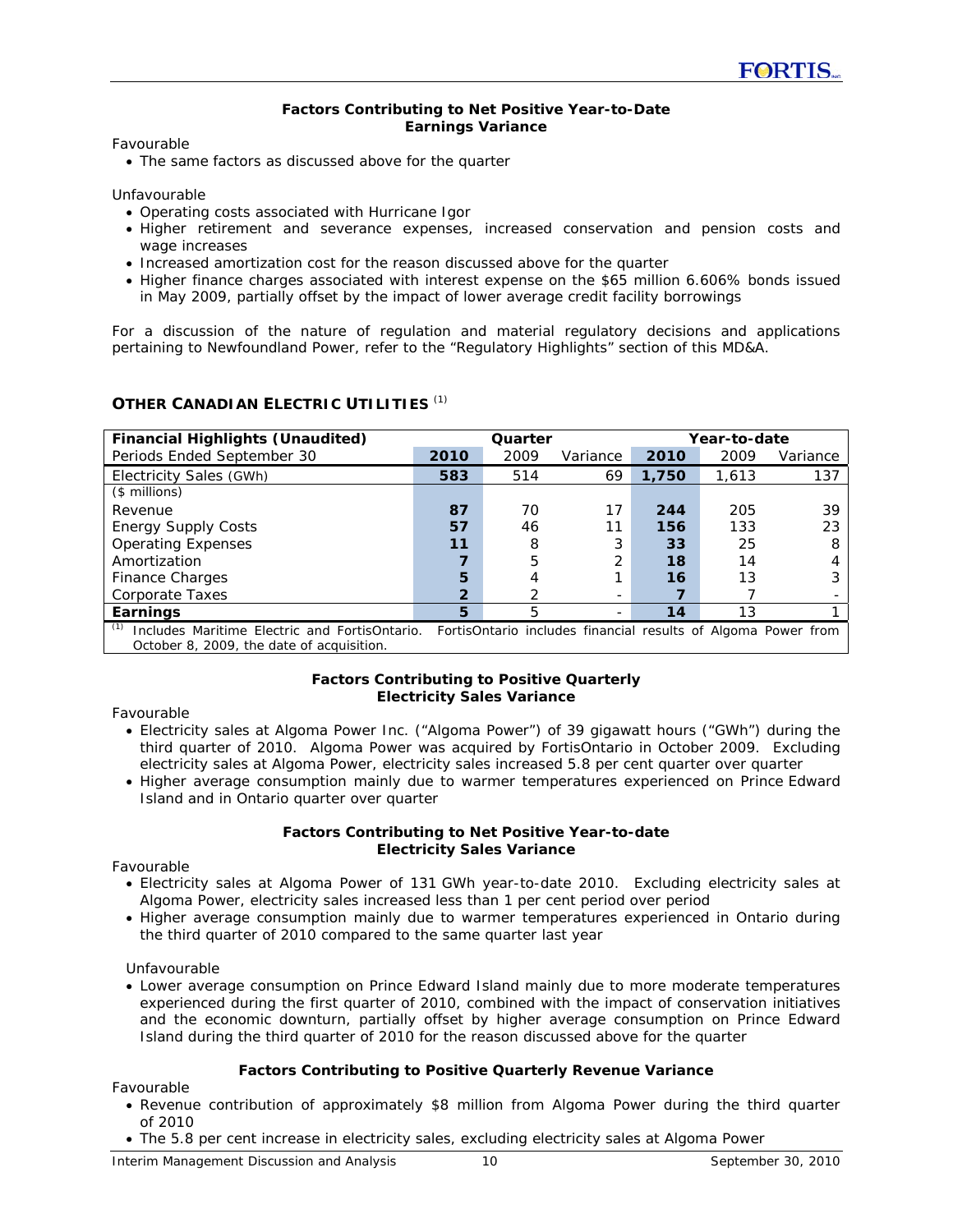• An increase at Maritime Electric, effective August 1, 2010, in the base amount of energy-related costs being expensed and collected from customers and recorded in revenue through the basic rate component of customer billings

## **Factors Contributing to Positive Year-to-Date Revenue Variance**

#### Favourable

- Revenue contribution of approximately \$26 million from Algoma Power year-to-date 2010
- The flow through in customer electricity rates of higher energy supply costs at FortisOntario
- An increase at Maritime Electric, effective August 1, 2010, in the base amount of energy-related costs being expensed and collected from customers and recorded in revenue through the basic rate component of customer billings
- The increases in the base component of customer electricity distribution rates at Fort Erie, Gananoque and Port Colborne in Ontario effective May 1, 2009 and May 1, 2010

#### **Factors Contributing to Quarterly and Net Positive Year-to-Date Earnings Variance**

Favourable

- Lower finance charges at Maritime Electric due to lower short-term borrowing rates and the repayment of a maturing \$15 million first mortgage bond in May 2010 which carried a 12% interest rate.
- Algoma Power contributed approximately \$0.5 million to earnings year-to-date 2010

For a discussion of the nature of regulation and material regulatory decisions and applications pertaining to Maritime Electric and FortisOntario, refer to the "Regulatory Highlights" section of this MD&A.

| <b>Financial Highlights (Unaudited)</b> | Quarter<br>Year-to-date |      |          |      |      |                |
|-----------------------------------------|-------------------------|------|----------|------|------|----------------|
| Periods Ended September 30              | 2010                    | 2009 | Variance | 2010 | 2009 | Variance       |
| Average US: CDN Exchange Rate (2)       | 1.04                    | 1.10 | (0.06)   | 1.04 | 1.16 | (0.12)         |
| Electricity Sales (GWh)                 | 318                     | 312  | 6        | 880  | 849  | 31             |
| $($$ millions)                          |                         |      |          |      |      |                |
| Revenue                                 | 92                      | 90   | 2        | 251  | 255  | (4)            |
| <b>Energy Supply Costs</b>              | 57                      | 52   | 5        | 149  | 142  |                |
| <b>Operating Expenses</b>               | 12                      | 14   | (2)      | 35   | 42   | (7)            |
| Amortization                            | 9                       | 9    |          | 27   | 30   | (3)            |
| Finance Charges                         |                         |      |          | 13   | 12   |                |
| Corporate Tax (Recovery) Expense        | 6D                      |      | ั1)      |      |      |                |
|                                         | 11                      | 11   |          | 26   | 28   | (2)            |
| Non-Controlling Interests               | 3                       | 4    | ้1)      |      | 8    |                |
| Earnings                                | 8                       |      |          | 19   | 20   | $^{\prime}$ 1) |

## **REGULATED ELECTRIC UTILITIES - CARIBBEAN** *(1)*

*(1)* Includes Belize Electricity, Caribbean Utilities and Fortis Turks and Caicos

*(2)* The reporting currency of Belize Electricity is the Belizean dollar, which is pegged to the US dollar at

BZ\$2.00=US\$1.00. The reporting currency of Caribbean Utilities and Fortis Turks and Caicos is the US dollar.

## **Factors Contributing to Net Positive Quarterly Electricity Sales Variance**

Favourable

- Higher average temperatures experienced in Belize and the Turks and Caicos Islands period over period, which increased air-conditioning load
- Customer growth at Belize Electricity and Caribbean Utilities
- Incremental load associated with a new system-connected medical facility and condominium complex in the Turks and Caicos Islands
- Improving tourism activity in the Turks and Caicos Islands, which is favourably impacting large hotel electricity sales
- In July 2010, Fortis Turks and Caicos achieved new record peak load of 31 MW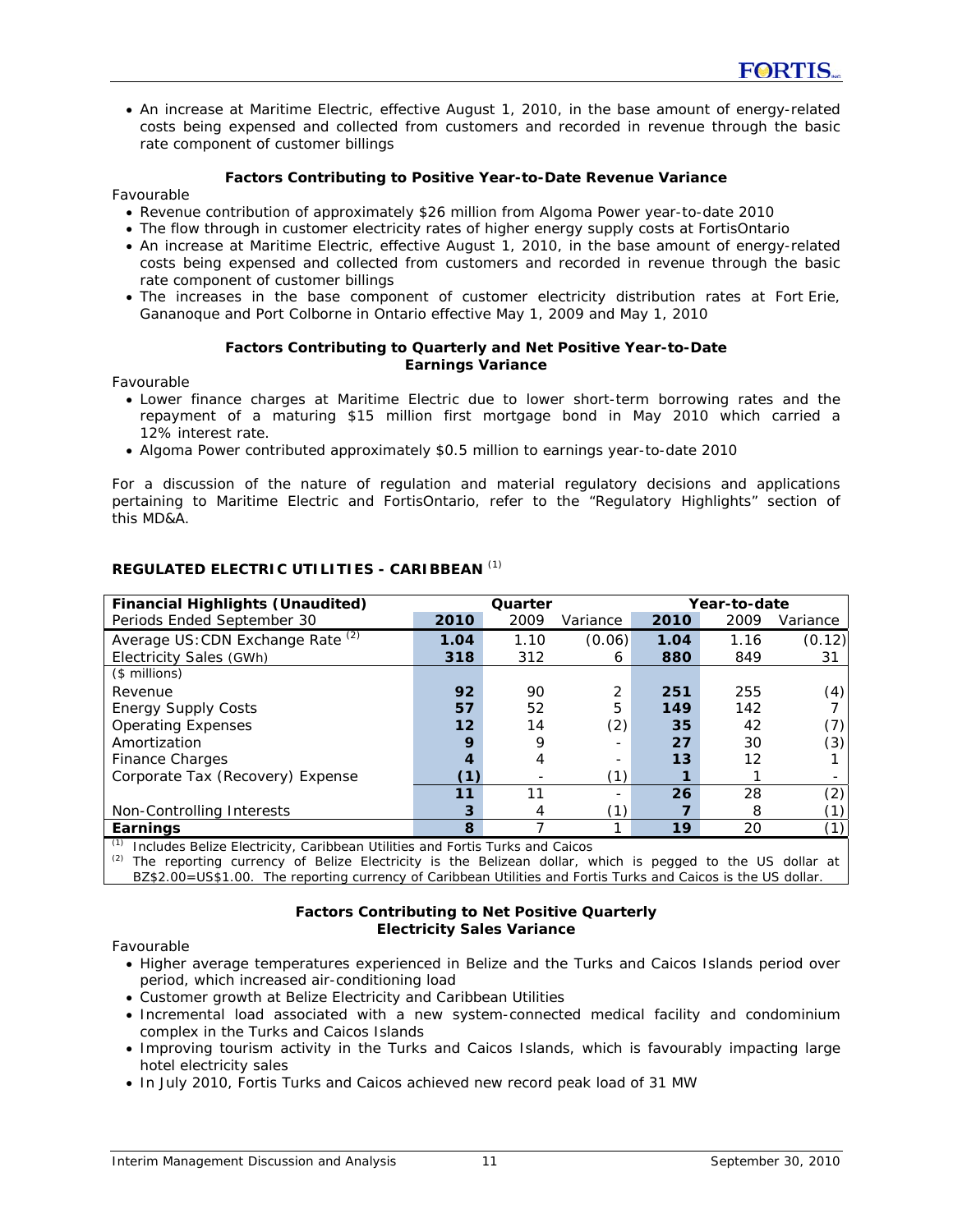Unfavourable

- Lower average temperatures and higher rainfall on Grand Cayman quarter over quarter, which decreased air-conditioning load
- Reduced residential customer base at Fortis Turks and Caicos, due to expatriate workers, previously employed in the construction sector, now leaving the Islands
- Continued weak economic conditions tempering growth mainly at Caribbean Utilities

#### **Factors Contributing to Net Positive Year-to-Date Electricity Sales Variance**

Favourable

- The same factors as discussed above for the quarter
- Higher average temperatures experienced on Grand Cayman period over period

Unfavourable

- Reduced residential customer base at Fortis Turks and Caicos, for the reason discussed above for the quarter
- Continued weak economic conditions tempering growth mainly at Caribbean Utilities

#### **Factors Contributing to Net Positive Quarterly Revenue Variance**

Favourable

- The flow through in customer electricity rates of higher energy supply costs at Caribbean Utilities, due to an increase in the cost of fuel
- A 1.9 per cent overall increase in electricity sales

Unfavourable

• Approximately \$5 million unfavourable foreign exchange associated with the translation of foreign currency-denominated revenue, due to the weakening of the US dollar relative to the Canadian dollar period over period

#### **Factors Contributing to Net Negative Year-to-Date Revenue Variance**

Unfavourable

- Approximately \$29 million associated with unfavourable foreign currency translation
- Revenue during the first quarter of 2009 included approximately \$1 million associated with a favourable court of appeal judgment at Fortis Turks and Caicos related to a customer rate classification matter.

Favourable

- The flow through in customer electricity rates of higher energy supply costs at Caribbean Utilities, for the reason discussed above for the quarter
- A 2.4 per cent increase in basic customer electricity rates at Caribbean Utilities, effective June 1, 2009
- A 3.7 per cent overall increase in electricity sales

#### **Factors Contributing to Net Positive Quarterly Earnings Variance**

Favourable

- The deferral during the third quarter of 2010, for future collection in customer rates, of previously expensed business taxes at Belize Electricity of approximately \$1 million
- Lower operating expenses, excluding the impact of foreign exchange, due to a delay in Caribbean Utilities' maintenance program resulting from increased concentration on the utility's capital program, and lower provision for bad debts at Fortis Turks and Caicos, partially offset by increased legal, employee and contractor costs at Belize Electricity
- Increased electricity sales

Unfavourable

- Approximately \$0.5 million associated with unfavourable foreign currency translation
- The favourable impact on energy supply costs during the third quarter of 2009, due to a change in the methodology for calculating the cost of fuel recoverable from customers at Fortis Turks and Caicos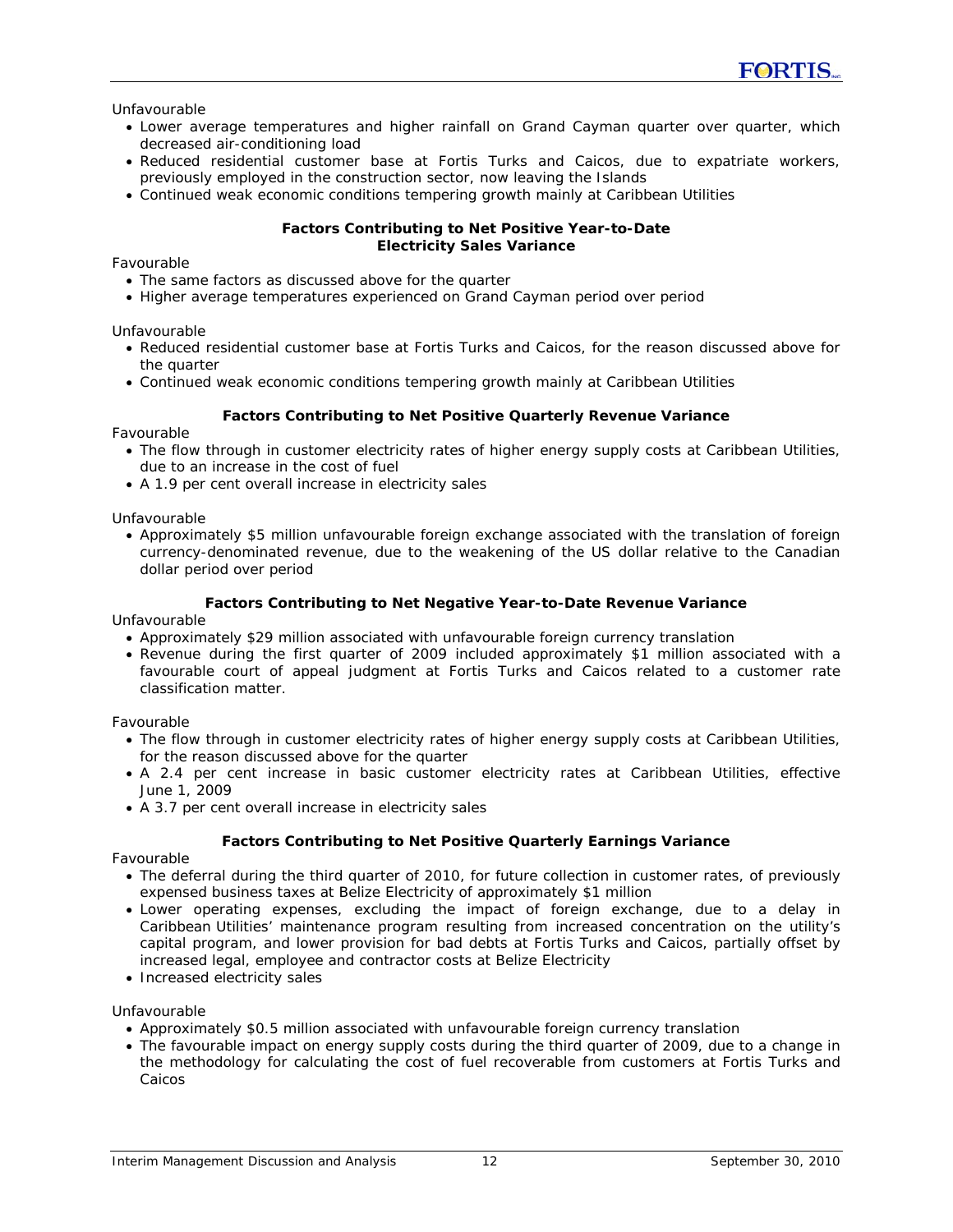#### **Factors Contributing to Net Negative Year-to-Date Earnings Variance**

Unfavourable

- Approximately \$2.5 million associated with unfavourable foreign currency translation
- Higher finance charges, excluding the impact of foreign exchange, mainly associated with interest expense on the US\$40 million 7.5% unsecured notes issued in May 2009 and July 2009 at Caribbean Utilities, and lower capitalized allowance for funds used during construction, combined with higher interest expense on regulatory liabilities at Belize Electricity
- The favourable impact on energy supply costs year-to-date 2009 at Fortis Turks and Caicos, for the reason discussed above for the quarter
- Revenue during the first quarter of 2009 included approximately \$1 million associated with the favourable court of appeal judgment at Fortis Turks and Caicos.

Favourable

- Lower operating expenses, excluding the impact of foreign exchange, for the reasons discussed above for the quarter, combined with higher capitalized general and administrative expenses and efforts to control discretionary costs at Caribbean Utilities, partially offset by increased legal, employee and contractor costs at Belize Electricity
- Increased electricity sales
- The 2.4 per cent increase in basic customer electricity rates at Caribbean Utilities, effective June 1, 2009

For additional information on the nature of regulation and material regulatory decisions and applications pertaining to Belize Electricity, Caribbean Utilities and Fortis Turks and Caicos, refer to the "Regulatory Highlights" section of this MD&A.

| <b>Financial Highlights (Unaudited)</b> |              | Quarter |                          | Year-to-date |              |          |  |
|-----------------------------------------|--------------|---------|--------------------------|--------------|--------------|----------|--|
| Periods Ended September 30              | $2010^{(2)}$ | 2009    | Variance                 | $2010^{(2)}$ | $2009^{(3)}$ | Variance |  |
| Energy Sales (GWh)                      | 134          | 98      | 36                       | 290          | 496          | (206)    |  |
| $($$ millions)                          |              |         |                          |              |              |          |  |
| Revenue                                 | 13           | 8       | 5                        | 26           | 34           | (8)      |  |
| <b>Energy Supply Costs</b>              |              |         |                          |              |              | (1)      |  |
| <b>Operating Expenses</b>               |              |         | $\overline{\phantom{0}}$ | 6            | 8            | (2)      |  |
| Amortization                            |              |         |                          | 3            |              | (1)      |  |
| Finance Charges                         |              |         | (1)                      |              |              | (3)      |  |
| Corporate Taxes                         |              |         |                          | 2            |              |          |  |
|                                         | 9            | 4       | 5                        | 14           | 15           | (1)      |  |
| Non-Controlling Interests               |              |         | $\overline{\phantom{0}}$ |              |              | (1)      |  |
| Earnings                                | 9            | 4       | 5                        | 14           | 14           |          |  |

# **NON-REGULATED - FORTIS GENERATION** *(1)*

*(1)* Includes the results of non-regulated assets in Belize, Ontario, central Newfoundland, British Columbia and Upper New York State

*(2)* Results reflect contribution from the Vaca hydroelectric generating facility in Belize, from March 2010 when the facility was commissioned.

*(3)* Results reflect contribution from the Rankine hydroelectric generating facility in Ontario until April 30, 2009. On April 30, 2009, the Rankine water rights expired at the end of a 100-year term.

#### **Factors Contributing to Net Positive Quarterly Energy Sales Variance**

Favourable

• Higher rainfall and the commissioning of the Vaca hydroelectric generating facility in Belize in March 2010. The facility is expected to increase average annual energy production from the Macal River in Belize by approximately 80 GWh. Production by the facility was 35 GWh for the third quarter of 2010.

Unfavourable

• Lower production in Upper New York State due to lower rainfall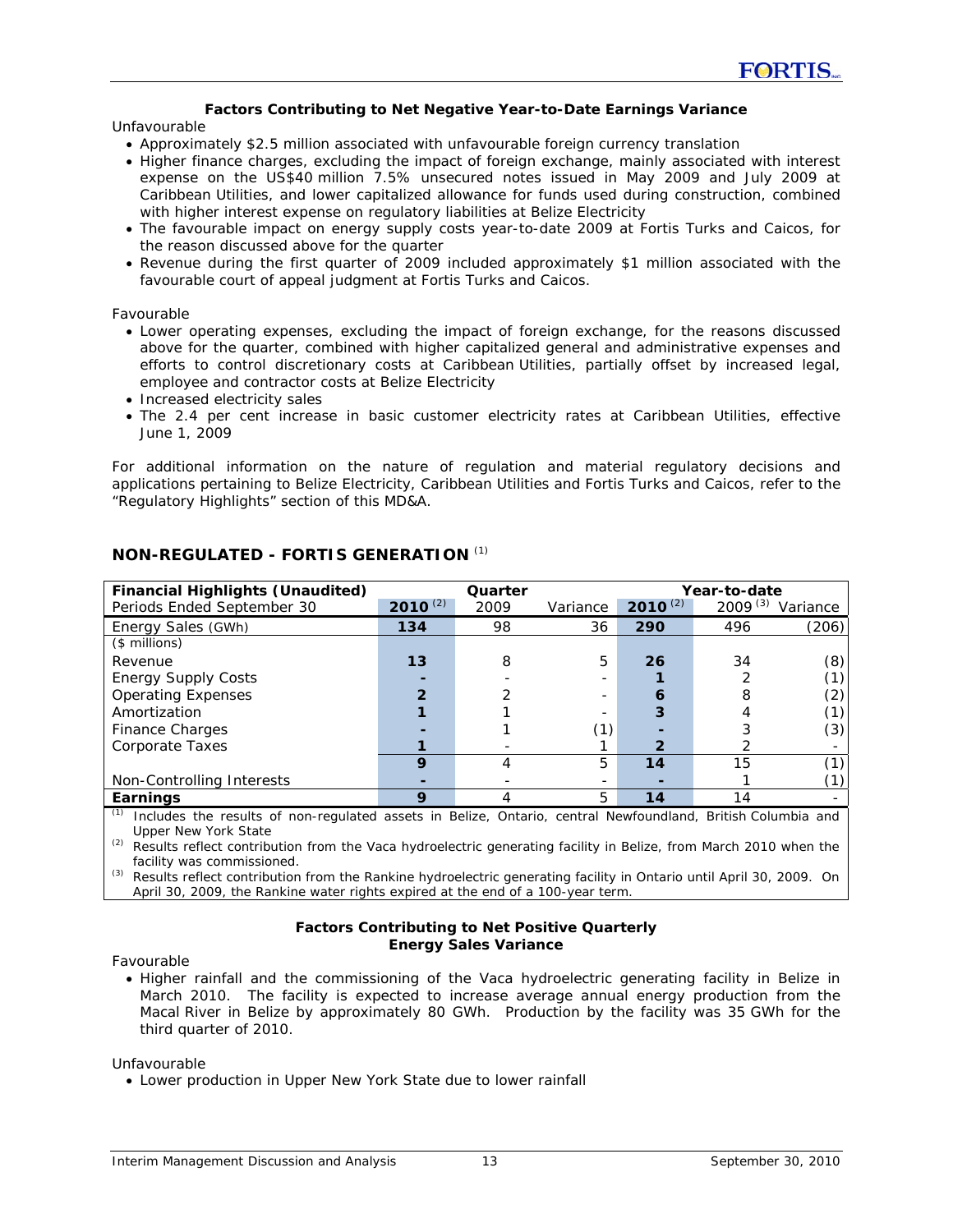#### **Factors Contributing to Net Negative Year-to-Date Energy Sales Variance**

Unfavourable

- The expiration on April 30, 2009 of the water rights of the Rankine hydroelectric generating facility in Ontario. Energy sales year-to-date 2009 included approximately 215 GWh related to Rankine.
- Lower production in Upper New York State due to lower rainfall
- Lower energy sales year to date related to central Newfoundland operations. Energy sales for the first quarter of 2009 included 19 GWh related to central Newfoundland operations up until February 12, 2009, at which time the consolidation method of accounting for these operations was discontinued as a consequence of the actions of the Government of Newfoundland and Labrador related to expropriation of the assets of the Exploits River Hydro Partnership (the "Exploits Partnership").

Favourable

• The same factors as discussed above for the quarter. Production by the Vaca hydroelectric generating facility was 55 GWh year-to-date 2010.

#### **Factors Contributing to Positive Quarterly Revenue Variance**

Favourable

• Higher production in Belize

#### **Factors Contributing to Net Negative Year-to-Date Revenue Variance**

Unfavourable

- The loss of revenue subsequent to the expiration of the Rankine water rights in April 2009
- The discontinuance of the consolidation method of accounting for the financial results of the Exploits Partnership on February 12, 2009
- Approximately \$2 million unfavourable foreign exchange associated with the translation of US dollar-denominated revenue, due to the weakening of the US dollar relative to the Canadian dollar period over period

Favourable

• Higher production in Belize

#### **Factors Contributing to Net Positive Quarterly Earnings Variance**

Favourable

- Higher production in Belize
- Reduced finance charges, excluding the impact of foreign exchange, as a result of higher interest revenue associated with inter-company lending to regulated operations in Ontario, partially offset by higher interest expense associated with inter-company lending to finance the construction of the Vaca hydroelectric generating facility. Coincident with the commissioning of the facility in March 2010, capitalization of interest during construction ended.

Unfavourable

• Approximately \$1 million associated with unfavourable foreign currency translation

#### **Factors Contributing to Year-to-Date Earnings Variance**

Favourable

• The same factors as discussed above for the quarter

Unfavourable

- The expiration of the Rankine water rights. Earnings' contribution associated with the Rankine hydroelectric generating facility was approximately \$3.5 million year-to-date 2009.
- Approximately \$2 million associated with unfavourable foreign currency translation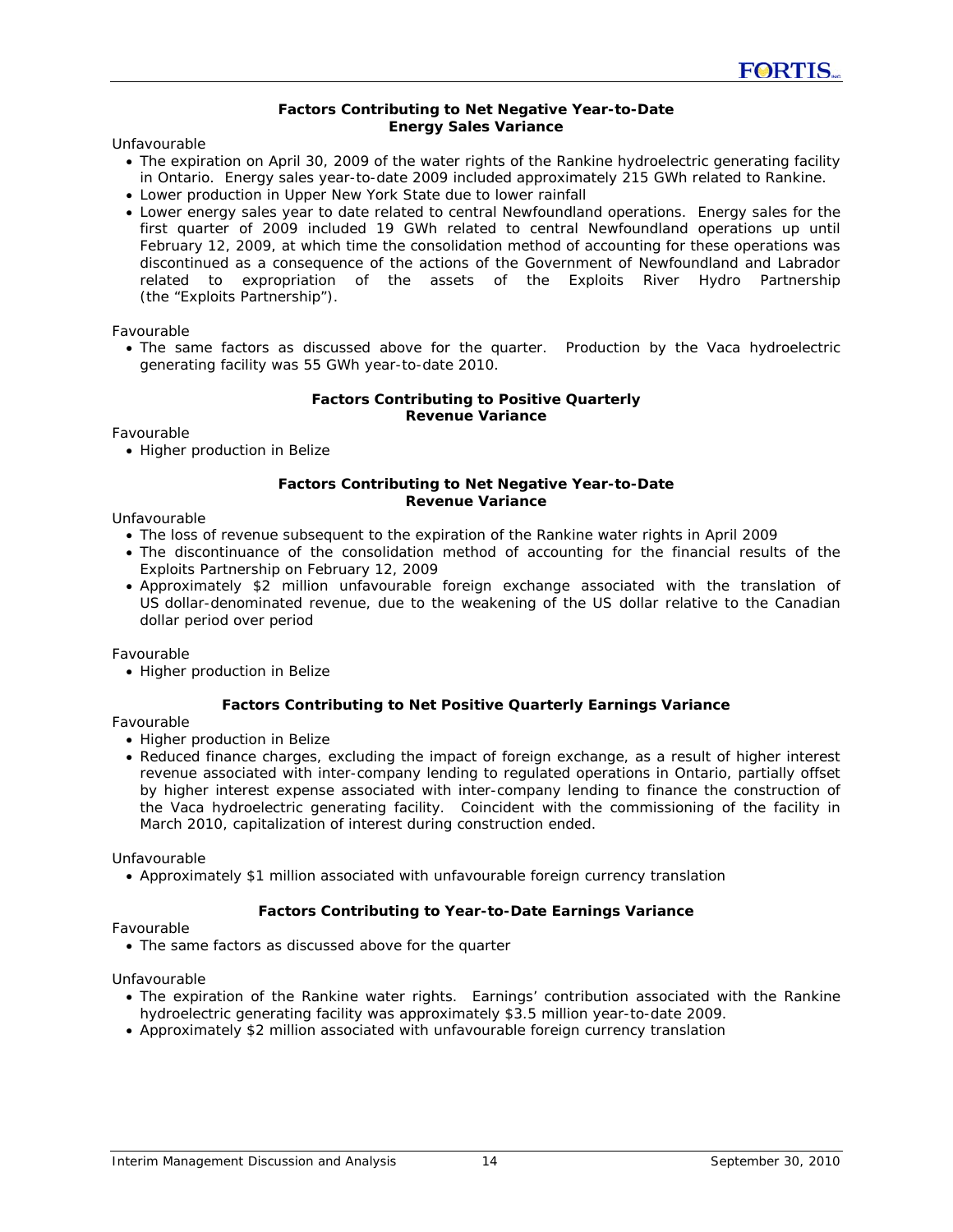# **NON-REGULATED - FORTIS PROPERTIES**

| <b>Financial Highlights (Unaudited)</b> |                |         |               |      |      |          |
|-----------------------------------------|----------------|---------|---------------|------|------|----------|
| Periods Ended September 30              |                | Quarter | Year-to-date  |      |      |          |
| $($$ millions)                          | 2010           | 2009    | Variance      | 2010 | 2009 | Variance |
| <b>Hospitality Revenue</b>              | 44             | 44      |               | 120  | 117  |          |
| <b>Real Estate Revenue</b>              | 16             | 16      |               | 49   | 48   |          |
| <b>Total Revenue</b>                    | 60             | 60      | ۰.            | 169  | 165  |          |
| <b>Operating Expenses</b>               | 38             | 37      |               | 113  | 109  |          |
| Amortization                            | 5              |         |               | 13   | 12   |          |
| <b>Finance Charges</b>                  | 6              | 6       |               | 18   | 17   |          |
| <b>Corporate Taxes</b>                  | $\overline{2}$ |         | $^{\prime}2)$ | 6    | 8    | '2)      |
| Earnings                                | 9              | о       |               | 19   | 19   |          |

#### **Factors Contributing to Quarterly Revenue Variance**

Favourable

- Higher revenue contribution from hotel properties in central Canada, offset by lower revenue contribution from hotel properties in western and Atlantic Canada
- A 0.6 per cent increase in revenue per available room ("RevPAR") at the Hospitality Division to \$89.54 for the third quarter of 2010 from \$89.02 for the same quarter in 2009. RevPAR increased due to an overall 0.9 per cent increase in average room rates, partially offset by an overall 0.3 per cent decrease in hotel occupancy. Average room rates at operations in western and central Canada increased, while rates at operations in Atlantic Canada decreased. Hotel occupancy at operations in western Canada decreased, while occupancy at operations in central and Atlantic Canada increased.

Unfavourable

• A decrease in the occupancy rate at the Real Estate Division to 93.7 per cent as at September 30, 2010 from 96.2 per cent as at September 30, 2009, driven by operations in Newfoundland and New Brunswick

#### **Factors Contributing to Net Positive Year-to-Date Revenue Variance**

Favourable

- Revenue contribution from the Holiday Inn Select Windsor, acquired in April 2009, combined with higher revenue contribution from hotel properties in Atlantic and central Canada, partially offset by lower revenue contribution from hotel properties in western Canada
- Revenue growth in the Atlantic Canada region of the Real Estate Division, with the most significant increase being in Nova Scotia, mainly due to rent increases
- A \$0.2 million gain on sale of land in central Newfoundland during the first quarter of 2010

Unfavourable

- A 0.4 per cent decrease in RevPAR at the Hospitality Division to \$78.89 year-to-date 2010 from \$79.19 year-to-date 2009. RevPAR decreased due to an overall 2.1 per cent decrease in hotel occupancy, partially offset by an overall 1.7 per cent increase in average room rates. Hotel occupancy at operations in western Canada decreased, while occupancy at operations in central and Atlantic Canada increased. Average room rates at operations in western and Atlantic Canada increased, while rates at operations in central Canada decreased.
- Decreased occupancy rate at the Real Estate Division, as discussed above for the quarter

#### **Factors Contributing to Quarterly Earnings Variance**

Favourable

• The impact of a lower effective income tax rate, due to higher deductions taken for tax purposes compared to accounting purposes combined with a lower statutory income tax rate

Unfavourable

- Lower occupancies at hotel operations in western Canada, driven by the continued impact of the economic downturn
- Higher amortization cost, mainly due to capital expansions and improvements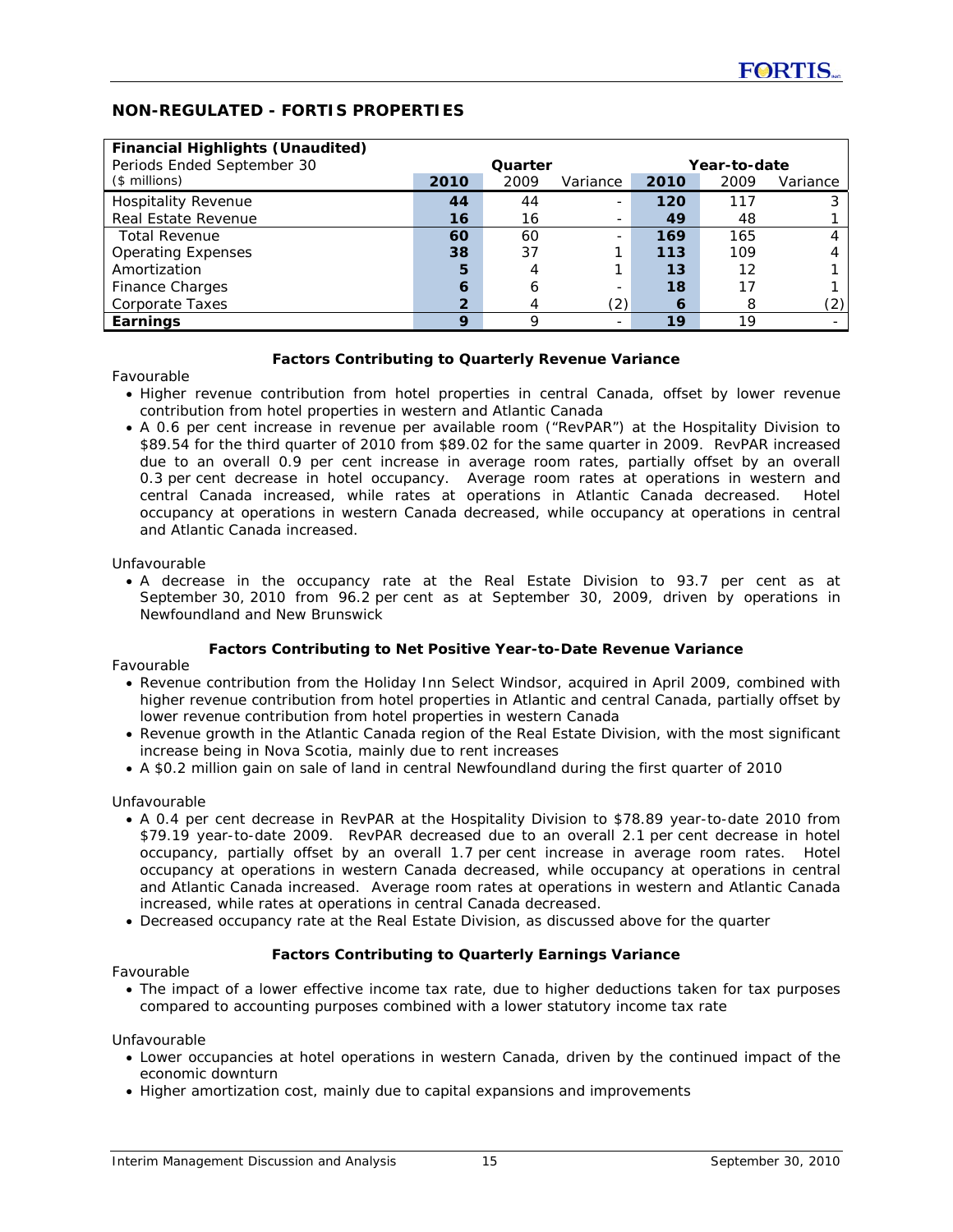#### **Factors Contributing to Year-to-Date Earnings Variance**

Favourable

- The same factor as discussed above for the quarter
- Contribution from the Holiday Inn Select Windsor from April 2009

Unfavourable

- The same factors as discussed above for the quarter
- Increased finance charges due to higher debt levels and interest rates

#### **CORPORATE AND OTHER** *(1)*

| <b>Financial Highlights (Unaudited)</b><br>Periods Ended September 30                                                                                                                                                                                                                                                                                         | Quarter |      |               |      | Year-to-date |          |
|---------------------------------------------------------------------------------------------------------------------------------------------------------------------------------------------------------------------------------------------------------------------------------------------------------------------------------------------------------------|---------|------|---------------|------|--------------|----------|
| $($$ millions)                                                                                                                                                                                                                                                                                                                                                | 2010    | 2009 | Variance      | 2010 | 2009         | Variance |
| Revenue                                                                                                                                                                                                                                                                                                                                                       | 8       | 8    |               | 23   | 21           |          |
| <b>Operating Expenses</b>                                                                                                                                                                                                                                                                                                                                     | 3       |      |               | 13   |              |          |
| Amortization                                                                                                                                                                                                                                                                                                                                                  |         |      | (1            | 5    | h            |          |
| Finance Charges <sup>(2)</sup>                                                                                                                                                                                                                                                                                                                                | 20      | 21   |               | 58   | 58           |          |
| Corporate Tax Recovery                                                                                                                                                                                                                                                                                                                                        | (4)     | '5)  |               | (13) | (14)         |          |
|                                                                                                                                                                                                                                                                                                                                                               | (12)    | (12) |               | (40) | (38)         | (2)      |
| Preference Share Dividends                                                                                                                                                                                                                                                                                                                                    |         |      |               | 21   | 14           |          |
| <b>Net Corporate and Other Expenses</b><br>$\sqrt{4}$ $\sqrt{4}$ $\sqrt{4}$ $\sqrt{4}$ $\sqrt{4}$ $\sqrt{4}$ $\sqrt{4}$ $\sqrt{4}$ $\sqrt{4}$ $\sqrt{4}$ $\sqrt{4}$ $\sqrt{4}$ $\sqrt{4}$ $\sqrt{4}$ $\sqrt{4}$ $\sqrt{4}$ $\sqrt{4}$ $\sqrt{4}$ $\sqrt{4}$ $\sqrt{4}$ $\sqrt{4}$ $\sqrt{4}$ $\sqrt{4}$ $\sqrt{4}$ $\sqrt{4}$ $\sqrt{4}$ $\sqrt{4}$ $\sqrt{4$ | (19)    | 17   | $^{\prime}2)$ | (61) | (52)         | (9)      |

*(1)* Includes Fortis net corporate expenses, net expenses of non-regulated Terasen corporate-related activities and the financial results of Terasen's 30 per cent ownership interest in CWLP and of Terasen's non-regulated wholly owned subsidiary TES

*(2)* Includes dividends on preference shares classified as long-term liabilities

#### **Factors Contributing to Net Negative Quarterly Net Corporate and Other Expenses Variance**

Unfavourable

• Higher preference share dividends, due to the issuance of First Preference Shares, Series H in January 2010. For additional information, see the "Liquidity and Capital Resources" section of this MD&A.

Favourable

• Lower finance charges, mainly due to the repayment of higher interest-bearing debt in 2010, partially offset by the impact of higher average credit facility borrowings. In April 2010, Terasen redeemed its \$125 million 8.0% Capital Securities with proceeds from borrowings under the Corporation's committed credit facility.

#### **Factors Contributing to Net Negative Year-to-Date Net Corporate and Other Expenses Variance**

Unfavourable

- Higher preference share dividends, as discussed above for the quarter
- Higher operating expenses primarily due to higher business development costs, partially offset by higher recovery of costs from subsidiary companies
- Higher finance charges, excluding the impact of foreign exchange, driven by interest expense on the 30-year \$200 million 6.51% unsecured debentures issued in July 2009 and higher average credit facility borrowings, were partially offset by the repayment of higher interest-bearing debt in 2010.

Favourable

- Increased revenue due to interest income on higher inter-company lending to Fortis Properties to finance the Company's maturing external debt
- A favourable foreign exchange impact of approximately \$2 million associated with the translation of US dollar-denominated interest expense, due to the weakening of the US dollar relative to the Canadian dollar period over period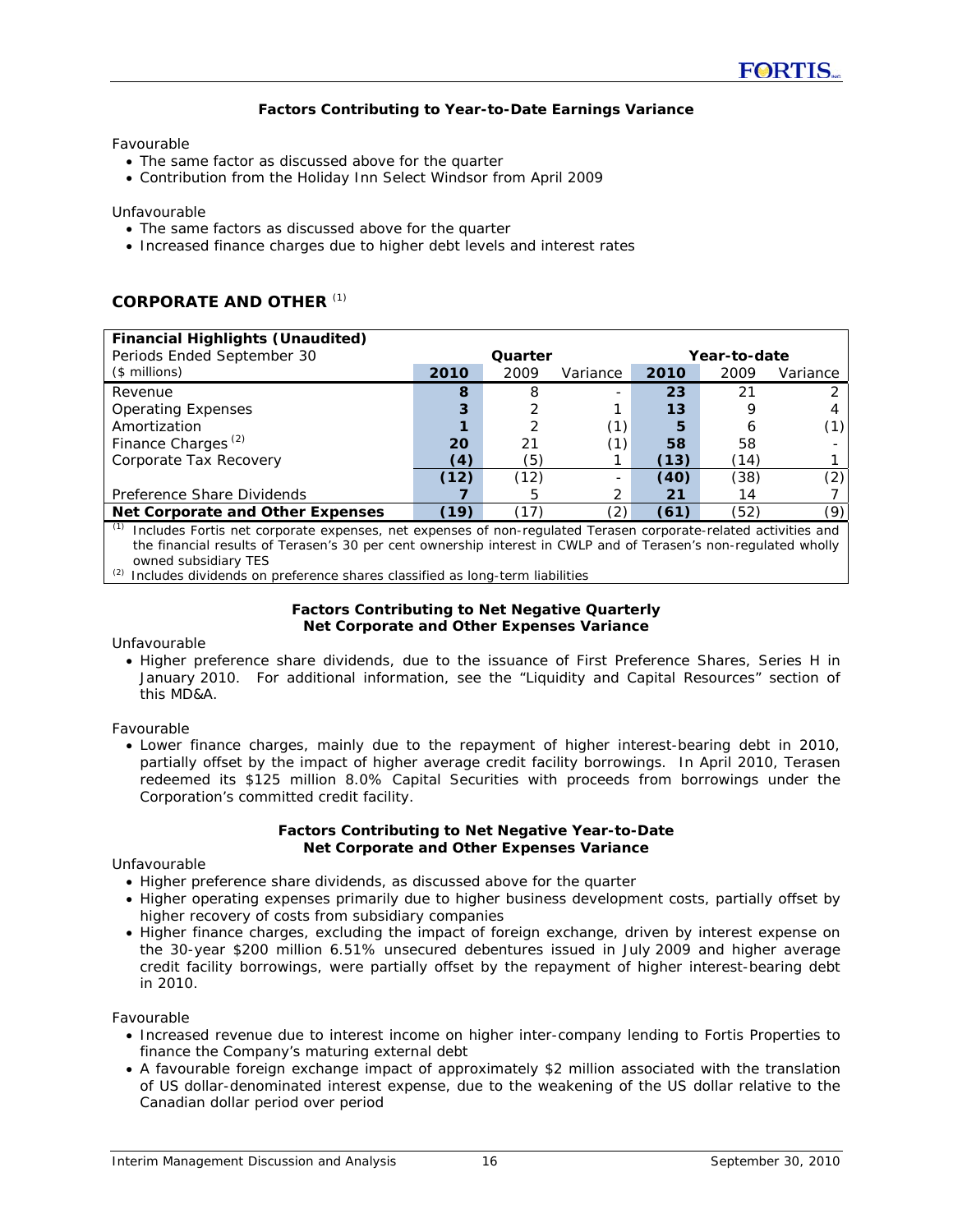# **REGULATORY HIGHLIGHTS**

The nature of regulation and material regulatory decisions and applications associated with each of the Corporation's regulated gas and electric utilities are summarized as follows:

## **Nature of Regulation**

|                      |                                                                             | Allowed<br>Common |            | Allowed Returns (%)                         |            | <b>Supportive Features</b>                                                                                                                                                                                                                                                                               |
|----------------------|-----------------------------------------------------------------------------|-------------------|------------|---------------------------------------------|------------|----------------------------------------------------------------------------------------------------------------------------------------------------------------------------------------------------------------------------------------------------------------------------------------------------------|
| Regulated<br>Utility | Regulatory<br>Authority                                                     | Equity<br>$(\%)$  | 2008       | 2009                                        | 2010       | <b>Future or Historical Test Year Used</b><br>to Set Customer Rates                                                                                                                                                                                                                                      |
|                      |                                                                             |                   |            |                                             |            | Cost of Service ("COS")/ROE                                                                                                                                                                                                                                                                              |
| TGI                  | <b>BCUC</b>                                                                 | 40 $(1)$          | 8.62       | <b>ROE</b><br>$8.47^{(2)}$<br>$/9.50^{(3)}$ | 9.50       | TGI: Prior to January 1, 2010, 50/50<br>sharing of earnings above or below the<br>allowed ROE under a PBR mechanism<br>that expired on December 31, 2009                                                                                                                                                 |
| <b>TGVI</b>          | <b>BCUC</b>                                                                 | 40                | 9.32       | $9.17^{(2)}$<br>$/10.00^{(3)}$              | 10.00      | ROEs established by the BCUC, effective<br>July 1, 2009, as a result of a cost of<br>capital decision in the fourth quarter of<br>2009.<br>Previously, the allowed ROEs<br>were set using an automatic adjustment<br>formula tied to long-term Canada bond<br>yields.                                    |
| FortisBC             | <b>BCUC</b>                                                                 | 40                | 9.02       | 8.87                                        | 9.90       | Future Test Year<br>COS/ROE                                                                                                                                                                                                                                                                              |
|                      |                                                                             |                   |            |                                             |            | PBR mechanism for 2009 through 2011:<br>50/50 sharing of earnings above or<br>below the allowed ROE up to an achieved<br>ROE that is 200 basis points above or<br>below the allowed ROE - excess to<br>deferral account                                                                                  |
|                      |                                                                             |                   |            |                                             |            | ROE established by the BCUC, effective<br>January 1, 2010, as a result of a cost of<br>capital decision in the fourth quarter of<br>2009. Previously, the allowed ROE was<br>set using an automatic adjustment<br>formula tied to long-term Canada bond<br>yields.                                       |
|                      |                                                                             |                   |            |                                             |            | Future Test Year                                                                                                                                                                                                                                                                                         |
| FortisAlberta        | Alberta Utilities<br>Commission<br>("AUC")                                  | 41 $(4)$          | 8.75       | 9.00                                        | 9.00       | COS/ROE<br>ROE established by the AUC, effective<br>January 1, 2009, as a result of a generic<br>cost of capital decision in the fourth<br>quarter of 2009. Previously, the allowed<br>ROE was set using an automatic<br>adjustment formula tied to long-term<br>Canada bond yields.<br>Future Test Year |
| Newfoundland         | Newfoundland and                                                            | 45                | $8.95 +/-$ | $\frac{1}{8.95}$ +/-                        | $9.00 +/-$ | COS/ROE                                                                                                                                                                                                                                                                                                  |
| Power                | Labrador Board of<br>Commissioners of<br><b>Public Utilities</b><br>("PUB") |                   | 50 bps     | 50 bps                                      | 50 bps     | ROE for 2010 established by the PUB.<br>Except for 2010, the allowed ROE is set<br>using an automatic adjustment formula<br>tied to long-term Canada bond yields.<br>Future Test Year                                                                                                                    |
| Maritime             | <b>Island Regulatory</b>                                                    | 40                | 10.00      | 9.75                                        | 9.75       | COS/ROE                                                                                                                                                                                                                                                                                                  |
| Electric             | and Appeals<br>Commission<br>('IRAC")                                       |                   |            |                                             |            | <b>Future Test Year</b>                                                                                                                                                                                                                                                                                  |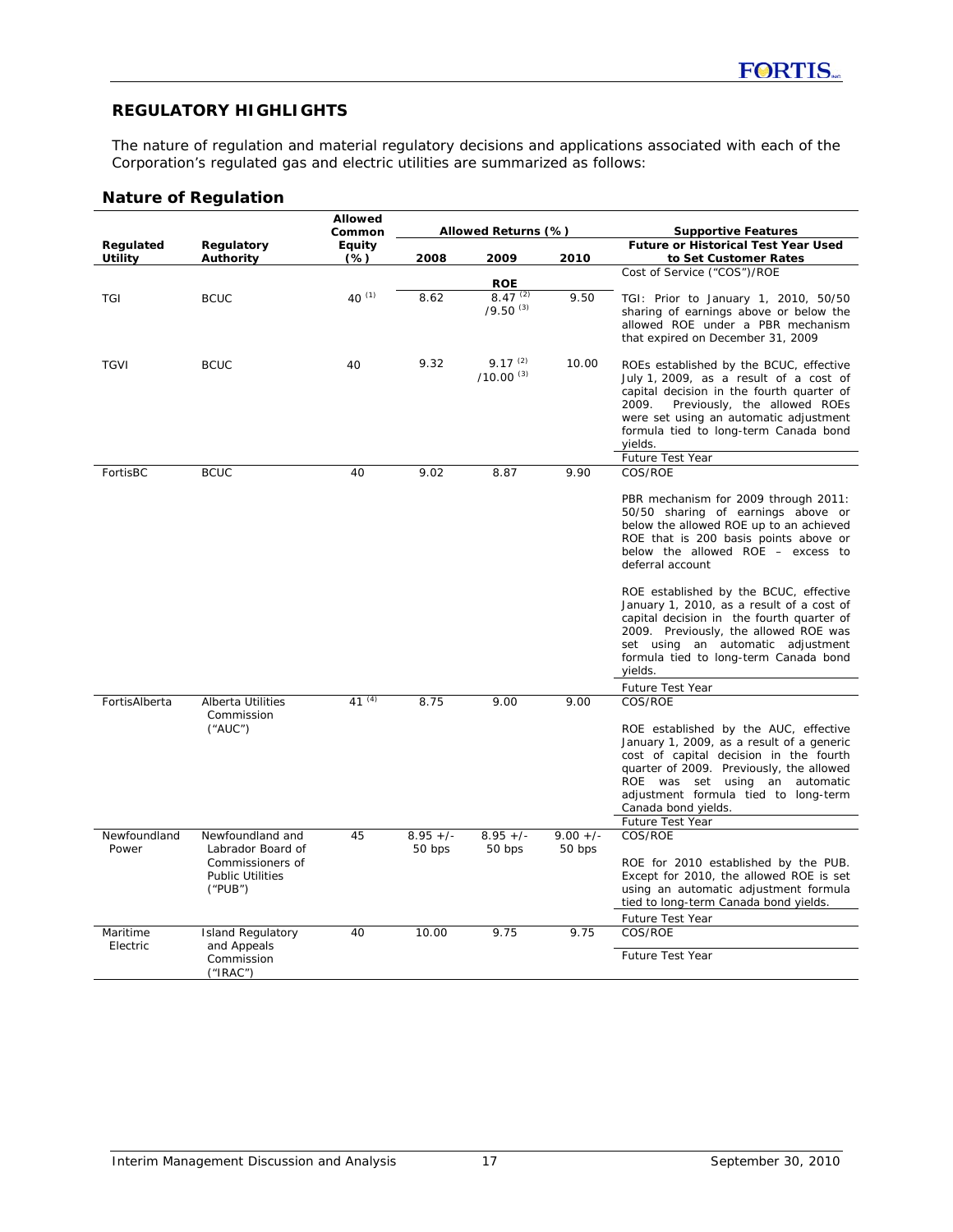### **Nature of Regulation (cont'd)**

|                               |                                                              | Allowed<br>Common |                   | Allowed Returns (%) |                            | <b>Supportive Features</b>                                                                                                                                                                                                                          |
|-------------------------------|--------------------------------------------------------------|-------------------|-------------------|---------------------|----------------------------|-----------------------------------------------------------------------------------------------------------------------------------------------------------------------------------------------------------------------------------------------------|
| Regulated<br>Utility          | Regulatory<br>Authority                                      | Equity<br>$(\%)$  | 2008              | 2009                | 2010                       | <b>Future or Historical Test Year Used</b><br>to Set Customer Rates                                                                                                                                                                                 |
|                               |                                                              |                   |                   | <b>ROE</b>          |                            |                                                                                                                                                                                                                                                     |
| FortisOntario                 | Ontario Energy<br>Board ("OEB")<br>Canadian Niagara<br>Power | 40 $(5)$          | 9.00              | 8.01                | 8.01                       | Canadian Niagara Power - COS/ROE<br>Algoma Power - COS/ROE and subject<br>to Rural<br>Rate Protection Subsidy                                                                                                                                       |
|                               | Algoma Power                                                 | 50                | N/A               | 8.57                | $8.57/9.85$ <sup>(6)</sup> | program<br>Cornwall Electric - Price cap with                                                                                                                                                                                                       |
|                               | Franchise Agreement<br>Cornwall Electric                     |                   |                   |                     |                            | commodity cost flow through<br>Canadian<br>Niagara Power<br>2004<br>$\overline{\phantom{m}}$<br>historical test year for 2008; 2009 test<br>year for 2009 and 2010<br>Algoma Power - 2007 historical test<br>year for 2009; 2010 test year for 2010 |
|                               |                                                              |                   |                   | $ROA^{(7)}$         |                            |                                                                                                                                                                                                                                                     |
| Belize<br>Electricity         | <b>Public Utilities</b><br>Commission<br>("PUC")             | N/A               | 10.00             | 10.00               | (8)                        | Four-year COS/ROA agreements<br>Additional costs in the event of a<br>hurricane would be deferred and the<br>Company may apply for future recovery<br>in customer rates.                                                                            |
|                               |                                                              |                   |                   |                     |                            | Future Test Year                                                                                                                                                                                                                                    |
| Caribbean<br><b>Utilities</b> | Electricity<br>Regulatory<br>Authority ("ERA")               | N/A               | $9.00 -$<br>11.00 | $9.00 -$<br>11.00   | $7.75 -$<br>9.75           | COS/ROA<br>adjustment<br>mechanism<br>Rate-cap<br>("RCAM") based on published consumer<br>price indices<br>The Company may apply for a special                                                                                                      |
|                               |                                                              |                   |                   |                     |                            | additional rate to customers in the<br>event of a disaster,<br>including a<br>hurricane.                                                                                                                                                            |
|                               |                                                              |                   |                   |                     |                            | <b>Historical Test Year</b>                                                                                                                                                                                                                         |
| Fortis Turks<br>and Caicos    | Utilities make<br>annual filings with<br>the Government      | N/A               | $17.50^{(9)}$     | $17.50^{(9)}$       | $17.50^{(9)}$              | COS/ROA<br>If the actual ROA is lower than the<br>allowed ROA, due to additional costs<br>resulting from a hurricane or other<br>event, the Company may apply for an<br>increase in customer rates in the<br>following year.<br>Future Test Year    |

*(1)* Effective January 1, 2010. For 2008 and 2009, the allowed deemed equity component of the capital structure was 35 per cent. *(2)* Pre-July 1, 2009

*(3)* Effective July 1, 2009

*(4)* Effective January 1, 2009. For 2008, the allowed deemed equity component of the capital structure was 37 per cent.

*(5)* Effective May 1, 2010. For 2009, effective May 1, the allowed deemed equity component of the capital structure was 43.3 per cent.

*(6)* Proposed at 9.85 per cent effective July 1, 2010, subject to regulatory approval

*(7)* Rate of return on rate base assets

*(8)* Allowed ROA to be settled once regulatory matters are resolved

*(9)* Amount provided under licence. Actual ROAs achieved in 2008 and 2009 were materially lower than the ROA allowed under the licence due to significant investment occurring at the utility.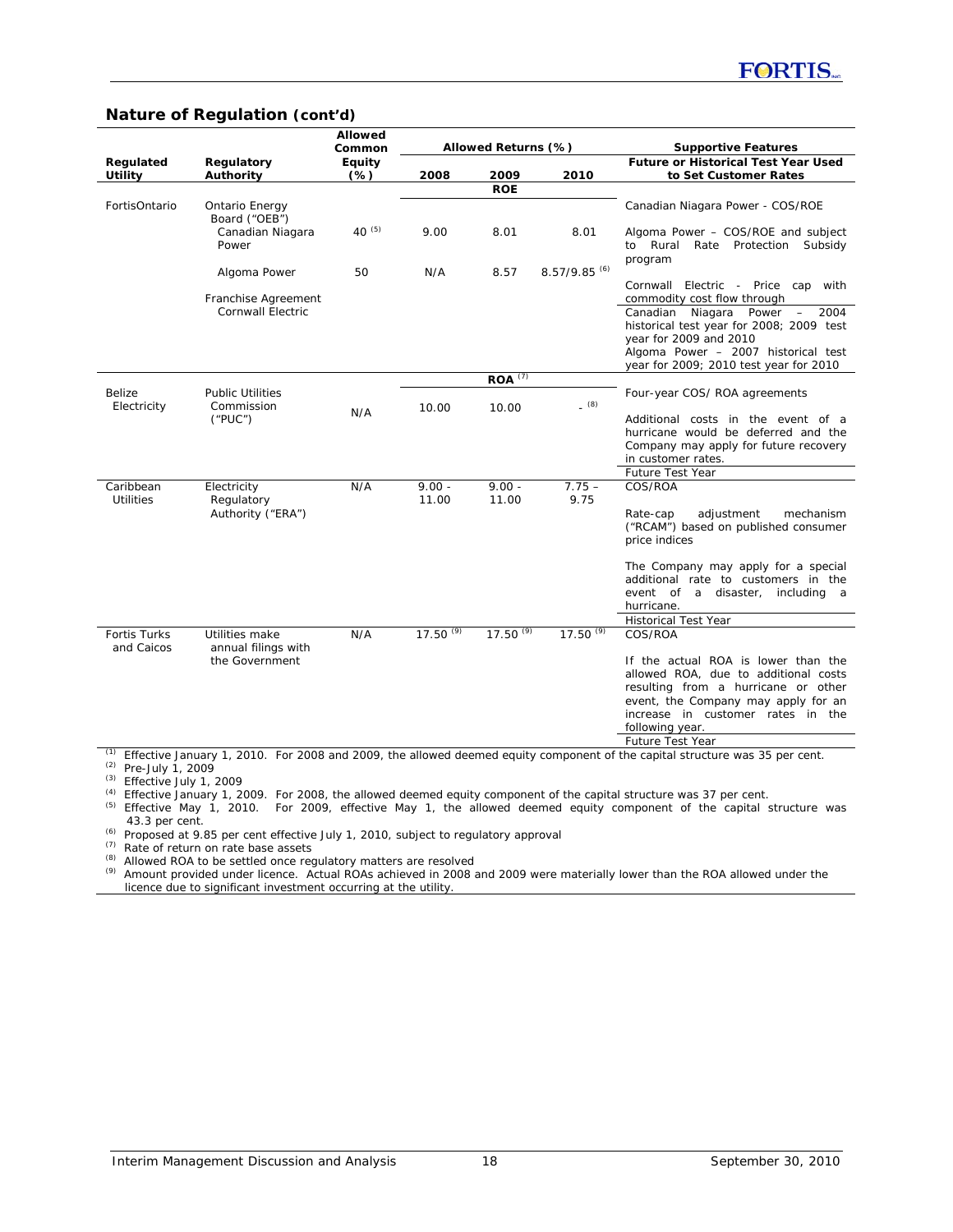## **Material Regulatory Decisions and Applications**

**Regulated Utility Summary Description TGI/TGVI/ TGWI**  TGI and TGVI review with the BCUC natural gas and propane commodity rates every three months and mid-stream rates annually in order to ensure the flow-through rates charged to customers are sufficient to cover the cost of purchasing natural gas and propane and contracting for mid-stream resources, such as third-party pipeline or storage capacity. The commodity cost of natural gas and mid-stream costs are flowed through to customers without markup. Effective January 1, 2010, the BCUC approved an increase in mid-stream rates for natural gas and kept commodity rates for natural gas unchanged for customers in the Lower Mainland, Fraser Valley, Interior, North and the Kootenay service areas. Effective April 1, 2010, the BCUC approved an increase in commodity rates for natural gas for customers in the Lower Mainland, Fraser Valley, Interior, North and the Kootenay service areas, while rates for natural gas customers on Vancouver Island and in Whistler and Fort Nelson remained unchanged. Effective July 1, 2010, the BCUC approved decreases in commodity rates for natural gas and propane customers in the Lower Mainland, Fraser Valley, Interior, North and the Kootenay service areas while rates for natural gas customers on Vancouver Island and in Whistler and Fort Nelson remain unchanged. Effective October 2010, commodity rates remained unchanged for all regions. • In November and December 2009, the BCUC approved: (i) NSAs pertaining to the 2010 and 2011 Revenue Requirements Applications for TGI and TGVI; (ii) an increase in TGI's equity component, effective January 1, 2010, to 40 per cent from 35 per cent; (iii) an increase in TGI's allowed ROE, effective July 1, 2009, to 9.50 per cent from 8.47 per cent; and (iv) an increase in the allowed ROE to 10.00 per cent for each of TGVI and TGWI, effective July 1, 2009, from 9.17 per cent and 8.97 per cent, respectively. In its decision on the Return on Equity and Capital Structure Application, the BCUC maintained TGI as a benchmark utility for calculating the allowed ROE for certain utilities regulated by the BCUC. The BCUC also determined that the former automatic adjustment formula used to establish the ROE annually will no longer apply and the allowed ROEs as determined in the BCUC decision will apply until reviewed further by the BCUC. The BCUC-approved NSA for TGI did not include a provision to allow the continued use of a PBR mechanism after the expiry, on December 31, 2009, of TGI's previous PBR agreement. The approved mid-year rate base at TGI is \$2,540 million for 2010 and \$2,634 million for 2011, and the approved mid-year rate base at TGVI is approximately \$555 million for 2010 and \$729 million for 2011. The impact at TGI of the approved NSA, the increase in the allowed ROE, the higher equity component and the increase in mid-stream costs was in an increase in customer rates of approximately 10 per cent, effective January 1, 2010, for residential customers in the Lower Mainland, Fraser Valley, Interior, North and Kootenay service areas. Customer rates for TGVI's sales customers, however, will remain unchanged for the two-year period beginning January 1, 2010, as provided in the BCUC-approved NSA for TGVI. • In February 2010, the BCUC approved TGI's application for the in-sourcing of core elements of its customer care services and implementation of a new customer information system, upon the Company accepting a cost risk-sharing condition, whereby TGI would share equally with customers any costs or savings outside a band of plus or minus 10 per cent of the approved total project cost of approximately \$116 million, including deferral of certain operating and maintenance expenses. • TGI, TGVI and TGWI are considering an amalgamation of the three companies. An amalgamation would require an application to be approved by the BCUC and consent of the Government of British Columbia. While a decision to proceed with an amalgamation has not yet been made, the Terasen Gas companies are contemplating bringing forth an application during 2011. **FortisBC** • In December 2009, the BCUC approved an NSA pertaining to FortisBC's 2010 Revenue Requirements Application. The result was a general customer electricity rate increase of 6.0 per cent, effective January 1, 2010. The rate increase was primarily the result of the Company's ongoing investment in electrical infrastructure, increasing energy supply costs and the higher cost of capital. FortisBC's allowed ROE has increased to 9.90 per cent, effective January 1, 2010, from 8.87 per cent in 2009 as a result of the BCUC decision to increase the allowed ROE of TGI, the benchmark utility in British Columbia. The BCUC-approved NSA assumes a mid-year rate base of approximately \$975 million for 2010. • In June 2010, FortisBC applied to the BCUC for approval of the Company's 2011 Capital Expenditure Plan totalling approximately \$114 million, before customer contributions of approximately \$11 million, and including approximately \$6 million associated with demand side management programs. • In August 2010, FortisBC received BCUC approval for a 2.9 per cent interim, refundable increase in customer rates, effective September 2010. The increase was due to higher power purchase costs being charged to the Company by BC Hydro. • In October 2010, FortisBC filed its Preliminary 2011 Revenue Requirements Application requesting a general customer electricity rate increase of 5.9 per cent, effective January 1, 2011. The requested rate increase is due to the Company's ongoing investment in electrical infrastructure and increasing power purchases driven by customer growth and increased

electricity demand.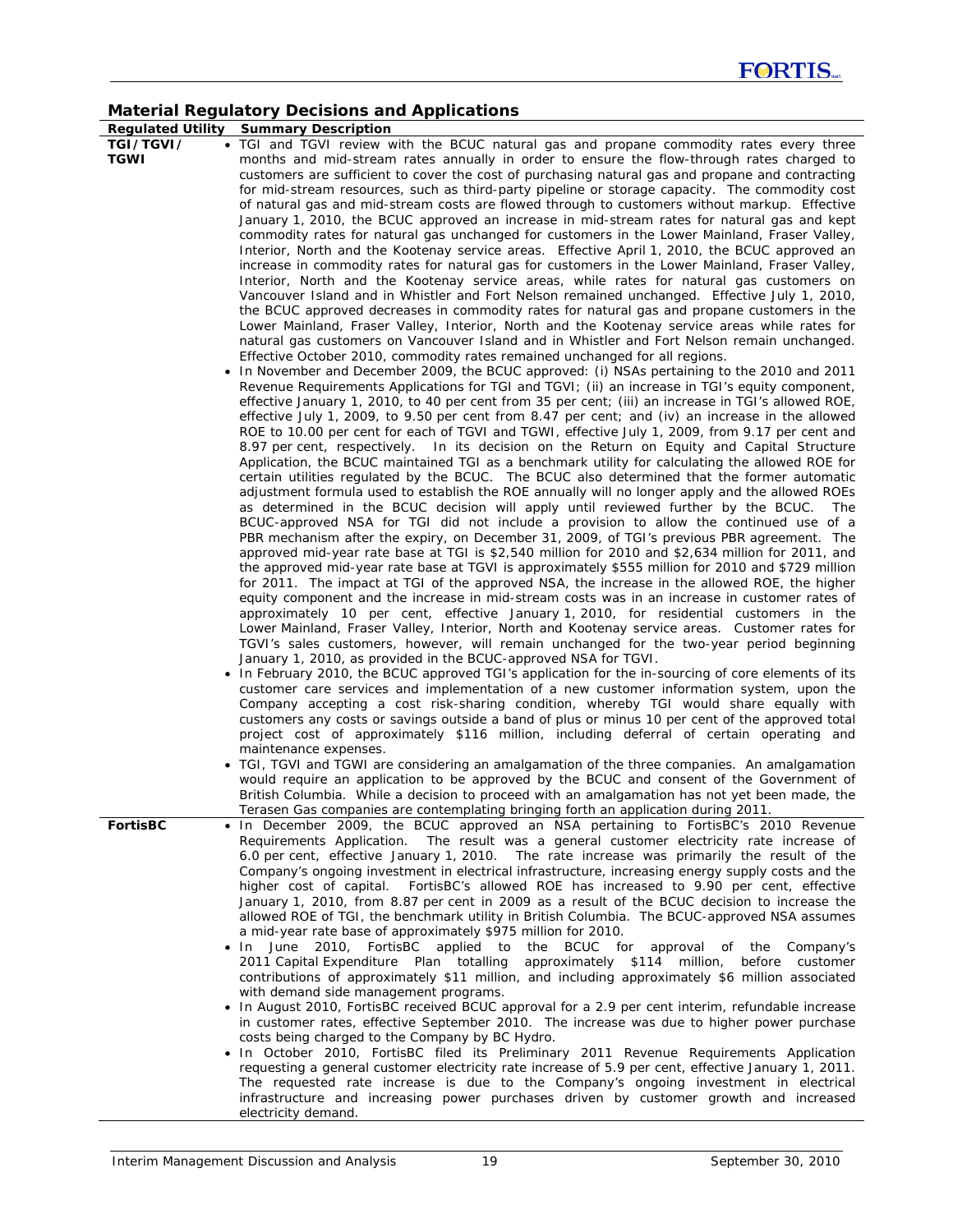# **Material Regulatory Decisions and Applications (cont'd)**

|                             | material Regulatory Decisions and Applications (contra)                                                                                                                                                                                                                                                                                                                                                                                                                                                                                                                                                                                                                                                                                                                                                                                                                                                                                                                                                                                                                                                                                                                                                                                                                                                                                                                                                                                                                                                                                                                                                                                                                                                                                                                                                                                                                                                                                                                                                                                                                                                                                                                                                                                                                                                                                                                                                                                                                                                                                                                                                                                                                                                                                                                                                                                                                                                                                                                                                                                                                                                                                                                                                                                                                                                                                                                                                                                                                                                                                                                                                                                                                                                                                                                                                                                                                                                                                                                                                                                                                               |
|-----------------------------|---------------------------------------------------------------------------------------------------------------------------------------------------------------------------------------------------------------------------------------------------------------------------------------------------------------------------------------------------------------------------------------------------------------------------------------------------------------------------------------------------------------------------------------------------------------------------------------------------------------------------------------------------------------------------------------------------------------------------------------------------------------------------------------------------------------------------------------------------------------------------------------------------------------------------------------------------------------------------------------------------------------------------------------------------------------------------------------------------------------------------------------------------------------------------------------------------------------------------------------------------------------------------------------------------------------------------------------------------------------------------------------------------------------------------------------------------------------------------------------------------------------------------------------------------------------------------------------------------------------------------------------------------------------------------------------------------------------------------------------------------------------------------------------------------------------------------------------------------------------------------------------------------------------------------------------------------------------------------------------------------------------------------------------------------------------------------------------------------------------------------------------------------------------------------------------------------------------------------------------------------------------------------------------------------------------------------------------------------------------------------------------------------------------------------------------------------------------------------------------------------------------------------------------------------------------------------------------------------------------------------------------------------------------------------------------------------------------------------------------------------------------------------------------------------------------------------------------------------------------------------------------------------------------------------------------------------------------------------------------------------------------------------------------------------------------------------------------------------------------------------------------------------------------------------------------------------------------------------------------------------------------------------------------------------------------------------------------------------------------------------------------------------------------------------------------------------------------------------------------------------------------------------------------------------------------------------------------------------------------------------------------------------------------------------------------------------------------------------------------------------------------------------------------------------------------------------------------------------------------------------------------------------------------------------------------------------------------------------------------------------------------------------------------------------------------------------------------|
|                             | <b>Regulated Utility Summary Description</b>                                                                                                                                                                                                                                                                                                                                                                                                                                                                                                                                                                                                                                                                                                                                                                                                                                                                                                                                                                                                                                                                                                                                                                                                                                                                                                                                                                                                                                                                                                                                                                                                                                                                                                                                                                                                                                                                                                                                                                                                                                                                                                                                                                                                                                                                                                                                                                                                                                                                                                                                                                                                                                                                                                                                                                                                                                                                                                                                                                                                                                                                                                                                                                                                                                                                                                                                                                                                                                                                                                                                                                                                                                                                                                                                                                                                                                                                                                                                                                                                                                          |
| <b>FortisBC</b><br>(cont'd) | • In November 2010, FortisBC received Board of Directors approval to enter into an agreement<br>("the Waneta Expansion Capacity Agreement") to purchase capacity output from a 335-MW<br>hydroelectric generating facility (the "Waneta Expansion"). The Waneta Expansion Capacity<br>Agreement was accepted by the BCUC in September 2010 and will allow FortisBC to purchase<br>capacity for 40 years, commencing in 2015. For further information on the Waneta Expansion,<br>refer to the "Subsequent Events" section of this MD&A.                                                                                                                                                                                                                                                                                                                                                                                                                                                                                                                                                                                                                                                                                                                                                                                                                                                                                                                                                                                                                                                                                                                                                                                                                                                                                                                                                                                                                                                                                                                                                                                                                                                                                                                                                                                                                                                                                                                                                                                                                                                                                                                                                                                                                                                                                                                                                                                                                                                                                                                                                                                                                                                                                                                                                                                                                                                                                                                                                                                                                                                                                                                                                                                                                                                                                                                                                                                                                                                                                                                                               |
| FortisAlberta               | • In November 2009, the AUC issued its decision on the 2009 Generic Cost of Capital Proceeding<br>("2009 GCOC Decision") establishing a generic allowed ROE of 9.00 per cent for 2009, 2010, and<br>for 2011 on an interim basis, for all Alberta utilities regulated by the AUC. The allowed ROE of<br>9.00 per cent is up from the interim allowed ROE of 8.51 per cent for FortisAlberta in 2009. The<br>ROE automatic adjustment formula will no longer apply until reviewed further by the AUC. The<br>AUC also increased FortisAlberta's equity component to 41 per cent from 37 per cent, effective<br>January 1, 2009. The \$4.1 million favourable 2009 annual impact of the 2009 GCOC Decision<br>was accrued as revenue in the fourth quarter of 2009 and is expected to be collected in customer<br>electricity rates in 2011.<br>• In December 2009, the AUC approved, on an interim basis, a 7.5 per cent average increase in<br>FortisAlberta's base customer electricity distribution rates, effective January 1, 2010.<br>• In July 2010, the AUC issued a decision on the Company's comprehensive two-year Distribution<br>Tariff Application ("DTA") for 2010 and 2011, which was originally filed in June 2009. The<br>Company has reflected the impact of the decision, retroactive from January 1, 2010, in its third<br>quarter results and has accrued the increased revenue requirements for collection in customer<br>base distribution electricity rates and rate riders expected to begin effective January 1, 2011 for<br>billing implementation. The resulting required increase in customer rates reflects the Company's<br>ongoing investment in electrical infrastructure, to support customer growth and to maintain and<br>upgrade the electricity system, higher forecasted regulatory approved expenses and the impact<br>of the 2009 GCOC Decision. There was no material impact on third quarter 2010 earnings<br>associated with recording the retroactive effects of the rate decision pertaining to the first half of<br>2010. As normal course, the Company submitted a Compliance Filing in August 2010 in relation<br>to the AUC decision, requesting forecast revenue requirements of \$347 million for 2010 and<br>\$371 million for 2011. Also included in the Compliance Filing was: (i) forecast operating<br>expenses of \$141 million for each of 2010 and 2011; (ii) forecast amortization cost of<br>\$125 million for 2010 and \$142 million for 2011; (iii) forecast capital expenditures of<br>\$290 million for 2010 and \$246 million for 2011 and, in addition, forecast Alberta Electric System<br>Operator ("AESO") transmission capital contributions of \$54 million for 2010 and \$42 million for<br>2011; and (iv) forecast mid-year rate base of \$1,570 million for 2010 and \$1,735 million for<br>2011. Included in the Compliance Filing, as a placeholder, was a successful outcome of the<br>Company's Review and Variance Application and Leave to Appeal, as further discussed below.<br>In its DTA for 2010 and 2011, FortisAlberta had requested an update in the forecast capital cost<br>of its Automatic Meter Reading ("AMR") Project, bringing the total project cost to \$126 million<br>(excluding the cost of the pilot program of \$15 million), up from an original project cost of<br>\$104 million. The AUC reached the conclusion, however, that the capital cost of the AMR Project<br>of \$104 million (excluding the pilot program) had formed part of the Company's 2008/2009 NSA,<br>which had been approved in 2008. The Company has filed a Review and Variance Application<br>with the AUC and a Leave to Appeal with the Alberta Court of Queen's Bench regarding this<br>conclusion.<br>The AUC has initiated a process to reform utility rate regulation in Alberta. The AUC has<br>٠<br>expressed its intention to apply a PBR formula to distribution service rates as early as<br>FortisAlberta is currently assessing PBR and will participate fully in the<br>July 1, 2012. |
|                             | AUC process.                                                                                                                                                                                                                                                                                                                                                                                                                                                                                                                                                                                                                                                                                                                                                                                                                                                                                                                                                                                                                                                                                                                                                                                                                                                                                                                                                                                                                                                                                                                                                                                                                                                                                                                                                                                                                                                                                                                                                                                                                                                                                                                                                                                                                                                                                                                                                                                                                                                                                                                                                                                                                                                                                                                                                                                                                                                                                                                                                                                                                                                                                                                                                                                                                                                                                                                                                                                                                                                                                                                                                                                                                                                                                                                                                                                                                                                                                                                                                                                                                                                                          |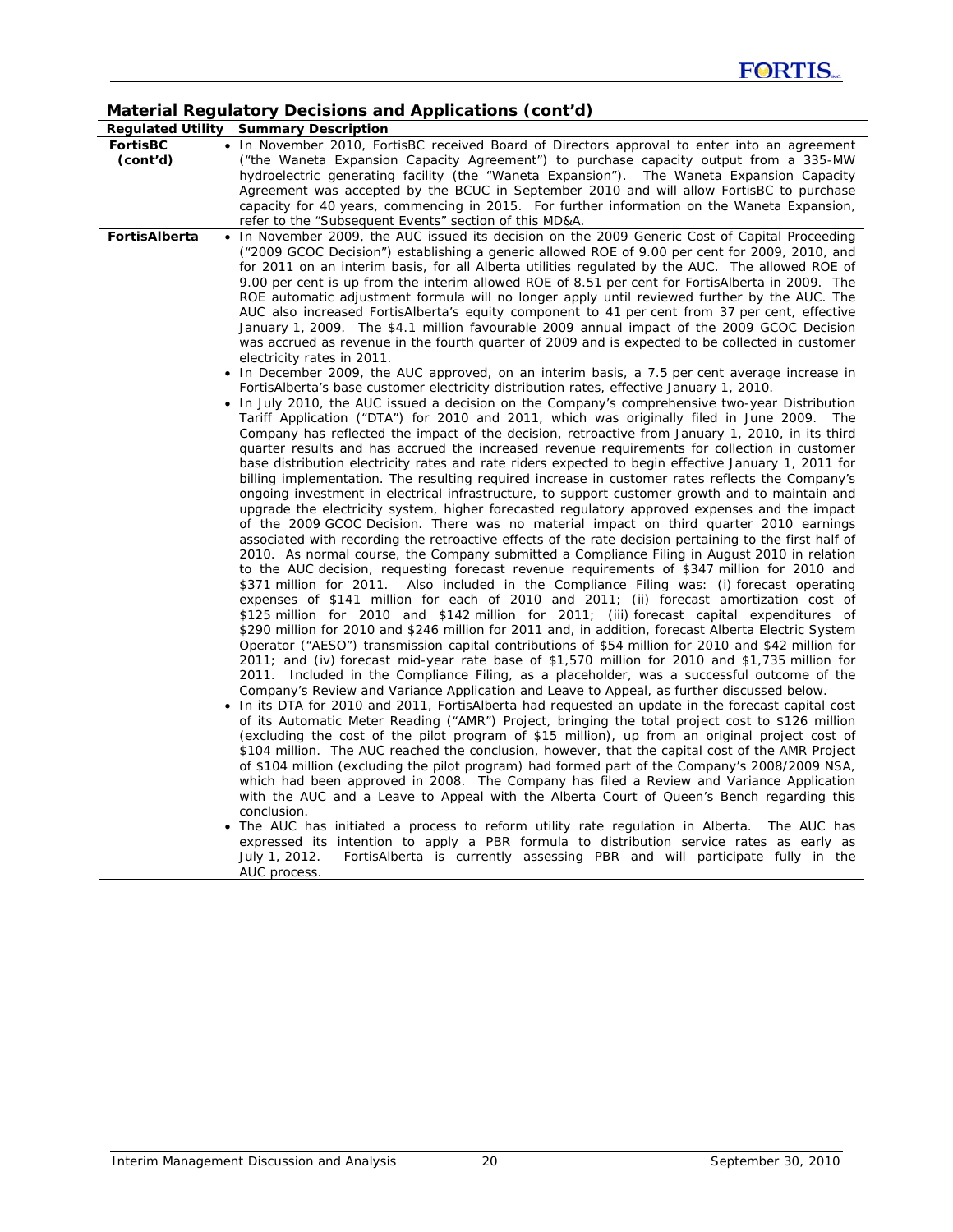# **Material Regulatory Decisions and Applications (cont'd)**

|                             | <b>Regulated Utility Summary Description</b>                                                                                                                                                                  |
|-----------------------------|---------------------------------------------------------------------------------------------------------------------------------------------------------------------------------------------------------------|
|                             | Newfoundland • In December 2009, the PUB issued a decision on Newfoundland Power's 2010 General Rate                                                                                                          |
| <b>Power</b>                | Application ("2010 GRA"), resulting in an overall average increase in customer electricity rates of                                                                                                           |
|                             | approximately 3.5 per cent, effective January 1, 2010. The rate increase reflects the impact of an<br>increase in the allowed ROE to 9.00 per cent from 8.95 per cent in 2009, as set by the PUB for          |
|                             | 2010, ongoing investment in electrical infrastructure and higher forecasted regulatory approved                                                                                                               |
|                             | expenses, including pension costs. The PUB decision assumes a mid-year rate base of                                                                                                                           |
|                             | approximately \$869 million for 2010. The PUB also ordered that Newfoundland Power's allowed                                                                                                                  |
|                             | ROE for each of 2011 and 2012 be determined using the ROE automatic adjustment formula.                                                                                                                       |
|                             | • In April 2010, the PUB approved the Company's application, as filed, to change the existing ROE                                                                                                             |
|                             | automatic adjustment formula. <i>Consensus Forecasts</i> will now be used in determining the risk-free                                                                                                        |
|                             | rate for calculating the forecast cost of equity to be used in the formula for 2011 and 2012. The                                                                                                             |
|                             | previous approach used a ten-day observation of long-term Canada Bond yields as the forecast                                                                                                                  |
|                             | risk-free rate.                                                                                                                                                                                               |
|                             | • Under the terms of a Joint-Use Facilities Partnership Agreement ("JUFPA") between                                                                                                                           |
|                             | Newfoundland Power and Bell Aliant (previously, Aliant Telecom Inc.), Newfoundland Power<br>received notice in June 2010 of Bell Aliant's intention to not renew the JUFPA with                               |
|                             | Newfoundland Power, which expires December 31, 2010, and to repurchase 40 per cent of all                                                                                                                     |
|                             | joint-use poles from Newfoundland Power for a book-based value.<br>Under the JUFPA,                                                                                                                           |
|                             | Newfoundland Power acquired approximately 70,000 joint-use distribution poles from Bell Aliant in                                                                                                             |
|                             | 2001 for a book-based value of approximately \$40 million. Bell Aliant has been renting space on                                                                                                              |
|                             | these poles from Newfoundland Power since 2001. The disposition of joint-use poles back to                                                                                                                    |
|                             | Bell Aliant will require regulatory approval. Upon purchase of the poles, Bell Aliant will also have                                                                                                          |
|                             | the obligation to install and maintain 40 per cent of the jointly used poles on an ongoing basis.                                                                                                             |
|                             | Once the final terms and conditions have been negotiated between Newfoundland Power and                                                                                                                       |
|                             | Bell Aliant, Newfoundland Power will be able to assess the impact of the above transaction on its                                                                                                             |
|                             | future results of operations, cash flows and financial position.                                                                                                                                              |
|                             | . Newfoundland Power submitted a proposal to the PUB in June 2010 relating to the accounting for,<br>and recovery of, other post-employment benefit ("OPEB") costs. The Company recommended                   |
|                             | that it: (i) adopt the accrual method of accounting for OPEB costs, effective January 1, 2011;                                                                                                                |
|                             | (ii) recover the transitional balance, or regulatory asset, associated with adoption of accrual                                                                                                               |
|                             | accounting over a 15-year period; and (iii) adopt a deferral account to capture differences in OPEB                                                                                                           |
|                             | costs arising from changes in assumptions associated with the valuation of OPEB obligations. The                                                                                                              |
|                             | regulatory asset associated with OPEBs was approximately \$47 million as at December 31, 2009.                                                                                                                |
|                             | The proposal is currently under review by the PUB.                                                                                                                                                            |
|                             | . In July 2010, Newfoundland Power filed an application with the PUB requesting approval for its                                                                                                              |
|                             | 2011 Capital Expenditure Plan totaling approximately \$73 million, net of customer contributions.                                                                                                             |
|                             | • Effective July 1, 2010, there was an overall average increase in electricity rates charged to                                                                                                               |
|                             | Newfoundland Power customers of approximately 1.7 per cent. The increase was a result of the                                                                                                                  |
|                             | normal annual operation of the Rate Stabilization Plan of Newfoundland and Labrador Hydro<br>("Newfoundland Hydro"). Variances in the cost of fuel used to generate the electricity that                      |
|                             | Newfoundland Hydro sells to Newfoundland Power are captured and flowed through to                                                                                                                             |
|                             | Newfoundland Power customers through the operation of the Rate Stabilization Plan. The increase                                                                                                               |
|                             | in customer rates will have no impact on earnings of Newfoundland Power.                                                                                                                                      |
|                             | . In August 2010, Newfoundland Power filed an application with the PUB requesting the deferred                                                                                                                |
|                             | recovery of expected increased costs in 2011 of \$2.4 million, due to expiring regulatory                                                                                                                     |
|                             | amortizations.                                                                                                                                                                                                |
|                             | • Newfoundland Power is currently assessing the necessary regulatory action to respond to the                                                                                                                 |
|                             | additional costs resulting from Hurricane Igor.                                                                                                                                                               |
| <b>Maritime</b><br>Electric | • In July 2010, IRAC approved Maritime Electric's 2010/2011 Rate Application providing for: (i) an<br>increase in the reference cost of energy in basic electricity rates, effective August 1, 2010; (ii) the |
|                             | amortization of the replacement energy costs incurred during the refurbishment of the                                                                                                                         |
|                             | New Brunswick Power Point Lepreau Nuclear Generating Station ("Point Lepreau") over the                                                                                                                       |
|                             | extended life of the unit; and (iii) an allowed ROE of 9.75 per cent for both 2010 and 2011,                                                                                                                  |
|                             | unchanged from 2009.                                                                                                                                                                                          |
|                             | • In July 2010, Maritime Electric filed its 2011 Capital Budget requesting approval for \$23 million in                                                                                                       |
|                             | capital expenditures. A decision is expected from IRAC during the fourth quarter of 2010.                                                                                                                     |
|                             | • In August 2010, the Company filed a Demand-Side Management Plan for 2011-2015 outlining the                                                                                                                 |
|                             | Company's plan to achieve energy peak reduction required under the Renewable Energy Act.                                                                                                                      |
|                             | • The refurbishment of Point Lepreau continues to be delayed and the station is not expected to                                                                                                               |
|                             | return into service until fall 2012. The Government of New Brunswick has stated that it will be                                                                                                               |
|                             | seeking mediation with the Government of Canada for the significant incremental cost of<br>replacement energy during the refurbishment.                                                                       |
|                             |                                                                                                                                                                                                               |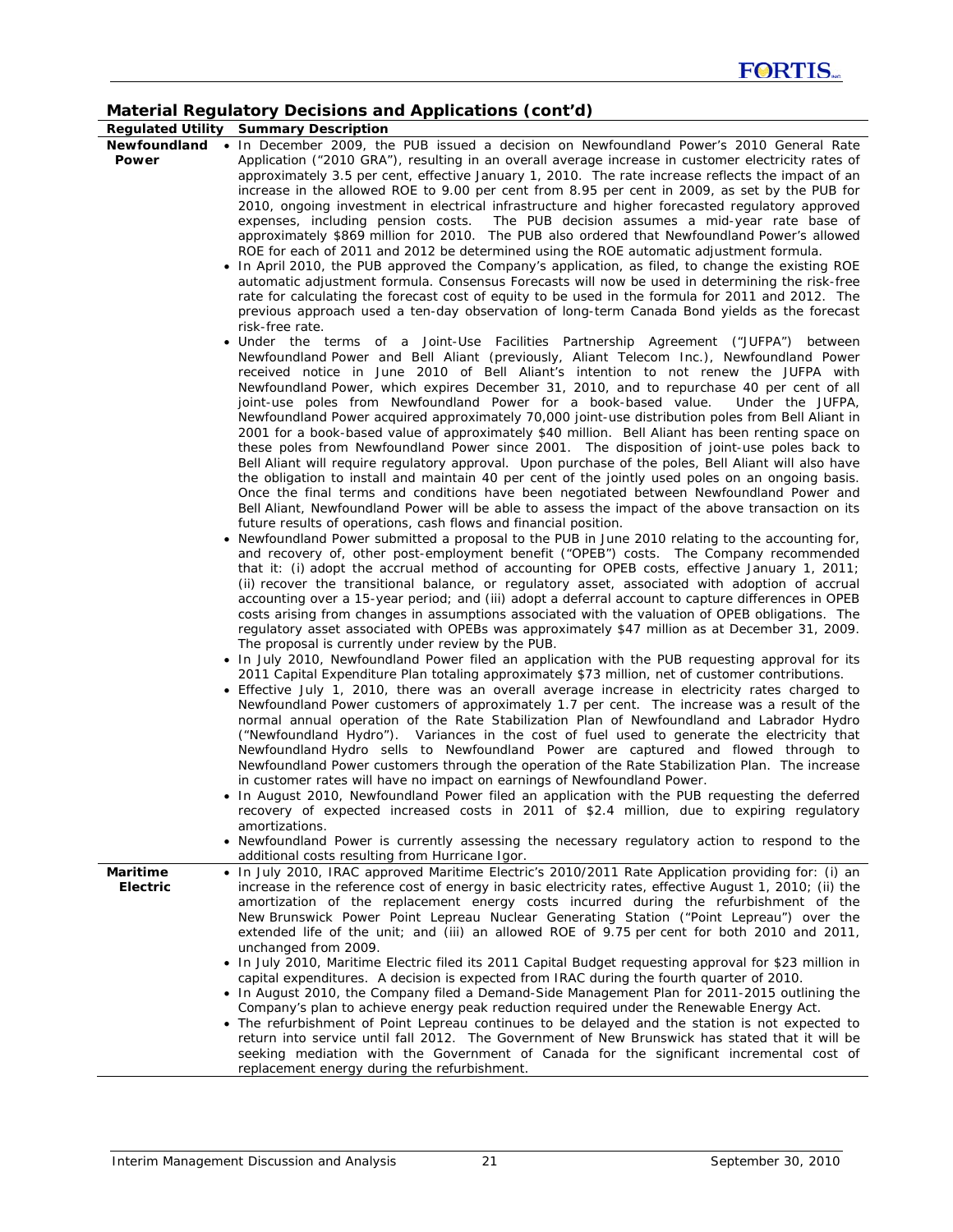# **Material Regulatory Decisions and Applications (cont'd)**

|                                     | Regulated Utility Summary Description                                                                                                                                                                                                                                                                                                                                                                                                                                                                                                                                                                                                                                                                                                                                                                                                                                                                                                                                                                                                                                                                                                                                                                                                                                                                                                                                                                                                                                                                                                                                                                                                                                             |
|-------------------------------------|-----------------------------------------------------------------------------------------------------------------------------------------------------------------------------------------------------------------------------------------------------------------------------------------------------------------------------------------------------------------------------------------------------------------------------------------------------------------------------------------------------------------------------------------------------------------------------------------------------------------------------------------------------------------------------------------------------------------------------------------------------------------------------------------------------------------------------------------------------------------------------------------------------------------------------------------------------------------------------------------------------------------------------------------------------------------------------------------------------------------------------------------------------------------------------------------------------------------------------------------------------------------------------------------------------------------------------------------------------------------------------------------------------------------------------------------------------------------------------------------------------------------------------------------------------------------------------------------------------------------------------------------------------------------------------------|
| <b>FortisOntario</b>                | . In April 2010, FortisOntario received Decisions and Orders from the OEB with respect to<br>Third-Generation Incentive Rate Mechanism ("IRM") electricity distribution rate applications for<br>harmonized rates for Fort Erie and Gananoque and rates for Port Colborne, effective May 1, 2010.<br>In non-rebasing years, customer electricity rates are set using inflationary factors less an<br>efficiency target under the OEB's Third-Generation IRM.  The resulting increase in base electricity<br>rates, effective May 1, 2010, was minimal, with an inflationary increase of 1.3 per cent partially<br>offset by a 1.12 per cent efficiency target. The approved electricity rates were also based on a<br>deemed capital structure containing 40 per cent equity and reflect an allowed ROE of<br>8.01 per cent.<br>• In June 2010, FortisOntario filed a new cost of service electricity distribution rate application for<br>Algoma Power for rates, effective July 1, 2010 and January 1, 2011, based on 2010 and 2011 test<br>years, respectively. The application proposed an approximate 14.6 per cent increase in electricity<br>distribution rates in 2010 and an approximate 7.4 per cent increase in rates in 2011. The                                                                                                                                                                                                                                                                                                                                                                                                                                     |
|                                     | application is based on a deemed capital structure containing 40 per cent equity and a currently<br>estimated allowed ROE of 9.85 per cent.<br>• During the third quarter of 2010, Algoma Power participated in a settlement conference and<br>submitted a settlement agreement to the OEB for electricity distribution rates, effective<br>December 1, 2010, based on a 2011 test year. The settlement agreement effectively yields<br>approximately 97 per cent of the requested 2011 revenue requirement. A decision on the<br>settlement agreement is expected from the OEB in the fourth quarter of 2010.<br>• In August 2010, FortisOntario notified the OEB that it would not be filing cost of service<br>applications for 2011 electricity distribution rates for Fort Erie, Gananoque and Port Colborne.<br>Rather, the Company has filed Third-Generation IRM electricity distribution rate applications for<br>rates to be effective May 1, 2011 for these areas. FortisOntario does, however, expect to file cost                                                                                                                                                                                                                                                                                                                                                                                                                                                                                                                                                                                                                                                    |
| <b>Belize</b><br><b>Electricity</b> | of service applications in April 2011 for harmonized electricity distribution rates for Fort Erie and<br>Gananoque and rates for Port Colborne, effective January 1, 2012, using a 2012 future test year.<br>• Changes made in electricity legislation by the Government of Belize and the PUC, and the PUC's<br>June 2008 Final Decision on Belize Electricity's 2008/2009 Rate Application (the "June 2008 Final<br>Decision") and the PUC's amendment to the June 2008 Final Decision, which were based on the<br>changed legislation, have been judicially challenged by Belize Electricity in several proceedings.<br>The judicial process is ongoing with interim rulings, judgments and appeals. The timing or likely<br>final outcome of the proceedings is indeterminable at this time. In response to an application<br>from Belize Electricity, the Supreme Court of Belize issued an order in June 2010 prohibiting the<br>PUC from carrying out any rate-setting review proceedings, changing any rates and taking any<br>enforcement or penal steps against Belize Electricity until further order of the Supreme Court.<br>• The evidentiary portion of the trial of Belize Electricity's appeal of the PUC's June 2008 Final<br>Decision was heard in October 2010. Closing arguments are expected to be completed in early<br>December 2010 so that the case will be closed pending judgment of the Court.                                                                                                                                                                                                                                                       |
| Caribbean<br><b>Utilities</b>       | • In February 2010, the ERA approved Caribbean Utilities' 2010 Capital Investment Plan ("CIP") at<br>US\$21 million for non-generation expansion expenditures. Additional generation needs are<br>subject to a competitive bid process.<br>• In May 2010, Caribbean Utilities submitted its annual RCAM calculations to the ERA as set out in<br>the utility's transmission and distribution licence. The RCAM, which permits base electricity rates<br>to move with inflation, yielded no rate adjustment as of June 1, 2010, as the slight inflation in the<br>US price index was offset by deflation in the Cayman Islands price index for calendar year 2009.                                                                                                                                                                                                                                                                                                                                                                                                                                                                                                                                                                                                                                                                                                                                                                                                                                                                                                                                                                                                                 |
| <b>Fortis Turks</b><br>and Caicos   | • In March 2010, Fortis Turks and Caicos submitted its 2009 annual regulatory filing outlining the<br>Company's performance in 2009 and its capital expansion plans for 2010.<br>• In March 2010, Fortis Turks and Caicos filed an Electricity Rate Review with the Ministry of Works,<br>Housing and Utilities of the Government of the Turks and Caicos Islands in accordance with<br>Section 34 of the <i>Electricity Ordinance</i> . The filing requested an average 7 per cent increase in<br>base customer electricity rates, effective May 31, 2010. The rate increase would have been the<br>first rate increase implemented by Fortis Turks and Caicos since its inception. The objectives of<br>the Electricity Rate Review included setting rates for the various classes of customers through an<br>Allocated Cost of Service Study, introducing uniformity in the rate structure throughout the service<br>territory of Fortis Turks and Caicos and enabling the utility to start to recover its<br>December 31, 2009 accumulated regulatory shortfall in achieving its allowable profit.<br>• In June 2010, Fortis Turks and Caicos received notice from the Governor of the Turks and Caicos<br>Islands that the Company's Electricity Rate Review filing was not accepted because of concern of<br>the impact that the proposed rate increase might have on key sectors of the Islands' economy.<br>Fortis Turks and Caicos is continuing discussions with the Government and has requested the<br>Governor to appoint an outside, independent consultant to review the filing and the current<br>rate-setting mechanism and make recommendations regarding both. |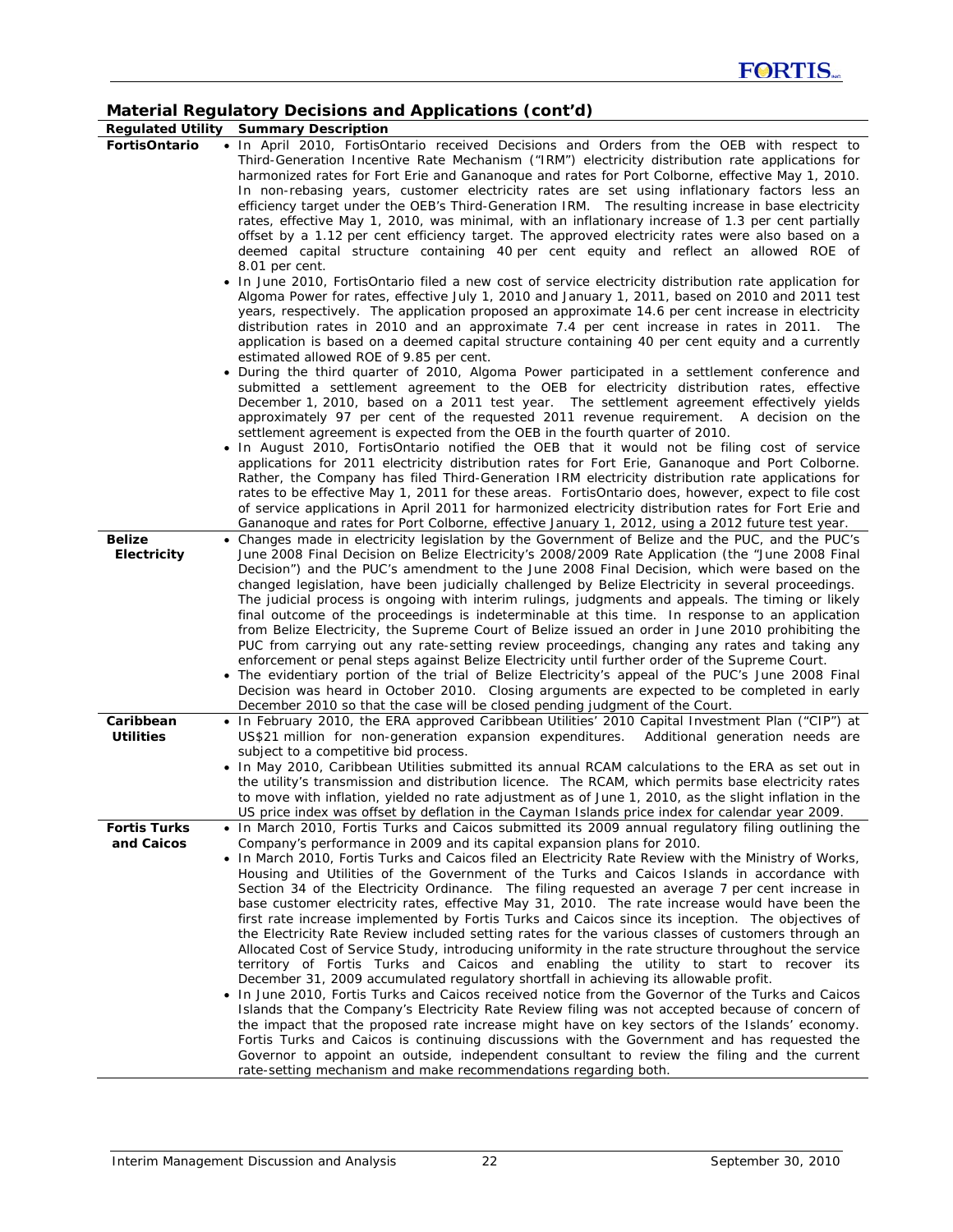## **CONSOLIDATED FINANCIAL POSITION**

The following table outlines the significant changes in the consolidated balance sheets between September 30, 2010 and December 31, 2009.

## **Significant Changes in the Consolidated Balance Sheets (Unaudited) between September 30, 2010 and December 31, 2009**

| <b>Balance Sheet</b><br>Account                                                   | Increase/<br>(Decrease)<br>(\$ millions) | Explanation                                                                                                                                                                                                                                                                                                                                                                                                                                                                                                                                                                                                                                                                                                                                                                                                                                                                                                                |
|-----------------------------------------------------------------------------------|------------------------------------------|----------------------------------------------------------------------------------------------------------------------------------------------------------------------------------------------------------------------------------------------------------------------------------------------------------------------------------------------------------------------------------------------------------------------------------------------------------------------------------------------------------------------------------------------------------------------------------------------------------------------------------------------------------------------------------------------------------------------------------------------------------------------------------------------------------------------------------------------------------------------------------------------------------------------------|
| Accounts receivable                                                               | (152)                                    | The decrease was primarily due to the impact of a seasonal decrease in<br>sales, driven by the Terasen Gas companies and Newfoundland Power,<br>partially offset by higher revenue accruals at FortisAlberta.                                                                                                                                                                                                                                                                                                                                                                                                                                                                                                                                                                                                                                                                                                              |
| Regulatory assets -<br>current and long-term                                      | 158                                      | The increase was driven by deferrals at the Terasen Gas companies<br>associated with: (i) an \$82 million change in the fair market value of the<br>natural gas derivatives; and (ii) the drawdown of the Commodity Cost<br>Reconciliation Account and the Gas Cost Variance Account at TGI and<br>TGVI, respectively, as amounts are being refunded to customers in<br>current commodity rates, partially offset by a reduction in the Midstream<br>Cost Reconciliation Account, as amounts collected in customer rates<br>were in excess of actual mid-stream gas-delivery costs.                                                                                                                                                                                                                                                                                                                                        |
| Inventories                                                                       | 24                                       | The increase was driven by the normal seasonal increase of gas in<br>storage at the Terasen Gas companies, partially offset by lower natural<br>gas commodity prices.                                                                                                                                                                                                                                                                                                                                                                                                                                                                                                                                                                                                                                                                                                                                                      |
| Utility capital assets                                                            | 350                                      | The increase primarily related to \$672 million invested in electricity and<br>gas systems, partially offset by amortization and customer contributions<br>year-to-date 2010, and the impact of foreign exchange on the<br>translation of foreign currency-denominated utility capital assets.                                                                                                                                                                                                                                                                                                                                                                                                                                                                                                                                                                                                                             |
| Short-term borrowings                                                             | (74)                                     | The decrease was driven by the reclassification of \$70 million borrowed<br>under TGVI's credit facility to long-term debt upon renegotiation of the<br>Company's committed credit facility, the repayment of short-term<br>borrowings by TGI with proceeds from an equity injection from Fortis,<br>and lower borrowings at the Terasen Gas companies due to seasonality<br>of its operations. The decrease was partially offset by higher borrowings<br>at Maritime Electric to finance \$15 million of maturing long-term debt,<br>and at Caribbean Utilities to finance capital expenditures.                                                                                                                                                                                                                                                                                                                          |
| Accounts payable and<br>accrued charges                                           | (26)                                     | The decrease was driven by lower amounts owing for purchased natural<br>gas at the Terasen Gas companies and purchased power at<br>Newfoundland Power, due to seasonality of operations and lower<br>commodity cost of natural gas at the Terasen Gas companies, and the<br>timing of payment of property taxes and franchise fees at the Terasen<br>Gas companies. The decrease was partially offset by an \$82 million<br>change in the fair market value of the natural gas derivatives at the<br>Terasen Gas companies.                                                                                                                                                                                                                                                                                                                                                                                                |
| Dividends payable                                                                 | 49                                       | The increase was due to the timing of the declaration of common share<br>dividends for the first quarter of 2010.                                                                                                                                                                                                                                                                                                                                                                                                                                                                                                                                                                                                                                                                                                                                                                                                          |
| Regulatory liabilities -<br>current and long-term                                 | 23                                       | The increase was mainly due to an increase in the Rate Stabilization<br>Deferral Account at TGVI, reflecting the accumulation of over-recovered<br>costs of providing service to customers year-to-date 2010, an increase<br>in the provision for asset removal and site restoration costs at<br>FortisAlberta and an increase in the Rate Stabilization Account at<br>Belize Electricity, partially offset by a reduction in the Revenue<br>Stabilization Adjustment Mechanism account at TGI, as natural gas<br>consumption volumes were lower than forecast year-to-date 2010.                                                                                                                                                                                                                                                                                                                                          |
| Long-term debt and<br>capital lease<br>obligations (including<br>current portion) | 34                                       | The increase was driven by a net \$193 million increase in committed<br>credit facility borrowings classified as long-term and the reclassification<br>of \$70 million of committed credit facility borrowings by TGVI from<br>short-term borrowings. The increase was partially offset by regularly<br>scheduled debt repayments, including the repayment of maturing<br>\$15 million 12% debentures at Maritime Electric with proceeds from<br>short-term borrowings, the redemption of the \$125 million 8.0% Capital<br>Securities at Terasen with proceeds from borrowings under the<br>Corporation's committed credit facility, the repayment of approximately<br>\$47 million of maturing debt at Fortis Properties with proceeds from<br>borrowings under the Corporation's committed credit facility, and the<br>impact of foreign exchange on the translation of foreign<br>currency-denominated long-term debt. |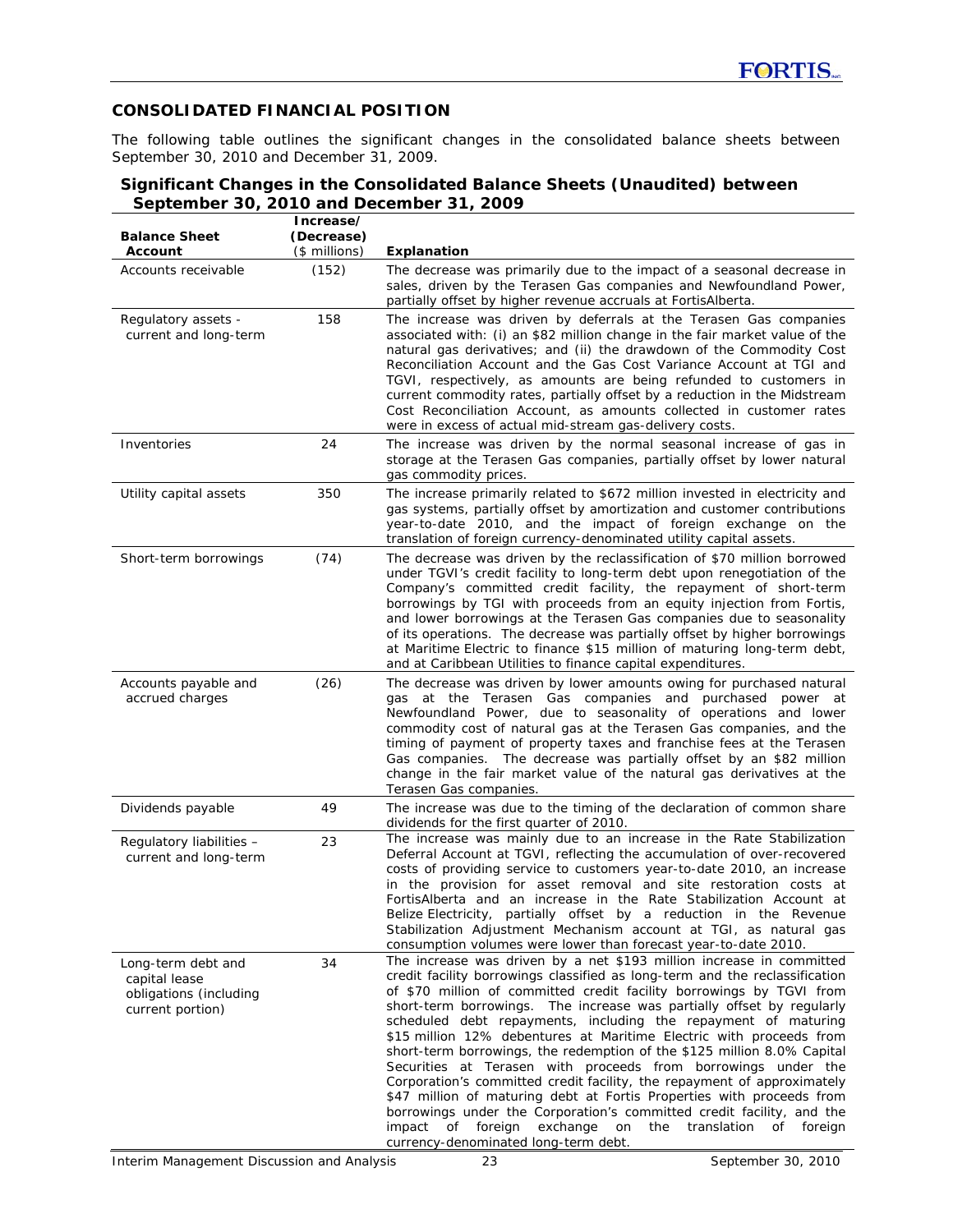| September 30, 2010 and December 31, 2009 (contra)           |               |                                                                                                                                                                                                                                                                                                                                                                                                                |  |  |  |  |
|-------------------------------------------------------------|---------------|----------------------------------------------------------------------------------------------------------------------------------------------------------------------------------------------------------------------------------------------------------------------------------------------------------------------------------------------------------------------------------------------------------------|--|--|--|--|
|                                                             | Increase/     |                                                                                                                                                                                                                                                                                                                                                                                                                |  |  |  |  |
| <b>Balance Sheet</b>                                        | (Decrease)    |                                                                                                                                                                                                                                                                                                                                                                                                                |  |  |  |  |
| Account                                                     | (\$ millions) | Explanation                                                                                                                                                                                                                                                                                                                                                                                                    |  |  |  |  |
| Future income tax<br>liabilities – current and<br>long-term | 27            | The increase was driven by tax timing differences related to capital<br>expenditures at FortisAlberta and FortisBC.                                                                                                                                                                                                                                                                                            |  |  |  |  |
| Shareholders' equity                                        | 306           | The increase was driven by the issuance of \$250 million five-year fixed<br>rate reset preference shares in January 2010.<br>The remainder of the increase was due to net earnings attributable to<br>common equity shareholders year-to-date 2010, less common share<br>dividends, and the issuance of common shares under the Corporation's<br>share purchase, dividend reinvestment and stock option plans. |  |  |  |  |

# **Significant Changes in the Consolidated Balance Sheets (Unaudited) between September 30, 2010 and December 31, 2009 (cont'd)**

# **LIQUIDITY AND CAPITAL RESOURCES**

*Summary of Consolidated Cash Flows:* The table below outlines the Corporation's consolidated sources and uses of cash for the three and nine months ended September 30, 2010, as compared to the same periods in 2009, followed by a discussion of the nature of the variances in cash flows.

| <b>Summary of Consolidated Cash Flows (Unaudited)</b> |       |         |               |              |       |          |  |  |
|-------------------------------------------------------|-------|---------|---------------|--------------|-------|----------|--|--|
| Periods Ended September 30                            |       | Quarter |               | Year-to-date |       |          |  |  |
| $($$ millions)                                        | 2010  | 2009    | Variance      | 2010         | 2009  | Variance |  |  |
| Cash, Beginning of Period                             | 71    | 137     | (66)          | 85           | 66    | 19       |  |  |
| Cash Provided by (Used in):                           |       |         |               |              |       |          |  |  |
| <b>Operating Activities</b>                           | 129   | 63      | 66            | 582          | 567   | 15       |  |  |
| <b>Investing Activities</b>                           | (253) | (251)   | (2)           | (658)        | (733) | 75       |  |  |
| <b>Financing Activities</b>                           | 117   | 159     | (42)          | 55           | 209   | (154)    |  |  |
| Effect of Exchange Rate Changes on                    |       |         |               |              |       |          |  |  |
| Cash and Cash Equivalents                             | ۰     | (2)     | $\mathcal{P}$ | -            | (3)   | 3        |  |  |
| Cash, End of Period                                   | 64    | 106     | (42)          | 64           | 106   | (42)     |  |  |

*Operating Activities:* Cash flow from operating activities, after working capital adjustments, was \$66 million higher quarter over quarter, mainly due to higher earnings, the collection from customers of increased amortization costs driven by the Terasen Gas companies and favourable working capital changes at the Terasen Gas companies, reflecting differences in the commodity cost of natural gas and the cost of natural gas charged to customers quarter over quarter and the differing effects of seasonality.

Cash flow from operating activities, after working capital adjustments, was \$15 million higher year to date compared to the same period in 2009. The favourable impact of: (i) higher earnings; (ii) the collection from customers of increased amortization costs driven by the Terasen Gas companies; (iii) favourable changes in the AESO charges deferral account at FortisAlberta; (iv) the timing of property tax and other payments at FortisBC; (v) a decrease in the amount of corporate taxes paid at the Terasen Gas companies and Newfoundland Power; and (vi) the timing of the declaration of common share dividends for the first quarter of 2010 were partially offset by otherwise unfavourable working capital changes at the Terasen Gas companies. The unfavourable working capital changes were due to differences in the commodity cost of natural gas and the cost of natural gas charged to customers period over period and the differing effects of seasonality.

*Investing Activities:* Cash used in investing activities was comparable quarter over quarter. Cash used in investing activities was \$75 million lower year to date compared to the same period in 2009, driven by lower gross capital expenditures at FortisAlberta, mainly due to lower demand for new residential services, irrigation and farm services and lower spending related to equipment, facilities and AESO transmission capital projects. Lower gross capital expenditures at Regulated Electric Utilities – Caribbean were largely offset by higher gross capital expenditures at FortisBC.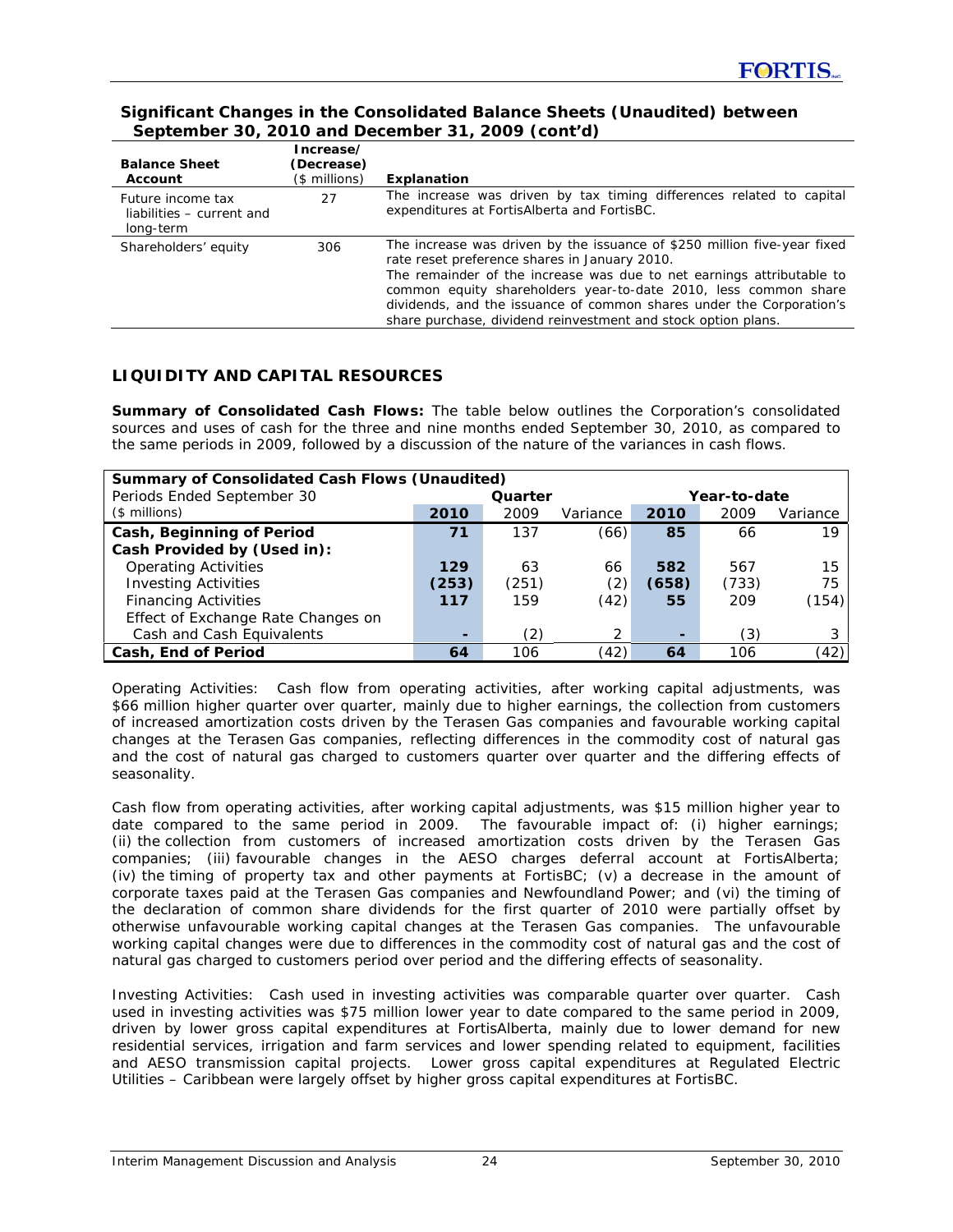*Financing Activities:* Cash provided by financing activities was \$42 million lower quarter over quarter, driven by: (i) lower proceeds from long-term debt; (ii) lower net proceeds from short-term borrowings; and (iii) higher common and preference share dividends, partially offset by: (i) higher proceeds from net borrowings under committed credit facilities; (ii) lower repayments of long-term debt; and (iii) higher proceeds from the issuance of common shares.

Cash provided by financing activities was \$154 million lower year to date compared to the same period in 2009, driven by: (i) lower proceeds from long-term debt; (ii) higher repayments of long-term debt; and (iii) higher common and preference share dividends, partially offset by: (i) higher proceeds from net borrowings under committed credit facilities; (ii) lower net repayments of short-term borrowings; and (iii) higher proceeds from the issuance of preference and common shares.

Net proceeds from short-term borrowings were \$46 million lower quarter over quarter and net repayments of short-term borrowings were \$67 million lower year to date compared to the same period in 2009. The changes in short-term borrowings mainly related to the Terasen Gas companies associated with working capital and capital expenditure requirements, and repayments with cash from operations and, in January 2010, with proceeds from an equity injection by the Corporation.

Proceeds from long-term debt, net of issue costs, repayments of long-term debt and capital lease obligations and net borrowings (repayments) under committed credit facilities for the quarter and year to date compared to the same periods last year are summarized in the following tables.

| Proceeds from Long-Term Debt, Net of Issue Costs (Unaudited) |         |                          |          |              |             |          |  |  |
|--------------------------------------------------------------|---------|--------------------------|----------|--------------|-------------|----------|--|--|
| Periods Ended September 30                                   | Quarter |                          |          | Year-to-date |             |          |  |  |
| $($$ millions)                                               | 2010    | 2009                     | Variance | 2010         | 2009        | Variance |  |  |
| Terasen Gas Companies                                        | -       |                          |          |              | $99^{(1)}$  | (99)     |  |  |
| FortisAlberta                                                | -       |                          |          | -            | $99^{(2)}$  | (99)     |  |  |
| FortisBC                                                     | -       | $\overline{\phantom{0}}$ |          | -            | $104^{(3)}$ | (104)    |  |  |
| Newfoundland Power                                           | -       |                          |          | -            | $65^{(4)}$  | (65)     |  |  |
| Caribbean Utilities                                          | -       | 11 $(5)$                 | (11)     | -            | $45^{(5)}$  | (45)     |  |  |
| Corporate                                                    | ۰       | 198 $(6)$                | (198)    | -            | 198 $(6)$   | (198)    |  |  |
| <b>Total</b>                                                 | -       | 209                      | (209)    | -            | 610         | (610)    |  |  |

*(1)* Issued February 2009, 30-year \$100 million 6.55% unsecured debentures by TGI. The net proceeds were used to repay credit facility borrowings and repay \$60 million 10.75% unsecured debentures that matured in June 2009.

*(2)* Issued February 2009, 30-year \$100 million 7.06% unsecured debentures. The net proceeds were used to repay committed credit facility borrowings and for general corporate purposes.

*(3)* Issued June 2009, 30-year \$105 million 6.10% unsecured debentures. The net proceeds were used to repay committed credit facility borrowings, for general corporate purposes, including financing capital expenditures and working capital requirements, and to help repay \$50 million 6.75% debentures that matured in July 2009.

*(4)* Issued May 2009, 30-year \$65 million 6.606% first mortgage sinking fund bonds. The net proceeds were used to repay committed credit facility borrowings and for general corporate purposes, including financing capital expenditures.

*(5)* Issued May 2009 and July 2009, 15-year US\$30 million and US\$10 million, respectively, 7.50% unsecured notes. The net proceeds were used to repay short-term borrowings and finance capital expenditures.

*(6)* Issued July 2009, 30-year \$200 million 6.51% unsecured debentures. The net proceeds were used to repay, in full, the indebtedness outstanding under the Corporation's committed credit facility and for general corporate purposes.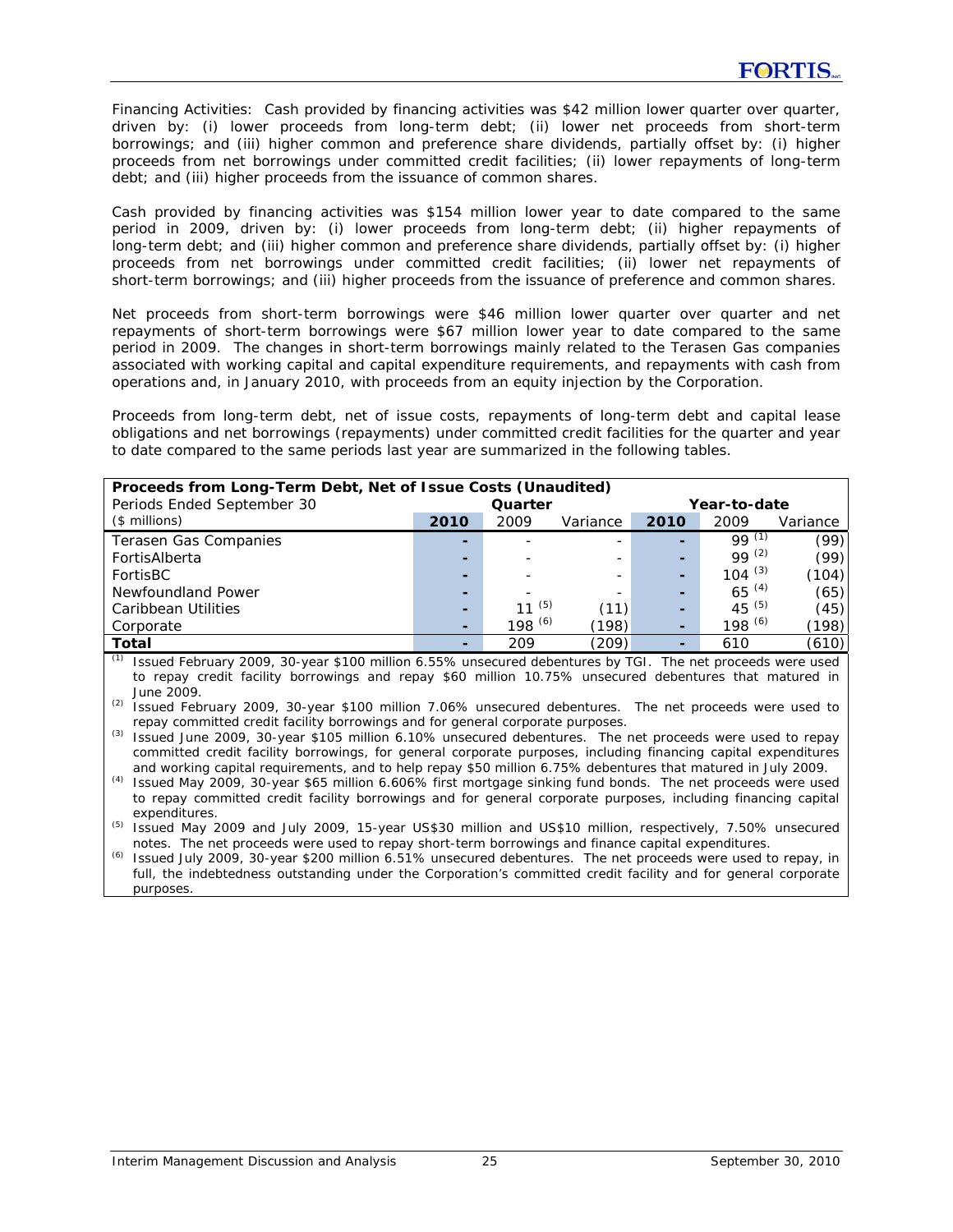| Repayments of Long-Term Debt and Capital Lease Obligations (Unaudited)                                               |      |         |          |       |              |          |  |
|----------------------------------------------------------------------------------------------------------------------|------|---------|----------|-------|--------------|----------|--|
| Periods Ended September 30                                                                                           |      | Quarter |          |       | Year-to-date |          |  |
| $($$ millions)                                                                                                       | 2010 | 2009    | Variance | 2010  | 2009         | Variance |  |
| Terasen Gas Companies                                                                                                |      |         |          | (1)   | (63)         | 62       |  |
| FortisBC                                                                                                             |      | (51)    | 51       | (1)   | (51)         | 50       |  |
| Maritime Electric                                                                                                    |      |         |          | (15)  |              | (15)     |  |
| Caribbean Utilities                                                                                                  |      |         |          | (15)  | (16)         |          |  |
| <b>Fortis Properties</b>                                                                                             | (1)  | (6)     | 5        | (53)  | (11)         | (42)     |  |
| Corporate - Terasen                                                                                                  |      |         |          | (125) |              | (125)    |  |
| Other                                                                                                                | (2)  |         | (2)      | (5)   |              |          |  |
| Total                                                                                                                | (3)  | (57)    | 54       | (215) | (148)        | (67)     |  |
| (1)<br>In April 2010, Terasen redeemed in full for cash its \$125 million 8.0% Capital Securities with proceeds from |      |         |          |       |              |          |  |

borrowings under the Corporation's committed credit facility.

| Net Borrowings (Repayments) Under Committed Credit Facilities (Unaudited) |      |         |          |      |              |          |  |  |  |
|---------------------------------------------------------------------------|------|---------|----------|------|--------------|----------|--|--|--|
| Periods Ended September 30                                                |      | Quarter |          |      | Year-to-date |          |  |  |  |
| $($$ millions)                                                            | 2010 | 2009    | Variance | 2010 | 2009         | Variance |  |  |  |
| FortisAlberta                                                             | 22   | 36      | (14)     | 82   | 37           | 45       |  |  |  |
| FortisBC                                                                  | 15   |         | 13       | 27   | (29)         | 56       |  |  |  |
| Newfoundland Power                                                        | (18) | (5)     | (13)     | (5)  | (32)         | 27       |  |  |  |
| Corporate                                                                 | 17   | (144)   | 161      | 89   | (30)         | 119      |  |  |  |
| Total                                                                     | 36   |         | 147      | 193  | (54          | 247      |  |  |  |

Borrowings under credit facilities by the utilities are primarily in support of their capital expenditure programs and/or for working capital requirements. Repayments are primarily financed through the issuance of long-term debt, cash from operations and/or equity injections from Fortis. From time to time, proceeds from preference share, common share and long-term debt issues are used to repay borrowings under the Corporation's committed credit facility.

Proceeds from the issuance of common shares increased \$11 million quarter over quarter and \$26 million year to date compared to the same period in 2009, reflecting the impact of the participation by shareholders in the Corporation's Dividend Reinvestment and Share Purchase Plan. The plan provides participating common shareholders a 2 per cent discount on the purchase of common shares, issued from treasury, with reinvested dividends.

In January 2010, Fortis completed a \$250 million offering of five-year fixed rate reset First Preference Shares, Series H. The net proceeds of approximately \$242 million were used to repay borrowings under the Corporation's committed credit facility and to fund an equity injection into TGI.

Common share dividends were \$48 million for the third quarter, up \$3 million from the same quarter in 2009, due mainly to an increase in the quarterly common share dividend. Common share dividends were \$193 million year to date, up \$60 million from the same period in 2009. The increase was primarily due to the timing of the declaration of common share dividends for the first quarter of 2010 and an increase in the quarterly common share dividends. The dividend declared per common share in each of the first, second and third quarters of 2010 was \$0.28, while the dividend declared per common share in each of the first, second and third quarters of 2009 was \$0.26.

Preference share dividends increased \$2 million quarter over quarter and \$7 million year to date compared to the same period in 2009, as a result of the dividends associated with the 10 million First Preference Shares, Series H that were issued in January 2010.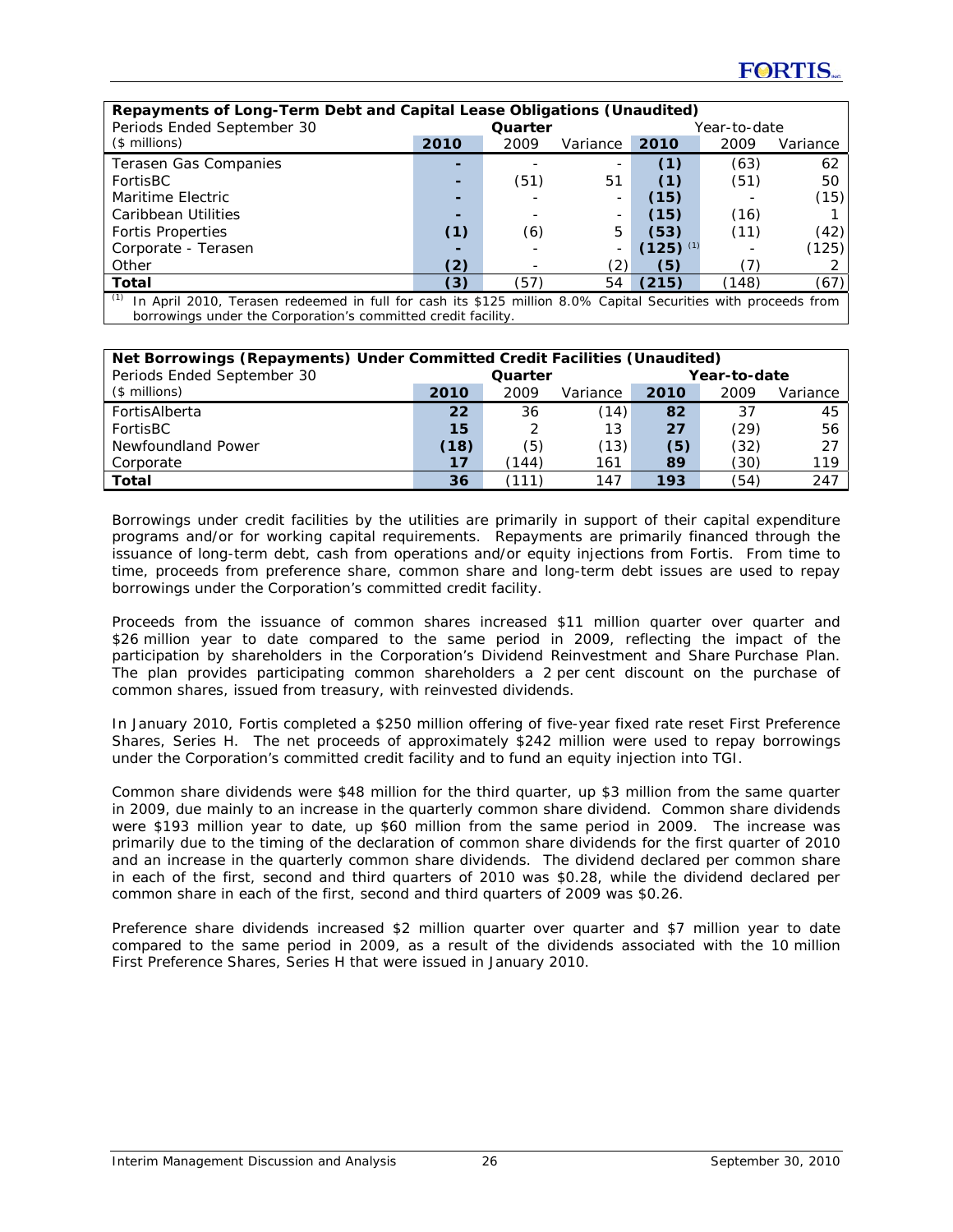*Contractual Obligations:* Consolidated contractual obligations of Fortis with external third parties over the next five years and for periods thereafter, as of September 30, 2010, are outlined in the following table. A detailed description of the nature of the obligations is provided below and in the MD&A for the year ended December 31, 2009.

| <b>Contractual Obligations (Unaudited)</b>          |        | Due    | Due in      | Due in  | Due     |
|-----------------------------------------------------|--------|--------|-------------|---------|---------|
| As at September 30, 2010                            |        | within | years       | years   | after   |
| $($$ millions)                                      | Total  | 1 year | $2$ and $3$ | 4 and 5 | 5 years |
| Long-term debt                                      | 5,534  | 155    | 594         | 839     | 3,946   |
| <b>Brilliant Terminal Station</b>                   | 60     | 3      | 5           | 5       | 47      |
| Gas purchase contract obligations (1)               | 660    | 394    | 189         | 77      |         |
| Power purchase obligations                          |        |        |             |         |         |
| FortisBC <sup>(2)</sup>                             | 2,932  | 43     | 90          | 81      | 2.718   |
| FortisOntario                                       | 471    | 32     | 96          | 169     | 174     |
| Maritime Electric                                   | 45     | 26     | 2           | 2       | 15      |
| <b>Belize Electricity</b>                           | 181    | 20     | 38          | 43      | 80      |
| Capital cost                                        | 417    | 19     | 36          | 32      | 330     |
| Joint-use asset and shared service agreements (3)   | 64     | 4      |             |         | 46      |
| Office lease - FortisBC                             | 18     |        | 3           |         |         |
| Operating lease obligations                         | 138    | 17     | 30          | 27      | 64      |
| Equipment purchase - Fortis Turks and Caicos        | 3      | 3      |             |         |         |
| Defined benefit pension funding contributions $(4)$ | 40     | 20     | 16          | 2       |         |
| Other $(5)$                                         | 21     | 5      | 9           | 6       |         |
| Total                                               | 10,584 | 742    | 1,115       | 1,293   | 7,434   |

Based on index prices as at September 30, 2010

*(2)* During the first quarter of 2010, FortisBC entered into a contract with Powerex Corp., a wholly owned subsidiary of BC Hydro, for fixed-price winter capacity purchases through to February 2016 in an aggregate amount of approximately US\$16 million. If FortisBC brings any new resources, such as capital or contractual projects, on-line prior to the expiry of this agreement, FortisBC may terminate this contract any time after July 1, 2013 with a minimum of three-months' written notice to Powerex Corp.

*(3)* In September 2010, FortisAlberta and an Alberta transmission service provider renewed shared-service agreements for an additional five years for a total of approximately \$4 million.

*(4)* Consolidated defined benefit pension funding contributions include current service, solvency and special funding amounts. The contributions are based on estimates provided under the latest completed actuarial valuations, which generally provide funding estimates for a period of three to five years from the date of the valuations. As a result, actual pension funding contributions may be higher than the above estimated amounts pending completion of the next actuarial valuations for funding purposes, which are expected to be performed as of the following dates for the larger defined benefit pension plans:

December 31, 2010 Terasen (covering unionized employees) and FortisBC<br>December 31, 2011 Newfoundland Power

Newfoundland Power The estimate of defined pension funding contributions above includes the impact of the outcome of the December 31, 2009 actuarial valuation, finalized during the third quarter of 2010, associated with the defined benefit pension plan covering

non-unionized employees at Terasen. *(5)* Other contractual obligations include capital lease obligations, operating building leases, and asset-retirement obligations at

FortisBC.

#### *Other Contractual Obligations:*

In prior years, TGVI received non-interest bearing repayable loans from the federal and provincial governments of \$50 million and \$25 million, respectively, in connection with the construction and operation of the Vancouver Island natural gas pipeline. As approved by the BCUC, these loans have been recorded as government grants and have reduced the amounts reported for utility capital assets. The government loans are repayable in any fiscal year prior to 2012 under certain circumstances and subject to the ability of TGVI to obtain non-government subordinated debt financing on reasonable commercial terms. As the loans are repaid and replaced with non-government loans, utility capital assets and long-term debt will increase in accordance with TGVI's approved capital structure, as will TGVI's rate base, which is used in determining customer rates. The repayment criteria were met in 2009 and TGVI made an approximate \$4 million repayment on the loans during the second quarter of 2010. As at September 30, 2010, the outstanding balance of the repayable government loans was approximately \$49 million, with approximately \$4 million classified as current portion of long-term debt. Repayments of the government loans are not included in the contractual obligations table above as the amount and timing of the repayments are dependent upon the ability of TGVI to replace the government loans with non-government subordinated debt financing on reasonable commercial terms. TGVI, however, estimates making payments under the loans of \$20 million in 2012, \$14 million over 2013 and 2014 and \$15 million thereafter.

Caribbean Utilities has a primary fuel supply contract with a major supplier and is committed to purchase 80 per cent of the Company's fuel requirements from this supplier for the operation of Caribbean Utilities' diesel-powered generating plant. The initial contract was for three years and terminated in April 2010. Caribbean Utilities continues to operate within the terms of the initial contract. The contract contains an automatic renewal clause for years 2010 through 2012. Should any party choose to terminate the contract within that two-year period, notice must be given a minimum of one year in advance of the desired termination date. No such termination notice has been given by either party to date. As such, the contract is effectively renewed until 2011. The quantity of fuel to be purchased under the contract for 2010 is approximately 25 million imperial gallons.

Fortis Turks and Caicos has a renewable contract with a major supplier for all of its diesel fuel requirements associated with the generation of electricity. The approximate fuel requirements under this contract are 12 million imperial gallons per annum.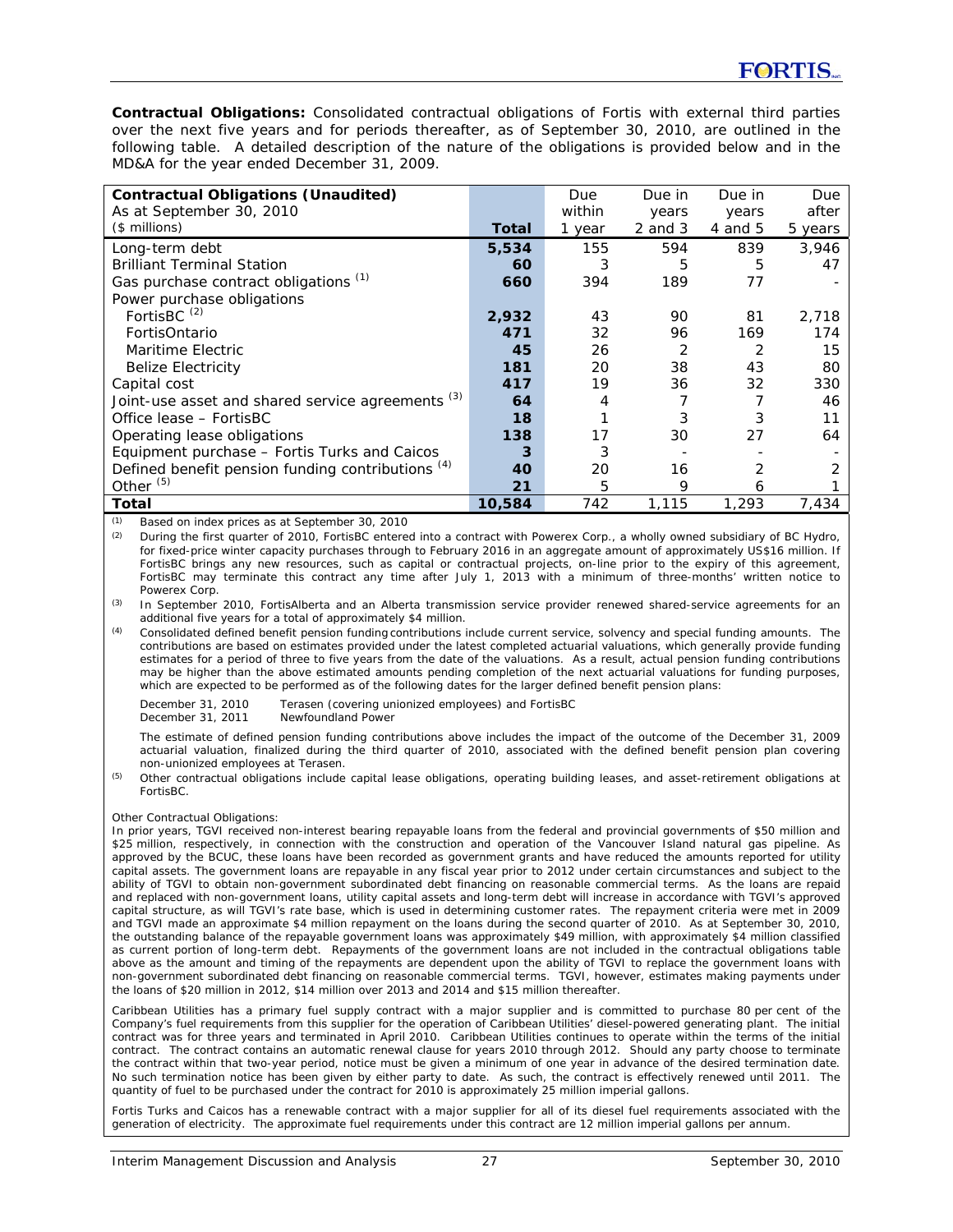*Capital Structure:* The Corporation's principal businesses of regulated gas and electricity distribution require ongoing access to capital to allow the utilities to fund maintenance and expansion of infrastructure. Fortis raises debt at the subsidiary level to ensure regulatory transparency, tax efficiency and financing flexibility. To help ensure access to capital, the Corporation targets a consolidated long-term capital structure containing approximately 40 per cent equity, including preference shares, and 60 per cent debt, as well as investment-grade credit ratings. Each of the Corporation's regulated utilities maintains its own capital structure in line with the deemed capital structure reflected in the utility's customer rates.

The consolidated capital structure of Fortis is presented in the following table.

| <b>Capital Structure (Unaudited)</b>                         | As at              |       |                   |       |  |
|--------------------------------------------------------------|--------------------|-------|-------------------|-------|--|
|                                                              | September 30, 2010 |       | December 31, 2009 |       |  |
|                                                              | $$$ millions)      | (% )  | $($$ millions)    | (%)   |  |
| Total debt and capital lease obligations (net of cash) $(1)$ | 5,811              | 58.2  | 5,830             | 60.2  |  |
| Preference shares <sup>(2)</sup>                             | 912                | 9.2   | 667               | 6.9   |  |
| Common shareholders' equity                                  | 3,255              | 32.6  | 3.193             | 32.9  |  |
| Total $(3)$                                                  | 9.978              | 100.0 | 9.690             | 100.0 |  |
|                                                              |                    |       |                   |       |  |

*(1)* Includes long-term debt and capital lease obligations, including current portion, and short-term borrowings, net of cash

*(2)* Includes preference shares classified as both long-term liabilities and equity

*(3)* Excludes amounts related to non-controlling interests

The change in the capital structure was driven by the issuance of \$250 million preference shares in January 2010 and increased common shares outstanding, reflecting the impact of the Corporation's Dividend Reinvestment and Share Purchase Plan. Repayments of long-term debt and capital lease obligations year-to-date 2010 were largely offset by an increase in committed credit facility borrowings.

*Credit Ratings:* The Corporation's credit ratings are as follows:

Standard & Poor's ("S&P") A-(stable) (long-term corporate and unsecured debt credit rating) DBRS **A**(low) (unsecured debt credit rating)

In October 2010, DBRS upgraded the Corporation's unsecured debt credit rating to A(low) from BBB(high). In May 2010, S&P confirmed its existing debt credit rating for Fortis at A-(stable). These credit ratings, and the recent upgrade by DBRS, reflect the Corporation's low business-risk profile and diversity of its operations, the stand-alone nature and financial separation of each of the regulated subsidiaries of Fortis, management's commitment to maintaining low levels of debt at the holding company level and the significant reduction in external debt at Terasen, the Corporation's strong credit metrics, and the Corporation's demonstrated ability and continued focus of acquiring and integrating stable regulated utility businesses financed on a conservative basis.

*Capital Program:* The Corporation's principal businesses of regulated gas and electricity distribution are capital intensive. Capital investment in infrastructure is required to ensure continued and enhanced performance, reliability and safety of the gas and electricity systems and to meet customer growth. All costs considered to be maintenance and repairs are expensed as incurred. Costs related to replacements, upgrades and betterments of capital assets are capitalized as incurred.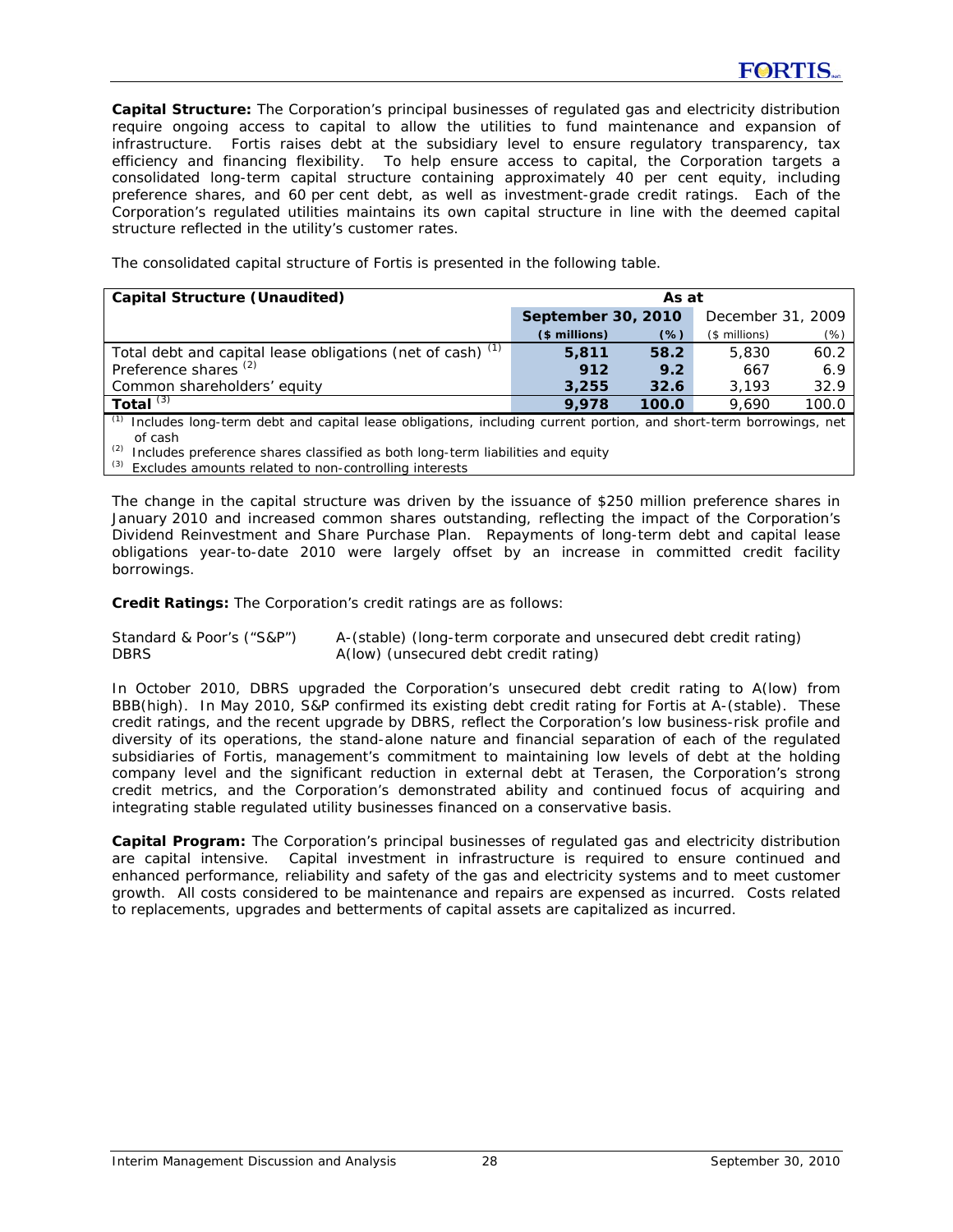Year-to-date 2010, gross consolidated capital expenditures were \$703 million. A breakdown of gross consolidated capital expenditures by segment year-to-date 2010 is provided in the following table.

| Gross Consolidated Capital Expenditures (Unaudited) (1)<br>Year-to-date September 30, 2010<br>$($$ millions)                                                                                                                                                                                                                                                                                                                                                               |                         |          |                       |                                                           |                                               |                                                   |                                         |                                    |       |
|----------------------------------------------------------------------------------------------------------------------------------------------------------------------------------------------------------------------------------------------------------------------------------------------------------------------------------------------------------------------------------------------------------------------------------------------------------------------------|-------------------------|----------|-----------------------|-----------------------------------------------------------|-----------------------------------------------|---------------------------------------------------|-----------------------------------------|------------------------------------|-------|
| Terasen Gas<br>Companies                                                                                                                                                                                                                                                                                                                                                                                                                                                   | Fortis<br>Alberta $(2)$ | FortisBC | Newfoundland<br>Power | Other<br>Regulated<br>Electric<br>Utilities -<br>Canadian | Total<br>Regulated<br>Utilities -<br>Canadian | Regulated<br>Electric<br>Utilities -<br>Caribbean | Non-<br>Regulated<br>- Utility $^{(3)}$ | <b>Fortis</b><br><b>Properties</b> | Total |
| 182                                                                                                                                                                                                                                                                                                                                                                                                                                                                        | 258                     | 99       | 56                    | 33                                                        | 628                                           | 53                                                | 8                                       | 14                                 | 703   |
| (1)<br>Relates to utility capital assets, income producing properties and intangible assets and includes capital expenditures associated<br>with assets under construction. Includes asset removal and site restoration expenditures, net of salvage proceeds, for those<br>utilities where such expenditures are permissible in rate base in 2010. Excludes capitalized amortization and non-cash equity<br>component of the allowance for funds used during construction |                         |          |                       |                                                           |                                               |                                                   |                                         |                                    |       |

*(2)* Includes payments made to AESO for investment in transmission capital projects

*(3)* Includes non-regulated generation and corporate capital expenditures

There has been no material change in forecast gross consolidated capital expenditures for 2010 from the approximate \$1.1 billion forecast as was disclosed in the MD&A for the year ended December 31, 2009. Planned capital expenditures are based on detailed forecasts of energy demand, weather, cost of labour and materials, as well as other factors, including economic conditions, which could change and cause actual expenditures to differ from forecasts.

There are no significant updates in the overall expected level, nature and timing of the Corporation's significant capital projects from those disclosed in the MD&A for the year ended December 31, 2009, except as described below.

During 2010, TGI's Fraser River South Bank South Arm Rehabilitation Project experienced difficulties with one of the directional drills and the project is now expected to be in service in 2011, rather than in 2010. The project is now expected to cost approximately \$36 million, increased from the \$27 million forecast as at December 31, 2009.

During 2010, FortisAlberta has continued with the replacement of conventional customer meters with AMR technology. The capital cost of the AMR project is now expected to be approximately \$126 million (excluding \$15 million for the pilot program), a decrease from the \$140 million (excluding the pilot program) forecast as at December 31, 2009. In July 2010, the AUC limited the project cost to \$104 million, which was the original amount provided in the AUC-approved 2008/2009 NSA. As of the end of October 2010, approximately \$106 million has been incurred on this project. For further information, refer to the "Material Regulatory Decisions and Applications" section of this MD&A.

In May 2010, Fortis Turks and Caicos received delivery of one of two diesel-powered generating units that have a combined generating capacity of approximately 18 MW. Commissioning of the first unit began in October 2010 and the unit is expected to come into service in January 2011. The delivery of the second unit is anticipated in January 2011.

In October 2010, the Corporation, in partnership with Columbia Power Corporation and Columbia Basin Trust ("CPC/CBT"), concluded definitive agreements to construct the Waneta Expansion, at an estimated cost of approximately \$900 million. Construction is expected to start in November 2010. For additional information, refer to the "Subsequent Events" section of this MD&A.

Over the five-year period 2011 through 2015, consolidated gross capital expenditures are expected to approach \$5.5 billion, including work on the Waneta Expansion Project. Of the capital spending, approximately 63 per cent is expected to be incurred at the Regulated Electric Utilities, driven by FortisAlberta and FortisBC, 21 per cent is expected to be incurred at the Regulated Gas Utilities and 16 per cent is expected to be incurred at the non-regulated operations. Capital expenditures at the Regulated Utilities are subject to regulatory approval.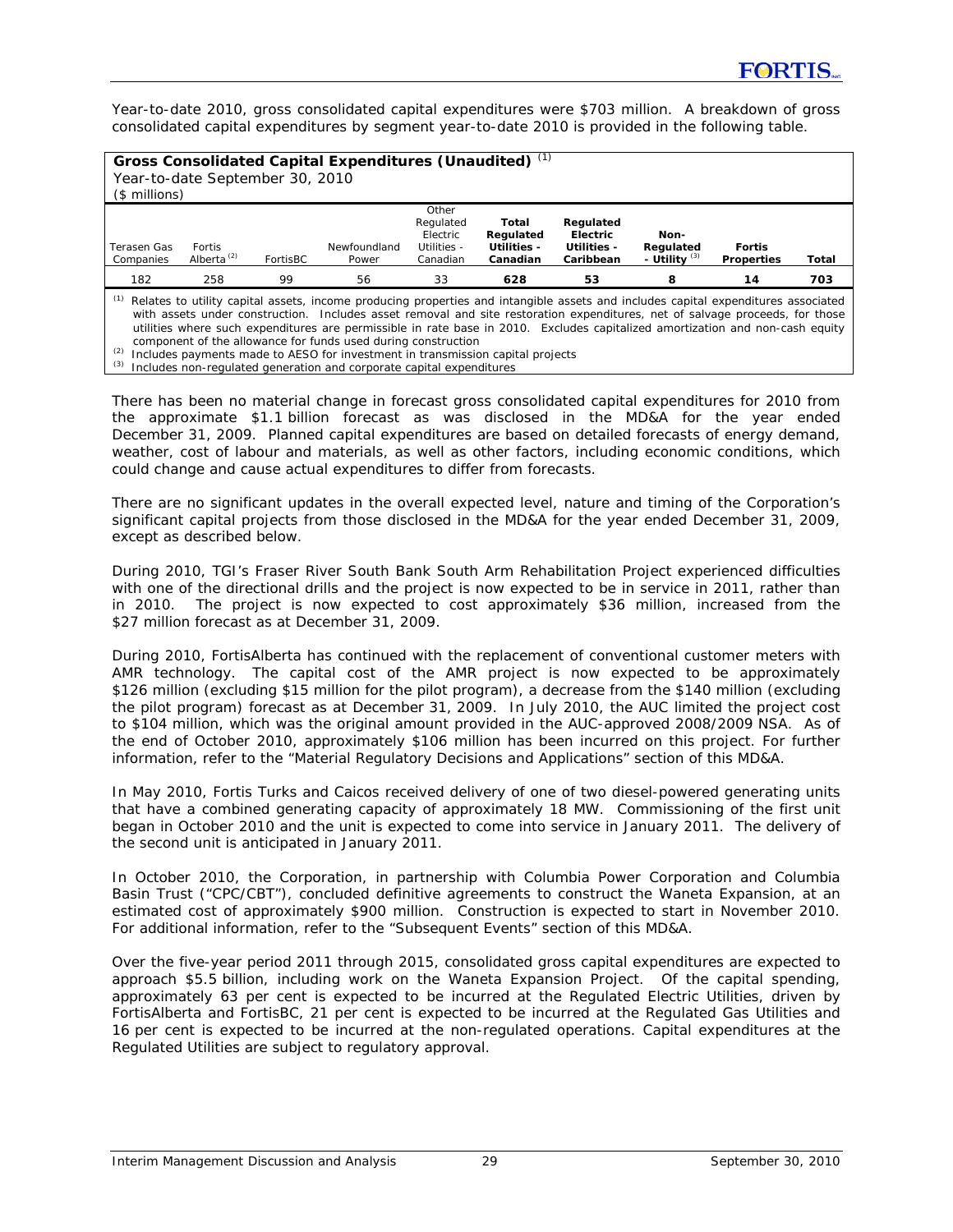*Cash Flow Requirements:* At the operating subsidiary level, it is expected that operating expenses and interest costs will generally be paid out of subsidiary operating cash flows, with varying levels of residual cash flow available for subsidiary capital expenditures and/or dividend payments to Fortis. Borrowings under credit facilities may be required from time to time to support seasonal working capital requirements. Cash required to complete subsidiary capital expenditure programs is also expected to be financed from a combination of borrowings under credit facilities, equity injections from Fortis and long-term debt issues.

The Corporation's ability to service its debt obligations and pay dividends on its common and preference shares is dependent on the financial results of the operating subsidiaries and the related cash payments from these subsidiaries. Certain regulated subsidiaries may be subject to restrictions which may limit their ability to distribute cash to Fortis. Cash required of Fortis to support subsidiary capital expenditure programs and finance acquisitions is expected to be derived from a combination of borrowings under the Corporation's committed credit facility and proceeds from the issuance of common shares, preference shares and long-term debt. Depending on the timing of cash payments from the subsidiaries, borrowings under the Corporation's committed credit facility may be required from time to time to support the servicing of debt and payment of dividends.

Over the next five years, as at September 30, 2010, management expects consolidated long-term debt maturities and repayments to average approximately \$320 million annually. The combination of available credit facilities and relatively low annual debt maturities and repayments provide the Corporation and its subsidiaries with flexibility in the timing of access to capital markets.

As a result of the regulator's Final Decision on Belize Electricity's 2008/2009 Rate Application in June 2008, Belize Electricity does not meet certain debt covenant financial ratios related to loans with the International Bank for Reconstruction and Development and the Caribbean Development Bank totalling \$5 million (BZ\$10 million) as at September 30, 2010.

As the hydroelectric assets and water rights of the Exploits Partnership had been provided as security for the Exploits Partnership term loan, the expropriation of such assets and rights by the Government of Newfoundland and Labrador constituted an event of default under the loan. The term loan is without recourse to Fortis and was approximately \$58 million as at September 30, 2010 (December 31, 2009 - \$59 million). The lenders of the term loan have not demanded accelerated repayment. The scheduled repayments under the term loan are being made by Nalcor Energy, a Crown corporation, acting as agent for the Government of Newfoundland and Labrador with respect to expropriation matters.

Except for the debt at Belize Electricity and the Exploits Partnership, as discussed above, Fortis and its subsidiaries were in compliance with debt covenants as at September 30, 2010 and are expected to remain compliant throughout 2010.

*Credit Facilities:* As at September 30, 2010, the Corporation and its subsidiaries had consolidated credit facilities of approximately \$2.1 billion, of which \$1.2 billion was unused, including \$386 million unused under the Corporation's \$600 million committed revolving credit facility. The credit facilities are syndicated almost entirely with the seven largest Canadian banks, with no one bank holding more than 25 per cent of these facilities. Approximately \$2.0 billion of the total credit facilities are committed facilities, most of which have maturities between 2011 and 2013.

| <b>Credit Facilities (Unaudited)</b><br>As at |           |                  |                              |               |              |  |  |
|-----------------------------------------------|-----------|------------------|------------------------------|---------------|--------------|--|--|
|                                               | Corporate | Regulated        | Fortis                       | September 30, | December 31, |  |  |
| $($$ millions)                                | and Other | <b>Utilities</b> | Properties                   | 2010          | 2009         |  |  |
| Total credit facilities                       | 645       | 1,453            | 13                           | 2,111         | 2,153        |  |  |
| Credit facilities utilized:                   |           |                  |                              |               |              |  |  |
| Short-term borrowings                         |           | (340)            | (1)                          | (341)         | (415)        |  |  |
| Long-term debt (including                     |           |                  |                              |               |              |  |  |
| current portion)                              | (214)     | (244)            | $\qquad \qquad \blacksquare$ | (458)         | (208)        |  |  |
| Letters of credit outstanding                 |           | (111)            | $\overline{\phantom{a}}$     | (112)         | (100)        |  |  |
| Credit facilities unused                      | 430       | 758              | 12                           | 1,200         | 1,430        |  |  |

The following table outlines the credit facilities of the Corporation and its subsidiaries.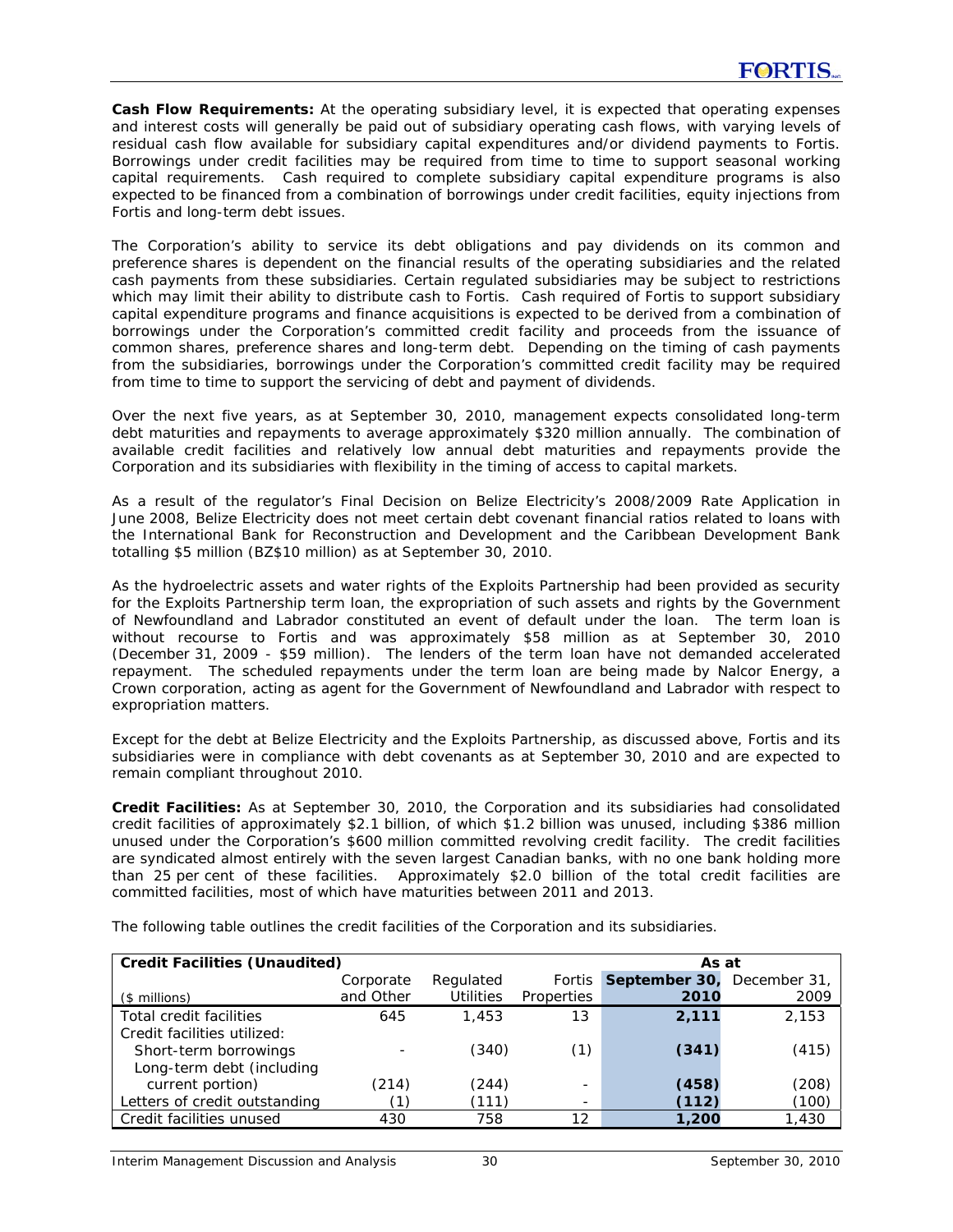As at September 30, 2010 and December 31, 2009, certain borrowings under the Corporation's and subsidiaries' credit facilities were classified as long-term debt. These borrowings are under long-term committed credit facilities and management's intention is to refinance these borrowings with long-term permanent financing during future periods.

In February 2010, Maritime Electric renewed its \$50 million unsecured committed revolving credit facility, which matures annually in March. During the second quarter of 2010, Maritime Electric increased its unsecured committed revolving credit facility by \$10 million.

In April 2010, FortisBC amended its credit facility agreement obtaining an extension to the maturity of its \$150 million unsecured committed revolving credit facility with \$100 million now maturing in May 2013 and \$50 million now maturing in May 2011.

In May 2010, TGVI entered into a two-year \$300 million unsecured committed revolving credit facility to replace its \$350 million credit facility that was due to mature in January 2011. The terms of the new \$300 million credit facility are substantially similar to the terms of the former \$350 million credit facility, but there is an increase in pricing reflecting current general market conditions.

In August 2010, Newfoundland Power renegotiated and amended its \$100 million unsecured committed credit facility obtaining an extension to the maturity of the facility to August 2013 from August 2011. The amended credit facility agreement reflects an increase in pricing as a result of current general market conditions but, otherwise, contains substantially similar terms and conditions as the previous credit facility agreement.

# **FINANCIAL INSTRUMENTS**

The carrying values of financial instruments included in current assets, current liabilities, other assets and other liabilities in the consolidated balance sheets of Fortis approximate their fair values, reflecting the short-term maturity, normal trade credit terms and/or nature of these instruments. The fair value of long-term debt is calculated using quoted market prices when available. When quoted market prices are not available, the fair value is determined by discounting the future cash flows of the specific debt instrument at an estimated yield to maturity equivalent to benchmark government bonds or treasury bills, with similar terms to maturity, plus a market credit risk premium equal to that of issuers of similar credit quality. Since the Corporation does not intend to settle the long-term debt prior to maturity, the fair value estimate does not represent an actual liability and, therefore, does not include exchange or settlement costs. The fair value of the Corporation's preference shares is determined using quoted market prices.

The carrying and fair values of the Corporation's consolidated long-term debt and preference shares were as follows.

| <b>Financial Instruments (Unaudited)</b>                                                                                                                                                                                                                                                                                                                                                                                                                                                                                                                                                               | As at              |                   |          |                   |  |  |  |
|--------------------------------------------------------------------------------------------------------------------------------------------------------------------------------------------------------------------------------------------------------------------------------------------------------------------------------------------------------------------------------------------------------------------------------------------------------------------------------------------------------------------------------------------------------------------------------------------------------|--------------------|-------------------|----------|-------------------|--|--|--|
|                                                                                                                                                                                                                                                                                                                                                                                                                                                                                                                                                                                                        | September 30, 2010 |                   |          | December 31, 2009 |  |  |  |
|                                                                                                                                                                                                                                                                                                                                                                                                                                                                                                                                                                                                        | Carrying           | <b>Estimated</b>  | Carrying | Estimated         |  |  |  |
| (\$ millions)                                                                                                                                                                                                                                                                                                                                                                                                                                                                                                                                                                                          | Value              | <b>Fair Value</b> | Value    | <b>Fair Value</b> |  |  |  |
| Long-term debt, including current portion (1)                                                                                                                                                                                                                                                                                                                                                                                                                                                                                                                                                          | 5,534              | 6,407             | 5,502    | 5,906             |  |  |  |
| Preference shares, classified as debt (2)                                                                                                                                                                                                                                                                                                                                                                                                                                                                                                                                                              | 320                | 350               | 320      | 348               |  |  |  |
| <sup>(1)</sup> Carrying value as at September 30, 2010 excludes unamortized deferred financing costs of \$38 million (December 31, 2009 -<br>\$39 million) and capital lease obligations of \$38 million (December 31, 2009 - \$37 million).<br><sup>(2)</sup> Preference shares classified as equity do not meet the definition of a financial instrument; however, the estimated fair value<br>of the Corporation's \$592 million preference shares classified as equity was \$610 million as at September 30, 2010<br>(December 31, 2009 - carrying value \$347 million; fair value \$356 million). |                    |                   |          |                   |  |  |  |

*Risk Management:* The Corporation's earnings from, and net investment in, self-sustaining foreign subsidiaries are exposed to fluctuations in the US dollar-to-Canadian dollar exchange rate. The Corporation has effectively decreased the above exposure through the use of US dollar borrowings at the corporate level. The foreign exchange gain or loss on the translation of US dollar-denominated interest expense partially offsets the foreign exchange loss or gain on the translation of the Corporation's foreign subsidiaries' earnings, which are denominated in US dollars or a currency pegged to the US dollar. Belize Electricity's reporting currency is the Belizean dollar, while the reporting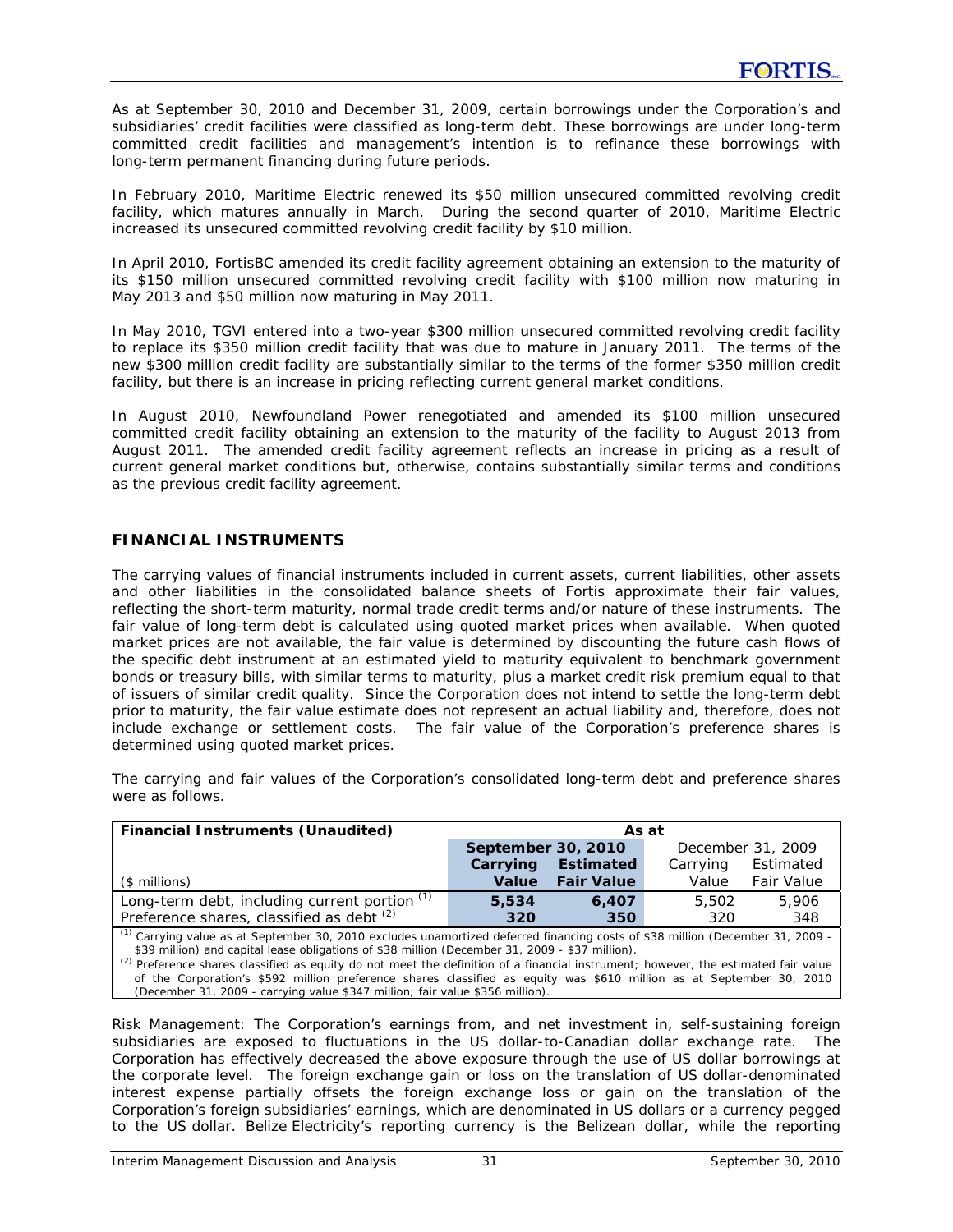currency of Caribbean Utilities, Fortis Turks and Caicos, FortisUS Energy Corporation and Belize Electric Company Limited is the US dollar. The Belizean dollar is pegged to the US dollar at BZ\$2.00=US\$1.00.

As at September 30, 2010, all of the Corporation's corporately issued US\$390 million (December 31, 2009 – US\$390 million) long-term debt had been designated as a hedge of a portion of the Corporation's foreign net investments. As at September 30, 2010, the Corporation had approximately US\$199 million (December 31, 2009 – US\$174 million) in foreign net investments remaining to be hedged. Foreign currency exchange rate fluctuations associated with the translation of the Corporation's corporately held US dollar borrowings designated as hedges are recorded in other comprehensive income and serve to help offset unrealized foreign currency gains and losses on the foreign net investments, which are also recorded in other comprehensive income.

From time to time, the Corporation and its subsidiaries hedge exposures to fluctuations in interest rates, foreign exchange rates and natural gas prices through the use of derivative financial instruments. The Corporation and its subsidiaries do not hold or issue derivative financial instruments for trading purposes.

The following table summarizes the valuation of the Corporation's consolidated derivative financial instruments.

| Derivative Financial Instruments (Unaudited)<br>As at |                 |                    |          |                                               |                               |                   |  |
|-------------------------------------------------------|-----------------|--------------------|----------|-----------------------------------------------|-------------------------------|-------------------|--|
|                                                       |                 | September 30, 2010 |          |                                               | December 31, 2009             |                   |  |
|                                                       | Term to         | <b>Number</b>      | Carrying | <b>Estimated</b>                              | Carrying                      | Estimated         |  |
|                                                       | <b>Maturity</b> | οf                 | Value    | <b>Fair Value</b>                             | Value                         | <b>Fair Value</b> |  |
| Liability                                             |                 |                    |          | (years) Contracts (\$ millions) (\$ millions) | $($$ millions) $($$ millions) |                   |  |
| Interest rate swap                                    | $\leq 1$        |                    |          |                                               |                               |                   |  |
| Foreign exchange forward                              |                 |                    |          |                                               |                               |                   |  |
| contracts                                             | $< 1$ to 2      |                    |          | -                                             |                               |                   |  |
| Natural gas derivatives:                              |                 |                    |          |                                               |                               |                   |  |
| Swaps and options                                     | Up to $4$       | 206                | (202)    | (202)                                         | (119)                         | (119)             |  |
| Gas purchase contract                                 |                 |                    |          |                                               |                               |                   |  |
| premiums                                              | Up to $3$       | 87                 | (2)      | (2)                                           | (3)                           | (3)               |  |

The interest rate swap, which matured in October 2010, was held by Fortis Properties and was designated as a hedge of the cash flow risk related to floating-rate long-term debt and matured in October 2010. The effective portion of changes in the value of the interest rate swap at Fortis Properties was recorded in other comprehensive income.

The foreign exchange forward contracts are held by the Terasen Gas companies. During the first quarter of 2010, TGI entered into a foreign exchange forward contract to hedge the cash flow risk related to approximately US\$11 million remaining to be paid under a contract for the implementation of a customer information system. TGVI also hedges the cash flow risk related to approximately US\$3 million remaining to be paid under a contract for the construction of a liquefied natural gas storage facility.

The natural gas derivatives are held by the Terasen Gas companies and are used to fix the effective purchase price of natural gas, as the majority of the natural gas supply contracts have floating, rather than fixed, prices. The price risk-management strategy of the Terasen Gas companies aims to improve the likelihood that natural gas prices remain competitive with electricity rates, temper gas price volatility on customer rates and reduce the risk of regional price discrepancies. See the "Business Risk Management – Commodity Price Risk" section of this MD&A for further information.

The changes in the fair values of the foreign exchange forward contracts and natural gas derivatives are deferred as a regulatory asset or liability, subject to regulatory approval, for recovery from, or refund to, customers in future rates. The fair values of the foreign exchange forward contracts were recorded in accounts receivable as at September 30, 2010 and as at December 31, 2009. The fair values of the natural gas derivatives were recorded in accounts payable as at September 30, 2010 and as at December 31, 2009.

The interest rate swap was valued at the present value of future cash flows based on published forward future interest rate curves. The foreign exchange forward contracts are valued using the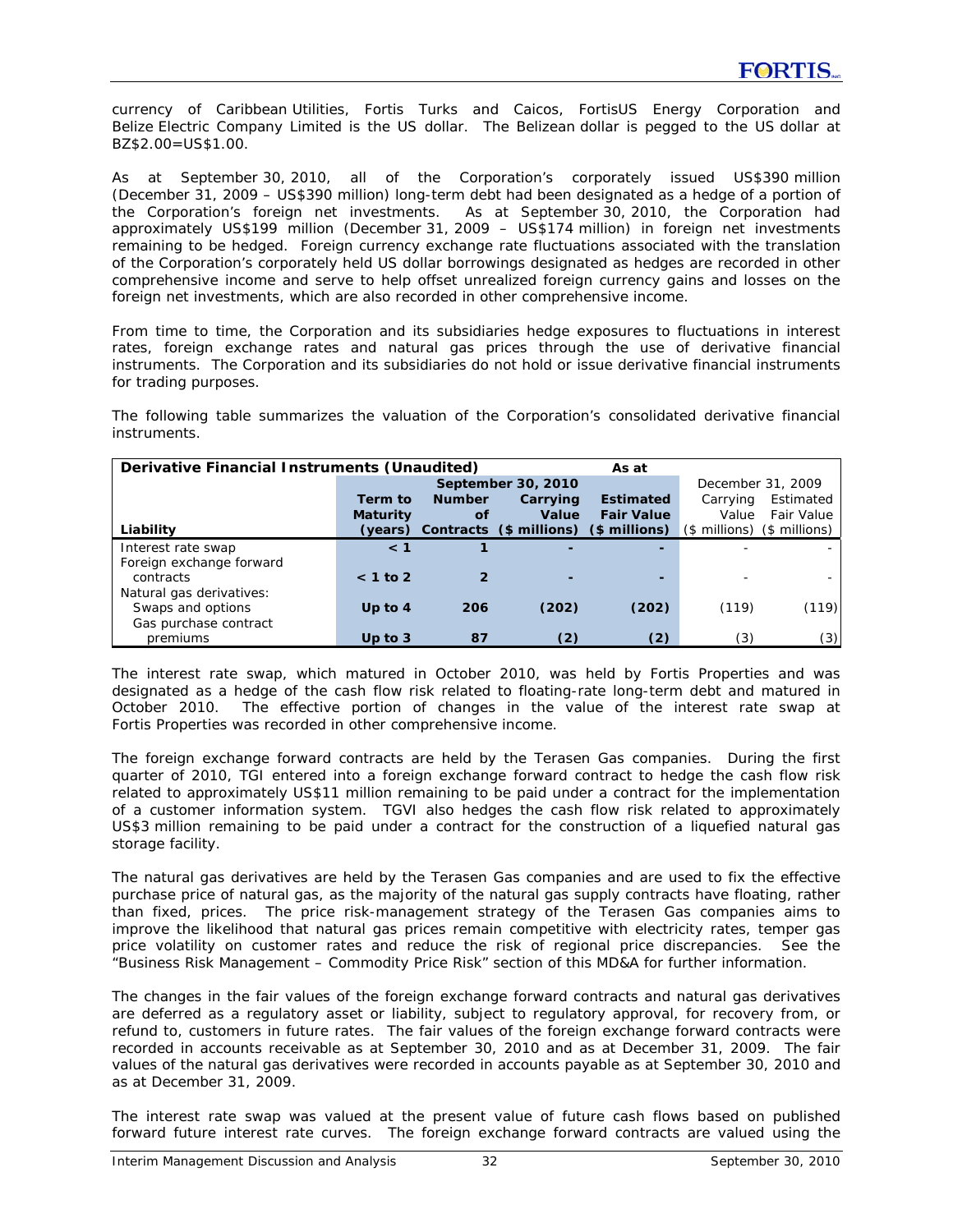present value of cash flows based on a market foreign exchange rate and the foreign exchange forward rate curve. The natural gas derivatives are valued using the present value of cash flows based on market prices and forward curves for the commodity cost of natural gas. The fair values of the foreign exchange forward contracts and natural gas derivatives are estimates of the amounts the Terasen Gas companies would have to receive or pay if forced to settle all outstanding contracts as at the balance sheet dates.

The fair values of the Corporation's financial instruments, including derivatives, reflect point-in-time estimates based on current and relevant market information about the instruments as at the balance sheet dates. The estimates cannot be determined with precision as they involve uncertainties and matters of judgment and, therefore, may not be relevant in predicting the Corporation's future consolidated earnings or cash flows.

## **OFF-BALANCE SHEET ARRANGEMENTS**

As at September 30, 2010, the Corporation had no off-balance sheet arrangements, such as transactions, agreements or contractual arrangements with unconsolidated entities, structured finance entities, special purpose entities or variable interest entities, that are reasonably likely to materially affect liquidity or the availability of, or requirements for, capital resources.

## **BUSINESS RISK MANAGEMENT**

A detailed discussion of the Corporation's significant business risks is provided in the MD&A for the year ended December 31, 2009. There were no changes in the Corporation's significant business risks year-to-date 2010 from those disclosed in the MD&A for the year ended December 31, 2009, except for those described below.

*Regulatory Risk:* In July 2010, the AUC issued its decision on FortisAlberta's 2010 and 2011 revenue requirements application, the effects of which were reflected in the third quarter of 2010. Maritime Electric also received a regulatory decision on its revenue requirements application for rates effective August 1, 2010 with an allowed ROE of 9.75 per cent approved for each of 2010 and 2011. See the "Regulatory Highlights – Material Regulatory Decisions and Applications" section of this MD&A for further information on regulation.

*Capital Project Budget Overruns and Financing Risk in the Corporation's Non-Regulated Business:* In its non-regulated business, Fortis generally bears the risk for budget overruns on capital projects including increased costs associated with higher financing expense, schedule delays and worse than expected performance. In contrast, these budget overruns, when incurred prudently in the regulated business, can be recovered in customer rates as part of cost of service. Budgets for capital projects are established, in part, on estimates which are subject to a number of assumptions including future economic conditions; productivity; performance of employees, contractors, subcontractors or equipment suppliers; price; availability of labour, equipment and materials and other requirements that may affect project costs or the schedule, such as obtaining the required environmental permits, licenses and approvals on a timely basis. The risk of cost overruns is mitigated by contractual approach, regular and proactive monitoring by employees with appropriate expertise and by regular review by senior management. Cost overruns may also occur when unforeseen circumstances arise. The cost of financing large capital projects is subject to conditions experienced in the capital markets which may result in higher financing costs than originally estimated. See the "Subsequent Events" section of this MD&A for further information on the non-regulated Waneta Expansion Project.

*Capital Resources and Liquidity Risk - Credit Ratings:* Fortis and its regulated utilities do not anticipate any material adverse rating actions by the credit rating agencies in the near term.

Year-to-date 2010, Moody's has confirmed its existing debt credit ratings for Terasen, TGI, TGVI, FortisAlberta and Newfoundland Power and upgraded FortisBC's senior unsecured debt credit rating to Baa1 from Baa2. DBRS also upgraded FortisBC's secured and unsecured debenture credit rating to A(low) from BBB(high). The credit rating upgrades for FortisBC reflect progress made by the Company in addressing issues previously identified as credit challenges. DBRS has confirmed its existing debt credit ratings for Terasen and TGI and upgraded the credit rating of the Corporation's unsecured debt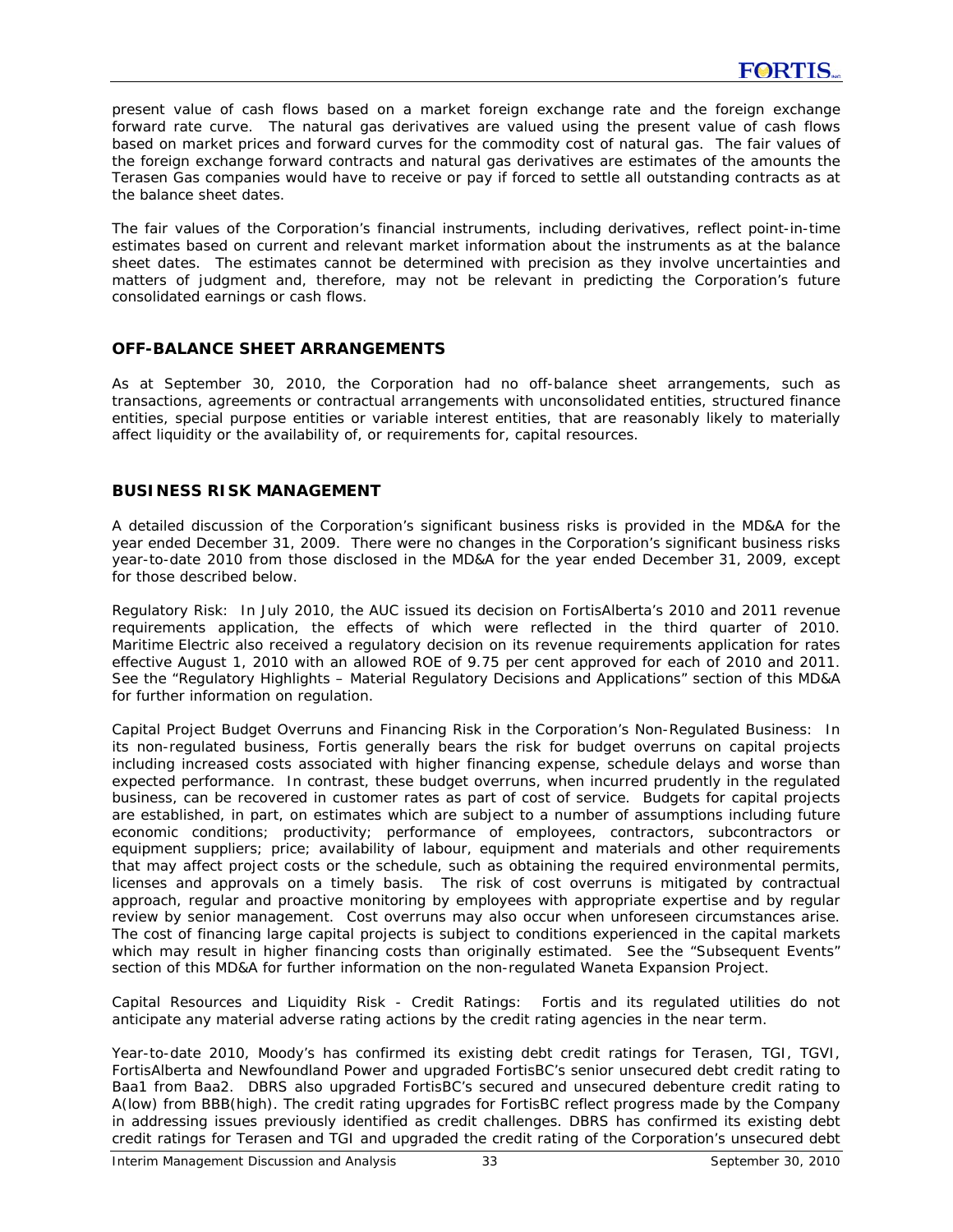to A(low) from at BBB(high). See the "Liquidity and Capital Resources – Credit Ratings" section of this MD&A. S&P has also confirmed its existing debt credit ratings for FortisAlberta and the Corporation, and its existing corporate credit rating for Maritime Electric. S&P, however, lowered Maritime Electric's senior secured debt credit rating to A- from A and revised the recovery rating on the debt to '1' from  $1+$ '.

*Commodity Price Risk:* On an annual basis, Terasen files a Price Risk Management Plan which seeks approval for the Company's gas commodity hedging plan for the next three years for TGI and the next five years for TGVI. During the third quarter of 2010, the BCUC denied the application that was filed by Terasen earlier in 2010 and directed the Company to undertake a review of the primary objectives of the Price Risk Management Plan. Terasen plans to file its review of the Price Risk Management Plan with the BCUC by the end of February 2011. Terasen has completed its hedging program for the upcoming winter period related to previously approved Price Risk Management Plans, but has not entered into any additional derivatives for any subsequent periods.

*Defined Benefit Pension Plan Performance and Funding Requirements:* As at September 30, 2010, the fair value of the Corporation's consolidated defined benefit pension plan assets was \$706 million, up \$45 million, or 6.8 per cent, from \$661 million as at December 31, 2009.

### **CHANGES IN ACCOUNTING POLICIES AND STANDARDS**

Effective January 1, 2010, as required by the regulator, FortisAlberta began capitalizing to utility capital assets a portion of the amortization of utility capital assets, such as tools and vehicles, used in the construction of other assets. During the three and nine months ended September 30, 2010, amortization of \$1 million and \$3 million, respectively, was capitalized.

Effective January 1, 2010, as a result of the BCUC-approved NSAs related to 2010 and 2011 revenue requirements, the Terasen Gas companies adopted the following new accounting policies:

- (i) Asset removal costs are now recorded in operating expenses on the consolidated statement of earnings. The annual amount of such costs approved for recovery in customer rates in 2010 is approximately \$8 million. Actual costs incurred in excess of, or below, the approved amount are to be recorded in a regulatory deferral account for recovery from, or refund to, customers in future rates, beginning in 2012. Removal costs are direct costs incurred by the Terasen Gas companies in taking assets out of service, whether through actual removal of the assets or through the disconnection of the assets from the transmission or distribution system. For the three months ended September 30, 2010, actual asset removal costs of approximately \$3 million were incurred, with \$2 million recorded in operating expenses and \$1 million deferred as a regulatory asset. For the nine months ended September 30, 2010, actual asset removal costs of approximately \$8 million were incurred, with approximately \$6 million recorded in operating expenses and \$2 million deferred as a regulatory asset. Prior to January 1, 2010, asset removal costs were recorded against accumulated amortization on the consolidated balance sheet.
- (ii) Gains and losses on the sale or disposal of utility capital assets are now recorded in a regulatory deferral account on the consolidated balance sheet for recovery from, or refund to, customers in future rates, subject to regulatory approval. During the three and nine months ended September 30, 2010, losses of approximately \$6 million and \$11 million, respectively, were deferred and recorded as a regulatory asset on the consolidated balance sheet. Prior to January 1, 2010, gains and losses on the sale or disposal of utility capital assets were recorded against accumulated amortization on the consolidated balance sheet.
- (iii) Amortization of utility capital assets and intangible assets now commences the month after the assets are available for use. Prior to January 1, 2010, amortization commenced the year following when the assets became available for use. During 2010, additional amortization expense of approximately \$2 million is expected to be incurred, due to the change in commencement of amortization of utility capital assets and intangible assets.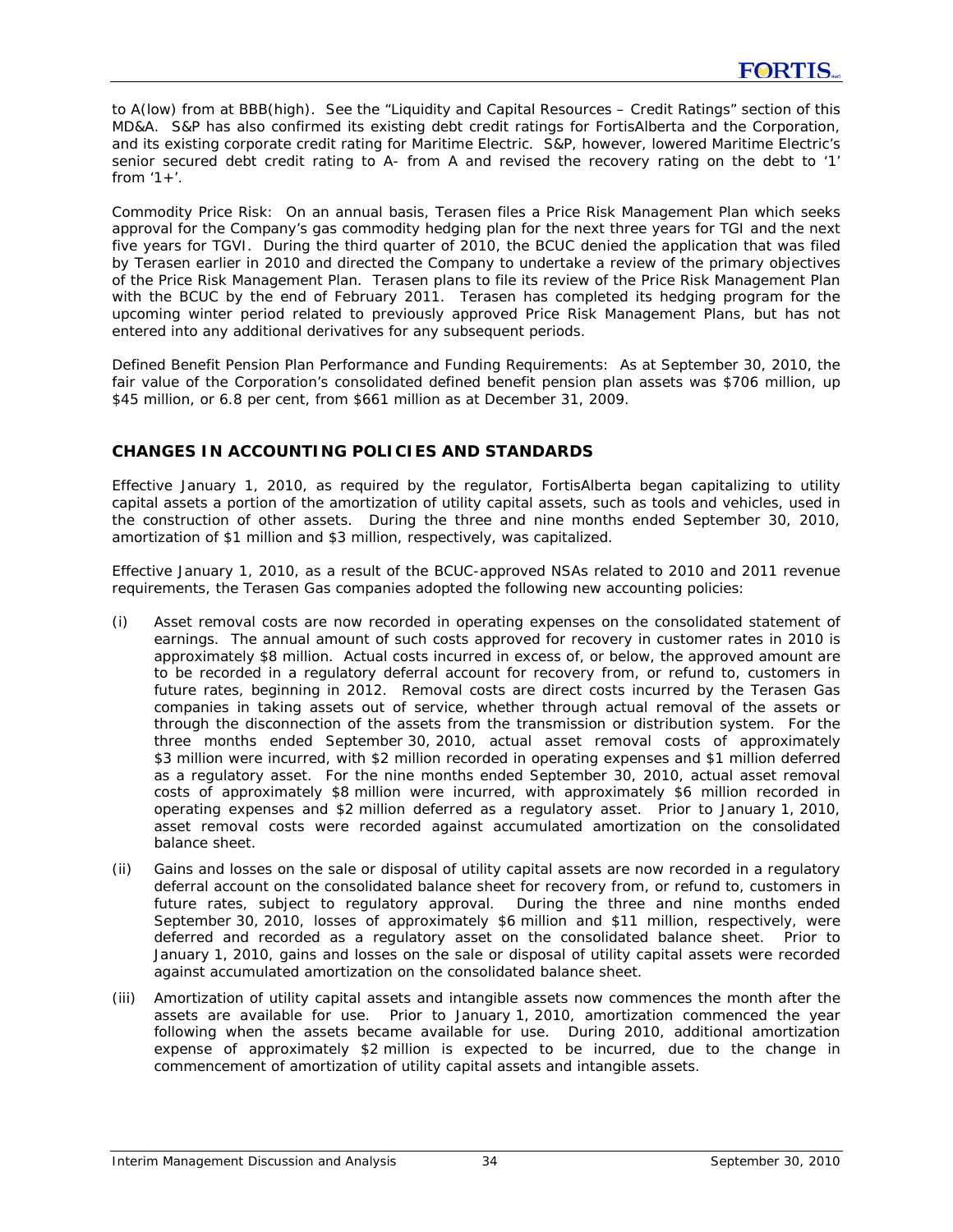#### **Business Combinations**

Effective January 1, 2010, the Corporation early adopted the new Canadian Institute of Chartered Accountants ("CICA") Handbook Section 1582, *Business Combinations*, together with Section 1601, *Consolidated Financial Statements* and Section 1602, *Non-Controlling Interests*. As a result of adopting Section 1582, changes in the determination of the fair value of the assets and liabilities of an acquiree in a business combination results in a different calculation of goodwill with respect to acquisitions on or after January 1, 2010. Such changes include the expensing of acquisition-related costs incurred during a business acquisition, rather than recording them as a capital transaction, and the disallowance of recording restructuring accruals by the acquirer. The adoption of Section 1582 did not have a material impact on the Corporation's interim unaudited consolidated financial statements for the three and nine months ended September 30, 2010.

Section 1601 establishes standards for the preparation of consolidated financial statements. Section 1602 establishes standards for accounting for non-controlling interests in a subsidiary in consolidated financial statements subsequent to a business combination. The adoption of Sections 1601 and 1602 resulted in non-controlling interests being presented as components of equity, rather than as liabilities, on the consolidated balance sheet. Also, net earnings and components of other comprehensive income attributable to the owners of the parent company and to non-controlling interests are now separately disclosed on the consolidated statement of earnings and consolidated statement of comprehensive income.

### **FUTURE ACCOUNTING CHANGES**

#### **Transition to International Financial Reporting Standards**

A detailed discussion of the Corporation's transition to International Financial Reporting Standards ("IFRS") is provided in the MD&A for the year ended December 31, 2009. The Corporation is still unable to fully determine the impact on its future financial position and results of operations of the transition to IFRS, particularly as it relates to the accounting for rate-regulated activities. Completion of the Rate-Regulated Activities Project by the International Accounting Standards Board ("IASB") had been delayed based on comments received in response to the IASB's July 2009 Exposure Draft on *Rate-Regulated Activities* and decisions by the IASB to conduct further research and analysis.

The IASB met in July 2010 and discussed the key issue of whether regulatory assets and liabilities can be recognized based on the current IFRS - *Framework for the Preparation and Presentation of Financial Statements*. As a result of those meetings, the IASB decided to continue with the Rate-Regulated Activities Project; however, no decision was made as to whether regulatory assets and liabilities could be recognized under IFRS.

At its September 2010 meeting, the IASB continued its discussions on rate-regulated activities. However, the IASB did not reach conclusions on any of the associated technical issues discussed at the meeting. The IASB did reconfirm its earlier view that the matter could not be resolved quickly and decided that the next step should be to consider whether to include a project on accounting for the effects of rate-regulated activities in its future agenda. The IASB decided, therefore, to include on its future agenda, in consultation with the public, a request for views on what form a future project might take, if any, to address accounting for the effects of rate-regulated activities. The feedback to be received is expected to assist the IASB in setting its future agenda. Potential future steps on how to deal with accounting for the effects of rate-regulated activities under IFRS include, but are not limited to: (i) a disclosure only standard; (ii) an interim standard to grandfather previous country-specific GAAP associated with accounting for the effects of rate-regulated activities with some limited improvements; (iii) a medium-term project focused specifically on accounting for the effects of rate-regulation; and/or (iv) a comprehensive project on intangible assets that would include accounting for the effects of rate-regulated activities.

On July 28, 2010, the Canadian Accounting Standards Board ("AcSB") issued an Exposure Draft, *Adoption of IFRSs by Entities with Rate-Regulated Activities*, (the "July 2010 ED") proposing that qualifying entities with rate-regulated activities be permitted, but not required, to continue applying the accounting standards in Part V of the CICA Handbook for an additional two years. A qualifying entity would be an entity that: (i) has activities subject to rate regulation meeting the definition of that term in *Generally Accepted Accounting Principles*, paragraph 1100.32B, in Part V of the CICA Handbook; and (ii) in accordance with Accounting Guideline AcG-19, *Disclosures by Entities*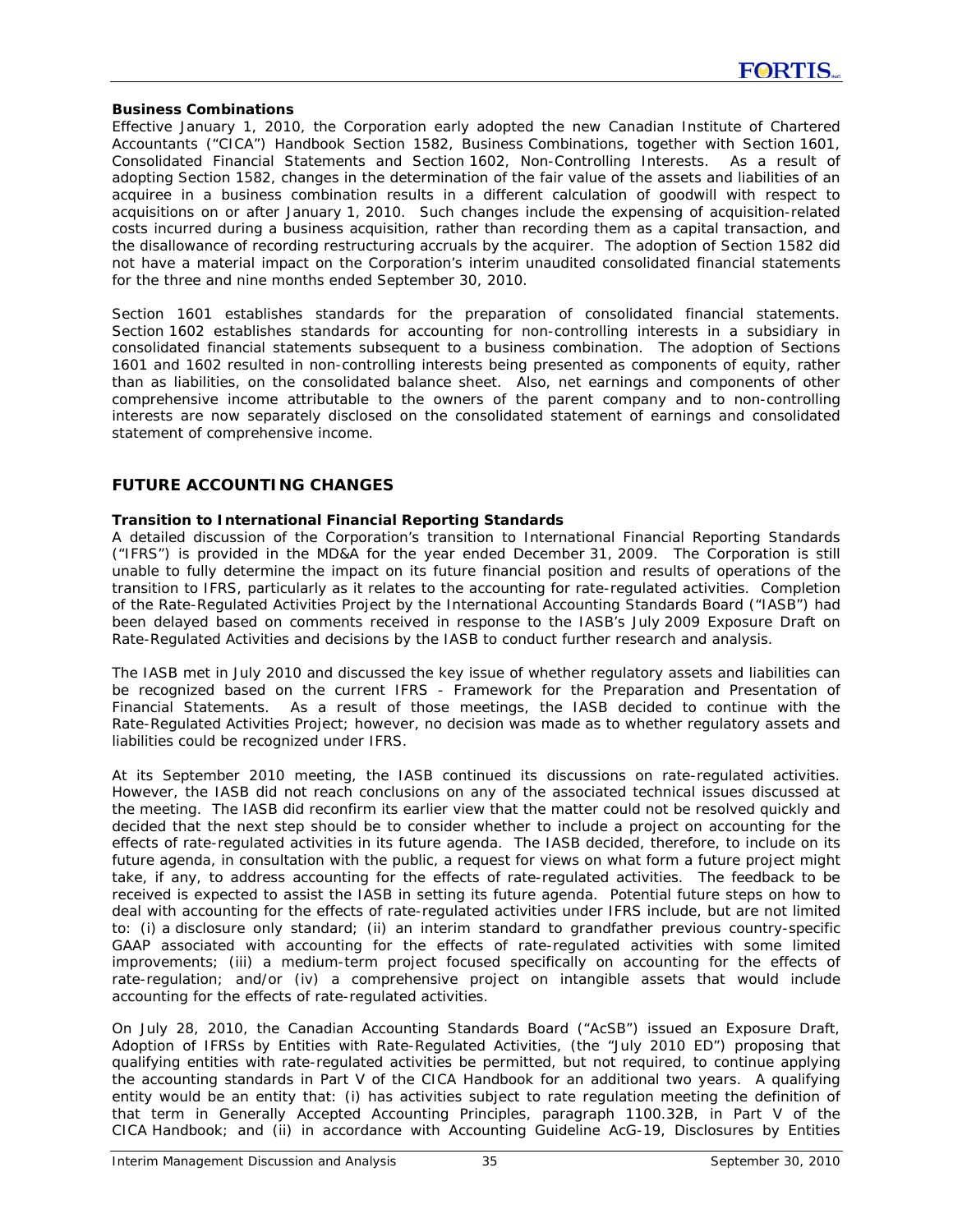*Subject to Rate Regulation*, discloses that it has accounted for a transaction or event differently than it would have in the absence of rate regulation, i.e., that it has recognized regulatory assets and liabilities. The July 2010 ED also proposed that an entity choosing to defer its IFRS changeover date disclose that fact and when it will first present financial statements in accordance with IFRS.

On September 7 and 8, 2010, the AcSB re-deliberated the proposals in its July 2010 ED. The AcSB decided that an optional deferral of the mandatory IFRS changeover date for entities with rate-regulated activities was warranted, but that the deferral should last for one year only. Part I of the CICA Handbook has been updated to reflect the AcSB's decision. Adoption of IFRS by qualifying entities with rate-regulated activities is now mandatory under Canadian GAAP for interim and annual periods beginning on or after January 1, 2012.

While the Corporation's IFRS Conversion Project has proceeded as planned in preparation for the adoption of IFRS on January 1, 2011, Fortis and its rate-regulated subsidiaries do qualify for the one-year deferral option. The Corporation has elected to defer the adoption of IFRS until January 1, 2012 and will, therefore, continue to prepare its consolidated financial statements in accordance with Part V of the CICA Handbook for all interim and annual periods ending on or before December 31, 2011.

A Canadian publicly accountable entity that is also registered with the US Securities and Exchange Commission ("SEC") (i.e., an "SEC Issuer") has the option to use US Generally Accepted Accounting Principles ("US GAAP") for the purposes of meeting its Canadian financial reporting and securities filing requirements. Depending on the extent of progress with respect to the application of IFRS to rate-regulated activities and the ability to recognize regulatory assets and liabilities under IFRS, the Corporation may consider whether US GAAP, as opposed to IFRS, would provide the most useful and relevant presentation of its financial results. If determined to be in its best interests, the Corporation may, therefore, seek to become an SEC Issuer and use US GAAP as its basis of accounting for all interim and annual periods beginning on or after January 1, 2012.

## **CRITICAL ACCOUNTING ESTIMATES**

The preparation of the Corporation's interim unaudited consolidated financial statements in accordance with Canadian GAAP requires management to make estimates and judgments that affect the reported amounts of assets and liabilities and the disclosure of contingent assets and liabilities at the date of the consolidated financial statements and the reported amounts of revenue and expenses during the reporting periods. Estimates and judgments are based on historical experience, current conditions and various other assumptions believed to be reasonable under the circumstances.

Additionally, certain estimates and judgments are necessary since the regulatory environments in which the Corporation's utilities operate often require amounts to be recorded at estimated values until these amounts are finalized pursuant to regulatory decisions or other regulatory proceedings. Due to changes in facts and circumstances and the inherent uncertainty involved in making estimates, actual results may differ significantly from current estimates. Estimates and judgments are reviewed periodically and, as adjustments become necessary, are reported in earnings in the period they become known.

Interim financial statements may also employ a greater use of estimates than the annual financial statements. There were no material changes in the nature of the Corporation's critical accounting estimates for the three and nine months ended September 30, 2010 from those disclosed in the Corporation's MD&A for the year ended December 31, 2009, except for those described below.

*Capital Asset Amortization:* As a result of a recent depreciation study and BCUC-approved NSAs related to TGI and TGVI's 2010 and 2011 revenue requirements, annual amortization expense at the Terasen Gas companies is expected to increase in 2010, reflecting an increase in the composite depreciation rate to 2.79 per cent for 2010 from 2.63 per cent for 2009.

During the third quarter of 2010, FortisAlberta submitted a Compliance Filing, related to its 2010 and 2011 DTA, which included forecast amortization expense of \$125 million and \$142 million for 2010 and 2011, respectively. The forecast amortization expense reflects an increase in the composite amortization rate to 4.27 per cent for 2010 from 3.94 per cent for 2009.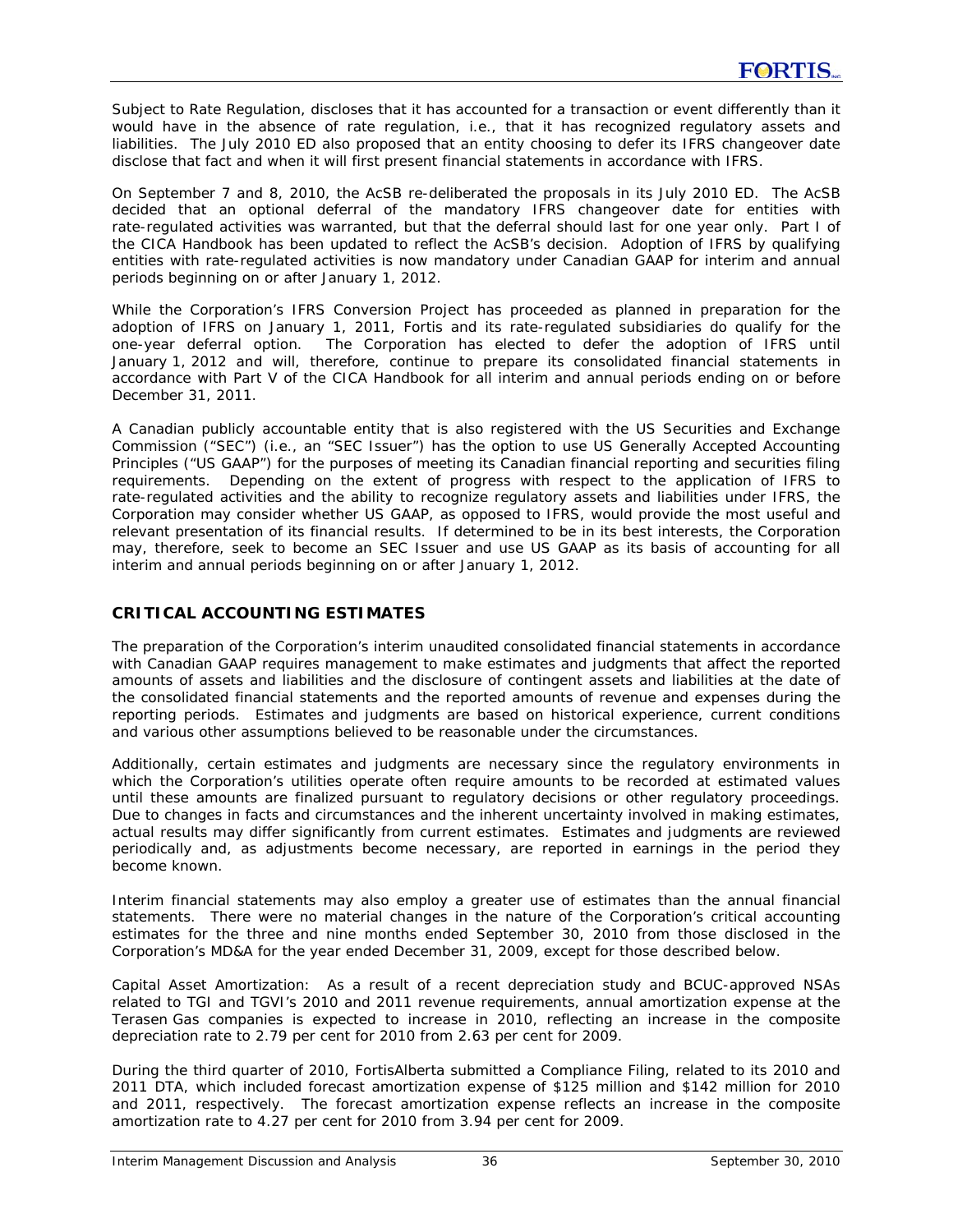The increases in amortization at TGI, TGVI and FortisAlberta has been approved for recovery in customer rates.

*Asset-Retirement Obligations:* During the second quarter of 2010, FortisBC obtained sufficient information to determine an estimate of the fair value and timing of the estimated future expenditures associated with the removal of polychlorinated biphenyls ("PCB")-contaminated oil from its electrical equipment. All factors used in estimating the Company's asset-retirement obligation represent management's best estimate of the fair value of the costs required to meet existing legislation or regulations. It is reasonably possible that volumes of contaminated assets, inflation assumptions, cost estimates to perform the work and the assumed pattern of annual cash flows may differ significantly from the Company's current assumptions. The asset-retirement obligation may change from period to period because of changes in the estimation of these uncertainties. As at September 30, 2010, FortisBC has recognized approximately \$3 million in asset-retirement obligations, which have been classified on the consolidated balance sheet as long-term other liabilities with the offset to utility capital assets.

*Capitalized Overhead:* As required by their regulator, the Terasen Gas companies capitalize overhead costs not directly attributable to specific capital projects but related to the overall capital program. Effective January 1, 2010, as provided in the BCUC-approved NSAs for 2010 and 2011, the percentage for calculating and capitalizing general overhead costs to utility capital assets at the Terasen Gas companies has changed. The percentage of total general operating and maintenance costs being allocated and capitalized to utility capital assets has decreased from 16 per cent to 14 per cent. As a result of this change, operating expenses increased approximately \$1 million for the third quarter and approximately \$3 million year to date over the same periods in 2009, with corresponding decreases in utility capital assets. The resulting increase in operating expenses has been approved for recovery in current customer delivery rates.

*Contingencies:*The Corporation and its subsidiaries are subject to various legal proceedings and claims associated with ordinary course business operations. Management believes that the amount of liability, if any, from these actions would not have a material effect on the Corporation's consolidated financial position or results of operations. There were no material changes in the Corporation's contingencies from those disclosed in the MD&A for the year ended December 31, 2009, except for those described below.

#### **Terasen**

TGI had disputed a \$7 million assessment of British Columbia Social Services Tax representing additional provincial sales tax and interest on the Southern Crossing Pipeline, which was completed in 2000. The amount was paid in full in 2006 to avoid the accrual of further interest and was recorded as a long-term regulatory deferral asset. TGI was successful in its appeal to the British Columbia Court of Appeal, which took place in May 2010. During the third quarter of 2010, TGI received a refund of the majority of the balance with the amount withheld relating to a separate reassessment.

In 2009, Terasen was named, along with other defendants, in an action related to damages to property and chattels, including contamination to sewer lines and costs associated with remediation, related to the rupture in July 2007 of an oil pipeline owned and operated by Kinder Morgan. Terasen has filed a statement of defence but the claim is in its early stages. During the second quarter of 2010, Terasen was added as a third party in all of the related actions and all claims are expected to be tried at the same time. The amount and outcome of the actions are indeterminable at this time and, accordingly, no amount has been accrued in the consolidated financial statements.

#### **Maritime Electric**

In June 2010, Maritime Electric reached a Settlement Agreement with Canada Revenue Agency related to the reassessment of the Company's 1997-2004 taxation years. In the Settlement Agreement, Maritime Electric's treatment of the Energy Cost Adjustment Mechanism was accepted; however, the reassessments with respect to customer rebate adjustments and the Company's settlement payment to New Brunswick Power regarding the write-down of Point Lepreau would stand. During the third quarter of 2010, final reassessments were received and Canada Revenue Agency refunded the Company's \$6 million deposit. As ordered by its regulator, the \$6 million refund has been applied to the outstanding balance associated with the operation of the Energy Cost Adjustment Mechanism.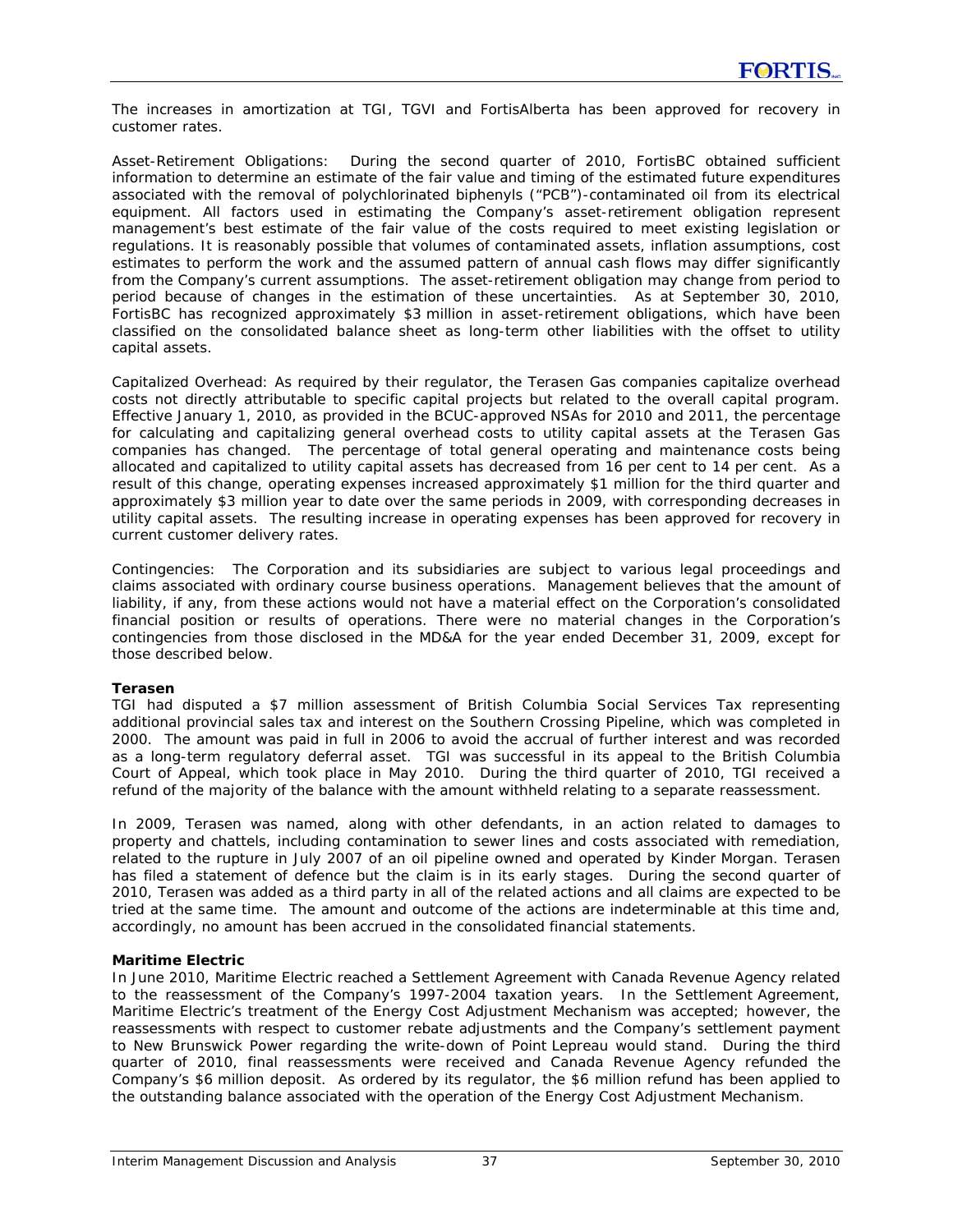### **SUMMARY OF QUARTERLY RESULTS**

The following table sets forth unaudited quarterly information for each of the eight quarters ended December 31, 2008 through September 30, 2010. The quarterly information has been obtained from the Corporation's interim unaudited consolidated financial statements which, in the opinion of management, have been prepared in accordance with Canadian GAAP and as required by utility regulators. The timing of the recognition of certain assets, liabilities, revenue and expenses, as a result of regulation, may differ from that otherwise expected using Canadian GAAP for non-regulated entities. The differences and nature of regulation are disclosed in Notes 2 and 4 to the Corporation's 2009 annual audited consolidated financial statements. The quarterly financial results are not necessarily indicative of results for any future period and should not be relied upon to predict future performance.

| <b>Summary of Quarterly Results (Unaudited)</b> |                |                                                                                   |                         |                                     |
|-------------------------------------------------|----------------|-----------------------------------------------------------------------------------|-------------------------|-------------------------------------|
|                                                 | Revenue        | <b>Net Earnings</b><br>Attributable to<br>Common<br>Equity<br><b>Shareholders</b> |                         | Earnings per Common<br><b>Share</b> |
| <b>Quarter Ended</b>                            | $($$ millions) | (\$ millions)                                                                     | <b>Basic</b> $($ \$ $)$ | Diluted $(\$)$                      |
| September 30, 2010                              | 720            | 45                                                                                | 0.26                    | 0.26                                |
| June 30, 2010                                   | 834            | 55                                                                                | 0.32                    | 0.32                                |
| March 31, 2010                                  | 1.073          | 100                                                                               | 0.58                    | 0.56                                |
| December 31, 2009                               | 1,020          | 81                                                                                | 0.48                    | 0.46                                |
| September 30, 2009                              | 665            | 36                                                                                | 0.21                    | 0.21                                |
| June 30, 2009                                   | 756            | 53                                                                                | 0.31                    | 0.31                                |
| March 31, 2009                                  | 1,202          | 92                                                                                | 0.54                    | 0.52                                |
| December 31, 2008                               | 1,181          | 76                                                                                | 0.48                    | 0.46                                |

A summary of the past eight quarters reflects the Corporation's continued organic growth and growth from acquisitions, as well as the seasonality associated with its businesses. Interim results will fluctuate due to the seasonal nature of gas and electricity demand and water flows, as well as the timing and recognition of regulatory decisions. Revenue is also affected by the cost of fuel and purchased power and the commodity and mid-stream cost of natural gas, which are flowed through to customers without markup. Given the diversified nature of the Fortis subsidiaries, seasonality may vary. Because of natural gas consumption patterns, the earnings of the Terasen Gas companies are highest in the first and fourth quarters. Financial results for the fourth quarter ended December 31, 2008 included two additional months of contribution from Caribbean Utilities, resulting from a change in the utility's fiscal year end. Financial results from May 1, 2009 have been impacted, as expected, by the loss of revenue and earnings subsequent to the expiration, in April 2009, of the water rights of the Rankine hydroelectric generating facility in Ontario. Financial results for the fourth quarter ended December 31, 2009 reflected the favourable cumulative retroactive impact associated with an increase in the allowed ROEs for 2009 for FortisAlberta and TGI, and an increase in the equity component at FortisAlberta. The commissioning of the Vaca hydroelectric generating facility in March 2010 has favourably impacted financial results since this date. Revenue for the third quarter ended September 30, 2010 reflected the favourable cumulative retroactive impact associated with a 2010-2011 regulatory rate decision for FortisAlberta. To a lesser degree, financial results from November 2008 were impacted by the acquisition of the Sheraton Hotel Newfoundland, from April 2009 by the acquisition of the Holiday Inn Select Windsor and from October 2009 by the acquisition of Algoma Power.

*September 2010/September 2009 -* Net earnings attributable to common equity shareholders were \$45 million, or \$0.26 per common share, for the third quarter of 2010 compared to earnings of \$36 million, or \$0.21 per common share, for the third quarter of 2009. The increase in earnings was mainly due to improved performance at the regulated electric utilities in western Canada and non-regulated hydroelectric generation operations, partially offset by a higher loss incurred at the Terasen Gas companies and higher corporate expenses. Improved performance at the regulated utilities in western Canada was due to higher allowed ROEs and/or equity component, growth in electrical infrastructure investment combined with an increase in the number of customers at FortisAlberta, partially offset by a weather-related decrease in electricity sales at FortisBC and lower net transmission revenue at FortisAlberta. The increase in earnings' contribution from non-regulated hydroelectric generation operations was the result of increased production in Belize, driven by higher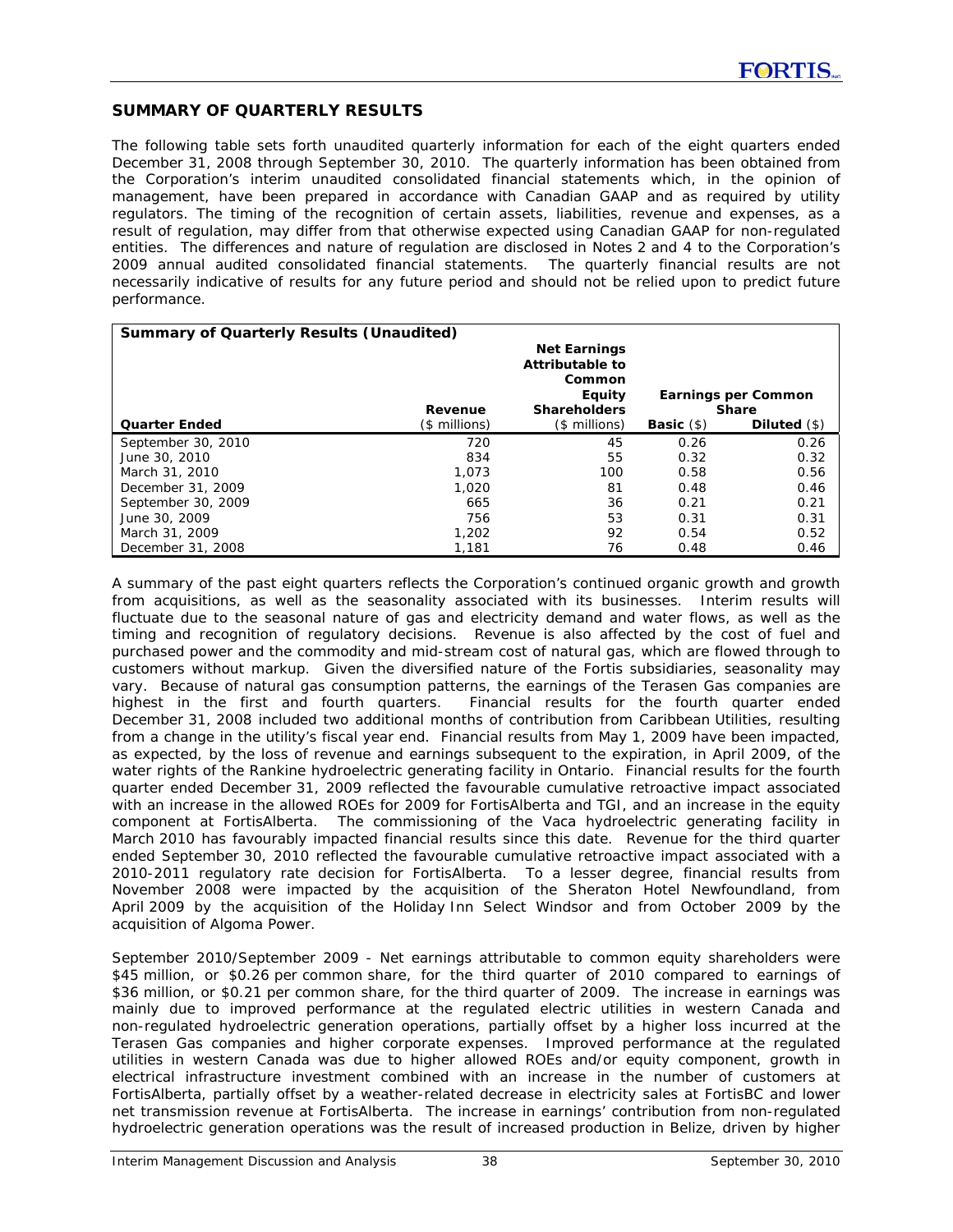rainfall and the commissioning of the Vaca hydroelectric generating facility in March 2010, and lower finance charges. The higher loss quarter over quarter at the Terasen Gas companies largely related to increased operating and maintenance expenses at TGI that were approved by the BCUC as part of the recent NSA. The loss in the third quarter of 2010, however, was reduced by \$4 million (after tax) related to the BCUC-approved reversal of most of the project cost overrun previously expensed in the fourth quarter of 2009 associated with the conversion of Whistler customer appliances from propane to natural gas. The increase in corporate expenses was associated with higher preference share dividends, partially offset by lower finance charges.

*June 2010/June 2009 -* Net earnings attributable to common equity shareholders were \$55 million, or \$0.32 per common share, for the second quarter of 2010 compared to earnings of \$53 million, or \$0.31 per common share, for the second quarter of 2009. The increase in earnings was driven by the Terasen Gas companies and FortisBC, partially offset by higher corporate expenses. The increase in earnings at the Terasen Gas companies related to higher allowed ROEs and equity component. The improvement in earnings at FortisBC was the result of a higher allowed ROE and growth in electrical infrastructure investment, partially offset by lower electricity sales due to cooler weather experienced in June 2010. The increase in corporate expenses was mainly due to higher business development costs and preference share dividends, partially offset by higher interest income related to increased inter-company lending. Earnings at FortisAlberta were comparable quarter over quarter. The impact of a higher allowed ROE and equity component, compared to those reflected in FortisAlberta's earnings for the second quarter of 2009, combined with growth in electrical infrastructure investment and an increase in customers was mainly offset by lower corporate income tax recoveries and lower net transmission revenue.

*March 2010/March 2009 -* Net earnings attributable to common equity shareholders were \$100 million, or \$0.58 per common share, for the first quarter of 2010 compared to earnings of \$92 million, or \$0.54 per common share, for the first quarter of 2009. The increase in earnings was led by the Terasen Gas companies associated with an increase in the allowed ROEs and equity component. Results also reflected: (i) improved performance at FortisAlberta, associated with an increase in the allowed ROE and equity component combined with growth in electrical infrastructure investment and an increase in customers; and (ii) increased earnings at Newfoundland Power, mainly due to growth in electrical infrastructure investment, increased electricity sales and timing differences favourably impacting operating expenses during the quarter. Earnings' growth was tempered by: (i) lower earnings' contribution from non-regulated hydroelectric generation operations due to loss of earnings subsequent to the expiration of the Rankine water rights in April 2009; (ii) lower contribution from Caribbean Regulated Electric Utilities associated with the unfavourable impact of foreign exchange translation, and earnings in the first quarter of 2009 including an approximate \$1 million one-time gain; and (iii) higher preference share dividends.

*December 2009/December 2008 -* Net earnings attributable to common equity shareholders were \$81 million, or \$0.48 per common share, for the fourth quarter of 2009 compared to earnings of \$76 million, or \$0.48 per common share, for the fourth quarter of 2008. Fourth quarter results for 2009 were favourably impacted by a one-time \$3 million adjustment to future income taxes related to prior periods at FortisOntario and were unfavourably impacted by a one-time \$5 million after-tax provision for additional costs related to the conversion of Whistler customer appliances from propane to natural gas. Fourth quarter results for 2008 included two additional months of earnings' contribution from Caribbean Utilities (August and September 2008) of approximately \$2 million due to a change in the utility's fiscal year end. Excluding the above one-time items, earnings increased \$9 million quarter over quarter. The increase was driven by: (i) the approximate \$10 million cumulative retroactive impact in the fourth quarter of 2009 associated with the increase in the allowed ROEs for 2009 for FortisAlberta and TGI and an increase in the equity component at FortisAlberta; and (ii) a change in depreciation estimates at Fortis Turks and Caicos, which favourably impacted amortization expense for the fourth quarter of 2009. The increase was partially offset by lower earnings' contribution from non-regulated hydroelectric generation operations due to loss of earnings subsequent to the expiration of the Rankine water rights in April 2009.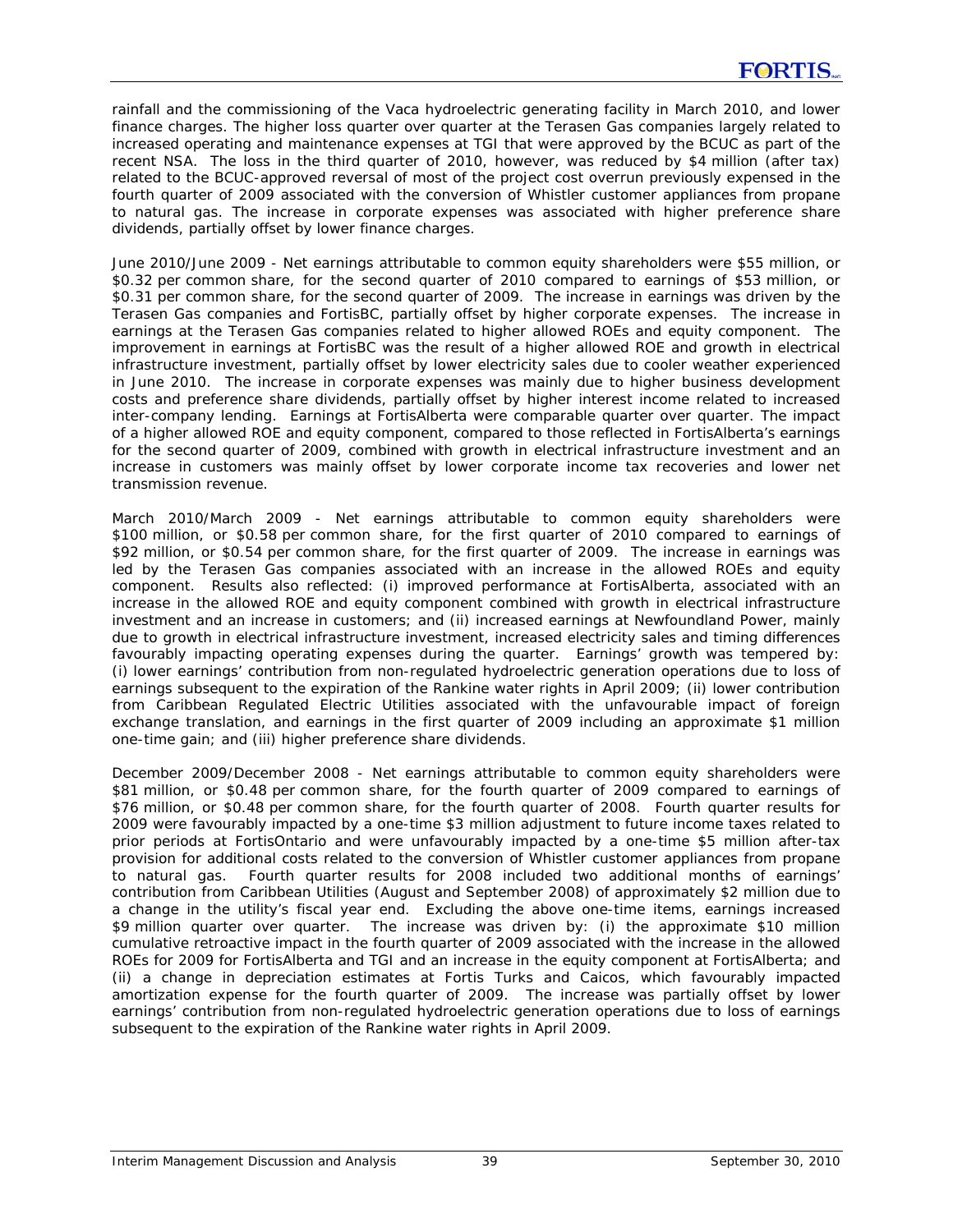### **SUBSEQUENT EVENTS**

In October 2010, the Corporation, in partnership with CPC/CBT, concluded definitive agreements to construct the Waneta Expansion at an estimated cost of approximately \$900 million, and SNC-Lavalin was awarded a contract for approximately \$590 million to design and build the Waneta Expansion. The facility is sited adjacent to the Waneta Dam and powerhouse facilities on the Pend d'Oreille River, south of Trail, British Columbia and will have a generating capacity of 335 MW. CBC/CBT are both 100 per cent owned corporations of the Government of British Columbia. Fortis owns a 51 per cent interest in the Waneta Expansion and will operate and maintain the non-regulated investment when the facility comes into service, which is expected in spring 2015. Construction is expected to start in November 2010. The Waneta Expansion will be included in the Canal Plant Agreement and will receive fixed energy and capacity entitlements based upon long-term average water flows, thereby significantly reducing hydrologic risk associated with the project. The energy, approximately 630 GWh, (and associated capacity required to deliver such energy) for the Waneta Expansion will be sold to BC Hydro under a long-term energy purchase agreement. The surplus capacity, equal to 234 MW on an average annual basis, will be sold to FortisBC under a long-term capacity purchase agreement, which was accepted by the BCUC in September 2010.

In October 2010, FortisAlberta issued 40-year \$125 million 4.80% unsecured debentures, the net proceeds of which will be used to repay committed credit facility borrowings that were incurred primarily to finance capital expenditures, and for general corporate purposes.

In October 2010, Fortis redeemed its maturing \$100 million 7.40% senior unsecured debentures with proceeds from borrowings under the Corporation's committed credit facility.

### **OUTLOOK**

The Corporation's significant capital program, which is expected to be approximately \$1.1 billion in 2010 and approach \$5.5 billion over the five-year period from 2011 through 2015, including work on the Waneta Expansion Project, should drive growth in earnings and dividends.

The Corporation continues to pursue acquisitions for profitable growth, focusing on regulated electric and natural gas utilities in the United States and Canada. Fortis will also pursue growth in its non-regulated businesses in support of its regulated utility growth strategy.

### **OUTSTANDING SHARE DATA**

As at November 4, 2010, the Corporation had issued and outstanding 173.7 million common shares; 5.0 million First Preference Shares, Series C; 8.0 million First Preference Shares, Series E; 5.0 million First Preference Shares, Series F; 9.2 million First Preference Shares, Series G; and 10.0 million First Preference Shares, Series H. Only the common shares of the Corporation have voting rights.

The number of common shares of Fortis that would be issued if all outstanding stock options, convertible debt and First Preference Shares, Series C and E were converted as at November 4, 2010 is as follows:

| Potential Conversion of Securities into Common Shares (Unaudited)<br>As at November 4, 2010<br>(Security) | Number of<br>Common<br><b>Shares</b><br>(millions) |
|-----------------------------------------------------------------------------------------------------------|----------------------------------------------------|
| <b>Stock Options</b>                                                                                      | 4.9                                                |
| Convertible Debt                                                                                          | 1.4                                                |
| First Preference Shares, Series C                                                                         | 3.9                                                |
| First Preference Shares, Series E                                                                         | 6.4                                                |
| Total                                                                                                     | 16.6                                               |

*Additional information, including the Fortis 2009 Annual Information Form, Management Information Circular and Annual Report, is available on SEDAR at www.sedar.com and on the Corporation's website at www.fortisinc.com.*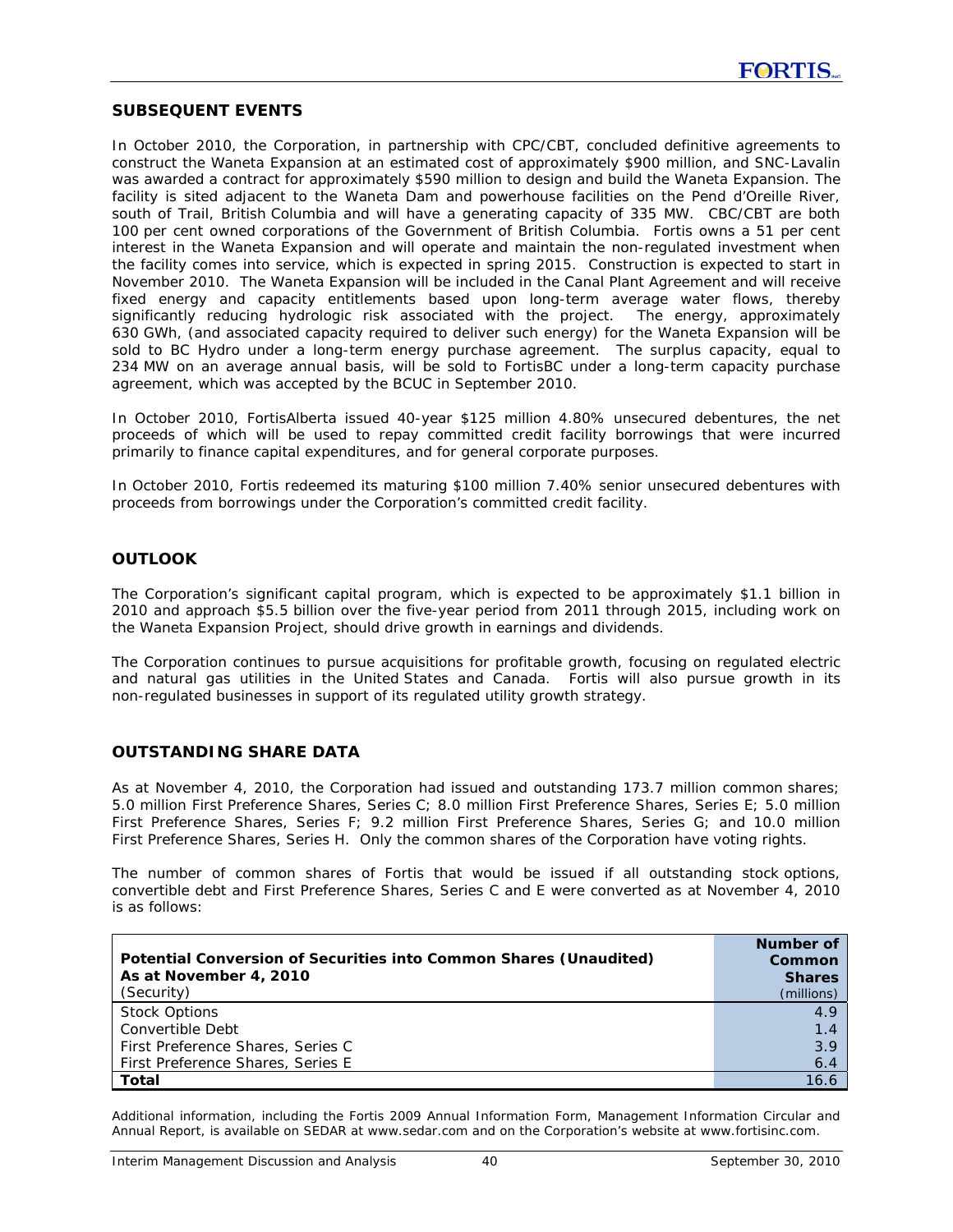Interim Consolidated Financial Statements For the three and nine months ended September 30, 2010 and 2009 (Unaudited)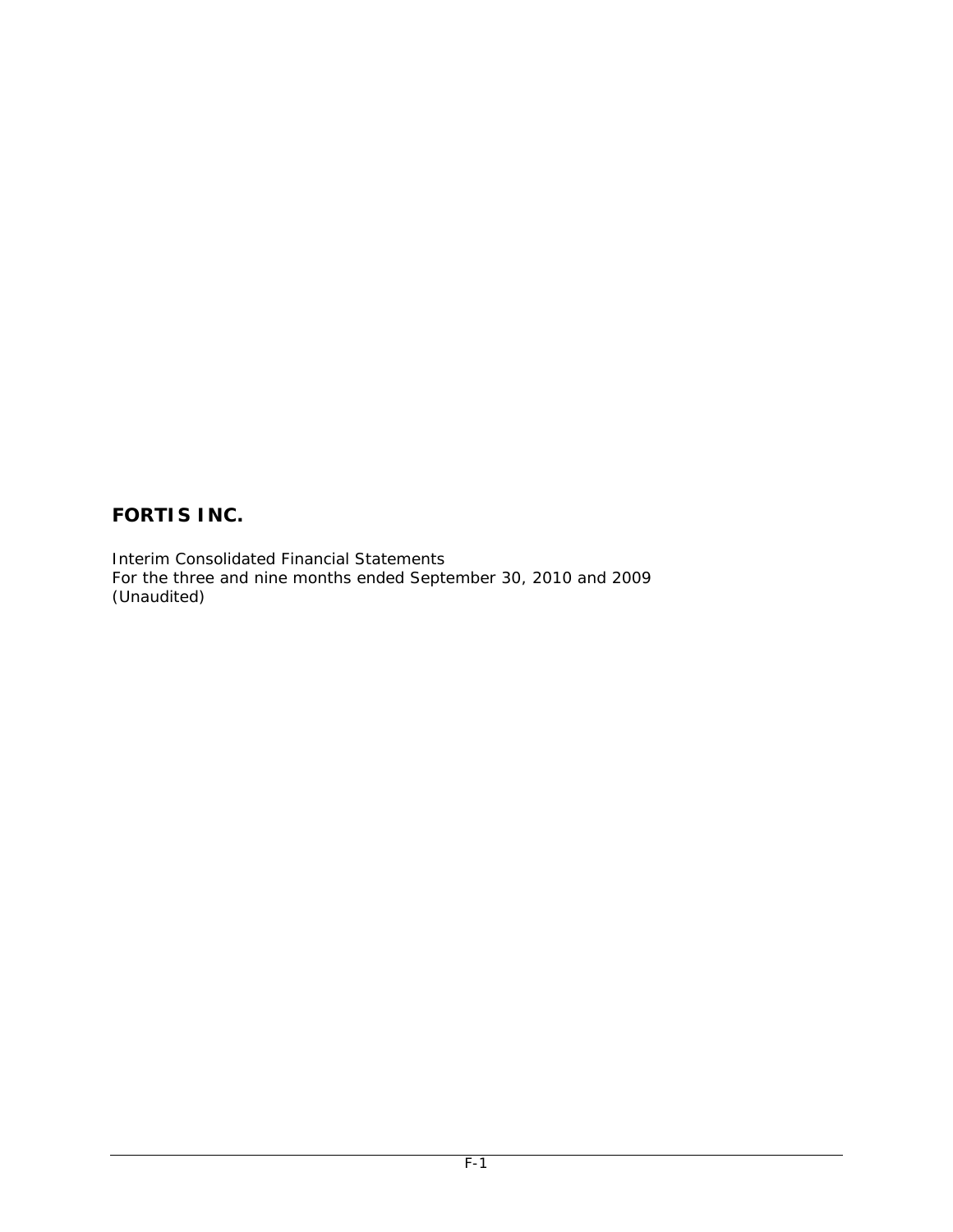### **Fortis Inc. Consolidated Balance Sheets (Unaudited)**

**As at**

(in millions of Canadian dollars)

|                                                                                                      | September 30,<br>2010 | December 31,<br>2009 |
|------------------------------------------------------------------------------------------------------|-----------------------|----------------------|
|                                                                                                      |                       | (Notes 2 & 22)       |
| <b>ASSETS</b>                                                                                        |                       |                      |
| <b>Current assets</b>                                                                                |                       |                      |
| Cash and cash equivalents                                                                            | \$<br>64              | \$<br>85             |
| Accounts receivable                                                                                  | 443                   | 595                  |
| Prepaid expenses<br>Regulatory assets (Note 5)                                                       | 33<br>299             | 16<br>223            |
| Inventories (Note 6)                                                                                 | 202                   | 178                  |
| Future income taxes                                                                                  | 12                    | 29                   |
|                                                                                                      | 1,053                 | 1,126                |
|                                                                                                      |                       |                      |
| <b>Other assets</b>                                                                                  | 170                   | 174                  |
| Regulatory assets (Note 5)                                                                           | 829                   | 747                  |
| <b>Future income taxes</b>                                                                           | 22                    | 17                   |
| <b>Utility capital assets</b>                                                                        | 8,047                 | 7,697                |
| Income producing properties                                                                          | 560                   | 559                  |
| Intangible assets                                                                                    | 270                   | 282                  |
| Goodwill                                                                                             | 1,557                 | 1,560                |
|                                                                                                      | 12,508<br>\$          | \$<br>12,162         |
| LIABILITIES AND SHAREHOLDERS' EQUITY                                                                 |                       |                      |
|                                                                                                      |                       |                      |
| <b>Current liabilities</b>                                                                           |                       |                      |
| Short-term borrowings (Note 19)                                                                      | \$<br>341             | \$<br>415            |
| Accounts payable and accrued charges                                                                 | 826                   | 852                  |
| Dividends payable                                                                                    | 52                    | 3                    |
| Income taxes payable                                                                                 | 15                    | 23                   |
| Regulatory liabilities (Note 5)                                                                      | 45                    | 53                   |
| Current installments of long-term debt and capital lease obligations (Note 7)<br>Future income taxes | 158                   | 224                  |
|                                                                                                      | 6<br>1,443            | 24<br>1,594          |
|                                                                                                      |                       |                      |
| <b>Other liabilities</b>                                                                             | 310                   | 295                  |
| Regulatory liabilities (Note 5)                                                                      | 475                   | 444                  |
| <b>Future income taxes</b>                                                                           | 615                   | 570                  |
| Long-term debt and capital lease obligations (Note 7)                                                | 5,376                 | 5,276                |
| <b>Preference shares</b>                                                                             | 320                   | 320                  |
|                                                                                                      | 8,539                 | 8,499                |
| Shareholders' equity                                                                                 |                       |                      |
| Common shares (Note 8)                                                                               | 2,555                 | 2,497                |
| Preference shares (Note 9)                                                                           | 592                   | 347                  |
| Contributed surplus                                                                                  | 13                    | 11                   |
| Equity portion of convertible debentures                                                             | 5                     | 5                    |
| Accumulated other comprehensive loss (Note 11)                                                       | (88)                  | (83)                 |
| Retained earnings                                                                                    | 770                   | 763                  |
|                                                                                                      | 3,847                 | 3,540                |
| Non-controlling interests                                                                            | 122<br>3,969          | 123<br>3,663         |
|                                                                                                      |                       |                      |
|                                                                                                      | 12,508<br>\$          | \$<br>12,162         |

Contingent liabilities and commitments (Note 20)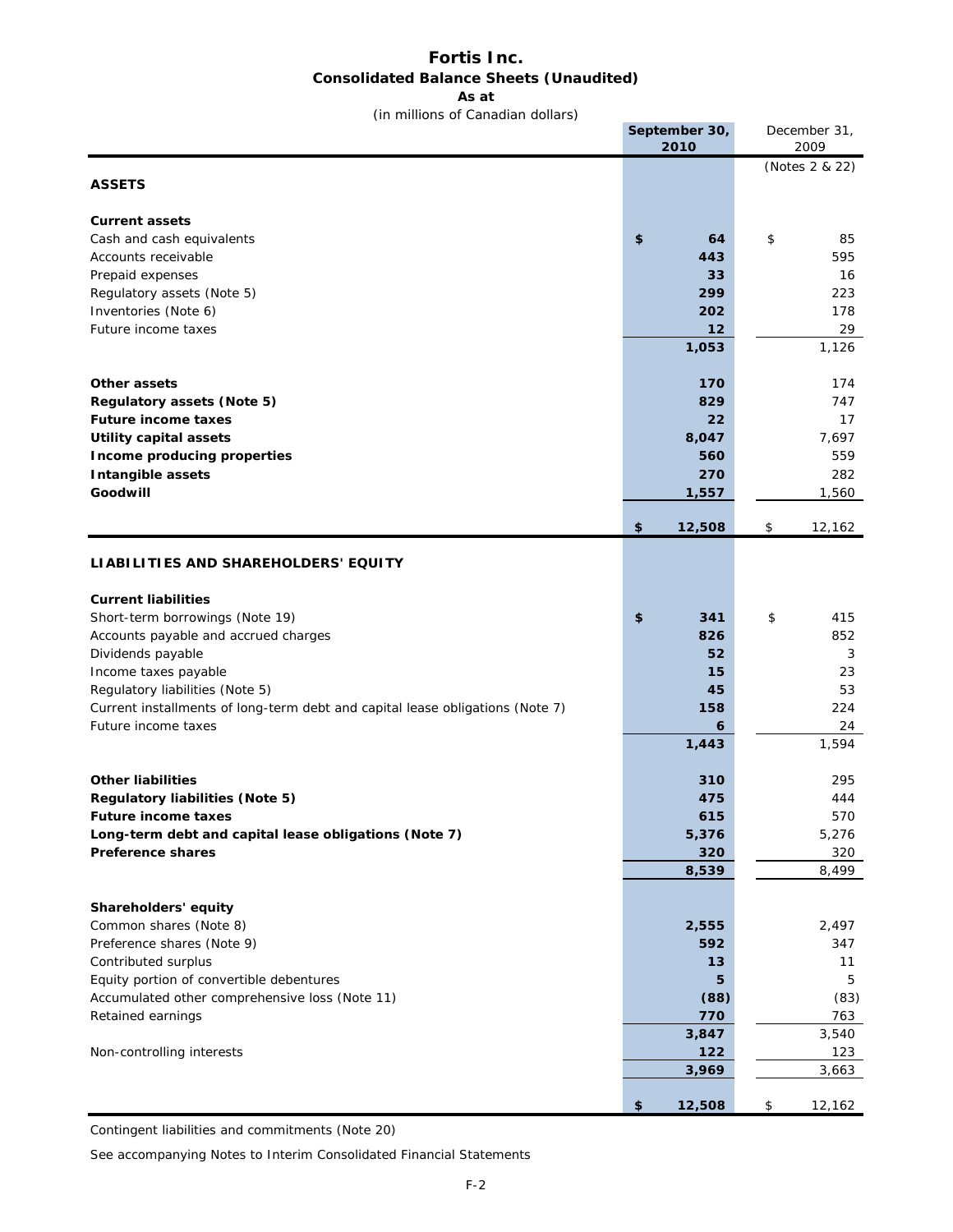#### **Fortis Inc. Consolidated Statements of Earnings (Unaudited) For the periods ended September 30**

(in millions of Canadian dollars, except per share amounts)

|                                    | <b>Quarter Ended</b> |                |            |                | <b>Nine Months Ended</b> |                |    |          |
|------------------------------------|----------------------|----------------|------------|----------------|--------------------------|----------------|----|----------|
|                                    |                      | 2010           |            | 2009           |                          | 2010           |    | 2009     |
|                                    |                      |                |            | (Note 2)       |                          |                |    | (Note 2) |
| Revenue                            | \$                   | 720            | \$         | 665            | \$                       | 2,627          | \$ | 2,623    |
|                                    |                      |                |            |                |                          |                |    |          |
| <b>Expenses</b>                    |                      |                |            |                |                          |                |    |          |
| Energy supply costs                |                      | 259            |            | 253            |                          | 1,178          |    | 1,279    |
| Operating                          |                      | 196            |            | 183            |                          | 600            |    | 565      |
| Amortization                       |                      | 117            |            | 91             |                          | 307            |    | 274      |
|                                    |                      | 572            |            | 527            |                          | 2,085          |    | 2,118    |
| <b>Operating income</b>            |                      | 148            |            | 138            |                          | 542            |    | 505      |
| Finance charges (Note 13)          |                      | 88             |            | 91             |                          | 266            |    | 267      |
| Earnings before corporate taxes    |                      | 60             |            | 47             |                          | 276            |    | 238      |
| Corporate taxes (Note 14)          |                      | 5              |            | $\overline{2}$ |                          | 48             |    | 34       |
| Net earnings                       | \$                   | 55             | \$         | 45             | \$                       | 228            | \$ | 204      |
| Net earnings attributable to:      |                      |                |            |                |                          |                |    |          |
| Non-controlling interests          | \$                   | 3              | \$         | 4              | \$                       | $\overline{7}$ | \$ | 9        |
| Preference equity shareholders     |                      | $\overline{7}$ |            | 5              |                          | 21             |    | 14       |
| Common equity shareholders         |                      | 45             |            | 36             |                          | 200            |    | 181      |
|                                    | $\pmb{\mathfrak{s}}$ | 55             | $\sqrt{2}$ | 45             | $\pmb{\$}$               | 228            | \$ | 204      |
| Earnings per common share (Note 8) |                      |                |            |                |                          |                |    |          |
| Basic                              | \$                   | 0.26           | \$         | 0.21           | \$                       | 1.16           | \$ | 1.06     |
| <b>Diluted</b>                     | \$                   | 0.26           | \$         | 0.21           | \$                       | 1.15           | \$ | 1.05     |

See accompanying Notes to Interim Consolidated Financial Statements

#### **Fortis Inc. Consolidated Statements of Retained Earnings (Unaudited) For the periods ended September 30**

(in millions of Canadian dollars)

|                                                                                             | <b>Quarter Ended</b> |             |    | <b>Nine Months Ended</b> |    |               |          |               |  |
|---------------------------------------------------------------------------------------------|----------------------|-------------|----|--------------------------|----|---------------|----------|---------------|--|
|                                                                                             | 2010                 |             |    | 2009                     |    | 2010          |          | 2009          |  |
|                                                                                             |                      | (Note 2)    |    |                          |    |               | (Note 2) |               |  |
| Balance at beginning of period<br>Net earnings attributable to common and preference equity | \$                   | 773         | \$ | 691                      | \$ | 763           | \$       | 634           |  |
| shareholders                                                                                |                      | 52<br>825   |    | 41<br>732                |    | 221<br>984    |          | 195<br>829    |  |
| Dividends on common shares<br>Dividends on preference shares classified as equity           |                      | (48)<br>(7) |    | (45)<br>(5)              |    | (193)<br>(21) |          | (133)<br>(14) |  |
| Balance at end of period                                                                    | \$.                  | 770         |    | 682                      | \$ | 770           |          | 682           |  |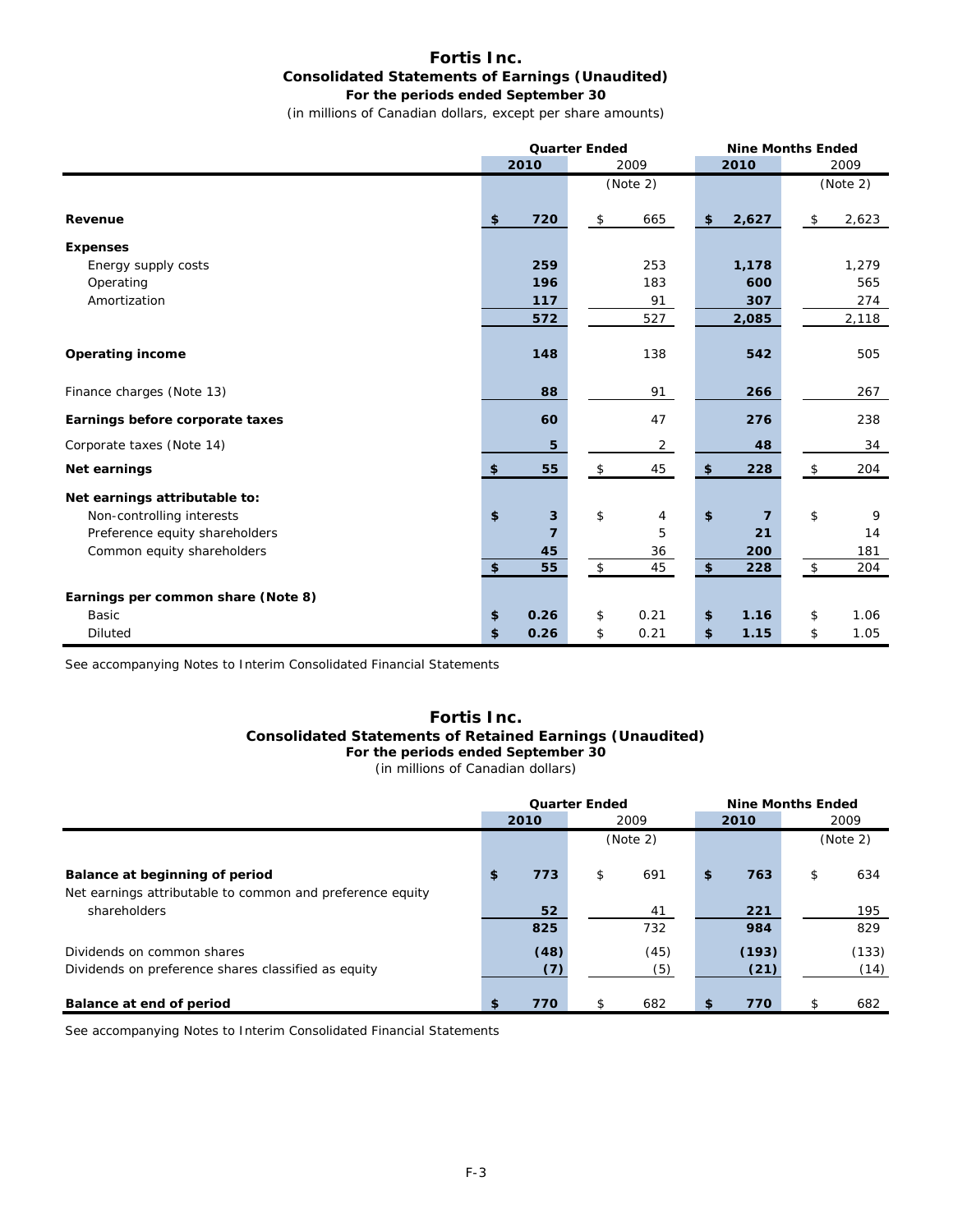### **Fortis Inc. Consolidated Statements of Comprehensive Income (Unaudited) For the periods ended September 30**

(in millions of Canadian dollars)

|                                                                                        | <b>Quarter Ended</b> |     |          |    | <b>Nine Months Ended</b> |    |          |  |
|----------------------------------------------------------------------------------------|----------------------|-----|----------|----|--------------------------|----|----------|--|
|                                                                                        | 2010                 |     | 2009     |    | 2010                     |    | 2009     |  |
|                                                                                        |                      |     | (Note 2) |    |                          |    | (Note 2) |  |
| Net earnings                                                                           | \$<br>55             | \$. | 45       | \$ | 228                      | \$ | 204      |  |
| Other comprehensive (loss) income                                                      |                      |     |          |    |                          |    |          |  |
| Unrealized foreign currency translation losses on net                                  |                      |     |          |    |                          |    |          |  |
| investments in self-sustaining foreign operations                                      | (21)                 |     | (51)     |    | (13)                     |    | (79)     |  |
| Gains on hedges of net investments in self-sustaining                                  |                      |     |          |    |                          |    |          |  |
| foreign operations                                                                     | 13                   |     | 37       |    | 8                        |    | 59       |  |
| Corporate tax expense                                                                  | (2)                  |     | (5)      |    | (1)                      |    | (8)      |  |
| Unrealized foreign currency translation losses,                                        |                      |     |          |    |                          |    |          |  |
| net of hedging activities and tax (Note 11)                                            | (10)                 |     | (19)     |    | (6)                      |    | (28)     |  |
| Gain on derivative instruments designated as<br>cash flow hedges, net of tax (Note 11) |                      |     |          |    |                          |    | 1        |  |
| Reclassification to earnings of net losses on                                          |                      |     |          |    |                          |    |          |  |
| derivative instruments previously discontinued                                         |                      |     |          |    |                          |    |          |  |
| as cash flow hedges, net of tax (Note 11)                                              | 1                    |     |          |    |                          |    |          |  |
| Comprehensive income                                                                   | \$<br>46             | \$  | 26       | \$ | 223                      | \$ | 177      |  |
|                                                                                        |                      |     |          |    |                          |    |          |  |
| Comprehensive income attributable to:                                                  |                      |     |          |    |                          |    |          |  |
| Non-controlling interests                                                              | \$<br>3              | \$  | 4        | \$ | 7                        | \$ | 9        |  |
| Preference equity shareholders                                                         | 7                    |     | 5        |    | 21                       |    | 14       |  |
| Common equity shareholders                                                             | 36                   |     | 17       |    | 195                      |    | 154      |  |
|                                                                                        | \$<br>46             | \$  | 26       | \$ | 223                      | \$ | 177      |  |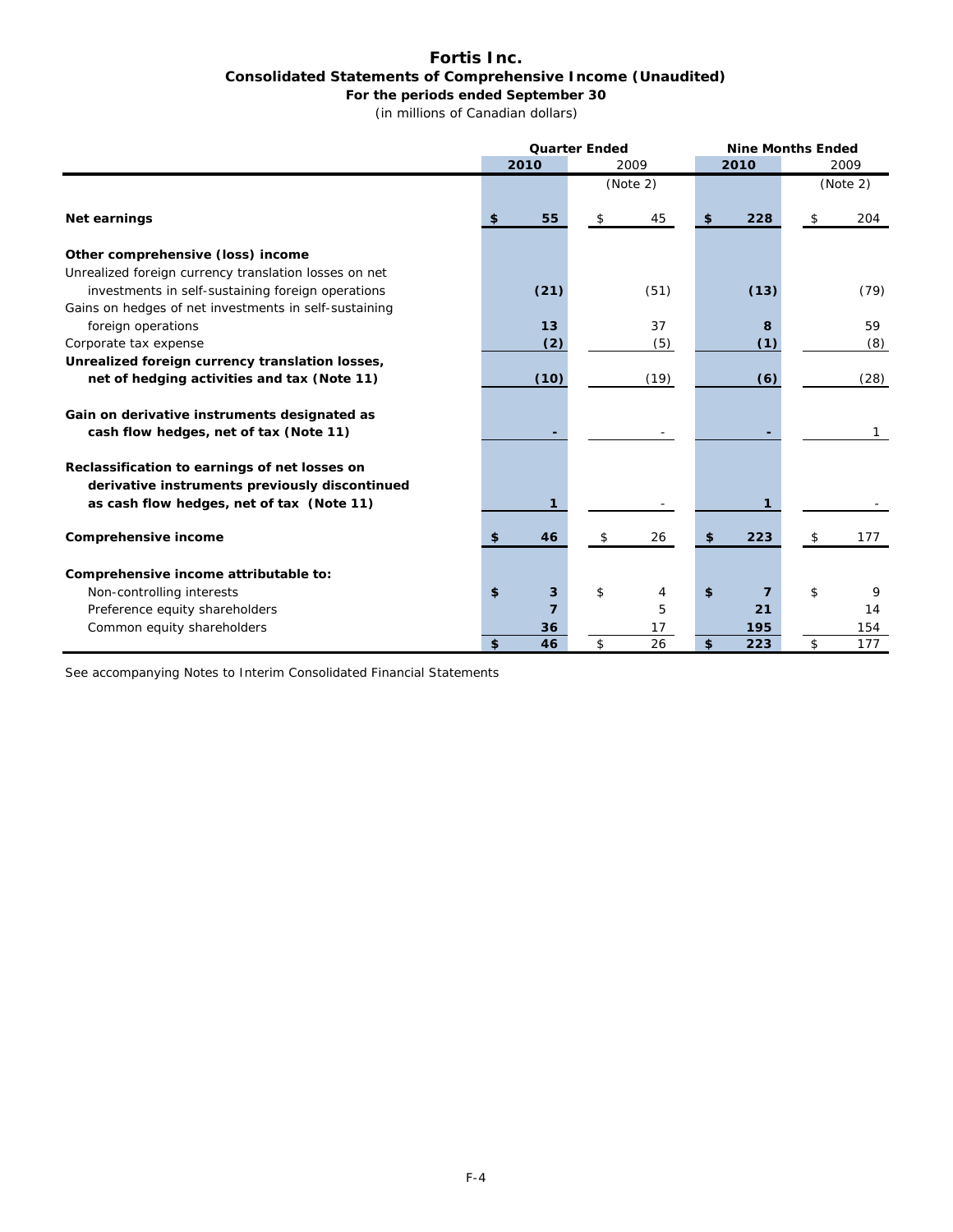#### **Fortis Inc. Consolidated Statements of Cash Flows (Unaudited) For the periods ended September 30**

(in millions of Canadian dollars)

|                                                                       |          | <b>Quarter Ended</b> | <b>Nine Months Ended</b> |                |  |  |
|-----------------------------------------------------------------------|----------|----------------------|--------------------------|----------------|--|--|
|                                                                       | 2010     | 2009                 | 2010                     | 2009           |  |  |
|                                                                       |          | (Note 2)             |                          | (Note 2)       |  |  |
| <b>Operating activities</b>                                           |          |                      |                          |                |  |  |
| Net earnings                                                          | \$<br>55 | \$<br>45             | \$<br>228                | \$<br>204      |  |  |
| Items not affecting cash:                                             |          |                      |                          |                |  |  |
| Amortization - utility capital assets and income producing properties | 107      | 78                   | 276                      | 238            |  |  |
| Amortization - intangible assets                                      | 10       | 12                   | 30                       | 32             |  |  |
| Amortization - other                                                  |          | $\mathbf{1}$         | $\mathbf{1}$             | $\overline{4}$ |  |  |
| Future income taxes                                                   |          | $\overline{2}$       | (1)                      | 9              |  |  |
| Other                                                                 | (3)      | (2)                  | (1)                      | (9)            |  |  |
| Change in long-term regulatory assets and liabilities                 | (4)      | $\overline{7}$       | (4)                      | 30             |  |  |
|                                                                       | 165      | 143                  | 529                      | 508            |  |  |
| Change in non-cash operating working capital                          | (36)     | (80)                 | 53                       | 59             |  |  |
|                                                                       | 129      | 63                   | 582                      | 567            |  |  |
|                                                                       |          |                      |                          |                |  |  |
| <b>Investing activities</b>                                           |          |                      |                          |                |  |  |
| Change in other assets and other liabilities                          | (2)      | 1                    | $\mathbf{1}$             | (4)            |  |  |
| Capital expenditures - utility capital assets                         | (256)    | (251)                | (672)                    | (725)          |  |  |
| Capital expenditures - income producing properties                    | (5)      | (4)                  | (14)                     | (15)           |  |  |
| Capital expenditures - intangible assets                              | (7)      | (12)                 | (17)                     | (23)           |  |  |
| Contributions in aid of construction                                  | 17       | 14                   | 41                       | 40             |  |  |
| Proceeds on sale of utility capital assets                            |          | $\mathbf{1}$         | 3                        | $\mathbf{1}$   |  |  |
| <b>Business acquisition</b>                                           |          | $\sim$               |                          | (7)            |  |  |
|                                                                       | (253)    | (251)                | (658)                    | (733)          |  |  |
|                                                                       |          |                      |                          |                |  |  |
| <b>Financing activities</b>                                           |          |                      |                          |                |  |  |
| Change in short-term borrowings                                       | 122      | 168                  | (4)                      | (71)           |  |  |
| Proceeds from long-term debt, net of issue costs                      |          | 209                  |                          | 610            |  |  |
| Repayments of long-term debt and capital lease obligations            | (3)      | (57)                 | (215)                    | (148)          |  |  |
| Net borrowings (repayments) under committed credit facilities         | 36       | (111)                | 193                      | (54)           |  |  |
| Advances (to) from non-controlling interests                          |          | (5)                  | $\mathbf{1}$             | (5)            |  |  |
| Issue of common shares, net of costs                                  | 19       | 8                    | 58                       | 32             |  |  |
| Issue of preference shares, net of costs                              |          |                      | 242                      |                |  |  |
| <b>Dividends</b>                                                      |          |                      |                          |                |  |  |
| Common shares                                                         | (48)     | (45)                 | (193)                    | (133)          |  |  |
| Preference shares                                                     | (7)      | (5)                  | (21)                     | (14)           |  |  |
| Subsidiary dividends paid to non-controlling interests                | (2)      | (3)                  | (6)                      | (8)            |  |  |
|                                                                       | 117      | 159                  | 55                       | 209            |  |  |
|                                                                       |          |                      |                          |                |  |  |
| Effect of exchange rate changes on cash and cash equivalents          |          | (2)                  |                          | (3)            |  |  |
| Change in cash and cash equivalents                                   | (7)      | (31)                 | (21)                     | 40             |  |  |
| Cash and cash equivalents, beginning of period                        | 71       | 137                  | 85                       | 66             |  |  |
| Cash and cash equivalents, end of period                              | \$<br>64 | \$<br>106            | \$<br>64                 | \$<br>106      |  |  |

Supplementary Information to Consolidated Statements of Cash Flows (Note 16)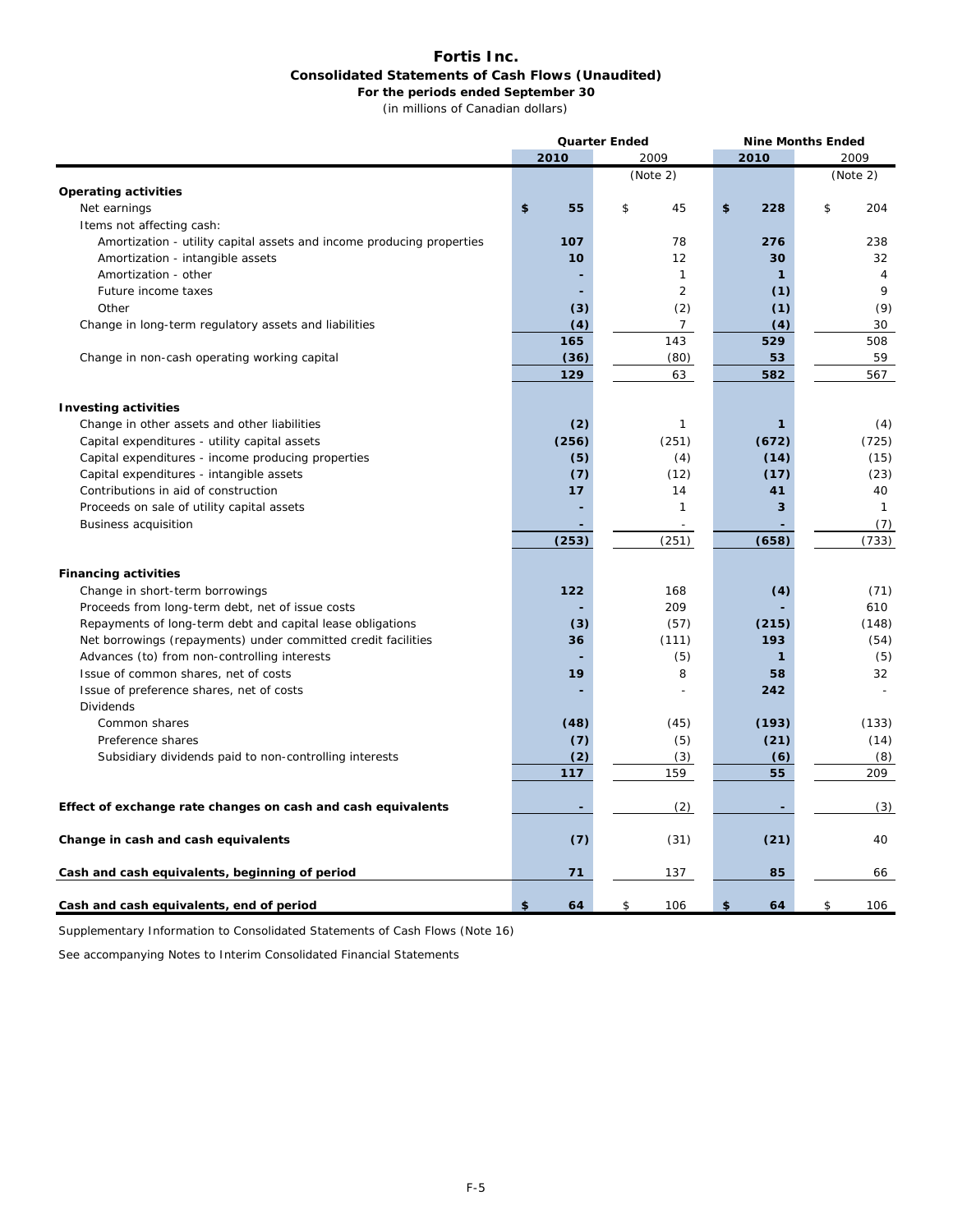### **NOTES TO INTERIM CONSOLIDATED FINANCIAL STATEMENTS**

For the three and nine months ended September 30, 2010 and 2009 (unless otherwise stated)

(Unaudited)

### **1. DESCRIPTION OF THE BUSINESS**

#### **Nature of Operations**

Fortis Inc. ("Fortis" or the "Corporation") is principally an international distribution utility holding company. Fortis segments its utility operations by franchise area and, depending on regulatory requirements, by the nature of the assets. Fortis also holds investments in non-regulated generation assets, and commercial office and retail space and hotels, which are treated as two separate segments. The Corporation's reporting segments allow senior management to evaluate the operational performance and assess the overall contribution of each segment to the Corporation's long-term objectives. Each reporting segment operates as an autonomous unit, assumes profit and loss responsibility and is accountable for its own resource allocation.

The following outlines each of the Corporation's reportable segments and is consistent with the basis of segmentation as disclosed in the Corporation's 2009 annual audited consolidated financial statements.

### **REGULATED UTILITIES**

The Corporation's interests in regulated gas and electric utilities in Canada and the Caribbean are as follows:

- a. *Regulated Gas Utilities Canadian:* Consists of the Terasen Gas companies, including Terasen Gas Inc. ("TGI"), Terasen Gas (Vancouver Island) Inc. ("TGVI") and Terasen Gas (Whistler) Inc.
- b. *Regulated Electric Utilities Canadian:* Consists of FortisAlberta; FortisBC; Newfoundland Power; and Other Canadian Electric Utilities, which includes Maritime Electric and FortisOntario. FortisOntario mainly includes Canadian Niagara Power Inc., Cornwall Street Railway, Light and Power Company, Limited and, as of October 2009, Algoma Power Inc. ("Algoma Power").
- c. *Regulated Electric Utilities Caribbean:* Consists of Belize Electricity, in which Fortis holds an approximate 70 per cent controlling ownership interest; Caribbean Utilities, in which Fortis holds an approximate 59 per cent controlling ownership interest; and wholly owned Fortis Turks and Caicos, which includes P.P.C. Limited and Atlantic Equipment & Power (Turks and Caicos) Ltd.

#### **NON-REGULATED - FORTIS GENERATION**

Fortis Generation includes the financial results of non-regulated assets in Belize, Ontario, central Newfoundland, British Columbia and Upper New York State.

#### **NON-REGULATED - FORTIS PROPERTIES**

Fortis Properties owns and operates 21 hotels, comprised of more than 4,100 rooms, in eight Canadian provinces and approximately 2.8 million square feet of commercial office and retail space primarily in Atlantic Canada.

#### **CORPORATE AND OTHER**

The Corporate and Other segment includes Fortis net corporate expenses, net expenses of non-regulated Terasen Inc. ("Terasen") corporate-related activities, and the financial results of Terasen's 30 per cent ownership interest in CustomerWorks Limited Partnership and of Terasen's non-regulated wholly owned subsidiary Terasen Energy Services Inc.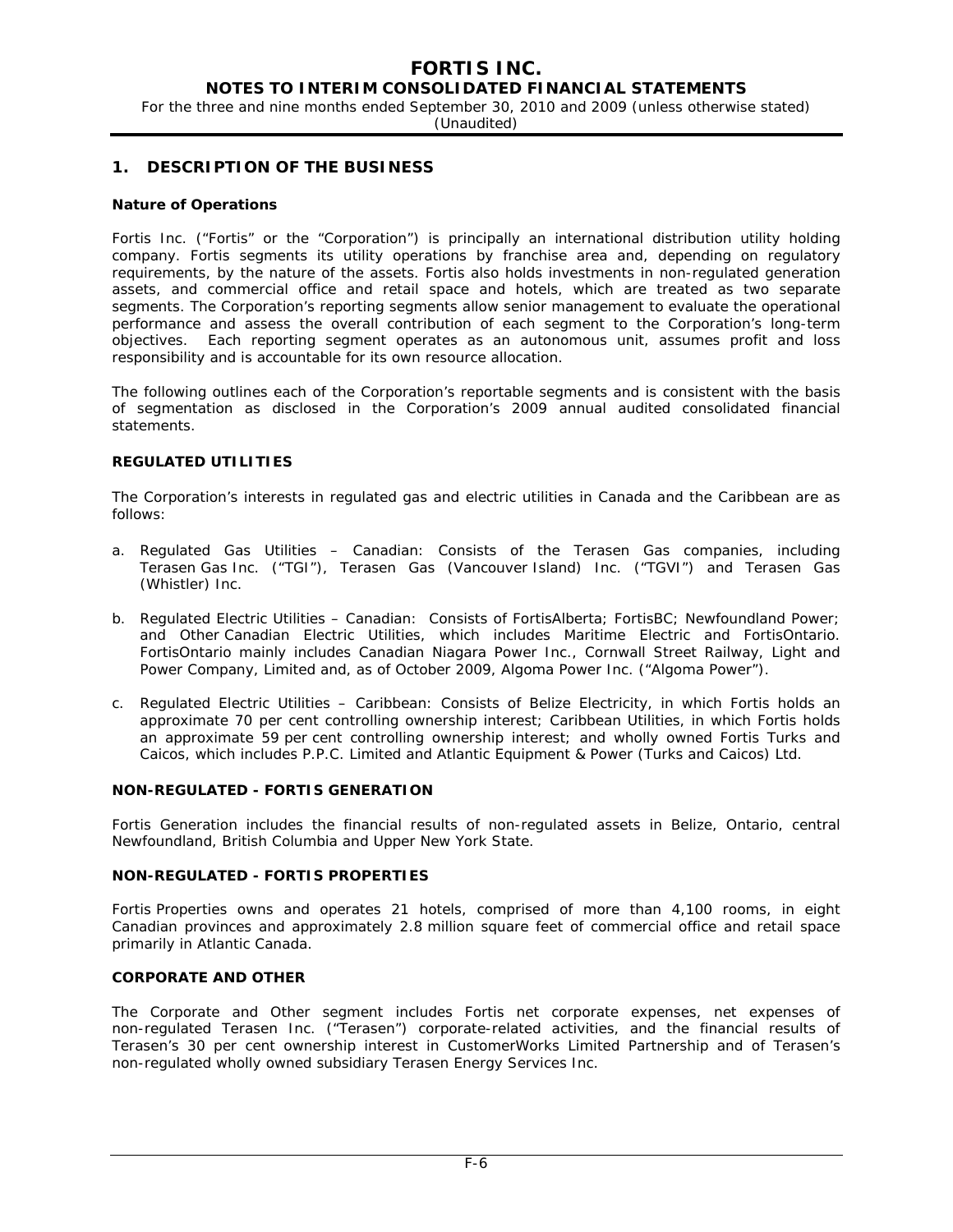For the three and nine months ended September 30, 2010 and 2009 (unless otherwise stated)

(Unaudited)

### **2. SUMMARY OF SIGNIFICANT ACCOUNTING POLICIES**

These interim consolidated financial statements do not include all of the information and disclosures required in the annual consolidated financial statements and should be read in conjunction with the Corporation's 2009 annual audited consolidated financial statements. Interim results will fluctuate due to the seasonal nature of gas and electricity demand and water flows, as well as the timing and recognition of regulatory decisions. Because of natural gas consumption patterns, earnings of the Terasen Gas companies are highest in the first and fourth quarters. Given the diversified group of companies, seasonality may vary.

All amounts are presented in Canadian dollars unless otherwise stated.

These interim consolidated financial statements have been prepared in accordance with Canadian generally accepted accounting principles ("Canadian GAAP") for interim financial statements, following the same accounting policies and methods as those used in preparing the Corporation's 2009 annual audited consolidated financial statements, except as described below.

Effective January 1, 2010, as required by the regulator, FortisAlberta began capitalizing to utility capital assets a portion of the amortization of utility capital assets, such as tools and vehicles, used in the construction of other assets. During the three and nine months ended September 30, 2010, amortization of \$1 million and \$3 million, respectively, was capitalized.

Effective January 1, 2010, as a result of the British Columbia Utilities Commission ("BCUC")-approved Negotiated Settlement Agreements ("NSAs") related to 2010 and 2011 revenue requirements, the Terasen Gas companies adopted the following new accounting policies:

- (i) Asset removal costs are now recorded in operating expenses on the consolidated statement of earnings. The annual amount of such costs approved for recovery in customer rates in 2010 is approximately \$8 million. Actual costs incurred in excess of, or below, the approved amount are to be recorded in a regulatory deferral account for recovery from, or refund to, customers in future rates, beginning in 2012. Removal costs are direct costs incurred by the Terasen Gas companies in taking assets out of service, whether through actual removal of the assets or through the disconnection of the assets from the transmission or distribution system. For the three months ended September 30, 2010, actual asset removal costs of approximately \$3 million were incurred, with \$2 million recorded in operating expenses and \$1 million deferred as a regulatory asset. For the nine months ended September 30, 2010, actual asset removal costs of approximately \$8 million were incurred, with approximately \$6 million recorded in operating expenses and \$2 million deferred as a regulatory asset. Prior to January 1, 2010, asset removal costs were recorded against accumulated amortization on the consolidated balance sheet.
- (ii) Gains and losses on the sale or disposal of utility capital assets are now recorded in a regulatory deferral account on the consolidated balance sheet for recovery from, or refund to, customers in future rates, subject to regulatory approval. During the three and nine months ended September 30, 2010, losses of approximately \$6 million and \$11 million, respectively, were deferred and recorded as a regulatory asset on the consolidated balance sheet (Note 5). Prior to January 1, 2010, gains and losses on the sale or disposal of utility capital assets were recorded against accumulated amortization on the consolidated balance sheet.
- (iii) Amortization of utility capital assets and intangible assets now commences the month after the assets are available for use. Prior to January 1, 2010, amortization commenced the year following when the assets became available for use. During 2010, additional amortization expense of approximately \$2 million is expected to be incurred, due to the change in commencement of amortization of utility capital assets and intangible assets.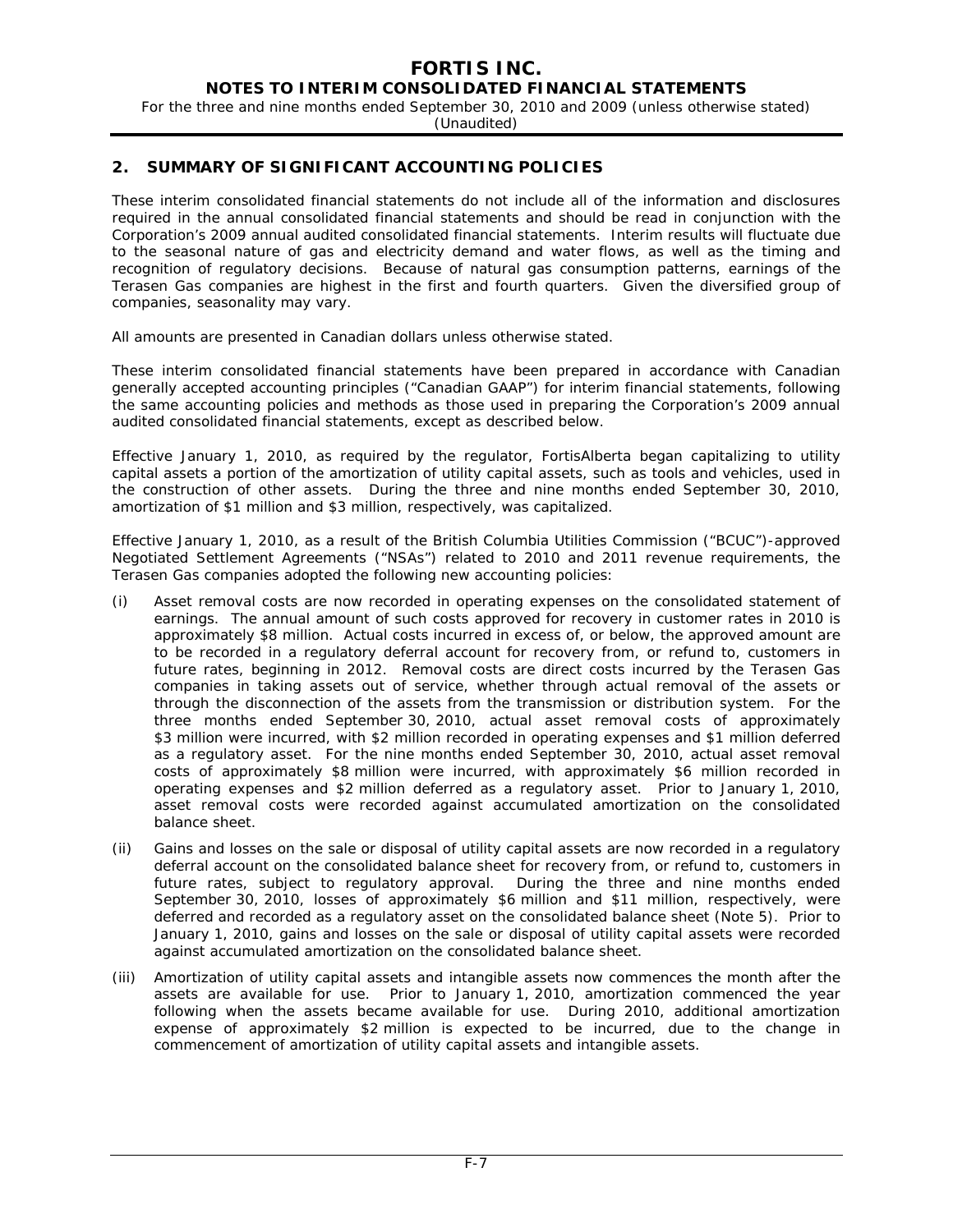For the three and nine months ended September 30, 2010 and 2009 (unless otherwise stated)

(Unaudited)

### **2. SUMMARY OF SIGNIFICANT ACCOUNTING POLICIES (cont'd)**

Effective January 1, 2010, the Corporation adopted the following new accounting standards issued by the Canadian Institute of Chartered Accountants ("CICA").

#### **Business Combinations**

Effective January 1, 2010, the Corporation early adopted the new CICA Handbook Section 1582, *Business Combinations,* together with Section 1601, *Consolidated Financial Statements* and Section 1602, *Non-Controlling Interests.* As a result of adopting Section 1582, changes in the determination of the fair value of the assets and liabilities of an acquiree in a business combination results in a different calculation of goodwill with respect to acquisitions on or after January 1, 2010. Such changes include the expensing of acquisition-related costs incurred during a business acquisition, rather than recording them as a capital transaction, and the disallowance of recording restructuring accruals by the acquirer. The adoption of Section 1582 did not have a material impact on the Corporation's interim consolidated financial statements for the three and nine months ended September 30, 2010.

Section 1601 establishes standards for the preparation of consolidated financial statements. Section 1602 establishes standards for accounting for non-controlling interests in a subsidiary in consolidated financial statements subsequent to a business combination. The adoption of Sections 1601 and 1602 resulted in non-controlling interests being presented as components of equity, rather than as liabilities, on the consolidated balance sheet. Also, net earnings and components of other comprehensive income attributable to the owners of the parent company and to non-controlling interests are now separately disclosed on the consolidated statement of earnings and consolidated statement of comprehensive income.

### **3. FUTURE ACCOUNTING CHANGES**

#### **International Financial Reporting Standards**

In October 2009, the Canadian Accounting Standards Board ("AcSB") re-confirmed that publicly accountable enterprises in Canada will be required to apply International Financial Reporting Standards ("IFRS"), in full and without modification, beginning January 1, 2011. An IFRS transition date of January 1, 2011 would require the restatement, for comparative purposes, of amounts reported on the Corporation's consolidated opening IFRS balance sheet as at January 1, 2010 and amounts reported by the Corporation for the year ended December 31, 2010.

Fortis is continuing to assess the financial reporting impacts of adopting IFRS. In July 2009, the International Accounting Standards Board ("IASB") issued the Exposure Draft - *Rate-Regulated Activities.* Based on the Exposure Draft, regulatory assets and liabilities arising from activities subject to cost of service regulation would be recognized under IFRS when certain conditions are met. The ability to record regulatory assets and liabilities, as proposed in the Exposure Draft, would reduce the earnings' volatility at the Corporation's regulated utilities that may otherwise result under IFRS in the absence of an accounting standard for rate-regulated activities, but will result in the requirement to provide enhanced balance sheet presentation and note disclosures. Completion of the IASB's Rate-Regulated Activities Project had been delayed based on comments received in response to the Exposure Draft and decisions by the IASB to conduct further research and analysis.

The IASB met in July 2010 and discussed the key issue of whether regulatory assets and liabilities can be recognized based on the current IFRS - *Framework for the Preparation and Presentation of Financial Statements*. As a result of those meetings, the IASB decided to continue with the Rate-Regulated Activities Project; however, no decision was made as to whether regulatory assets and liabilities could be recognized under IFRS.

At its September 2010 meeting, the IASB continued its discussions on rate-regulated activities. However, the IASB did not reach conclusions on any of the associated technical issues discussed at the meeting.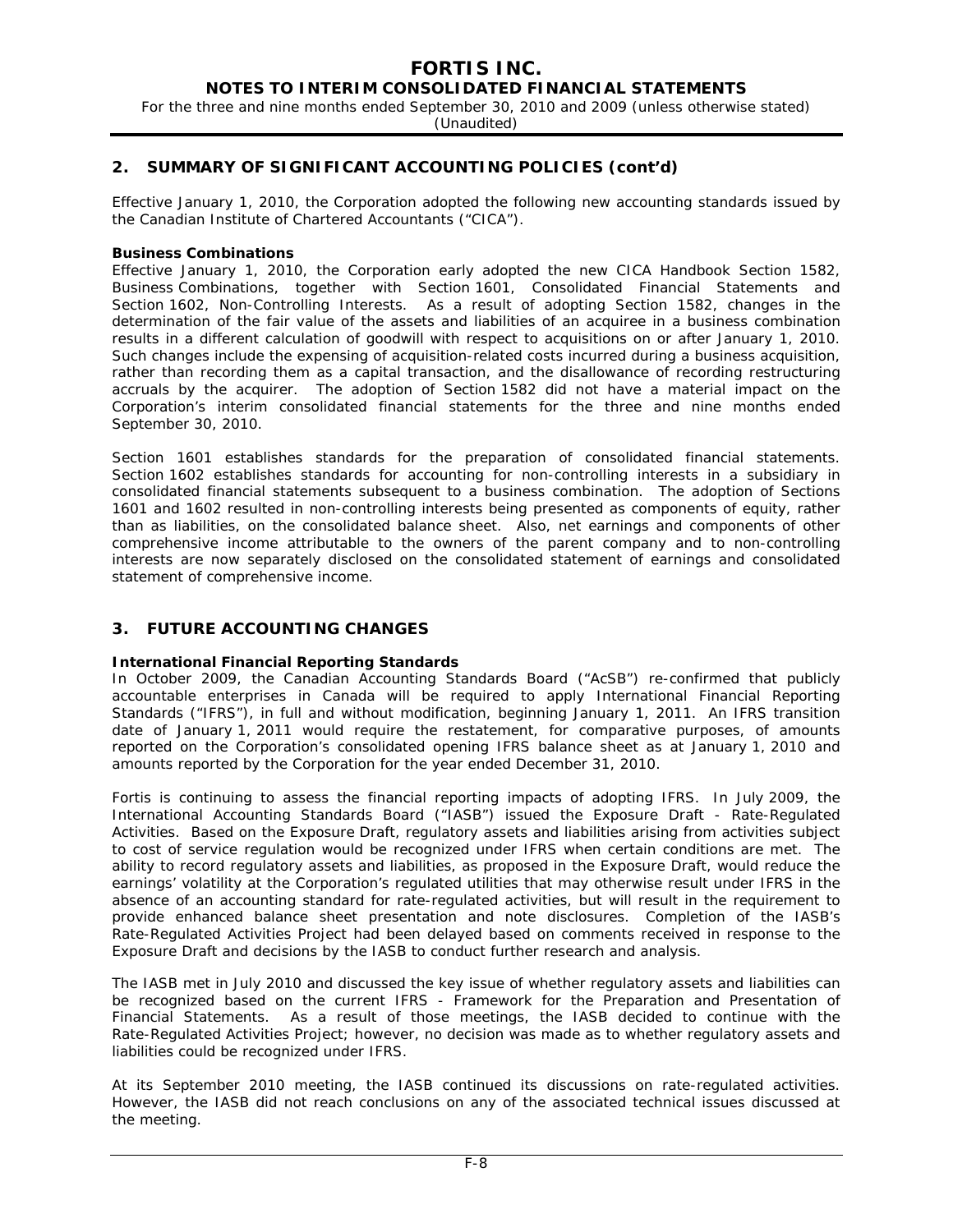### **NOTES TO INTERIM CONSOLIDATED FINANCIAL STATEMENTS**

For the three and nine months ended September 30, 2010 and 2009 (unless otherwise stated)

(Unaudited)

### **3. FUTURE ACCOUNTING CHANGES (cont'd)**

#### **International Financial Reporting Standards (cont'd)**

The IASB did reconfirm its earlier view that the matter could not be resolved quickly and decided that the next step should be to consider whether to include a project on accounting for the effects of rate-regulated activities in its future agenda. The IASB decided, therefore, to include on its future agenda, in consultation with the public, a request for views on what form a future project might take, if any, to address accounting for the effects of rate-regulated activities. The feedback to be received is expected to assist the IASB in setting its future agenda. Potential future steps on how to deal with accounting for the effects of rate-regulated activities under IFRS include, but are not limited to: (i) a disclosure only standard; (ii) an interim standard to grandfather previous country-specific GAAP associated with accounting for the effects of rate-regulated activities with some limited improvements; (iii) a medium-term project focused specifically on accounting for the effects of rate-regulation; and/or (iv) a comprehensive project on intangible assets that would include accounting for the effects of rate-regulated activities.

On July 28, 2010, the AcSB issued an Exposure Draft, *Adoption of IFRSs by Entities with Rate-Regulated Activities*, (the "July 2010 ED") proposing that qualifying entities with rate-regulated activities be permitted, but not required, to continue applying the accounting standards in Part V of the CICA Handbook for an additional two years. A qualifying entity would be an entity that: (i) has activities subject to rate regulation meeting the definition of that term in *Generally Accepted Accounting Principles*, paragraph 1100.32B, in Part V of the Handbook; and (ii) in accordance with Accounting Guideline AcG-19, *Disclosures by Entities Subject to Rate Regulation*, discloses that it has accounted for a transaction or event differently than it would have in the absence of rate regulation, i.e., that it has recognized regulatory assets and liabilities. The July 2010 ED also proposed that an entity choosing to defer its IFRS changeover date disclose that fact and when it will first present financial statements in accordance with IFRS.

On September 7 and 8, 2010, the AcSB re-deliberated the proposals in its July 2010 ED. The AcSB decided that an optional deferral of the mandatory IFRS changeover date for entities with rate-regulated activities was warranted, but that the deferral should last for one year only. Part I of the CICA Handbook has been updated to reflect the AcSB's decision. Adoption of IFRS by qualifying entities with rate-regulated activities is now mandatory under Canadian GAAP for interim and annual periods beginning on or after January 1, 2012.

While the Corporation's IFRS Conversion Project has proceeded as planned in preparation for the adoption of IFRS on January 1, 2011, Fortis and its rate-regulated subsidiaries do qualify for the one-year deferral option. The Corporation has elected to defer the adoption of IFRS until January 1, 2012 and will, therefore, continue to prepare its consolidated financial statements in accordance with Part V of the CICA Handbook for all interim and annual periods ending on or before December 31, 2011.

A Canadian publicly accountable entity that is also registered with the US Securities and Exchange Commission ("SEC") (i.e., an "SEC Issuer") has the option to use US Generally Accepted Accounting Principles ("US GAAP") for the purposes of meeting its Canadian financial reporting and securities filing requirements. Depending on the extent of progress with respect to the application of IFRS to rate-regulated activities and the ability to recognize regulatory assets and liabilities under IFRS, the Corporation may consider whether US GAAP, as opposed to IFRS, would provide the most useful and relevant presentation of its financial results. If determined to be in its best interests, the Corporation may, therefore, seek to become an SEC Issuer and use US GAAP as its basis of accounting for all interim and annual periods beginning on or after January 1, 2012.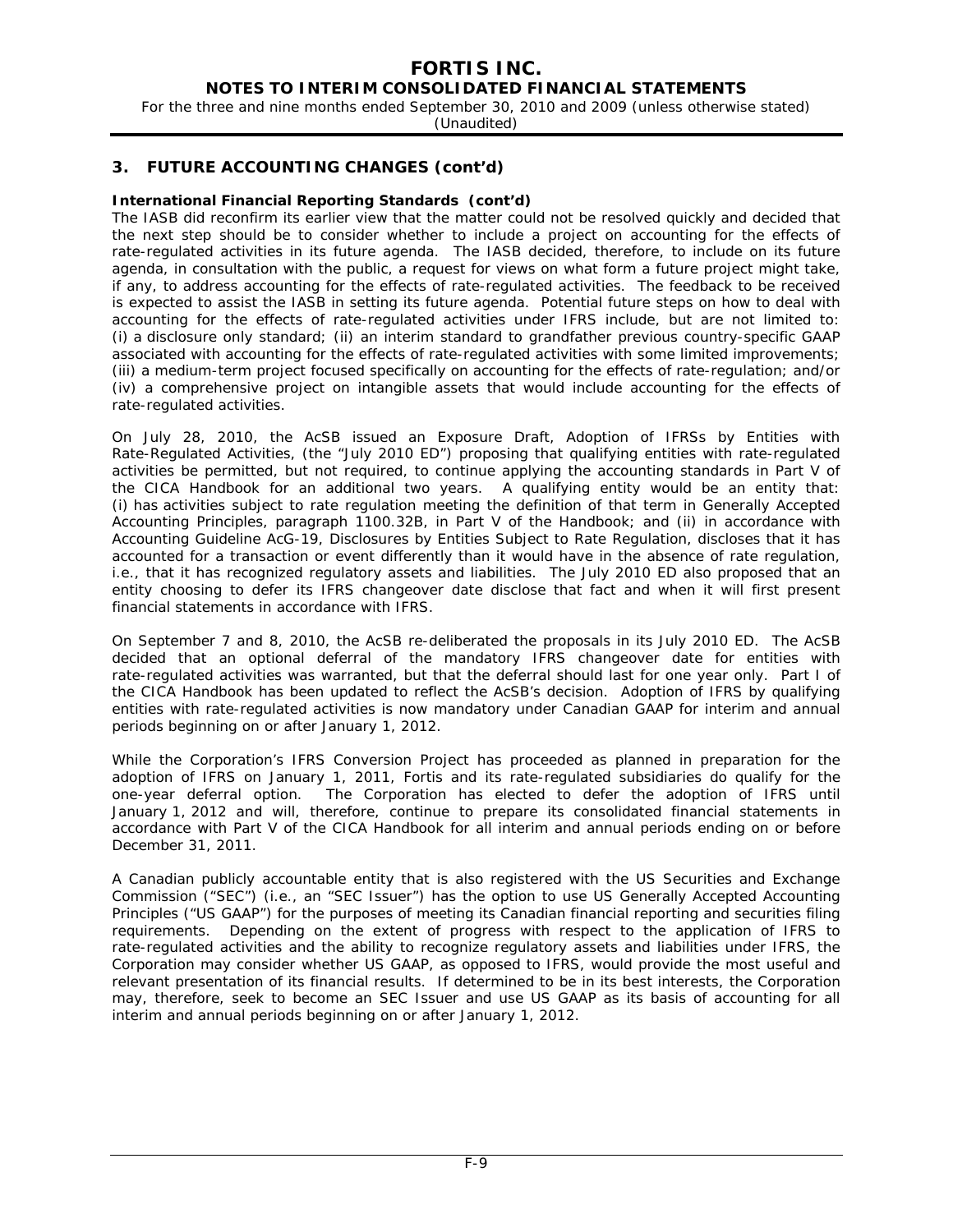#### **NOTES TO INTERIM CONSOLIDATED FINANCIAL STATEMENTS**

For the three and nine months ended September 30, 2010 and 2009 (unless otherwise stated)

(Unaudited)

### **4. USE OF ESTIMATES**

The preparation of the Corporation's interim consolidated financial statements in accordance with Canadian GAAP requires management to make estimates and judgments that affect the reported amounts of assets and liabilities and the disclosure of contingent assets and liabilities at the date of the consolidated financial statements and the reported amounts of revenue and expenses during the reporting periods. Estimates and judgments are based on historical experience, current conditions and various other assumptions believed to be reasonable under the circumstances.

Additionally, certain estimates and judgments are necessary since the regulatory environments in which the Corporation's utilities operate often require amounts to be recorded at estimated values until these amounts are finalized pursuant to regulatory decisions or other regulatory proceedings. Due to changes in facts and circumstances and the inherent uncertainty involved in making estimates, actual results may differ significantly from current estimates. Estimates and judgments are reviewed periodically and, as adjustments become necessary, are reported in earnings in the period they become known.

Interim financial statements may also employ a greater use of estimates than the annual financial statements. There were no material changes in the nature of the Corporation's critical accounting estimates during the nine months ended September 30, 2010, except for that described below and in Note 20 as it relates to contingencies.

*Capital Asset Amortization:* As a result of a recent depreciation study and BCUC-approved NSAs related to TGI and TGVI's 2010 and 2011 revenue requirements, annual amortization expense at the Terasen Gas companies is expected to increase in 2010, reflecting an increase in the composite depreciation rate to 2.79 per cent for 2010 from 2.63 per cent for 2009.

During the third quarter of 2010, FortisAlberta submitted a Compliance Filing, related to its 2010 and 2011 Distribution Tariff Application, which included forecast amortization expense of \$125 million and \$142 million for 2010 and 2011, respectively. The forecast amortization expense reflects an increase in the composite amortization rate to 4.27 per cent for 2010 from 3.94 per cent for 2009.

The increase in amortization at TGI, TGVI and FortisAlberta has been approved for recovery in customer rates.

*Asset-Retirement Obligations:* During the second quarter of 2010, FortisBC obtained sufficient information to determine an estimate of the fair value and timing of the estimated future expenditures associated with the removal of polychlorinated biphenyls ("PCB")-contaminated oil from its electrical equipment. All factors used in estimating the Company's asset-retirement obligation represent management's best estimate of the fair value of the costs required to meet existing legislation or regulations. It is reasonably possible that volumes of contaminated assets, inflation assumptions, cost estimates to perform the work and the assumed pattern of annual cash flows may differ significantly from the Company's current assumptions. The asset-retirement obligation may change from period to period because of changes in the estimation of these uncertainties. As at September 30, 2010, FortisBC has recognized approximately \$3 million in asset-retirement obligations, which have been classified on the consolidated balance sheet as long-term other liabilities with the offset to utility capital assets.

*Capitalized Overhead:* As required by their regulator, the Terasen Gas companies capitalize overhead costs not directly attributable to specific capital projects but related to the overall capital program. Effective January 1, 2010, as provided in the BCUC-approved NSAs as described above, the percentage for calculating and capitalizing general overhead costs to utility capital assets at the Terasen Gas companies has changed. The percentage of total general operating and maintenance costs being allocated and capitalized to utility capital assets has decreased from 16 per cent to 14 per cent. As a result of this change, operating expenses increased approximately \$1 million for the third quarter and approximately \$3 million year to date over the same periods in 2009, with corresponding decreases in utility capital assets. The resulting increase in operating expenses has been approved for recovery in current customer delivery rates.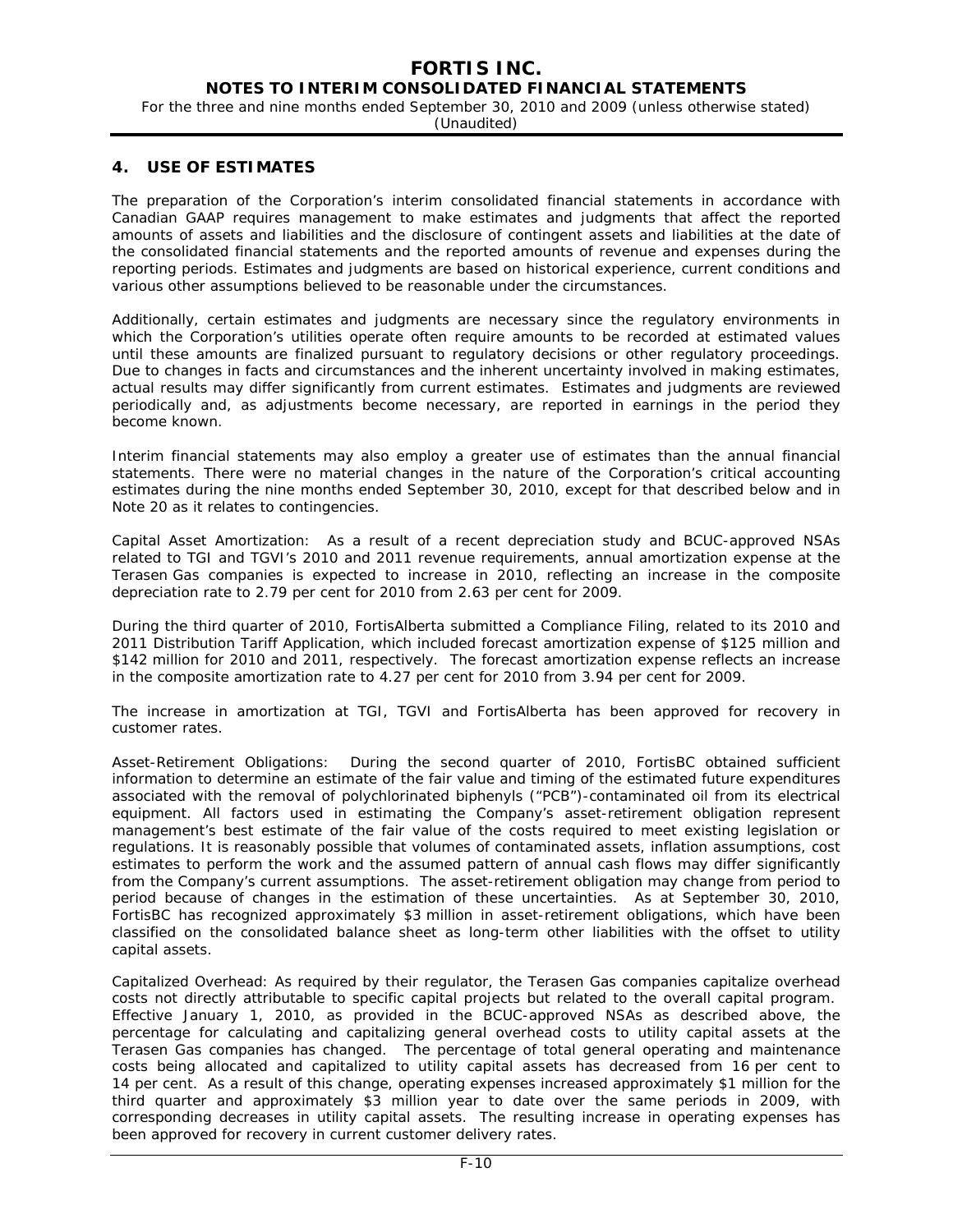For the three and nine months ended September 30, 2010 and 2009 (unless otherwise stated)

(Unaudited)

### **5. REGULATORY ASSETS AND LIABILITIES**

A summary of the Corporation's regulatory assets and liabilities is provided below. A detailed description of the nature of the Corporation's regulatory assets and liabilities is provided in Note 4 to the Corporation's 2009 annual audited consolidated financial statements.

|                                                                    |               | As at        |
|--------------------------------------------------------------------|---------------|--------------|
|                                                                    | September 30, | December 31, |
| (\$ millions)                                                      | 2010          | 2009         |
|                                                                    |               | (Note 22)    |
| <b>Regulatory Assets</b>                                           |               |              |
| Future income taxes                                                | 584           | 545          |
| Rate stabilization accounts - Terasen Gas companies                | 189           | 82           |
| Rate stabilization accounts - electric utilities                   | 50            | 68           |
| Regulatory other post-employment benefit ("OPEB") plan asset       | 64            | 59           |
| Alberta Electric System Operator ("AESO") charges deferral         | 49            | 80           |
| Point Lepreau (1) replacement energy deferral                      | 41            | 23           |
| Accrued 2010 customer rate revenue at FortisAlberta                | 27            |              |
| Income taxes recoverable on OPEB plans                             | 18            | 18           |
| Energy management costs                                            | 18            | 14           |
| Deferred development costs for capital $(2)$                       | 12            | 7            |
| Deferred losses on disposal of utility capital assets (Note 2(ii)) | 11            |              |
| Deferred operating costs - FortisAlberta                           | 8             |              |
| Deferred costs - smart meters - FortisOntario                      | 7             | 4            |
| Lease costs                                                        | 6             | 6            |
| Deferred pension costs                                             | 5             | 6            |
| Southern Crossing Pipeline tax reassessment (Note 20)              |               |              |
| Other regulatory assets                                            | 38            | 51           |
| <b>Total Regulatory Assets</b>                                     | 1,128         | 970          |
| <b>Less: Current Portion</b>                                       | (299)         | (223)        |
| <b>Long-Term Regulatory Assets</b>                                 | 829           | 747          |

*(1)* New Brunswick Power Point Lepreau Nuclear Generating Station

*(2)* During the third quarter of 2010, approximately \$5 million (\$4 million after tax) was deferred as a regulatory asset associated with the regulator-approved reversal of most of the project cost overrun previously expensed by TGWI in the fourth quarter of 2009 associated with the conversion of Whistler customer appliances from propane to natural gas.

|                                                                  | As at         |              |  |  |
|------------------------------------------------------------------|---------------|--------------|--|--|
|                                                                  | September 30, | December 31, |  |  |
| (\$ millions)                                                    | 2010          | 2009         |  |  |
|                                                                  |               | (Note 22)    |  |  |
| <b>Regulatory Liabilities</b>                                    |               |              |  |  |
| Future asset removal and site restoration provision              | 338           | 326          |  |  |
| Future income taxes                                              | 34            | 35           |  |  |
| Rate stabilization accounts - Terasen Gas companies              | 48            | 44           |  |  |
| Rate stabilization accounts - electric utilities                 | 35            | 21           |  |  |
| Performance-based rate-setting incentive liabilities             | 9             | 15           |  |  |
| Unrecognized net gains on disposal of utility capital assets (1) | 8             | 8            |  |  |
| Unbilled revenue liability                                       |               | 10           |  |  |
| Southern Crossing Pipeline deferral                              |               | 9            |  |  |
| Deferred interest                                                |               |              |  |  |
| Other regulatory liabilities                                     | 27            | 22           |  |  |
| <b>Total Regulatory Liabilities</b>                              | 520           | 497          |  |  |
| <b>Less: Current Portion</b>                                     | (45)          | (53)         |  |  |
| Long-Term Regulatory Liabilities                                 | 475           | 444          |  |  |

*(1)* Relates to amounts accumulated at the Terasen Gas companies prior to January 1, 2010 and, as approved by the regulator, reallocated from accumulated amortization for future settlement with customers (Note 2 (ii))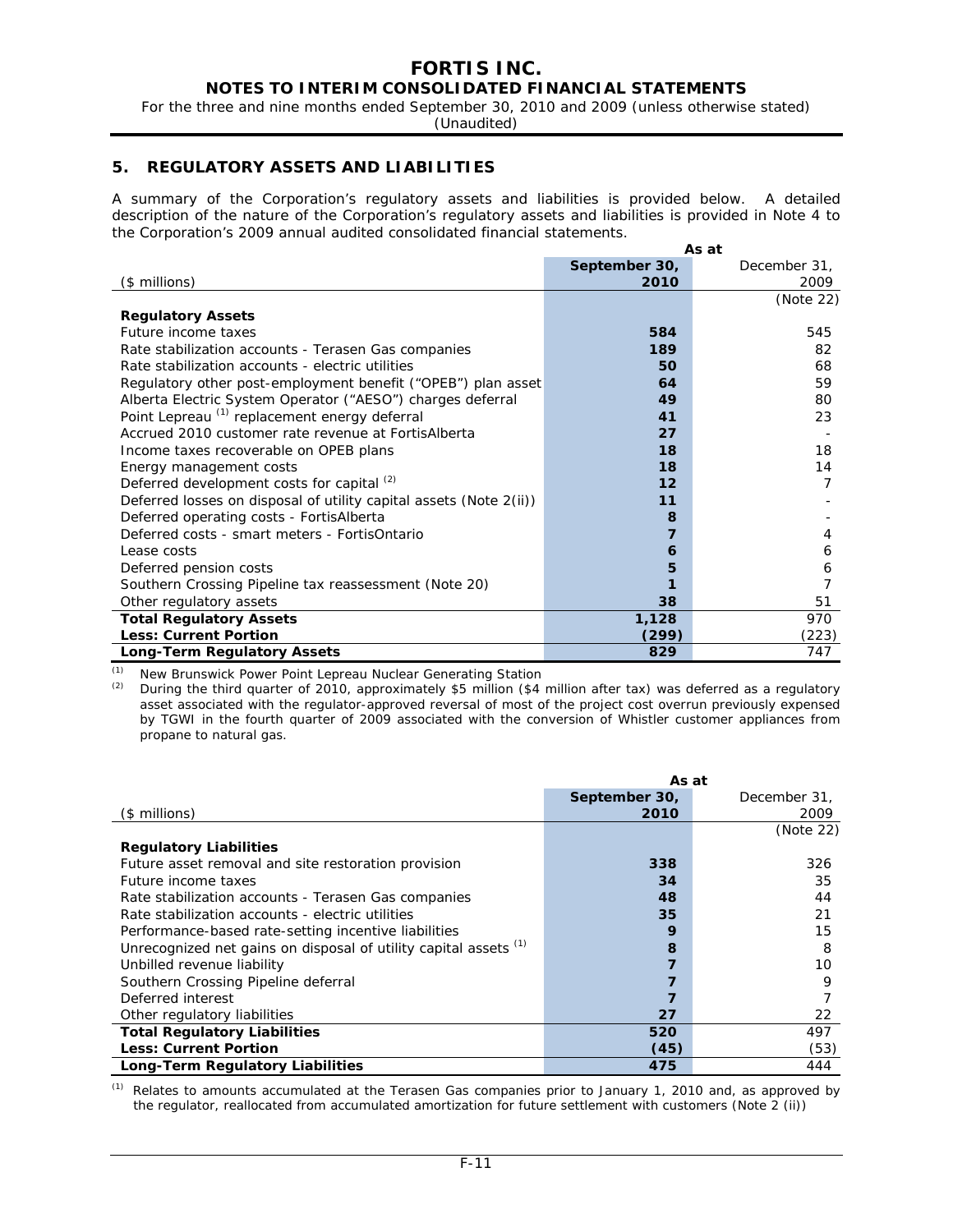### **NOTES TO INTERIM CONSOLIDATED FINANCIAL STATEMENTS**

For the three and nine months ended September 30, 2010 and 2009 (unless otherwise stated)

(Unaudited)

### **6. INVENTORIES**

|                        | As at                        |      |  |  |  |
|------------------------|------------------------------|------|--|--|--|
|                        | September 30,<br>December 31 |      |  |  |  |
| $($$ millions)         | 2010                         | 2009 |  |  |  |
| Gas in storage         | 182                          | 159  |  |  |  |
| Materials and supplies | 20                           | 19   |  |  |  |
|                        | 202                          | 178  |  |  |  |

During the three and nine months ended September 30, 2010, inventories of \$90 million and \$586 million, respectively, were expensed and reported in energy supply costs in the interim consolidated statement of earnings (\$98 million and \$722 million for the three and nine months ended September 30, 2009, respectively). Inventories expensed to operating expenses were \$3 million and \$10 million for the three and nine months ended September 30, 2010, respectively (\$3 million and \$10 million for the three and nine months ended September 30, 2009, respectively). Included in inventories expensed to operating expenses was food and beverage costs at Fortis Properties of \$2 million and \$7 million for the three and nine months ended September 30, 2010, respectively (\$2 million and \$6 million for the three and nine months ended September 30, 2009, respectively).

### **7. LONG-TERM DEBT AND CAPITAL LEASE OBLIGATIONS**

|                                                                   | As at         |              |  |  |
|-------------------------------------------------------------------|---------------|--------------|--|--|
|                                                                   | September 30, | December 31, |  |  |
| $($$ millions $)$                                                 | 2010          | 2009         |  |  |
| Long-term debt and capital lease obligations                      | 5,114         | 5,331        |  |  |
| Long-term classification of committed credit facilities (Note 19) | 458           | 208          |  |  |
| Deferred debt financing costs                                     | (38)          | (39)         |  |  |
| Total long-term debt and capital lease obligations                | 5,534         | 5,500        |  |  |
| Less: Current installments of long-term debt and capital          |               |              |  |  |
| lease obligations                                                 | (158)         | (224)        |  |  |
|                                                                   | 5,376         | 5.276        |  |  |

In April 2010, Terasen redeemed in full for cash its \$125 million 8.0% Capital Securities with proceeds from borrowings under the Corporation's committed credit facility.

### **8. COMMON SHARES**

Authorized: an unlimited number of common shares without nominal or par value

|                               |                    |                | As at             |                |  |
|-------------------------------|--------------------|----------------|-------------------|----------------|--|
| <b>Issued and Outstanding</b> | September 30, 2010 |                | December 31, 2009 |                |  |
|                               | Number of          |                | Number of         |                |  |
|                               | <b>Shares</b>      | Amount         | <b>Shares</b>     | Amount         |  |
|                               | (in thousands)     | $($$ millions) | (in thousands)    | $($$ millions) |  |
| Common shares                 | 173,579            | 2,555          | 171.256           | 2.497          |  |

Common shares issued during the period were as follows:

|                              | <b>Quarter Ended</b><br>September 30, 2010 |                          | Year-to-Date<br>September 30, 2010 |               |  |
|------------------------------|--------------------------------------------|--------------------------|------------------------------------|---------------|--|
|                              | <b>Number of</b>                           |                          | <b>Number of</b>                   |               |  |
|                              | <b>Shares</b>                              | Amount                   | <b>Shares</b>                      | Amount        |  |
|                              | (in thousands)                             | $$$ millions)            | (in thousands)                     | $$$ millions) |  |
| Balance, beginning of period | 172,865                                    | 2,537                    | 171,256                            | 2.497         |  |
| Consumer Share Purchase Plan | 11                                         | $\overline{\phantom{a}}$ | 39                                 |               |  |
| Dividend Reinvestment Plan   | 534                                        | 15                       | 1,605                              | 43            |  |
| Employee Share Purchase Plan | $\overline{\phantom{0}}$                   | $\overline{\phantom{a}}$ | 193                                | 5             |  |
| <b>Stock Option Plans</b>    | 169                                        |                          | 486                                | 9             |  |
| Balance, end of period       | 173,579                                    | 2,555                    | 173,579                            | 2,555         |  |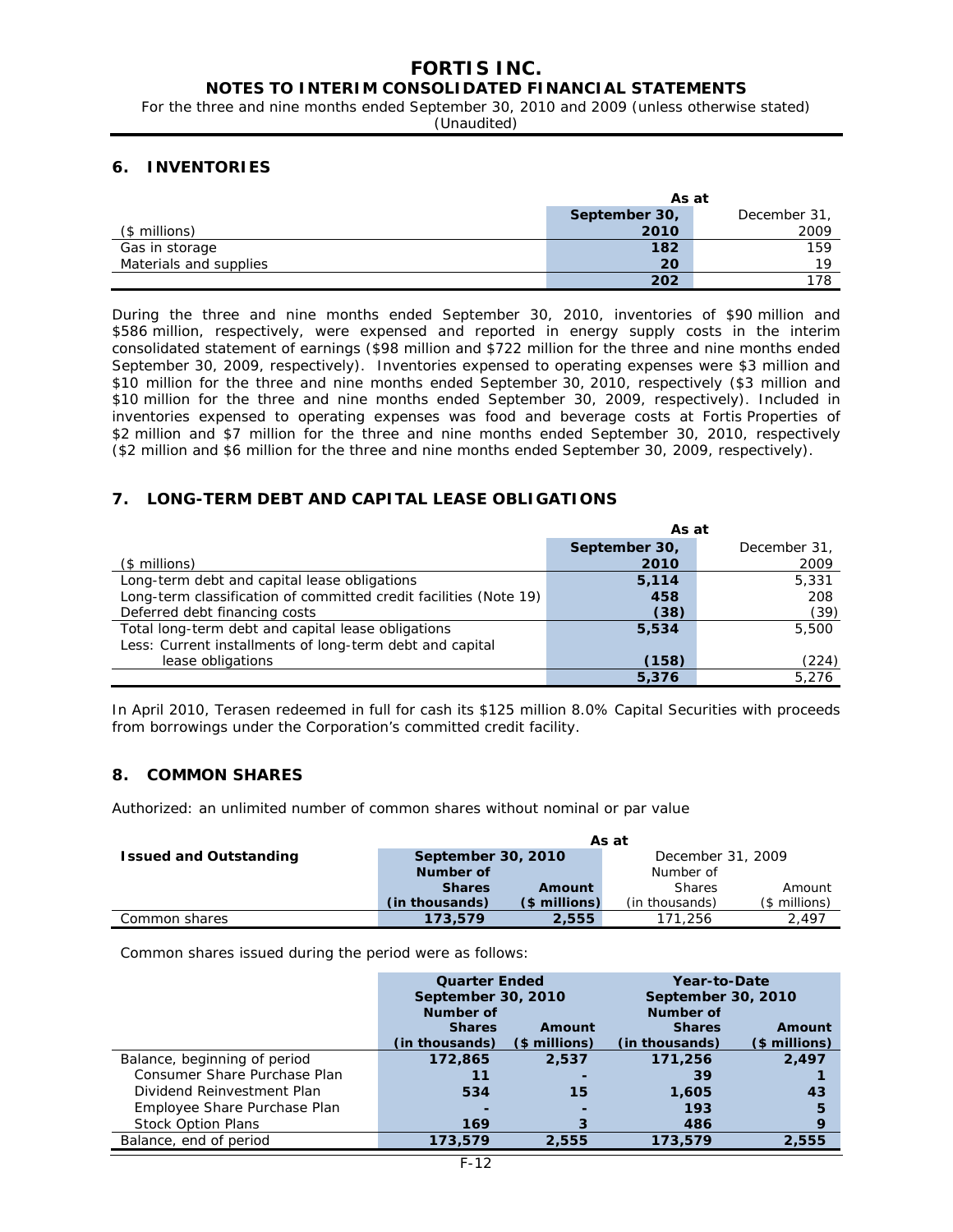**NOTES TO INTERIM CONSOLIDATED FINANCIAL STATEMENTS** 

For the three and nine months ended September 30, 2010 and 2009 (unless otherwise stated)

(Unaudited)

### **8. COMMON SHARES (cont'd)**

Effective June 1, 2010, the Employee Share Purchase Plan ("ESPP") was amended as approved by the Corporation's Board of Directors, such that future shares purchased under the ESPP will be on the open market. The first investment date under this amended ESPP was September 1, 2010.

#### **Earnings per Common Share**

The Corporation calculates earnings per common share on the weighted average number of common shares outstanding.

Diluted earnings per common share are calculated using the treasury stock method for options and the "if-converted" method for convertible securities.

Earnings per common share were as follows:

|                               | <b>Quarter Ended September 30</b> |                             |                 |               |               |          |  |  |  |  |
|-------------------------------|-----------------------------------|-----------------------------|-----------------|---------------|---------------|----------|--|--|--|--|
|                               |                                   | 2010                        |                 | 2009          |               |          |  |  |  |  |
|                               |                                   | Weighted                    | <b>Earnings</b> |               | Weighted      | Earnings |  |  |  |  |
|                               |                                   | Average                     | per             |               | Average       | per      |  |  |  |  |
|                               | Earnings                          | <b>Shares</b>               | Common          | Earnings      | <b>Shares</b> | Common   |  |  |  |  |
|                               |                                   | (\$ millions) (in millions) | <b>Share</b>    | (\$ millions) | (in millions) | Share    |  |  |  |  |
| <b>Basic Earnings per</b>     |                                   |                             |                 |               |               |          |  |  |  |  |
| <b>Common Share</b>           | 45                                | 173.2                       | \$0.26          | 36            | 170.4         | \$0.21   |  |  |  |  |
| Effect of potential dilutive  |                                   |                             |                 |               |               |          |  |  |  |  |
| securities:                   |                                   |                             |                 |               |               |          |  |  |  |  |
| Stock options                 |                                   | 0.9                         |                 |               | 0.7           |          |  |  |  |  |
| Preference shares (Note 13)   |                                   | 11.9                        |                 | 4             | 13.9          |          |  |  |  |  |
| Convertible debentures        |                                   | 1.4                         |                 |               | 1.4           |          |  |  |  |  |
|                               | 50                                | 187.4                       |                 | 41            | 186.4         |          |  |  |  |  |
| Deduct anti-dilutive impacts: |                                   |                             |                 |               |               |          |  |  |  |  |
| Preference shares             | (4)                               | (11.9)                      |                 | (4)           | (13.9)        |          |  |  |  |  |
| Convertible debentures        | (1)                               | (1.4)                       |                 | (1)           | (1.4)         |          |  |  |  |  |
| <b>Diluted Earnings per</b>   |                                   |                             |                 |               |               |          |  |  |  |  |
| <b>Common Share</b>           | 45                                | 174.1                       | \$0.26          | 36            | 171.1         | \$0.21   |  |  |  |  |

|                               | Year-to-Date September 30 |               |              |               |               |          |  |  |  |
|-------------------------------|---------------------------|---------------|--------------|---------------|---------------|----------|--|--|--|
|                               |                           | 2010          |              |               | 2009          |          |  |  |  |
|                               |                           | Weighted      | Earnings     |               | Weighted      | Earnings |  |  |  |
|                               |                           | Average       | per          |               | Average       | per      |  |  |  |
|                               | <b>Earnings</b>           | <b>Shares</b> | Common       | Earnings      | <b>Shares</b> | Common   |  |  |  |
|                               | (\$ millions)             | (in millions) | <b>Share</b> | (\$ millions) | (in millions) | Share    |  |  |  |
| <b>Basic Earnings per</b>     |                           |               |              |               |               |          |  |  |  |
| <b>Common Share</b>           | 200                       | 172.4         | \$1.16       | 181           | 170.0         | \$1.06   |  |  |  |
| Effect of potential dilutive  |                           |               |              |               |               |          |  |  |  |
| securities:                   |                           |               |              |               |               |          |  |  |  |
| Stock options                 |                           | 0.9           |              |               | 0.7           |          |  |  |  |
| Preference shares (Note 13)   | 12                        | 11.9          |              | 12            | 13.9          |          |  |  |  |
| Convertible debentures        | $\overline{2}$            | 1.4           |              | 2             | 1.4           |          |  |  |  |
|                               | 214                       | 186.6         |              | 195           | 186.0         |          |  |  |  |
| Deduct anti-dilutive impacts: |                           |               |              |               |               |          |  |  |  |
| Convertible debentures        |                           | ۰             |              | (2)           | (1.4)         |          |  |  |  |
| <b>Diluted Earnings per</b>   |                           |               |              |               |               |          |  |  |  |
| <b>Common Share</b>           | 214                       | 186.6         | \$1.15       | 193           | 184.6         | \$1.05   |  |  |  |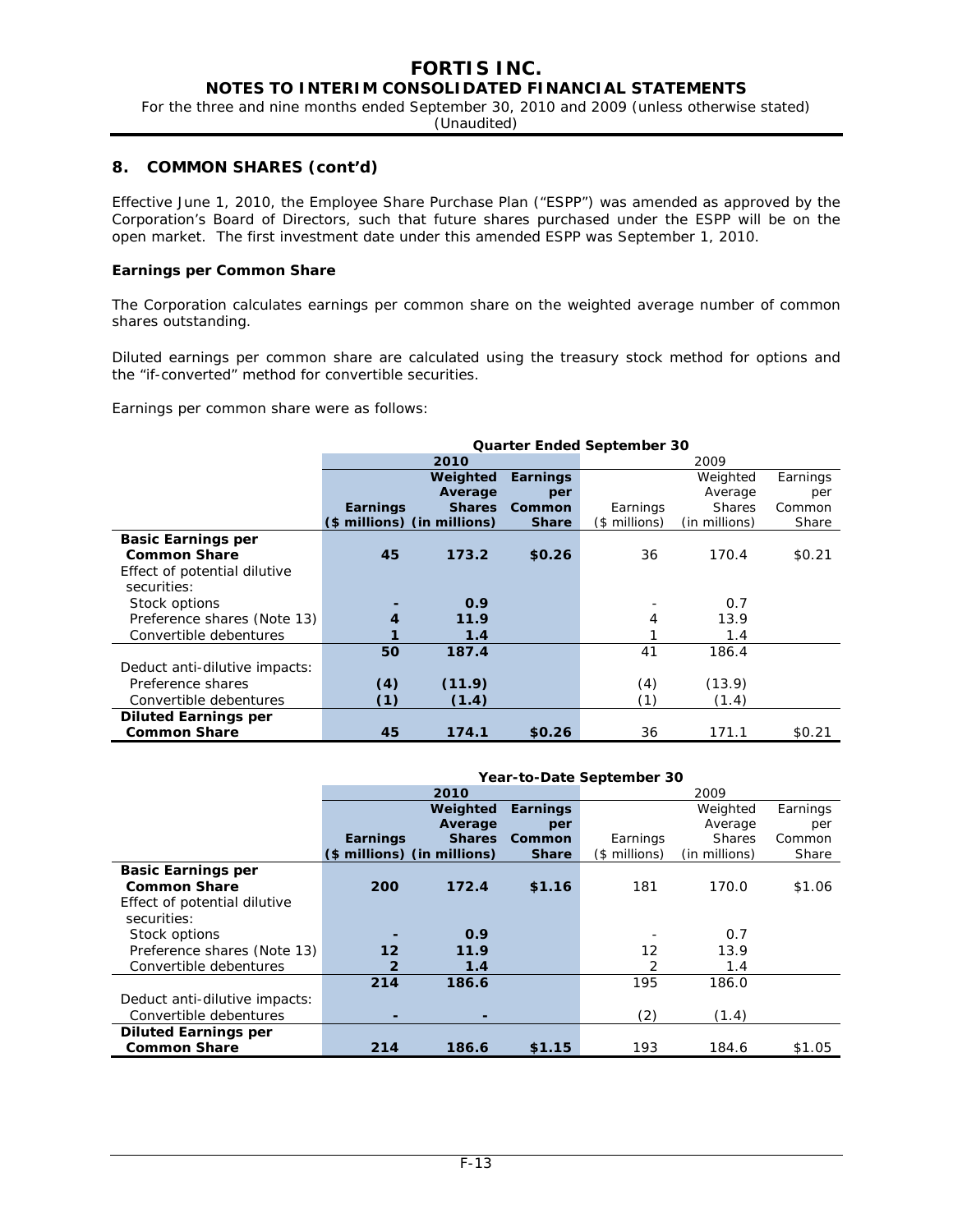### **NOTES TO INTERIM CONSOLIDATED FINANCIAL STATEMENTS**

For the three and nine months ended September 30, 2010 and 2009 (unless otherwise stated)

(Unaudited)

#### **9. PREFERENCE SHARES**

In January 2010, the Corporation issued 10 million Cumulative Five-Year Fixed Rate Reset First Preference Shares, Series H ("First Preference Shares, Series H"). The First Preference Shares, Series H were issued at \$25.00 per share. The shares are entitled to receive fixed cumulative preferential cash dividends at a rate of \$1.0625 per share per annum for each year up to but excluding June 1, 2015. For each five-year period after that date, the holders of First Preference Shares, Series H are entitled to receive reset fixed cumulative preferential cash dividends. The reset annual dividends per share will be determined by multiplying \$25.00 per share by the annual fixed dividend rate, which is the sum of the five-year Government of Canada Bond Yield on the applicable reset date plus 1.45 per cent.

On each First Preference Shares, Series H Conversion Date, being June 1, 2015 and June 1<sup>st</sup> every five years thereafter, the Corporation has the option to redeem for cash all or any part of the outstanding First Preference Shares, Series H, at a price of \$25.00 per share plus all accrued and unpaid dividends up to but excluding the date fixed for redemption. On each Series H Conversion Date, the holders of First Preference Shares, Series H, have the option to convert any or all of their First Preference Shares, Series H into an equal number of cumulative redeemable floating rate First Preference Shares, Series I.

The holders of First Preference Shares, Series I will be entitled to receive floating rate cumulative preferential cash dividends in the amount per share determined by multiplying the applicable floating quarterly dividend rate by \$25.00. The floating quarterly dividend rate will be equal to the sum of the average yield expressed as a percentage per annum on three-month Government of Canada Treasury Bills plus 1.45 per cent.

On each First Preference Shares, Series I Conversion Date, being June 1, 2020 and June 1<sup>st</sup> every five years thereafter, the Corporation has the option to redeem for cash all or any part of the outstanding First Preference Shares, Series I at a price of \$25.00 per share plus all accrued and unpaid dividends up to but excluding the date fixed for redemption. On any date after June 1, 2015, that is not a Series I Conversion Date, the Corporation has the option to redeem for cash all or any part of the outstanding First Preference Shares, Series I at a price of \$25.50 per share plus all accrued and unpaid dividends up to but excluding the date fixed for redemption. On each Series I Conversion Date, the holders of First Preference Shares, Series I, have the option to convert any or all of their First Preference Shares, Series I into an equal number of First Preference Shares, Series H.

On any Series H Conversion Date, if the Corporation determines that there would be less than 1 million First Preference Shares, Series H outstanding, such remaining First Preference Shares, Series H will automatically be converted into an equal number of First Preference Shares, Series I. On any Series I Conversion Date, if the Corporation determines that there would be less than 1 million First Preference Shares, Series I outstanding, such remaining First Preference Shares, Series I will automatically be converted into an equal number of First Preference Shares, Series H. However, if such automatic conversions would result in less than 1 million Series I First Preference Shares or less than 1 million Series H First Preference Shares outstanding, then no automatic conversion would take place.

As the First Preference Shares, Series H are not redeemable at the option of the shareholder, they are classified as equity.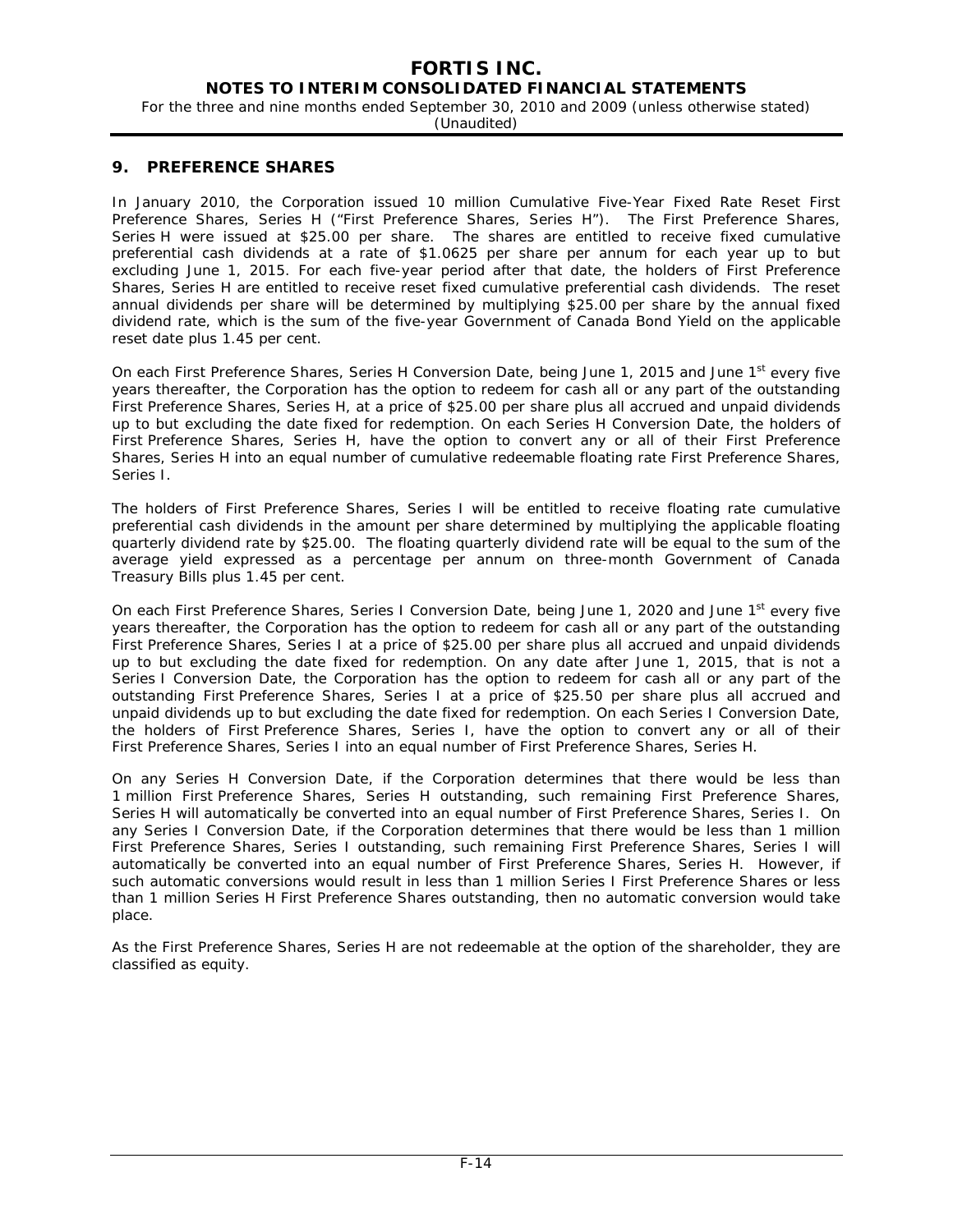For the three and nine months ended September 30, 2010 and 2009 (unless otherwise stated)

(Unaudited)

### **10. STOCK-BASED COMPENSATION PLANS**

In January 2010, 24,426 Deferred Share Units were granted to the Corporation's Board of Directors, representing the equity component of the Directors' annual compensation and, where opted, their annual retainers in lieu of cash. Each Deferred Share Unit represents a unit with an underlying value equivalent to the value of one common share of the Corporation.

In March 2010, 60,000 Performance Share Units were granted to the President and Chief Executive Officer ("CEO") of the Corporation. Each Performance Share Unit ("PSU") represents a unit with an underlying value equivalent to the value of one common share of the Corporation. The maturation period of the March 2010 PSU grant is three years, at which time a cash payment may be made to the President and CEO after evaluation by the Human Resources Committee of the Board of Directors of the achievement of payment requirements. In May 2010, 21,742 PSUs were paid out to the President and CEO of the Corporation at \$27.48 per PSU, for a total of approximately \$0.6 million. The payout was made upon the three-year maturation period in respect of the PSU grant made in May 2007 and the President and CEO satisfying the payment requirements, as determined by the Human Resources Committee of the Board of Directors.

In March 2010, the Corporation granted 892,744 options to purchase common shares under its 2006 Stock Option Plan at the five-day volume weighted average trading price of \$27.36 immediately preceding the date of grant. The options vest evenly over a four-year period on each anniversary of the date of grant. The options expire seven years after the date of grant. The fair value of each option granted was \$4.41 per option.

The fair value was estimated on the date of grant using the Black-Scholes fair value option-pricing model and the following assumptions:

| Dividend yield (%)                     | 3.66 |
|----------------------------------------|------|
| Expected volatility (%)                | 25.1 |
| Risk-free interest rate (%)            | 2.54 |
| Weighted average expected life (years) | 4.5  |

As at September 30, 2010, 5.0 million stock options were outstanding and 2.8 million stock options were vested.

### **11. ACCUMULATED OTHER COMPREHENSIVE LOSS**

Accumulated other comprehensive loss includes unrealized foreign currency translation gains and losses, net of hedging activities, gains and losses on cash flow hedging activities and gains and losses on discontinued cash flow hedging activities as described in Note 2 to the Corporation's 2009 annual audited consolidated financial statements.

|                              | <b>Quarter Ended September 30</b> |            |               |         |            |              |  |  |  |  |
|------------------------------|-----------------------------------|------------|---------------|---------|------------|--------------|--|--|--|--|
|                              |                                   | 2010       |               | 2009    |            |              |  |  |  |  |
|                              | Opening                           |            | <b>Ending</b> | Opening |            | Ending       |  |  |  |  |
|                              | balance                           | <b>Net</b> | balance       | balance | <b>Net</b> | balance      |  |  |  |  |
| (\$ millions)                | July 1                            | change     | September 30  | July 1  | change     | September 30 |  |  |  |  |
| Unrealized foreign currency  |                                   |            |               |         |            |              |  |  |  |  |
| translation losses, net of   |                                   |            |               |         |            |              |  |  |  |  |
| hedging activities and tax   | (74)                              | (10)       | (84)          | (55)    | (19)       | (74)         |  |  |  |  |
| Net (losses) gains on        |                                   |            |               |         |            |              |  |  |  |  |
| derivative instruments       |                                   |            |               |         |            |              |  |  |  |  |
| previously discontinued as   |                                   |            |               |         |            |              |  |  |  |  |
| cash flow hedges, net of tax | (5)                               |            | (4)           | (5)     |            | (5)          |  |  |  |  |
| <b>Accumulated Other</b>     |                                   |            |               |         |            |              |  |  |  |  |
| <b>Comprehensive Loss</b>    | (79)                              | (9)        | (88)          | (60)    | (19)       | (79)         |  |  |  |  |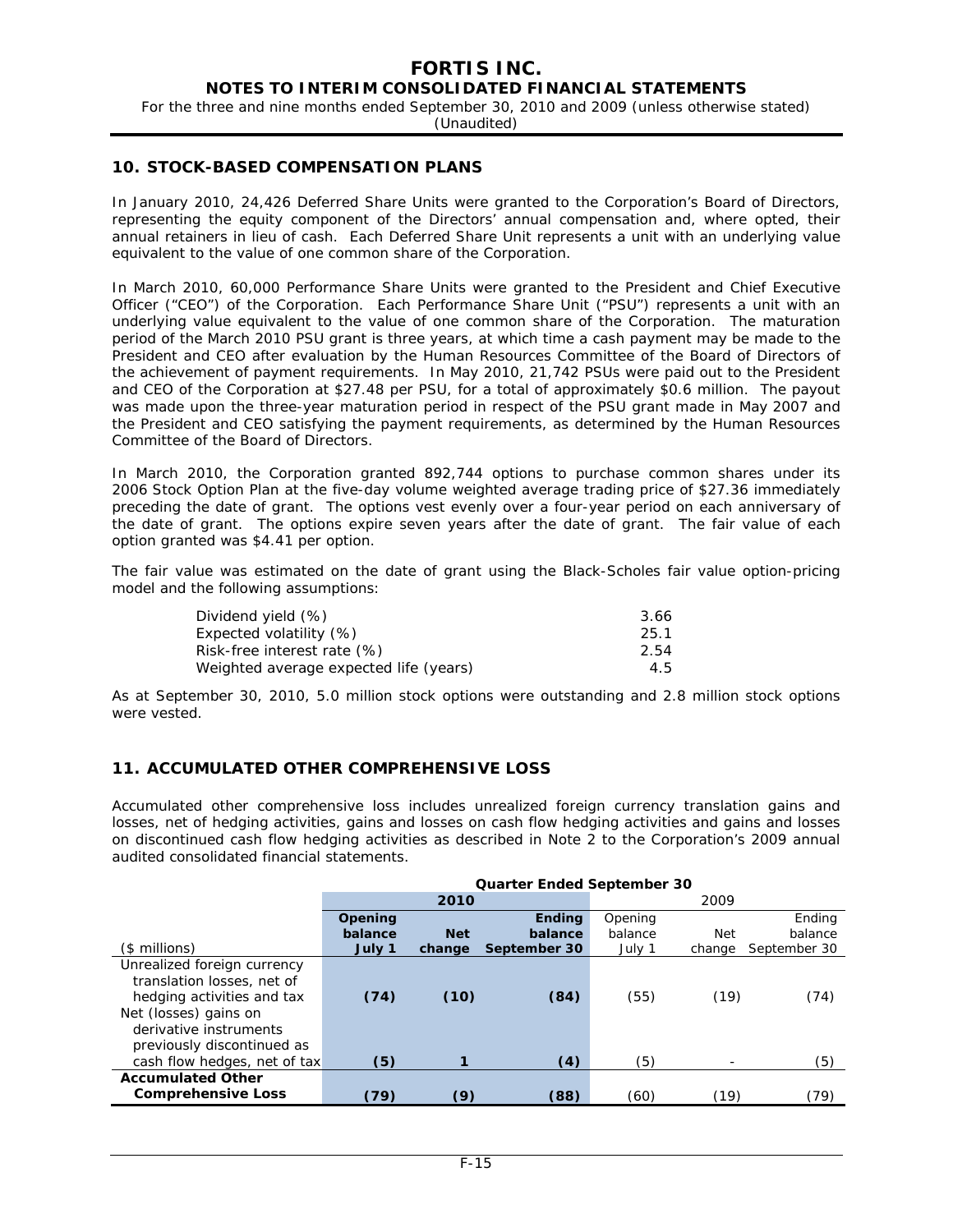For the three and nine months ended September 30, 2010 and 2009 (unless otherwise stated) (Unaudited)

## **11. ACCUMULATED OTHER COMPREHENSIVE LOSS (cont'd)**

|                              | Year-to-Date September 30 |            |               |           |        |              |  |  |  |
|------------------------------|---------------------------|------------|---------------|-----------|--------|--------------|--|--|--|
|                              |                           | 2010       |               |           | 2009   |              |  |  |  |
|                              | Opening                   |            | <b>Ending</b> | Opening   |        | Ending       |  |  |  |
|                              | balance                   | <b>Net</b> | balance       | balance   | Net    | balance      |  |  |  |
| $($$ millions)               | January 1                 | change     | September 30  | January 1 | change | September 30 |  |  |  |
| Unrealized foreign currency  |                           |            |               |           |        |              |  |  |  |
| translation losses, net of   |                           |            |               |           |        |              |  |  |  |
| hedging activities and tax   | (78)                      | (6)        | (84)          | (46)      | (28)   | (74)         |  |  |  |
| (Losses) gains on derivative |                           |            |               |           |        |              |  |  |  |
| instruments designated as    |                           |            |               |           |        |              |  |  |  |
| cash flow hedges, net of     |                           |            |               |           |        |              |  |  |  |
| tax                          |                           |            |               | (1)       | 1      |              |  |  |  |
| Net (losses) gains on        |                           |            |               |           |        |              |  |  |  |
| derivative instruments       |                           |            |               |           |        |              |  |  |  |
| previously discontinued as   |                           |            |               |           |        |              |  |  |  |
| cash flow hedges, net of tax | (5)                       |            | (4)           | (5)       |        | (5)          |  |  |  |
| <b>Accumulated Other</b>     |                           |            |               |           |        |              |  |  |  |
| <b>Comprehensive Loss</b>    | (83)                      | 〔5〕        | (88)          | (52)      | (27)   | 79)          |  |  |  |

### **12. EMPLOYEE FUTURE BENEFITS**

The Corporation and its subsidiaries each maintain one or a combination of defined benefit pension plans, OPEB plans, defined contribution pension plans and group registered retirement savings plans ("RRSPs") for its employees. The cost of providing the defined benefit arrangements was \$10 million for the quarter ended September 30, 2010 (\$7 million for the quarter ended September 30, 2009) and \$30 million year-to-date September 30, 2010 (\$20 million year-to-date September 30, 2009). The cost of providing the defined contribution arrangements and group RRSPs for the quarter ended September 30, 2010 was \$3 million (\$3 million for the quarter ended September 30, 2009) and \$10 million year-to-date September 30, 2010 (\$9 million year-to-date September 30, 2009).

### **13. FINANCE CHARGES**

|                                                         | <b>Quarter Ended</b> |      | Year-to-Date<br>September 30 |      |  |
|---------------------------------------------------------|----------------------|------|------------------------------|------|--|
|                                                         | September 30         |      |                              |      |  |
| $($$ millions)                                          | 2010                 | 2009 | 2010                         | 2009 |  |
| Interest - Long-term debt and capital lease obligations | 89                   | 89   | 265                          | 259  |  |
| - Short-term borrowings and other                       | 3                    | 3    | 6                            |      |  |
| Interest charged to construction                        | (8)                  | (5)  | (17)                         | (13) |  |
| Dividends on preference shares classified as debt       |                      |      |                              |      |  |
| (Note 8)                                                | $\boldsymbol{4}$     | Δ    | 12                           | 12   |  |
|                                                         | 88                   | Q1   | 266                          | 267  |  |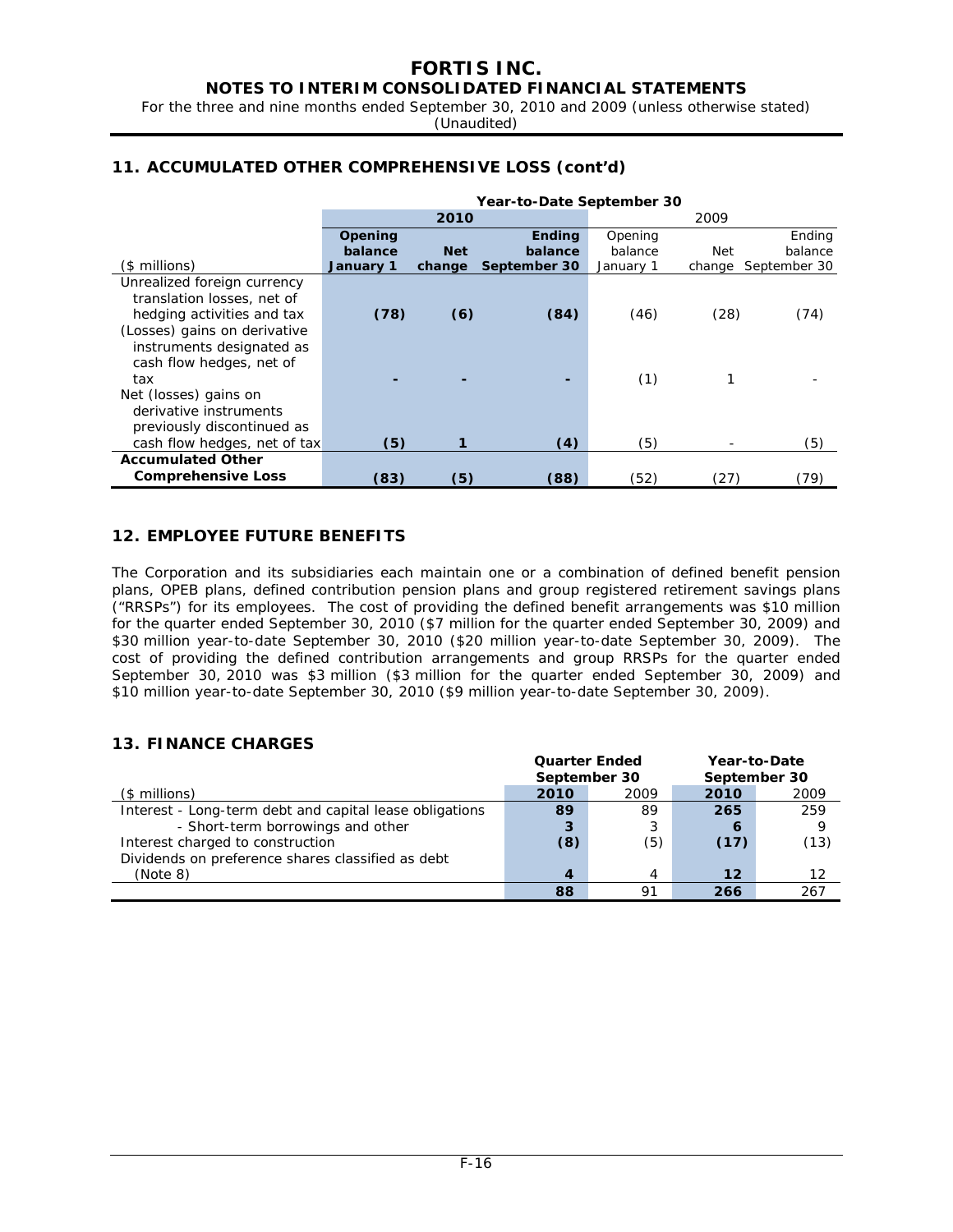### **NOTES TO INTERIM CONSOLIDATED FINANCIAL STATEMENTS**

For the three and nine months ended September 30, 2010 and 2009 (unless otherwise stated)

(Unaudited)

### **14. CORPORATE TAXES**

Corporate taxes differ from the amount that would be expected to be generated by applying the enacted combined Canadian federal and provincial statutory tax rate to earnings before corporate taxes. The following is a reconciliation of consolidated statutory taxes to consolidated effective taxes.

|                                                                                                                        | <b>Quarter Ended</b><br>September 30 |       | Year-to-Date<br>September 30 |       |
|------------------------------------------------------------------------------------------------------------------------|--------------------------------------|-------|------------------------------|-------|
| (\$ millions, except as noted)                                                                                         | 2010                                 | 2009  | 2010                         | 2009  |
| Combined Canadian federal and provincial statutory                                                                     |                                      |       |                              |       |
| income tax rate                                                                                                        | 32.0%                                | 33.0% | 32.0%                        | 33.0% |
| Statutory income tax rate applied to earnings before                                                                   |                                      |       |                              |       |
| corporate taxes                                                                                                        | 20                                   | 16    | 89                           | 79    |
| Preference share dividends                                                                                             |                                      |       | 4                            | 4     |
| Difference between Canadian statutory rate and rates<br>applicable to foreign subsidiaries                             | (5)                                  | (5)   | (12)                         | (12)  |
| Difference in Canadian provincial statutory rates<br>applicable to subsidiaries in different Canadian<br>jurisdictions | (2)                                  | (1)   | (8)                          | (5)   |
| Items capitalized for accounting but expensed for                                                                      |                                      |       |                              |       |
| income tax purposes                                                                                                    | (9)                                  | (7)   | (29)                         | (27)  |
| Other                                                                                                                  |                                      | (2)   | 4                            | (5)   |
| Corporate taxes                                                                                                        | 5                                    | 2     | 48                           | 34    |
| Effective tax rate                                                                                                     | 8.3%                                 | 4.3%  | 17.4%                        | 14.3% |

As at September 30, 2010, the Corporation had approximately \$116 million (December 31, 2009 - \$122 million) in non-capital and capital loss carryforwards, of which \$16 million (December 31, 2009 - \$16 million) has not been recognized in the consolidated financial statements. The non-capital loss carryforwards expire between 2010 and 2030.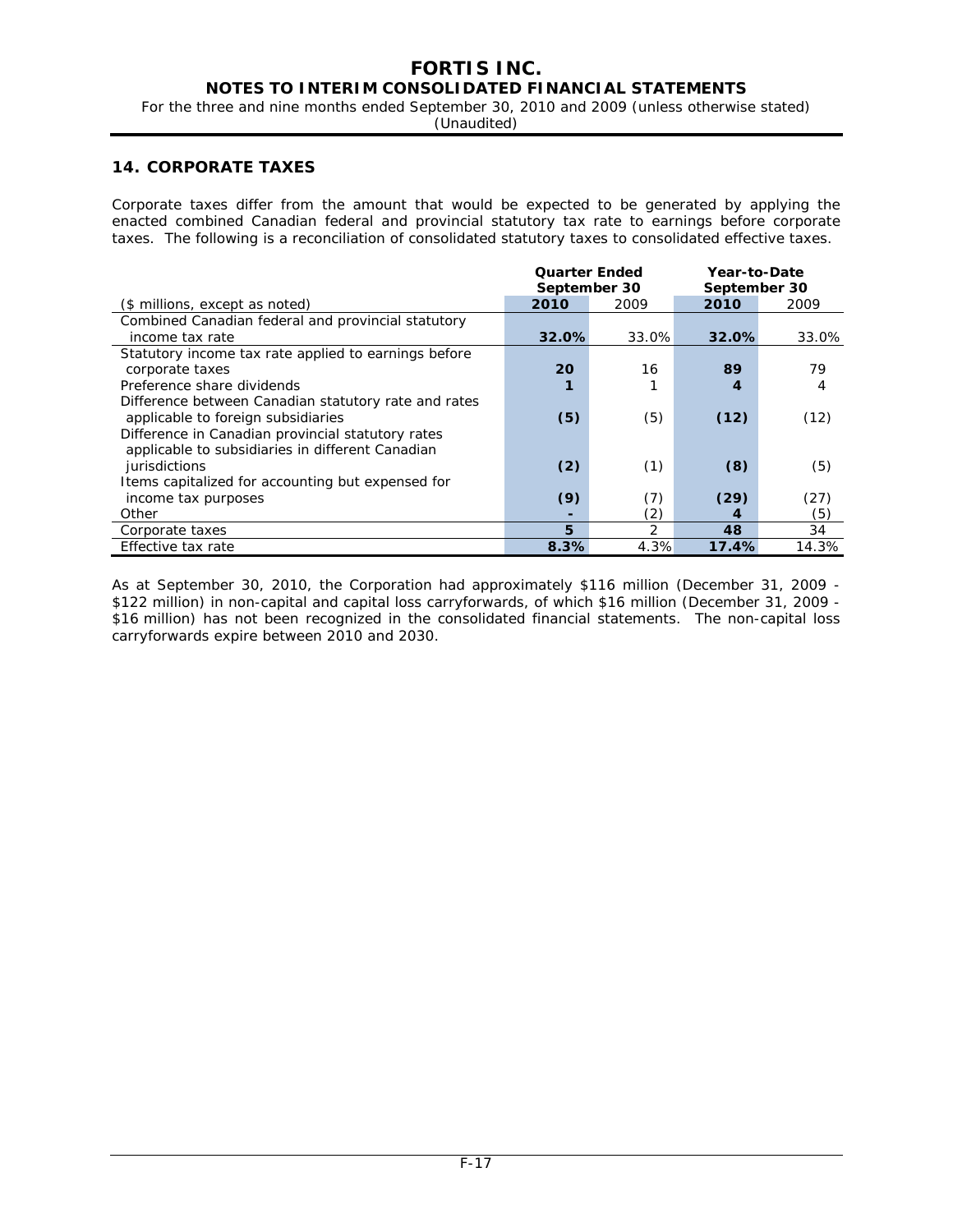For the three and nine months ended September 30, 2010 and 2009 (unless otherwise stated)

(Unaudited)

### **15. SEGMENTED INFORMATION**

Information by reportable segment is as follows:

|                                            | <b>REGULATED</b>         |                          |                          |                |                           |                          |                          | <b>NON-REGULATED</b>     |                          |                         |                          |                         |
|--------------------------------------------|--------------------------|--------------------------|--------------------------|----------------|---------------------------|--------------------------|--------------------------|--------------------------|--------------------------|-------------------------|--------------------------|-------------------------|
|                                            | <b>Gas Utilities</b>     |                          |                          |                | <b>Electric Utilities</b> |                          |                          |                          |                          |                         |                          |                         |
| <b>Quarter Ended</b>                       | <b>Terasen Gas</b>       |                          |                          |                |                           | <b>Total</b>             |                          |                          |                          |                         | Inter-                   |                         |
| September 30, 2010                         | Companies -              | Fortis                   | Fortis                   | <b>NF</b>      | Other                     | <b>Electric</b>          | <b>Electric</b>          | <b>Fortis</b>            | <b>Fortis</b>            | Corporate               | segment                  |                         |
| (\$ millions)                              | Canadian                 | Alberta                  | <b>BC</b>                | Power          | Canadian <sup>(1)</sup>   | Canadian                 | Caribbean                | (2)<br>Generation        | Properties               | and Other               | eliminations             | Consolidated            |
| Revenue                                    | 206                      | 109                      | 62                       | 99             | 87                        | 357                      | 92                       | 13                       | 60                       | 8                       | (16)                     | $\overline{720}$        |
| Energy supply costs                        | 90                       |                          | 16                       | 50             | 57                        | 123                      | 57                       |                          |                          |                         | (11)                     | 259                     |
| Operating expenses                         | 66                       | 33                       | 17                       | 16             | 11                        | 77                       | 12                       | $\overline{2}$           | 38                       | 3                       | (2)                      | 196                     |
| Amortization                               | 27                       | 45                       | 10                       | 12             | 7                         | 74                       | 9                        | $\mathbf{1}$             | 5                        | $\mathbf{1}$            | $\overline{a}$           | 117                     |
| Operating income                           | $\overline{23}$          | 31                       | $\overline{19}$          | 21             | 12                        | $\overline{83}$          | 14                       | 10                       | 17                       | $\overline{4}$          | (3)                      | $\frac{1}{148}$         |
| Finance charges                            | 28                       | 12                       | $\overline{7}$           | 9              | 5                         | 33                       | $\overline{4}$           |                          | 6                        | 20                      | (3)                      | 88                      |
| Corporate tax expense (recovery)           |                          | $\sim$                   | $\overline{1}$           | $\overline{A}$ | $\overline{2}$            | $\overline{7}$           | (1)                      | $\mathbf{1}$             | $\overline{2}$           | (4)                     | $\sim$                   | 5                       |
| Net (loss) earnings                        | (5)                      | $\overline{19}$          | 11                       | $\overline{8}$ | $\overline{5}$            | 43                       | 11                       | $\overline{9}$           | $\overline{9}$           | (12)                    | $\overline{a}$           | $\overline{55}$         |
| Non-controlling interests                  |                          |                          |                          |                |                           |                          | $\overline{\mathbf{3}}$  |                          |                          |                         |                          | $\overline{\mathbf{3}}$ |
| Preference share dividends                 |                          |                          |                          |                |                           |                          |                          |                          |                          | $\overline{7}$          |                          | $\overline{7}$          |
| Net (loss) earnings attributable to        |                          |                          |                          |                |                           |                          |                          |                          |                          |                         |                          |                         |
| common equity shareholders                 | (5)                      | 19                       | 11                       | 8              | 5                         | 43                       | 8                        | 9                        | 9                        | (19)                    |                          | 45                      |
| Goodwill                                   | 908                      | 227                      | 221                      |                | 63                        | 511                      | 138                      |                          |                          |                         |                          | 1,557                   |
| Identifiable assets                        | 4,168                    | 2,069                    | 1,220                    | 1,182          | 632                       | 5,103                    | 808                      | 193                      | 580                      | 108                     | (9)                      | 10,951                  |
| Total assets                               | 5,076                    | 2,296                    | 1,441                    | 1,182          | 695                       | 5,614                    | 946                      | 193                      | 580                      | $\overline{108}$        | (9)                      | 12,508                  |
| Gross capital expenditures (3)             | 72                       | 102                      | 36                       | 20             | 12                        | 170                      | 17                       | $\overline{\mathbf{A}}$  | 5                        |                         | $\sim$                   | 268                     |
| <b>Quarter Ended</b><br>September 30, 2009 |                          |                          |                          |                |                           |                          |                          |                          |                          |                         |                          |                         |
| (\$ millions)                              |                          |                          |                          |                |                           |                          |                          |                          |                          |                         |                          |                         |
| Revenue                                    | 208                      | 84                       | 57                       | 93             | 70                        | 304                      | 90                       | 8                        | 60                       | 8                       | (13)                     | 665                     |
| Energy supply costs                        | 98                       |                          | 15                       | 50             | 46                        | 111                      | 52                       |                          |                          |                         | (8)                      | 253                     |
| Operating expenses                         | 60                       | 33                       | 16                       | 12             | 8                         | 69                       | 14                       | 2                        | 37                       | $\overline{\mathbf{2}}$ | (1)                      | 183                     |
| Amortization                               | 25                       | 25                       | 9                        | 11             | 5                         | 50                       | 9                        | -1                       | 4                        | $\overline{2}$          | $\overline{\phantom{a}}$ | 91                      |
| Operating income                           | 25                       | 26                       | 17                       | 20             | 11                        | $\overline{74}$          | 15                       | 5                        | $\overline{19}$          | $\overline{4}$          | $\overline{(4)}$         | 138                     |
| Finance charges                            | 30                       | 12                       | 8                        | 9              | $\overline{A}$            | 33                       | $\overline{4}$           |                          | 6                        | 21                      | (4)                      | 91                      |
| Corporate tax expense (recovery)           | (2)                      | (1)                      | $\sim$                   | 4              | $\overline{2}$            | 5                        | $\overline{\phantom{0}}$ | $\overline{\phantom{0}}$ | 4                        | (5)                     | $\blacksquare$           | $\overline{2}$          |
| Net (loss) earnings                        | $\overline{3}$           | 15                       | $\overline{9}$           | $\overline{7}$ | 5                         | 36                       | $\overline{11}$          | 4                        | 9                        | (12)                    | $\blacksquare$           | 45                      |
| Non-controlling interests                  |                          | $\overline{\phantom{a}}$ | ٠                        |                | ٠                         |                          | $\overline{4}$           |                          |                          | $\overline{a}$          |                          | 4                       |
| Preference share dividends                 | $\overline{\phantom{0}}$ | $\sim$                   | $\overline{\phantom{a}}$ |                | $\overline{\phantom{a}}$  | $\overline{\phantom{0}}$ |                          |                          | $\overline{\phantom{0}}$ | 5                       |                          | 5                       |
| Net (loss) earnings attributable to        |                          |                          |                          |                |                           |                          |                          |                          |                          |                         |                          |                         |
| common equity shareholders                 | (3)                      | 15                       | 9                        | $\overline{7}$ | 5                         | 36                       | $\overline{7}$           | 4                        | 9                        | (17)                    |                          | 36                      |
| Goodwill                                   | 908                      | 227                      | 221                      |                | 63                        | 511                      | 144                      |                          |                          |                         |                          | 1,563                   |
| Identifiable assets                        | 3,840                    | 1,814                    | 1,122                    | 1,156          | 534                       | 4,626                    | 803                      | 187                      | 574                      | 149                     | (15)                     | 10,164                  |
| Total assets                               | 4,748                    | 2,041                    | 1,343                    | 1,156          | 597                       | 5,137                    | 947                      | 187                      | 574                      | 149                     | (15)                     | 11,727                  |
| Gross capital expenditures (3)             | 62                       | 109                      | 30                       | 20             | 10                        | 169                      | 27                       | $\overline{2}$           | 6                        | $\mathbf{1}$            |                          | 267                     |

*(1)* Includes Algoma Power from October 2009, the date of acquisition by FortisOntario

*(2)* Results reflect contribution from the Vaca hydroelectric generating facility in Belize which was commissioned in March 2010.

<sup>(3)</sup> Relates to utility capital assets, including amounts for AESO transmision capital projects, and to income producing properties and intangible assets, as reflected in the consolidated statements of cash flows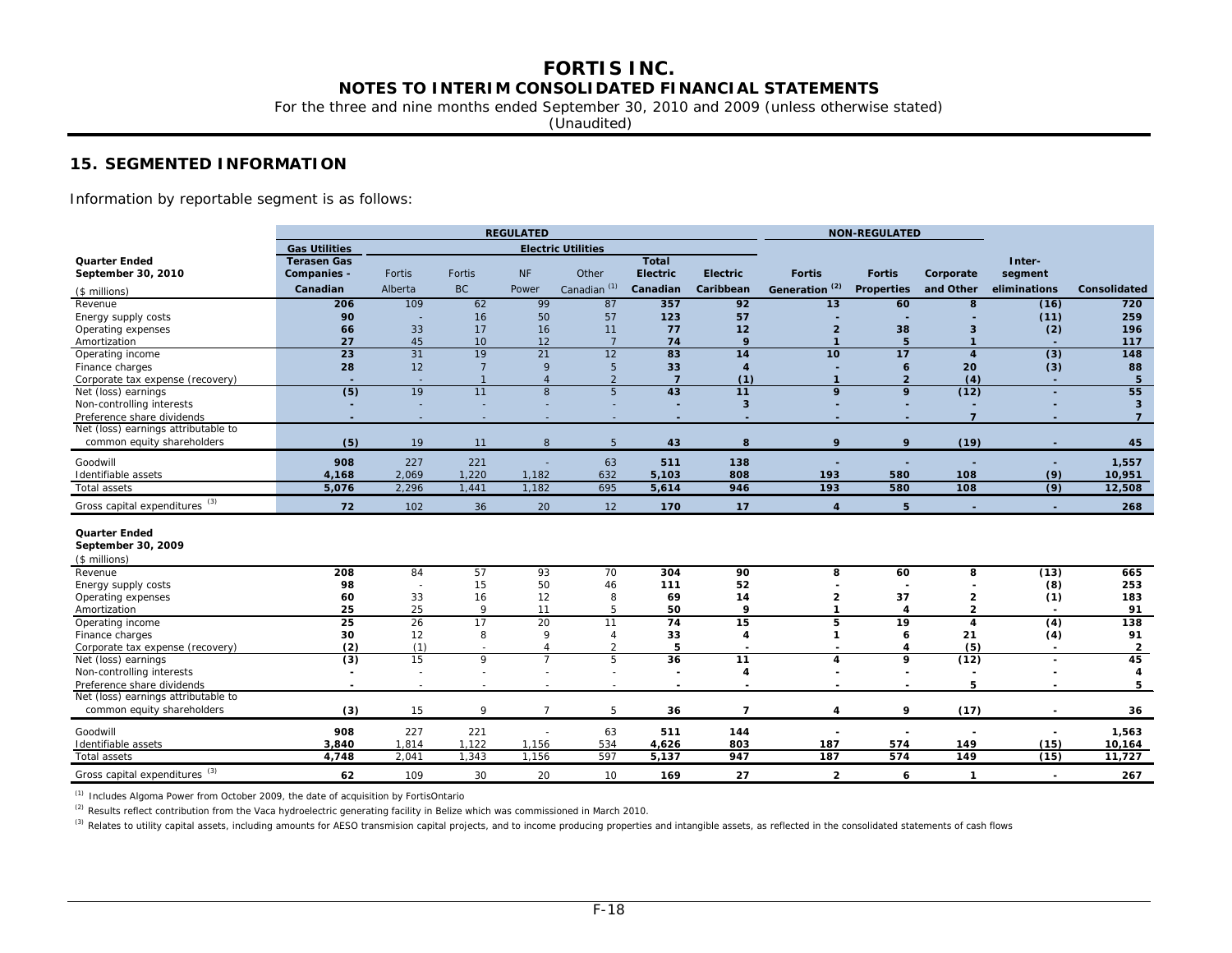For the three and nine months ended September 30, 2010 and 2009 (unless otherwise stated)

(Unaudited)

## **15. SEGMENTED INFORMATION (cont'd)**

|                                                     |                      | <b>REGULATED</b>         |              |                 |                           |                  |                          |                           |                     | <b>NON-REGULATED</b> |                          |                     |  |
|-----------------------------------------------------|----------------------|--------------------------|--------------|-----------------|---------------------------|------------------|--------------------------|---------------------------|---------------------|----------------------|--------------------------|---------------------|--|
|                                                     | <b>Gas Utilities</b> |                          |              |                 | <b>Electric Utilities</b> |                  |                          |                           |                     |                      |                          |                     |  |
| Year-to-Date                                        | <b>Terasen Gas</b>   |                          |              |                 |                           | <b>Total</b>     |                          |                           |                     |                      | Inter-                   |                     |  |
| September 30, 2010                                  | Companies -          | <b>Fortis</b>            | Fortis       | <b>NF</b>       | Other                     | <b>Electric</b>  | <b>Electric</b>          | <b>Fortis</b>             | <b>Fortis</b>       | Corporate            | segment                  |                     |  |
| (\$ millions)                                       | Canadian             | Alberta                  | <b>BC</b>    | Power           | Canadian <sup>(1)</sup>   | Canadian         | Caribbean                | Generation <sup>(2)</sup> | <b>Properties</b>   | and Other            | eliminations             | <b>Consolidated</b> |  |
| Revenue                                             | 1,067                | 289                      | 193          | 403             | 244                       | 1,129            | 251                      | $\overline{26}$           | 169                 | $\overline{23}$      | (38)                     | 2,627               |  |
| Energy supply costs                                 | 586                  |                          | 50           | 256             | 156                       | 462              | 149                      | -1                        |                     |                      | (20)                     | 1,178               |  |
| Operating expenses                                  | 201                  | 104                      | 53           | 47              | 33                        | 237              | 35                       | $\ddot{\mathbf{6}}$       | 113                 | 13                   | (5)                      | 600                 |  |
| Amortization                                        | 81                   | 94                       | 31           | 35              | 18                        | 178              | 27                       | $\overline{\mathbf{3}}$   | 13                  | 5                    |                          | 307                 |  |
| Operating income                                    | 199                  | 91                       | 59           | 65              | 37                        | 252              | 40                       | $\overline{16}$           | 43                  | $\overline{5}$       | (13)                     | 542                 |  |
| Finance charges                                     | 84                   | 40                       | 23           | 27              | 16                        | 106              | 13                       |                           | 18                  | 58                   | (13)                     | 266                 |  |
| Corporate tax expense (recovery)                    | 30                   | $\overline{\phantom{a}}$ | $\mathbf{3}$ | 12              | $\overline{7}$            | 22               | $\overline{1}$           | $\overline{2}$            | $\ddot{\mathbf{6}}$ | (13)                 |                          | 48                  |  |
| Net earnings (loss)                                 | 85                   | 51                       | 33           | $\overline{26}$ | 14                        | $\frac{1}{24}$   | $\overline{26}$          | $\overline{14}$           | $\overline{19}$     | (40)                 |                          | 228                 |  |
| Non-controlling interests                           |                      |                          |              |                 |                           |                  | $\overline{7}$           |                           |                     |                      |                          | $\overline{7}$      |  |
| Preference share dividends                          |                      | $\sim$                   |              |                 |                           |                  | $\overline{\phantom{a}}$ |                           | ٠                   | 21                   |                          | 21                  |  |
| Net earnings (loss) attributable to                 |                      |                          |              |                 |                           |                  |                          |                           |                     |                      |                          |                     |  |
| common equity shareholders                          | 85                   | 51                       | 33           | 26              | 14                        | 124              | 19                       | 14                        | 19                  | (61)                 |                          | 200                 |  |
| Goodwill                                            | 908                  | 227                      | 221          | L,              | 63                        | 511              | 138                      | ÷,                        |                     |                      |                          | 1,557               |  |
| Identifiable assets                                 | 4,168                | 2,069                    | 1,220        | 1,182           | 632                       | 5,103            | 808                      | 193                       | 580                 | 108                  | (9)                      | 10,951              |  |
| Total assets                                        | 5,076                | 2,296                    | 1,441        | 1,182           | 695                       | 5,614            | 946                      | 193                       | 580                 | 108                  | (9)                      | 12,508              |  |
| Gross capital expenditures (3)                      | 182                  | 258                      | 99           | 56              | 33                        | 446              | 53                       | $\overline{7}$            | 14                  | $\mathbf{1}$         | ٠.                       | 703                 |  |
| Year-to-Date<br>September 30, 2009<br>(\$ millions) |                      |                          |              |                 |                           |                  |                          |                           |                     |                      |                          |                     |  |
| Revenue                                             | 1,166                | 245                      | 184          | 381             | 205                       | 1,015            | 255                      | 34                        | 165                 | $\overline{21}$      | (33)                     | 2,623               |  |
| Energy supply costs                                 | 722                  | Ē,                       | 50           | 246             | 133                       | 429              | 142                      | $\overline{2}$            |                     |                      | (16)                     | 1,279               |  |
| Operating expenses                                  | 189                  | 98                       | 51           | 39              | 25                        | 213              | 42                       | 8                         | 109                 | 9                    | (5)                      | 565                 |  |
| Amortization                                        | 76                   | 70                       | 28           | 34              | 14                        | 146              | 30                       | Δ                         | 12                  | 6                    |                          | 274                 |  |
| Operating income                                    | $\overline{179}$     | 77                       | 55           | 62              | 33                        | $\overline{227}$ | 41                       | $\overline{20}$           | 44                  | 6                    | (12)                     | 505                 |  |
| Finance charges                                     | 91                   | 36                       | 23           | 26              | 13                        | 98               | 12                       | 3                         | 17                  | 58                   | (12)                     | 267                 |  |
| Corporate tax expense (recovery)                    | 19                   | (4)                      | 3            | 12              | $\overline{7}$            | 18               | $\mathbf{1}$             | $\overline{2}$            | 8                   | (14)                 | $\overline{\phantom{a}}$ | 34                  |  |
| Net earnings (loss)                                 | 69                   | 45                       | 29           | 24              | $\overline{13}$           | 111              | $\overline{28}$          | $\overline{15}$           | 19                  | (38)                 |                          | 204                 |  |
| Non-controlling interests                           | ٠                    | $\overline{\phantom{a}}$ |              |                 |                           |                  | 8                        | -1                        |                     |                      |                          | 9                   |  |
| Preference share dividends                          |                      |                          |              |                 |                           |                  |                          |                           |                     | 14                   |                          | 14                  |  |
| Net earnings (loss) attributable to                 |                      |                          |              |                 |                           |                  |                          |                           |                     |                      |                          |                     |  |
| common equity shareholders                          | 69                   | 45                       | 29           | 24              | 13                        | 111              | 20                       | 14                        | 19                  | (52)                 | $\overline{\phantom{a}}$ | 181                 |  |
| Goodwill                                            | 908                  | 227                      | 221          |                 | 63                        | 511              | 144                      |                           | ٠.                  |                      |                          | 1,563               |  |
| Identifiable assets                                 | 3,840                | 1,814                    | 1,122        | 1,156           | 534                       | 4,626            | 803                      | 187                       | 574                 | 149                  | (15)                     | 10,164              |  |
| <b>Total assets</b>                                 | 4,748                | 2,041                    | 1,343        | 1,156           | 597                       | 5,137            | 947                      | 187                       | 574                 | 149                  | (15)                     | 11,727              |  |
| Gross capital expenditures (3)                      | 176                  | 315                      | 79           | 52              | 33                        | 479              | 77                       | 14                        | 16                  | 1                    |                          | 763                 |  |

*(1)* Includes Algoma Power from October 2009, the date of acquisition by FortisOntario

(2) Results reflect the expiry, on April 30, 2009, at the end of a 100-year term, of the 75 MW of water-right entitlement associated with the Rankine hydroelectric generating facility at Niagara Falls. Results also reflect contribution from the Vaca hydroelectric generating facility in Belize which was commissioned in March 2010.

<sup>(3)</sup> Relates to utility capital assets, including amounts for AESO transmision capital projects, and to income producing properties and intangible assets, as reflected in the consolidated statements of cash flows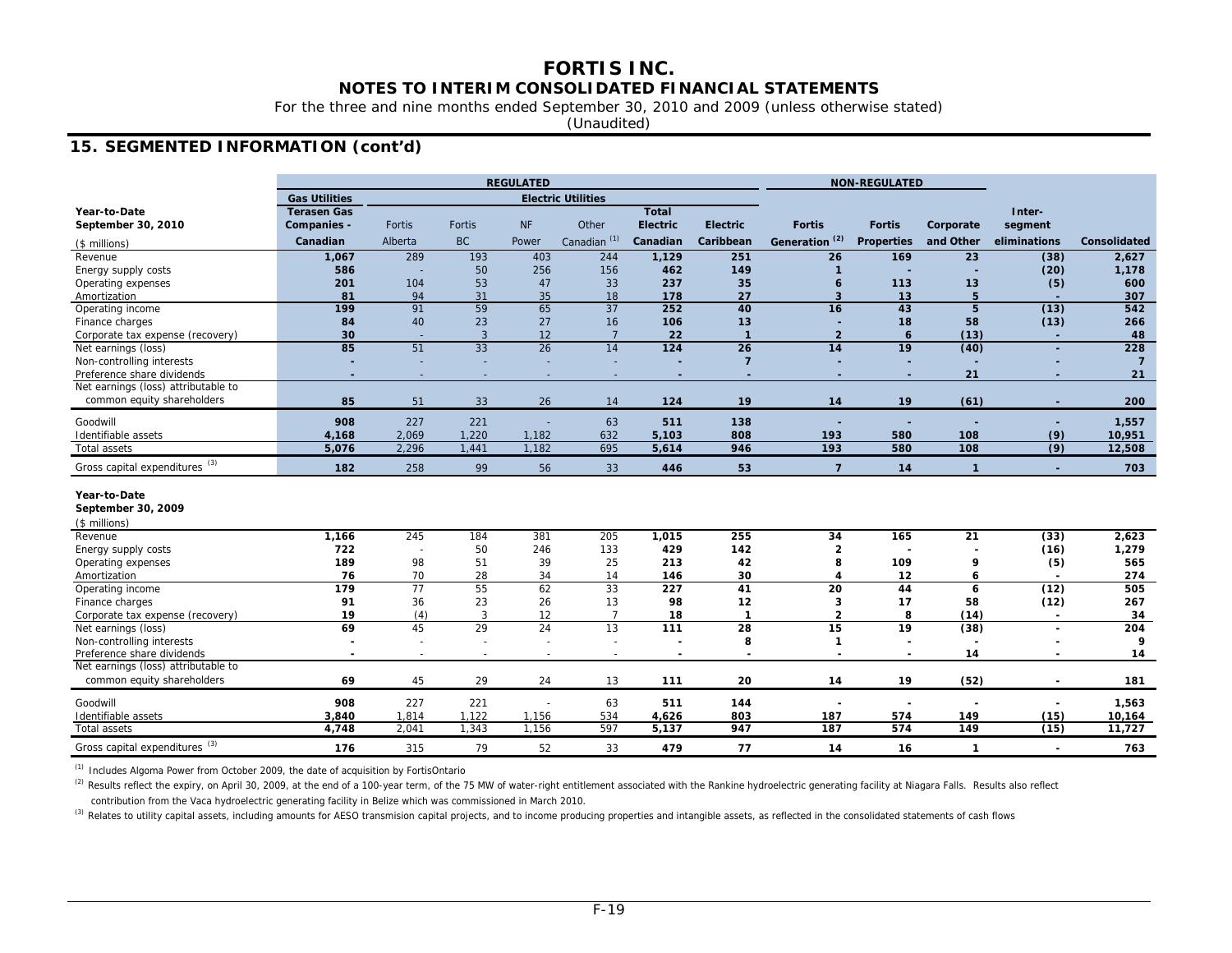For the three and nine months ended September 30, 2010 and 2009 (unless otherwise stated)

(Unaudited)

### **15. SEGMENTED INFORMATION (cont'd)**

Inter-segment transactions are in the normal course of operations and are measured at the exchange amount, which is the amount of consideration established and agreed to by the related parties. The significant inter-segment transactions primarily related to the sale of energy from Fortis Generation to Belize Electricity and FortisOntario, electricity sales from Newfoundland Power to Fortis Properties and finance charges on inter-segment borrowings. The significant inter-segment transactions for the three and nine months ended September 30, 2010 and 2009 were as follows.

| <b>Significant Inter-Segment Transactions</b>         | <b>Quarter Ended</b><br>September 30 |      | Year-to-date<br>September 30 |      |  |  |
|-------------------------------------------------------|--------------------------------------|------|------------------------------|------|--|--|
| (\$ millions)                                         | 2010                                 | 2009 | 2010                         | 2009 |  |  |
| Sales from Fortis Generation to                       |                                      |      |                              |      |  |  |
| Regulated Electric Utilities - Caribbean              | 11                                   |      | 19                           | 15   |  |  |
| Sales from Fortis Generation to                       |                                      |      |                              |      |  |  |
| Other Canadian Electric Utilities                     |                                      |      |                              |      |  |  |
| Sales from Newfoundland Power to Fortis Properties    |                                      |      |                              |      |  |  |
| Inter-segment finance charges on borrowings from:     |                                      |      |                              |      |  |  |
| Corporate to Regulated Electric Utilities - Canadian  |                                      |      |                              |      |  |  |
| Corporate to Regulated Electric Utilities - Caribbean |                                      |      |                              |      |  |  |
| Corporate to Fortis Generation                        |                                      |      |                              |      |  |  |
| Corporate to Fortis Properties                        |                                      |      |                              |      |  |  |

## **16. SUPPLEMENTARY INFORMATION TO CONSOLIDATED STATEMENTS OF CASH FLOWS**

|                   | <b>Quarter Ended</b><br>September 30 |      | Year-to-date<br>September 30 |      |  |
|-------------------|--------------------------------------|------|------------------------------|------|--|
| (\$ millions)     | 2010                                 | 2009 | 2010                         | 2009 |  |
| Interest paid     | 90                                   | 88   | 284                          | 272  |  |
| Income taxes paid | $\Omega$                             |      | 46                           | 82   |  |

#### **17. CAPITAL MANAGEMENT**

The Corporation's principal businesses of regulated gas and electricity distribution require ongoing access to capital to allow the utilities to fund the maintenance and expansion of infrastructure. Fortis raises debt at the subsidiary level to ensure regulatory transparency, tax efficiency and financing flexibility. Fortis generally finances a significant portion of acquisitions with proceeds from common and preference share issuances. To help ensure access to capital, the Corporation targets a consolidated long-term capital structure containing approximately 40 per cent equity, including preference shares, and 60 per cent debt, as well as investment-grade credit ratings.

Each of the Corporation's regulated utilities maintains its own capital structure in line with the deemed capital structure reflected in the utility's customer rates.

The consolidated capital structure of Fortis is presented in the following table.

|                                                            | As at         |                    |                |                   |
|------------------------------------------------------------|---------------|--------------------|----------------|-------------------|
|                                                            |               | September 30, 2010 |                | December 31, 2009 |
|                                                            | $$$ millions) | (%)                | $($$ millions) | (%)               |
| Total debt and capital lease obligations (net of cash) (1) | 5,811         | 58.2               | 5,830          | 60.2              |
| Preference shares <sup>(2)</sup>                           | 912           | 9.2                | 667            | 6.9               |
| Common shareholders' equity                                | 3.255         | 32.6               | 3.193          | 32.9              |
| Total $(3)$                                                | 9.978         | 100.0              | 9.690          | 100.0             |

*(1)* Includes long-term debt and capital lease obligations, including current portion, and short-term borrowings, net of cash

*(2)* Includes preference shares classified as both long-term liabilities and equity

*(3)* Excludes amounts related to non-controlling interests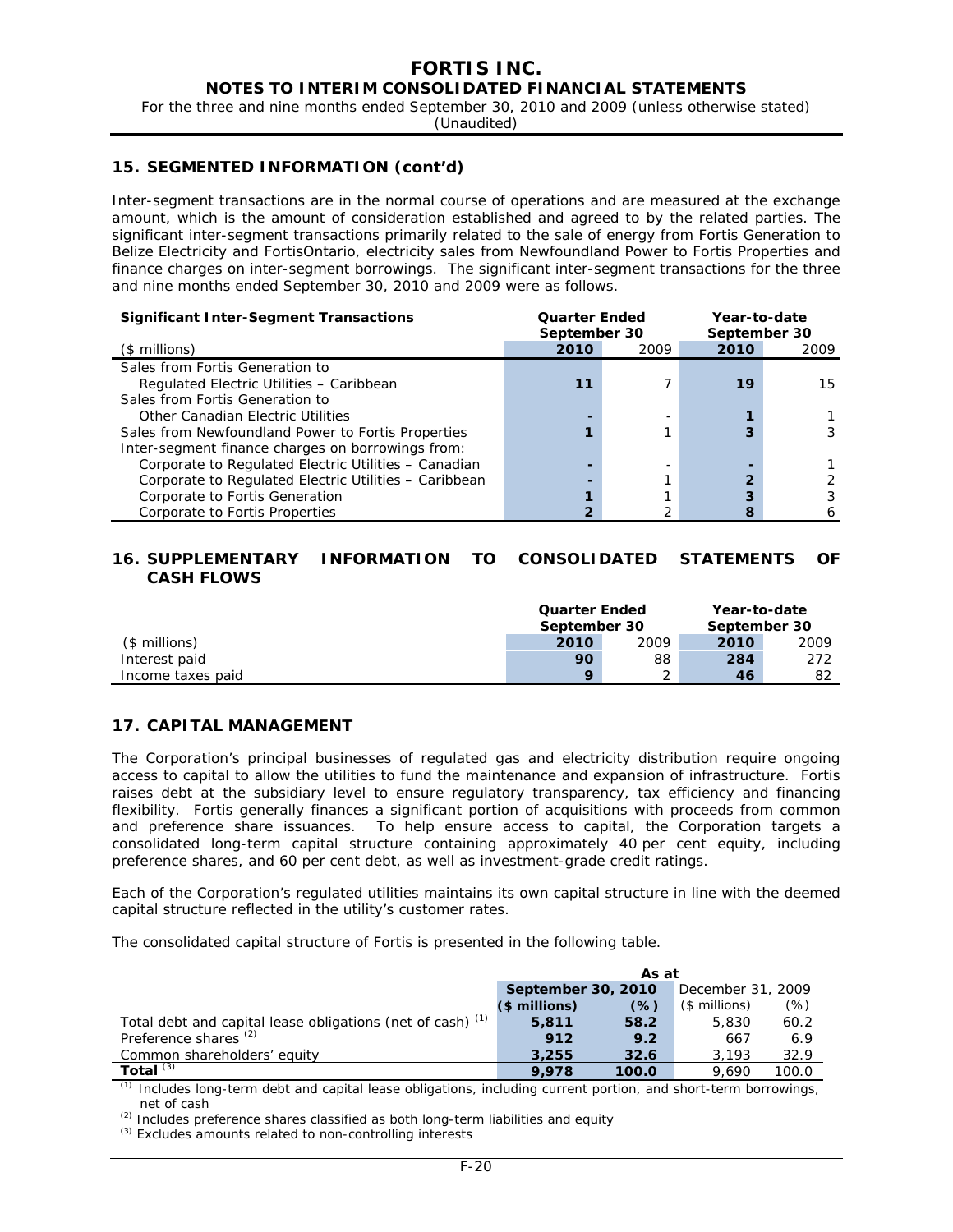For the three and nine months ended September 30, 2010 and 2009 (unless otherwise stated)

(Unaudited)

#### **17. CAPITAL MANAGEMENT (cont'd)**

Certain of the Corporation's long-term debt obligations have covenants restricting the issuance of additional debt such that consolidated debt cannot exceed 70 per cent of the Corporation's consolidated capital structure, as defined by the long-term debt agreements. As at September 30, 2010, the Corporation and its subsidiaries, except for certain debt at Belize Electricity and the Exploits Partnership, as described below, were in compliance with their debt covenants.

As a result of the regulator's Final Decision on Belize Electricity's 2008/2009 Rate Application in June 2008, Belize Electricity does not meet certain debt covenant financial ratios related to loans with the International Bank for Reconstruction and Development and the Caribbean Development Bank totalling approximately \$5 million (BZ\$10 million) as at September 30, 2010.

As the hydroelectric assets and water rights of the Exploits Partnership had been provided as security for the Exploits Partnership term loan, the expropriation of such assets and rights by the Government of Newfoundland and Labrador constituted an event of default under the loan. The term loan is without recourse to Fortis and was approximately \$58 million as at September 30, 2010 (December 31, 2009 - \$59 million). The lenders of the term loan have not demanded accelerated repayment. The scheduled repayments under the term loan are being made by Nalcor Energy, a Crown corporation, acting as agent for the Government of Newfoundland and Labrador with respect to expropriation matters.

The Corporation's credit ratings and consolidated credit facilities are discussed further under "Liquidity Risk" in Note 19.

### **18. FINANCIAL INSTRUMENTS**

#### **Fair Values**

There has been no change during the nine months ended September 30, 2010 in the designation of the Corporation's financial instruments from that disclosed in the Corporation's 2009 annual audited consolidated financial statements. The carrying values of financial instruments included in current assets, current liabilities, other assets and other liabilities in the consolidated balance sheets of Fortis approximate their fair values, reflecting the short-term maturity, normal trade credit terms and/or the nature of these instruments. The carrying and fair values of the Corporation's consolidated long-term debt and preference shares were as follows:

|                                                        | As at              |                   |          |                   |
|--------------------------------------------------------|--------------------|-------------------|----------|-------------------|
|                                                        | September 30, 2010 |                   |          | December 31, 2009 |
|                                                        | Carrying           | <b>Estimated</b>  | Carrying | Estimated         |
| (\$ millions)                                          | Value              | <b>Fair Value</b> | Value    | <b>Fair Value</b> |
| Long-term debt, including current portion $\sqrt{7/2}$ | 5,534              | 6,407             | 5,502    | 5,906             |
| Preference shares, classified as debt $(1)(3)$         | 320                | 350               | 320      | 348               |

Carrying value is measured at amortized cost using the effective interest rate method.

*(2)* Carrying value as at September 30, 2010 excludes unamortized deferred financing costs of \$38 million (December 31, 2009 - \$39 million) and capital lease obligations of \$38 million (December 31, 2009 - \$37 million).

*(3)* Preference shares classified as equity are excluded from the requirements of the CICA Handbook Section 3855, *Financial Instrument, Recognition and Measurement*; however, the estimated fair value of the Corporation's \$592 million preference shares classified as equity was \$610 million as at September 30, 2010 (December 31, 2009 – carrying value \$347 million; fair value \$356 million).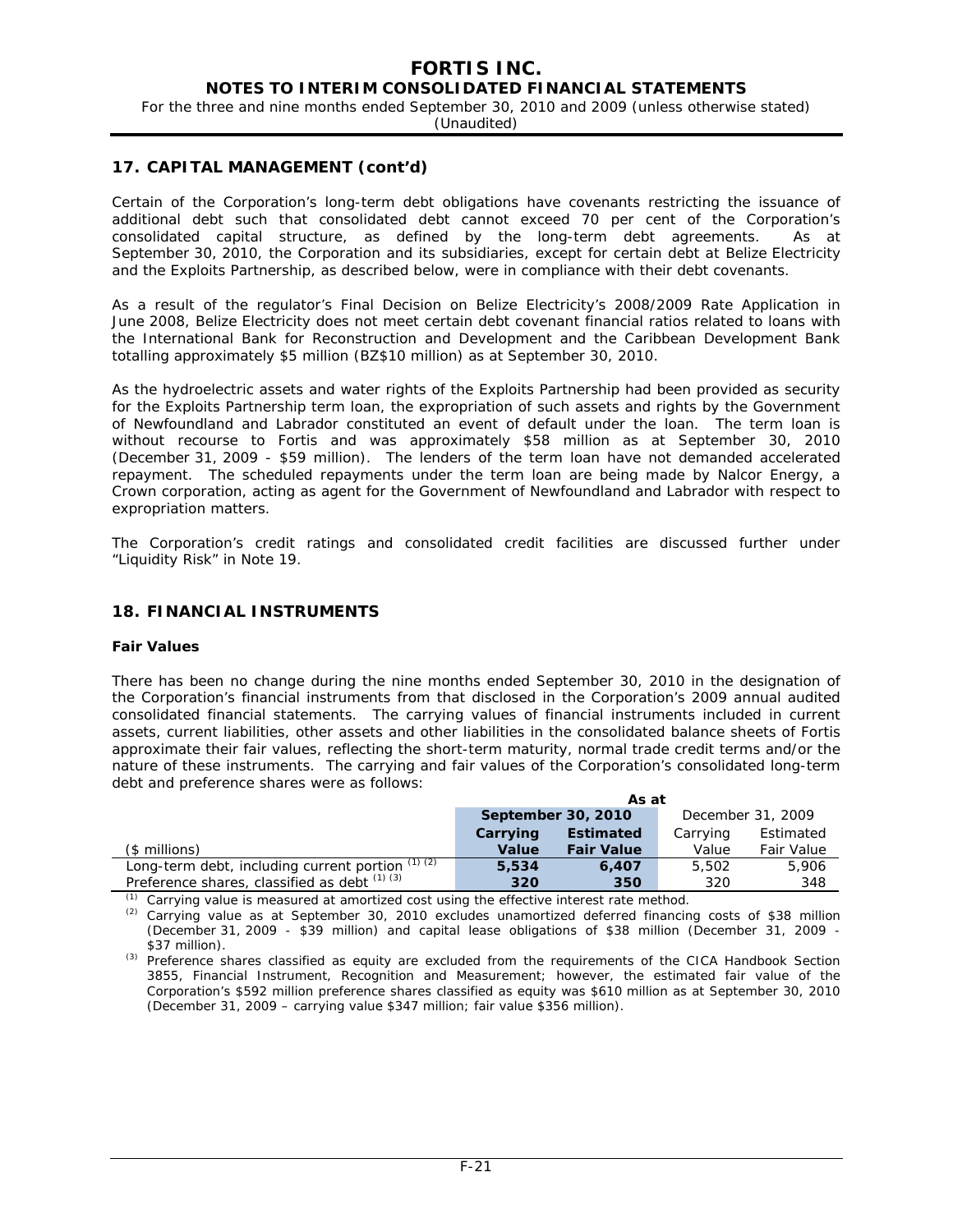For the three and nine months ended September 30, 2010 and 2009 (unless otherwise stated)

(Unaudited)

#### **18. FINANCIAL INSTRUMENTS (cont'd)**

The fair value of long-term debt is calculated using quoted market prices when available. When quoted market prices are not available, the fair value is determined by discounting the future cash flows of the specific debt instrument at an estimated yield to maturity equivalent to benchmark government bonds or treasury bills, with similar terms to maturity, plus a market credit risk premium equal to that of issuers of similar credit quality. Since the Corporation does not intend to settle the long-term debt prior to maturity, the fair value estimate does not represent an actual liability and, therefore, does not include exchange or settlement costs. The fair value of the Corporation's preference shares is determined using quoted market prices.

From time to time, the Corporation and its subsidiaries hedge exposures to fluctuations in interest rates, foreign exchange rates and natural gas prices through the use of derivative financial instruments. The Corporation and its subsidiaries do not hold or issue derivative financial instruments for trading purposes. The following table summarizes the valuation of the Corporation's consolidated derivative financial instruments.

|                                           | As at           |               |                          |                   |                |                    |  |
|-------------------------------------------|-----------------|---------------|--------------------------|-------------------|----------------|--------------------|--|
|                                           |                 |               | September 30, 2010       |                   |                | December, 31, 2009 |  |
|                                           | Term to         | <b>Number</b> | Carrying                 | <b>Estimated</b>  | Carrying       | Estimated          |  |
|                                           | <b>Maturity</b> | οf            | Value                    | <b>Fair Value</b> | Value          | Fair Value         |  |
| Liability                                 | (years)         | Contracts     | $$$ millions)            | (\$ millions)     | $($$ millions) | (\$ millions)      |  |
| Interest rate swap $(1)$ $\overline{(2)}$ | < 1             |               | $\overline{\phantom{0}}$ | -                 |                |                    |  |
| Foreign exchange forward                  |                 |               |                          |                   |                |                    |  |
| contracts $(3)$ $(4)$                     | $< 1$ to 2      |               |                          |                   |                |                    |  |
| Natural gas derivatives: (3) (5)          |                 |               |                          |                   |                |                    |  |
| Swaps and options                         | Up to $4$       | 206           | (202)                    | (202)             | (119)          | (119)              |  |
| Gas purchase contract                     |                 |               |                          |                   |                |                    |  |
| premiums                                  | Up to $3$       | 87            | (2)                      | (2)               | (3)            | (3)                |  |

*(1)* Interest rate swap contract matured in October 2010. The contract had the effect of fixing the rate of interest on the non-revolving credit facilities of Fortis Properties at 5.32 per cent.

*(2)* The fair value measurements are Level 1, based on the three levels that distinguish the level of pricing observability utilized in measuring fair value.

*(3)* The fair value measurements are Level 2, based on the three levels that distinguish the level of pricing observability utilized in measuring fair value.

*(4)* The fair values of the foreign exchange forward contracts were recorded in accounts receivable as at September 30, 2010 and as at December 31, 2009.

*(5)* The fair values of the natural gas derivatives were recorded in accounts payable as at September 30, 2010 and as at December 31, 2009.

The fair values of the Corporation's financial instruments, including derivatives, reflect point-in-time estimates based on current and relevant market information about the instruments as at the balance sheet dates. The estimates cannot be determined with precision as they involve uncertainties and matters of judgment and, therefore, may not be relevant in predicting the Corporation's future consolidated earnings or cash flows.

### **19. FINANCIAL RISK MANAGEMENT**

The Corporation is primarily exposed to credit risk, liquidity risk and market risk as a result of holding financial instruments in the normal course of business.

- **Credit risk** Risk that a third party to a financial instrument might fail to meet its obligations under the terms of the financial instrument.
- **Liquidity risk** Risk that an entity will encounter difficulty in raising funds to meet commitments associated with financial instruments.
- **Market risk** Risk that the fair value or future cash flows of a financial instrument will fluctuate due to changes in market prices. The Corporation is exposed to foreign exchange risk, interest rate risk and commodity price risk.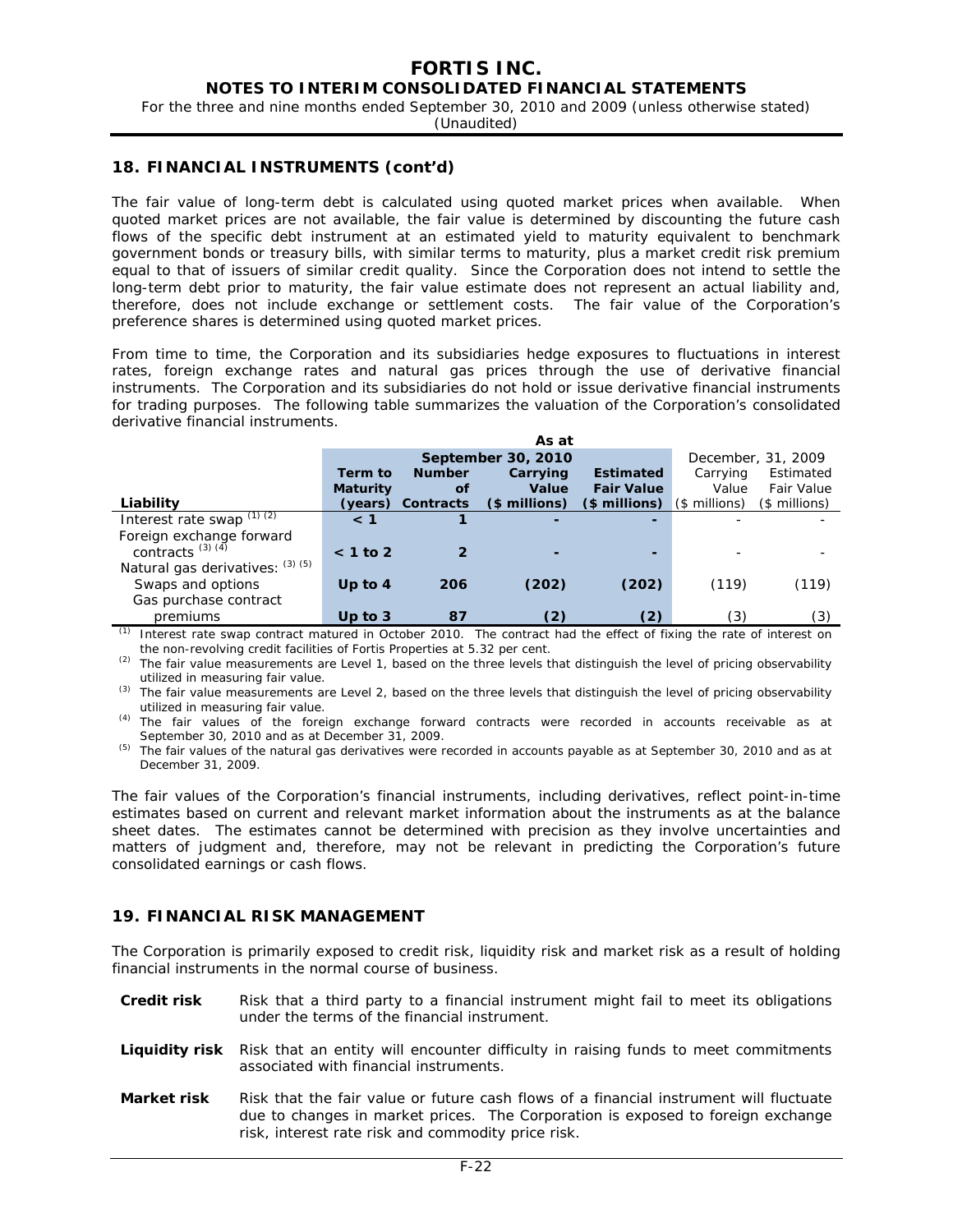For the three and nine months ended September 30, 2010 and 2009 (unless otherwise stated)

(Unaudited)

### **19. FINANCIAL RISK MANAGEMENT (cont'd)**

#### **Credit Risk**

For cash and cash equivalents, trade and other accounts receivable, and other receivables due from customers, the Corporation's credit risk is limited to the carrying value on the consolidated balance sheet. The Corporation generally has a large and diversified customer base, which minimizes the concentration of credit risk. The Corporation and its subsidiaries have various policies to minimize credit risk, which include requiring customer deposits and credit checks for certain customers and performing disconnections and/or using third-party collection agencies for overdue accounts.

FortisAlberta has a concentration of credit risk as a result of its distribution-service billings being to a relatively small group of retailers and, as at September 30, 2010, its gross credit risk exposure was approximately \$106 million, representing the projected value of retailer billings over a 60-day period. The Company has reduced its exposure to approximately \$2 million by obtaining from the retailers either a cash deposit, bond, letter of credit, an investment-grade credit rating from a major rating agency or by having the retailer obtain a financial guarantee from an entity with an investment-grade credit rating.

The Terasen Gas companies are exposed to credit risk in the event of non-performance by counterparties to derivative financial instruments. The Terasen Gas companies are also exposed to credit risk on physical off-system sales. To help mitigate credit risk, the Terasen Gas companies deal with high credit-quality institutions in accordance with established credit-approval practices. The counterparties with which the Terasen Gas companies have significant transactions are A-rated entities or better. The Terasen Gas companies use netting arrangements to reduce credit risk and net settle payments with counterparties where net settlement provisions exist.

The aging analysis of the Corporation's consolidated trade and other accounts receivable, net of an allowance for doubtful accounts of \$17 million as at September 30, 2010 (June 30, 2010 - \$17 million; March 31, 2010 - \$17 million; December 31, 2009 - \$17 million; September 30, 2009 - \$17 million), excluding derivative financial instruments recorded in accounts receivable, was as follows:

|                           | As at       |                 |      |      |                                      |
|---------------------------|-------------|-----------------|------|------|--------------------------------------|
|                           | September   | <b>June 30,</b> |      |      | March 31, December 31, September 30, |
| $($$ millions)            | 30, 2010    | 2010            | 2010 | 2009 | 2009                                 |
| Not past due              | 399         | 442             | 518  | 527  | 305                                  |
| Past due 0-30 days        | 29          | 49              | 63   | 52   | 32                                   |
| Past due 31-60 days       | $\mathbf Q$ | 14              | 14   | 8    | Q                                    |
| Past due 61 days and over |             | 11              |      |      | 10                                   |
|                           | 443         | 516             | 604  | 595  | 356                                  |

As at September 30, 2010, other receivables due from customers of \$6 million (included in other assets) will be received over the next five years and, thereafter, with \$1 million expected to be received in year 1, \$3 million over years 2 and 3, \$1 million over years 4 and 5 and \$1 million due after 5 years.

#### **Liquidity Risk**

The Corporation's consolidated financial position could be adversely affected if it, or one of its subsidiaries, fails to arrange sufficient and cost-effective financing to fund, among other things, capital expenditures and the repayment of maturing debt. The ability to arrange sufficient and cost-effective financing is subject to numerous factors, including the consolidated results of operations and financial position of the Corporation and its subsidiaries, conditions in capital and bank credit markets, ratings assigned by rating agencies and general economic conditions.

To help mitigate liquidity risk, the Corporation and its larger regulated utilities have secured committed credit facilities to support short-term financing of capital expenditures and seasonal working capital requirements.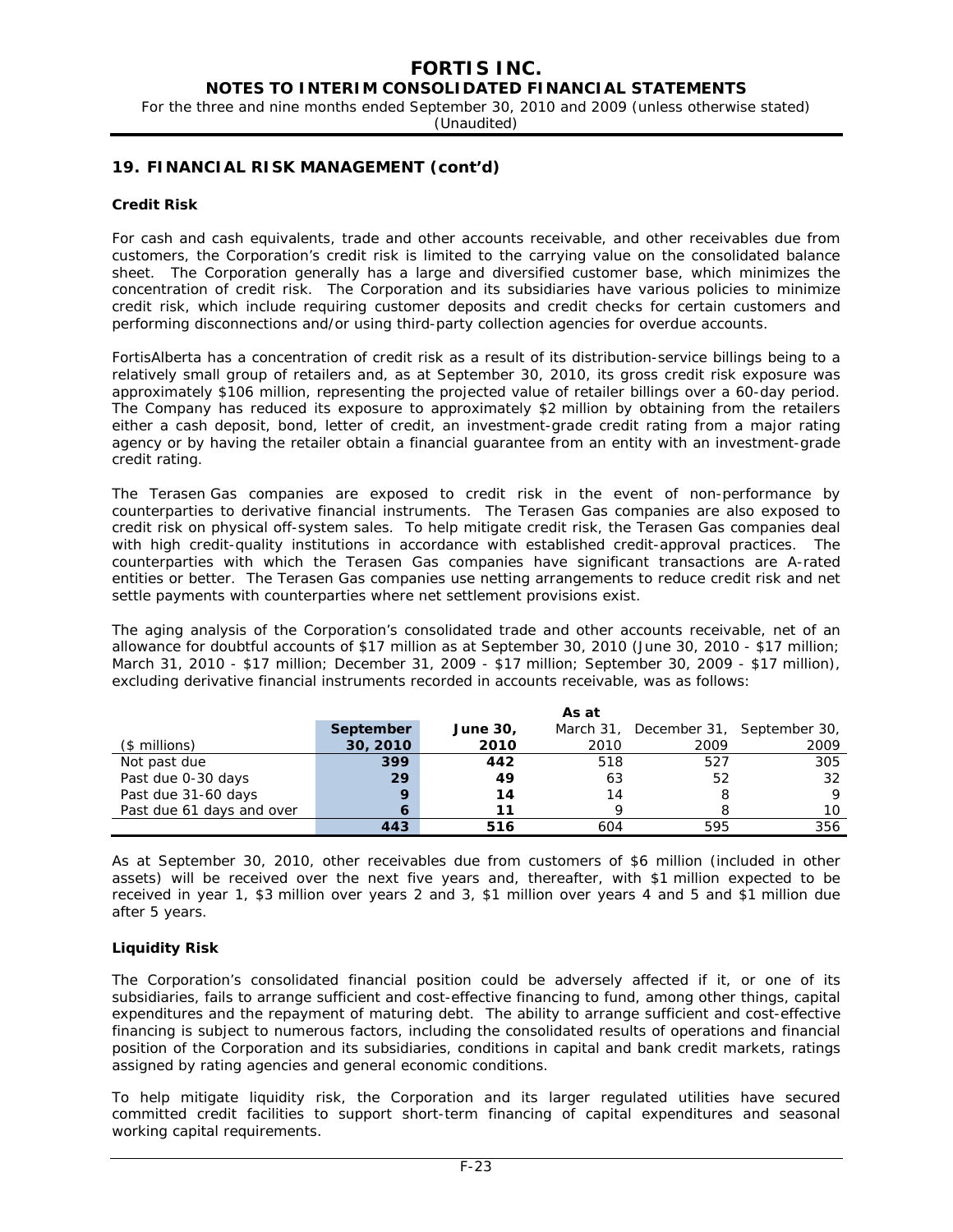For the three and nine months ended September 30, 2010 and 2009 (unless otherwise stated)

(Unaudited)

### **19. FINANCIAL RISK MANAGEMENT (cont'd)**

#### **Liquidity Risk (cont'd)**

The Corporation's committed credit facility is available for interim financing of acquisitions and for general corporate purposes. Depending on the timing of cash payments from the subsidiaries, borrowings under the Corporation's committed credit facility may be required from time to time to support the servicing of debt and payment of dividends. As at September 30, 2010, average annual consolidated long-term debt maturities and repayments over the next five years are expected to be approximately \$320 million. The combination of available credit facilities and relatively low annual debt maturities and repayments provide the Corporation and its subsidiaries with flexibility in the timing of access to capital markets.

As at September 30, 2010, the Corporation and its subsidiaries had consolidated credit facilities of approximately \$2.1 billion, of which \$1.2 billion was unused. The credit facilities are syndicated almost entirely with the seven largest Canadian banks, with no one bank holding more than 25 per cent of these facilities.

The following table outlines the credit facilities of the Corporation and its subsidiaries.

|                               |           |                  |            |                      | As at        |
|-------------------------------|-----------|------------------|------------|----------------------|--------------|
|                               | Corporate | Regulated        |            | Fortis September 30, | December 31, |
| $($$ millions)                | and Other | <b>Utilities</b> | Properties | 2010                 | 2009         |
| Total credit facilities       | 645       | 1,453            | 13         | 2.111                | 2.153        |
| Credit facilities utilized:   |           |                  |            |                      |              |
| Short-term borrowings         |           | (340)            | (1)        | (341)                | (415)        |
| Long-term debt (including     |           |                  |            |                      |              |
| current portion) (Note 7)     | (214)     | (244)            |            | (458)                | (208)        |
| Letters of credit outstanding |           | (111)            |            | (112)                | (100)        |
| Credit facilities unused      | 430       | 758              | 12         | 1,200                | 1,430        |

As at September 30, 2010 and December 31, 2009, certain borrowings under the Corporation's and subsidiaries' credit facilities were classified as long-term debt. These borrowings are under long-term committed credit facilities and management's intention is to refinance these borrowings with long-term permanent financing during future periods.

In February 2010, Maritime Electric renewed its \$50 million unsecured committed revolving credit facility, which matures annually in March. During the second quarter of 2010, Maritime Electric increased its unsecured committed revolving credit facility by \$10 million.

In April 2010, FortisBC amended its credit facility agreement obtaining an extension to the maturity of its \$150 million unsecured committed revolving credit facility with \$100 million now maturing in May 2013 and \$50 million now maturing in May 2011.

In May 2010, TGVI entered into a two-year \$300 million unsecured committed revolving credit facility to replace its \$350 million credit facility that was due to mature in January 2011. The terms of the new \$300 million credit facility are substantially similar to the terms of the former \$350 million credit facility, but there is an increase in pricing reflecting current general market conditions.

In August 2010, Newfoundland Power renegotiated and amended its \$100 million unsecured committed credit facility obtaining an extension to the maturity of the facility to August 2013 from August 2011. The amended credit facility agreement reflects an increase in pricing due to current general market conditions but, otherwise, contains substantially similar terms and conditions as the previous credit facility agreement.

The Corporation and its currently rated utilities target investment-grade credit ratings to maintain capital market access at reasonable interest rates.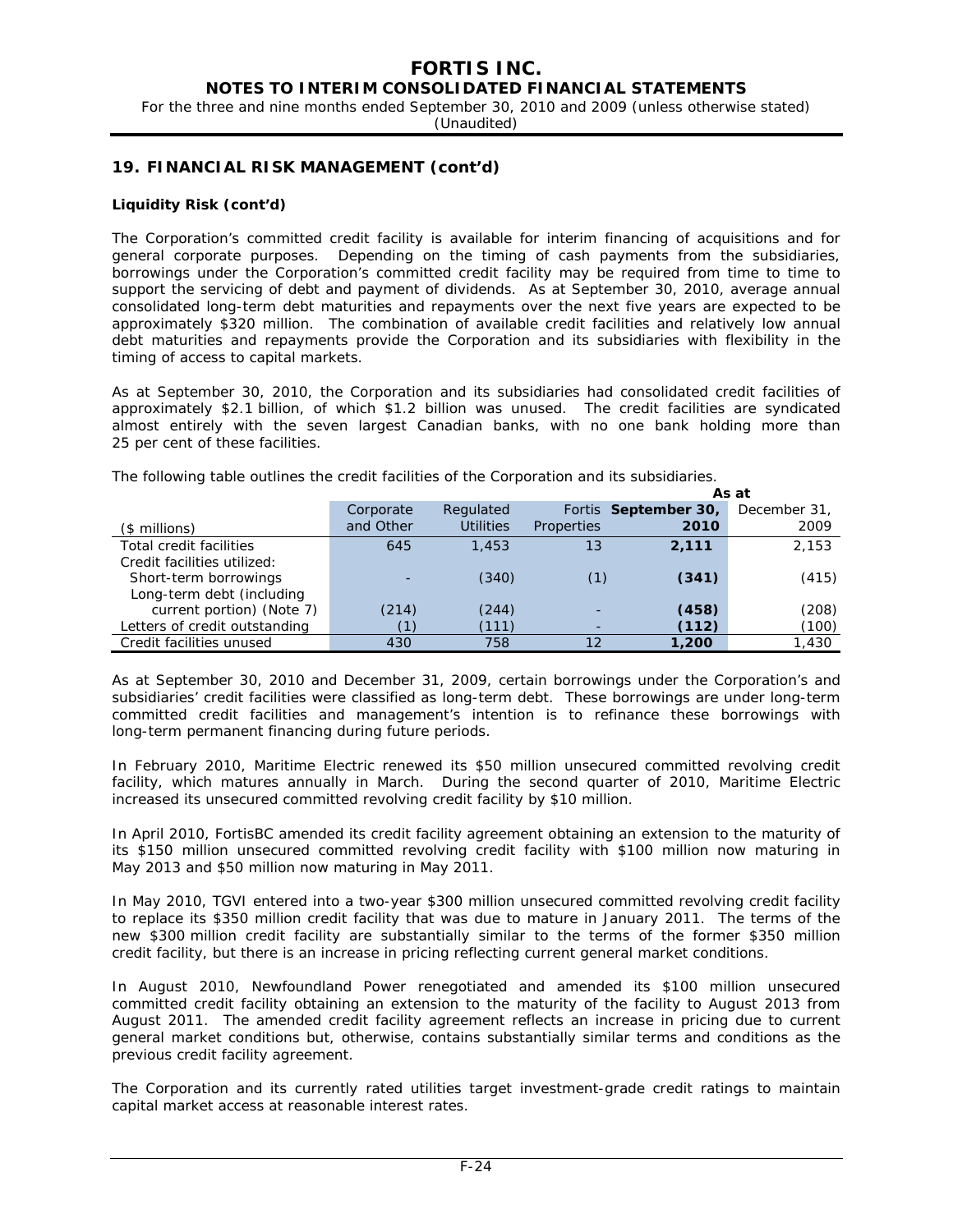For the three and nine months ended September 30, 2010 and 2009 (unless otherwise stated)

(Unaudited)

### **19. FINANCIAL RISK MANAGEMENT (cont'd)**

#### **Liquidity Risk (cont'd)**

As at September 30, 2010, the Corporation's credit ratings were as follows:

| Standard & Poor's | A-(stable) (long-term corporate and unsecured debt credit rating) |
|-------------------|-------------------------------------------------------------------|
| <b>DBRS</b>       | BBB(high) (unsecured debt credit rating)                          |

In October 2010, DBRS upgraded the Corporation's unsecured debt credit rating to A(low) from BBB(high).

The credit ratings reflect the Corporation's low business-risk profile and diversity of its operations, the stand-alone nature and financial separation of each of the regulated subsidiaries of Fortis, management's commitment to maintaining low levels of debt at the holding company level and the significant reduction in external debt at Terasen, the Corporation's strong credit metrics, and the Corporation's demonstrated ability and continued focus of acquiring and integrating stable regulated utility businesses financed on a conservative basis.

The following is an analysis of the contractual maturities of the Corporation's consolidated financial liabilities as at September 30, 2010.

| <b>Financial Liabilities</b>                      | Due      | Due in        | Due in  | Due     |                  |
|---------------------------------------------------|----------|---------------|---------|---------|------------------|
|                                                   | within 1 | years 2       | years 4 | after 5 |                  |
| $($$ millions)                                    | year     | and 3         | and 5   | years   | Total            |
| Short-term borrowings                             | 341      |               |         |         | 341              |
| Trade and other accounts payable                  | 622      |               |         |         | 622              |
| Natural gas derivatives (1)                       | 131      | 60            | 10      |         | 201              |
| Foreign exchange forward contracts <sup>(2)</sup> | 9        | 5             |         |         | 14               |
| Dividends payable                                 | 52       |               |         |         | 52               |
| Customer deposits <sup>(3)</sup>                  |          | $\mathcal{P}$ |         | 2       | $\boldsymbol{6}$ |
| Long-term debt, including current portion $(4)$   | 155      | 594           | 839     | 3,946   | 5,534            |
| Interest obligations on long-term debt            | 329      | 639           | 589     | 4,502   | 6,059            |
| Preference shares, classified as debt             |          | 123           |         | 197     | 320              |
| Preference share dividend obligations             |          |               |         |         |                  |
| classified as finance charges                     | 17       | 33            | 19      | 10      | 79               |
|                                                   | 1,657    | 1,456         | 1,458   | 8,657   | 13,228           |

*(1)* Amounts disclosed are on a gross cash flow basis. The derivatives were recorded in accounts payable at fair value as at September 30, 2010 at \$204 million.

*(2)* Amounts disclosed are on a gross cash flow basis. The contracts were recorded in accounts receivable at fair value as at September 30, 2010 at less than \$1 million.

*(3)* Customer deposits were recorded in other liabilities as at September 30, 2010.

*(4)* Excludes deferred financing costs of \$38 million and capital lease obligations of \$38 million

#### **Market Risk**

#### *Foreign Exchange Risk*

The Corporation's earnings from, and net investment in, self-sustaining foreign subsidiaries are exposed to fluctuations in the US dollar-to-Canadian dollar exchange rate. The Corporation has effectively decreased the above exposure through the use of US dollar borrowings at the corporate level. The foreign exchange gain or loss on the translation of US dollar-denominated interest expense partially offsets the foreign exchange loss or gain on the translation of the Corporation's foreign subsidiaries' earnings, which are denominated in US dollars or a currency pegged to the US dollar. Belize Electricity's reporting currency is the Belizean dollar while the reporting currency of Caribbean Utilities, Fortis Turks and Caicos, FortisUS Energy Corporation and Belize Electric Company Limited is the US dollar. The Belizean dollar is pegged to the US dollar at BZ\$2.00=US\$1.00.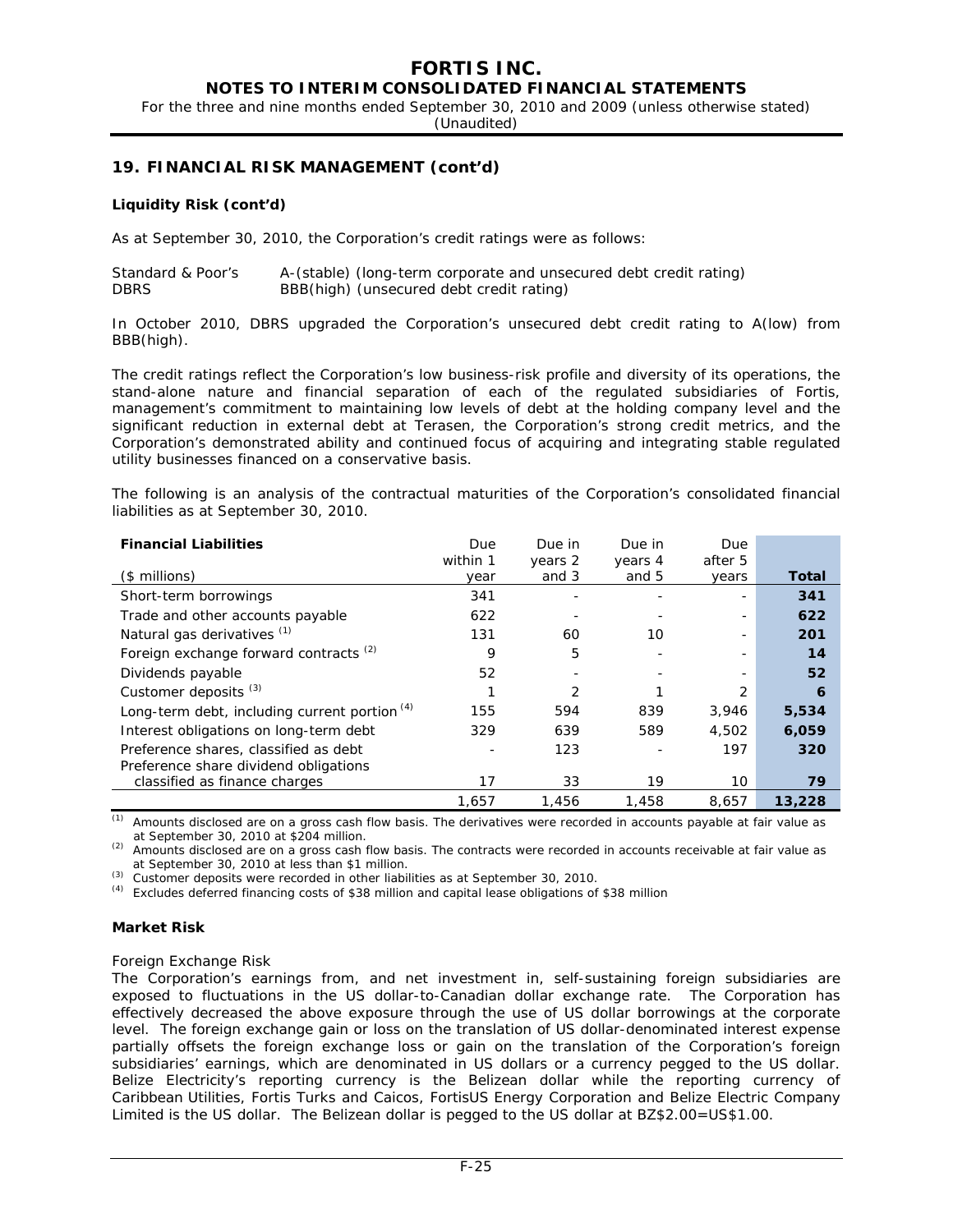### **NOTES TO INTERIM CONSOLIDATED FINANCIAL STATEMENTS**

For the three and nine months ended September 30, 2010 and 2009 (unless otherwise stated)

(Unaudited)

### **19. FINANCIAL RISK MANAGEMENT (cont'd)**

#### **Market Risk (cont'd)**

#### *Foreign Exchange Risk (cont'd)*

As at September 30, 2010, the Corporation's corporately issued US\$390 million (December 31, 2009 - US\$390 million) long-term debt had been designated as a hedge of a portion of the Corporation's foreign net investments. As at September 30, 2010, the Corporation had approximately US\$199 million (December 31, 2009 – US\$174 million) in foreign net investments remaining to be hedged. Foreign currency exchange rate fluctuations associated with the translation of the Corporation's corporately held US dollar borrowings that are designated as hedges are recorded in other comprehensive income and serve to help offset unrealized foreign currency exchange gains and losses on the foreign net investments, which are also recorded in other comprehensive income.

TGI and TGVI's US dollar payments under contracts for the implementation of a customer information system and the construction of a liquefied natural gas storage facility, respectively, expose the utilities to fluctuations in the US dollar-to-Canadian dollar exchange rate. TGI and TGVI have entered into foreign exchange forward contracts to hedge this exposure and any increase or decrease in the fair value of the foreign exchange forward contracts is deferred for recovery from, or refund to, customers in future rates, subject to regulatory approval.

#### *Interest Rate Risk*

The Corporation and its subsidiaries are exposed to interest rate risk associated with short-term borrowings and floating-rate debt. The Corporation and its subsidiaries may enter into interest rate swap agreements to help reduce this risk.

As at September 30, 2010, Fortis Properties was party to one interest rate swap agreement that effectively fixed the interest rate on variable-rate borrowings. The interest rate swap agreement matured in October 2010.

The Terasen Gas companies and FortisBC have regulatory approval to defer any increase or decrease in interest expense resulting from fluctuations in interest rates associated with variable-rate debt for recovery from, or refund to, customers in future rates.

#### *Commodity Price Risk*

The Terasen Gas companies are exposed to commodity price risk associated with changes in the market price of natural gas. This risk is minimized by entering into natural gas derivatives that effectively fix the price of natural gas purchases. The price risk-management strategy of the Terasen Gas companies aims to improve the likelihood that natural gas prices remain competitive with electricity rates, temper gas price volatility on customer rates and reduce the risk of regional price discrepancies. The natural gas derivatives are recorded on the consolidated balance sheet at fair value and any change in the fair value is deferred as a regulatory asset or liability, subject to regulatory approval, for recovery from, or refund to, customers in future rates.

### **20. CONTINGENT LIABILITIES AND COMMITMENTS**

#### **Contingent Liabilities**

The Corporation and its subsidiaries are subject to various legal proceedings and claims associated with ordinary course business operations. Management believes that the amount of liability, if any, from these actions would not have a material effect on the Corporation's consolidated financial position or results of operations. There were no material changes in the Corporation's contingencies from those disclosed in the Corporation's 2009 annual audited consolidated financial statements, except as described below.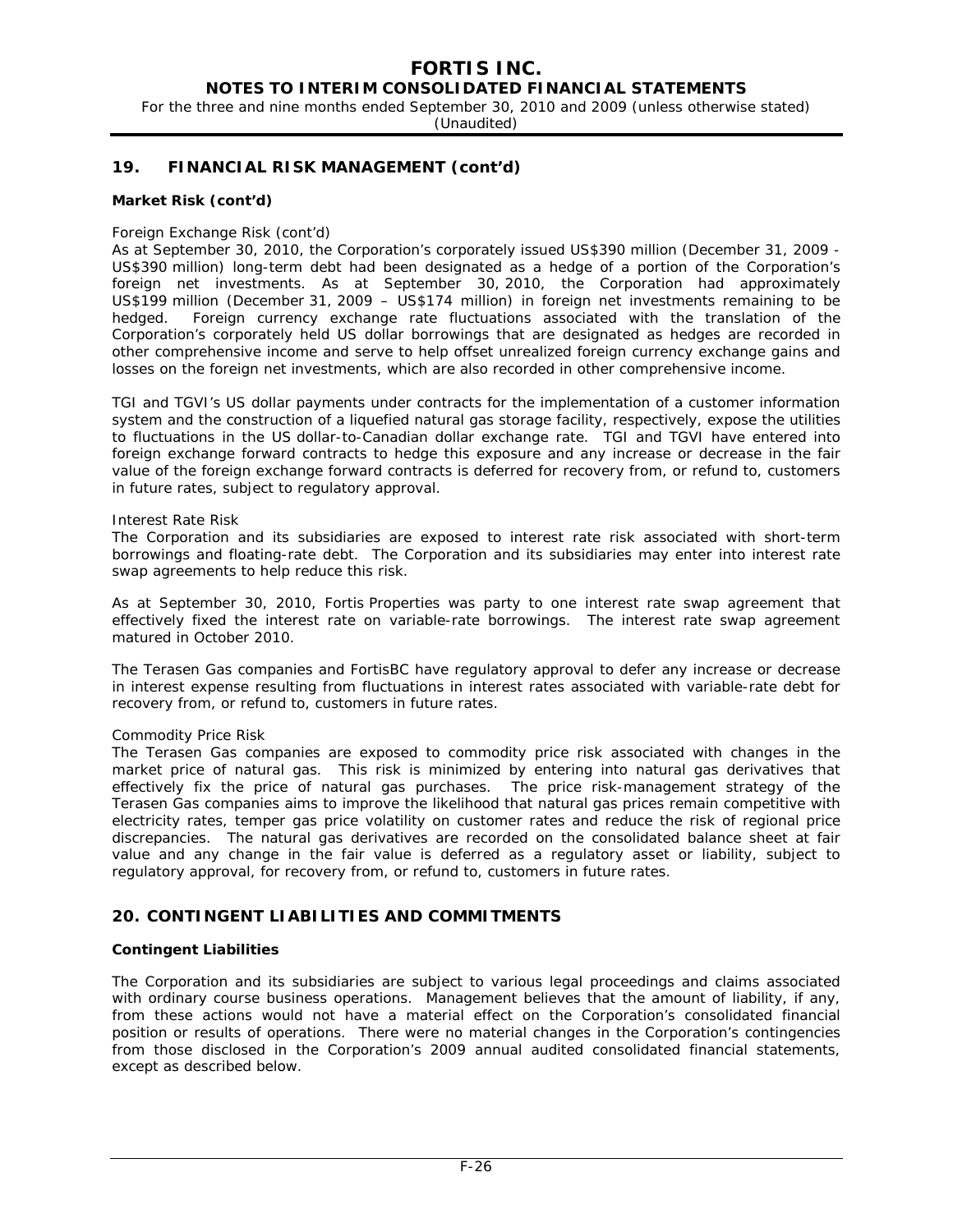**NOTES TO INTERIM CONSOLIDATED FINANCIAL STATEMENTS** 

For the three and nine months ended September 30, 2010 and 2009 (unless otherwise stated)

(Unaudited)

### **20. CONTINGENT LIABILITIES AND COMMITMENTS (cont'd)**

#### **Terasen**

TGI had disputed a \$7 million assessment of British Columbia Social Services Tax representing additional provincial sales tax and interest on the Southern Crossing Pipeline, which was completed in 2000. The amount was paid in full in 2006 to avoid the accrual of further interest and was recorded as a long-term regulatory deferral asset (Note 5). TGI was successful in its appeal to the British Columbia Court of Appeal, which took place in May 2010. During the third quarter of 2010, TGI received a refund of the majority of the balance with the amount withheld relating to a separate reassessment.

In 2009, Terasen was named, along with other defendants, in an action related to damages to property and chattels, including contamination to sewer lines and costs associated with remediation, related to the rupture in July 2007 of an oil pipeline owned and operated by Kinder Morgan. Terasen has filed a statement of defence but the claim is in its early stages. During the second quarter of 2010, Terasen was added as a third party in all of the related actions and all claims are expected to be tried at the same time. The amount and outcome of the actions are indeterminable at this time and, accordingly, no amount has been accrued in the consolidated financial statements.

#### **Maritime Electric**

In June 2010, Maritime Electric reached a Settlement Agreement with Canada Revenue Agency related to the reassessment of the Company's 1997-2004 taxation years. In the Settlement Agreement, Maritime Electric's treatment of the Energy Cost Adjustment Mechanism was accepted; however, the reassessments with respect to customer rebate adjustments and the Company's settlement payment to New Brunswick Power regarding the write-down of Point Lepreau would stand. During the third quarter of 2010, final reassessments were received and Canada Revenue Agency refunded the Company's \$6 million deposit. As ordered by its regulator, the \$6 million refund has been applied to the outstanding balance associated with the operation of the Energy Cost Adjustment Mechanism.

#### **Commitments**

There were no material changes in the nature and amount of the Corporation's commitments from the commitments disclosed in the Corporation's 2009 annual audited consolidated financial statements.

### **21. SUBSEQUENT EVENTS**

In October 2010, the Corporation, in partnership with Columbia Power Corporation and Columbia Basin Trust ("CPC/CBT"), concluded definitive agreements to construct a 335-megawatt hydroelectric generating facility (the "Waneta Expansion") at an estimated cost of approximately \$900 million, and SNC-Lavalin was awarded a contract for approximately \$590 million to design and build the Waneta Expansion. The facility is sited adjacent to the Waneta Dam and powerhouse facilities on the Pend d'Oreille River, south of Trail, British Columbia. CBC/CBT are both 100 per cent owned corporations of the Government of British Columbia. Fortis owns a 51 per cent interest in the Waneta Expansion and will operate and maintain the non-regulated investment when the facility comes into service, which is expected in spring 2015. Construction is expected to start in November 2010. The Waneta Expansion will be included in the Canal Plant Agreement and will receive fixed energy and capacity entitlements based upon long-term average water flows, thereby significantly reducing hydrologic risk associated with the project. The energy, approximately 630 GWh, (and associated capacity required to deliver such energy) for the Waneta Expansion will be sold to BC Hydro under a long-term energy purchase agreement. The surplus capacity, equal to 234 MW on an average annual basis, will be sold to FortisBC under a long-term capacity purchase agreement, which was accepted by the BCUC in September 2010.

In October 2010, FortisAlberta issued 40-year \$125 million 4.80% unsecured debentures, the net proceeds of which will be used to repay committed credit facility borrowings that were incurred primarily to finance capital expenditures, and for general corporate purposes.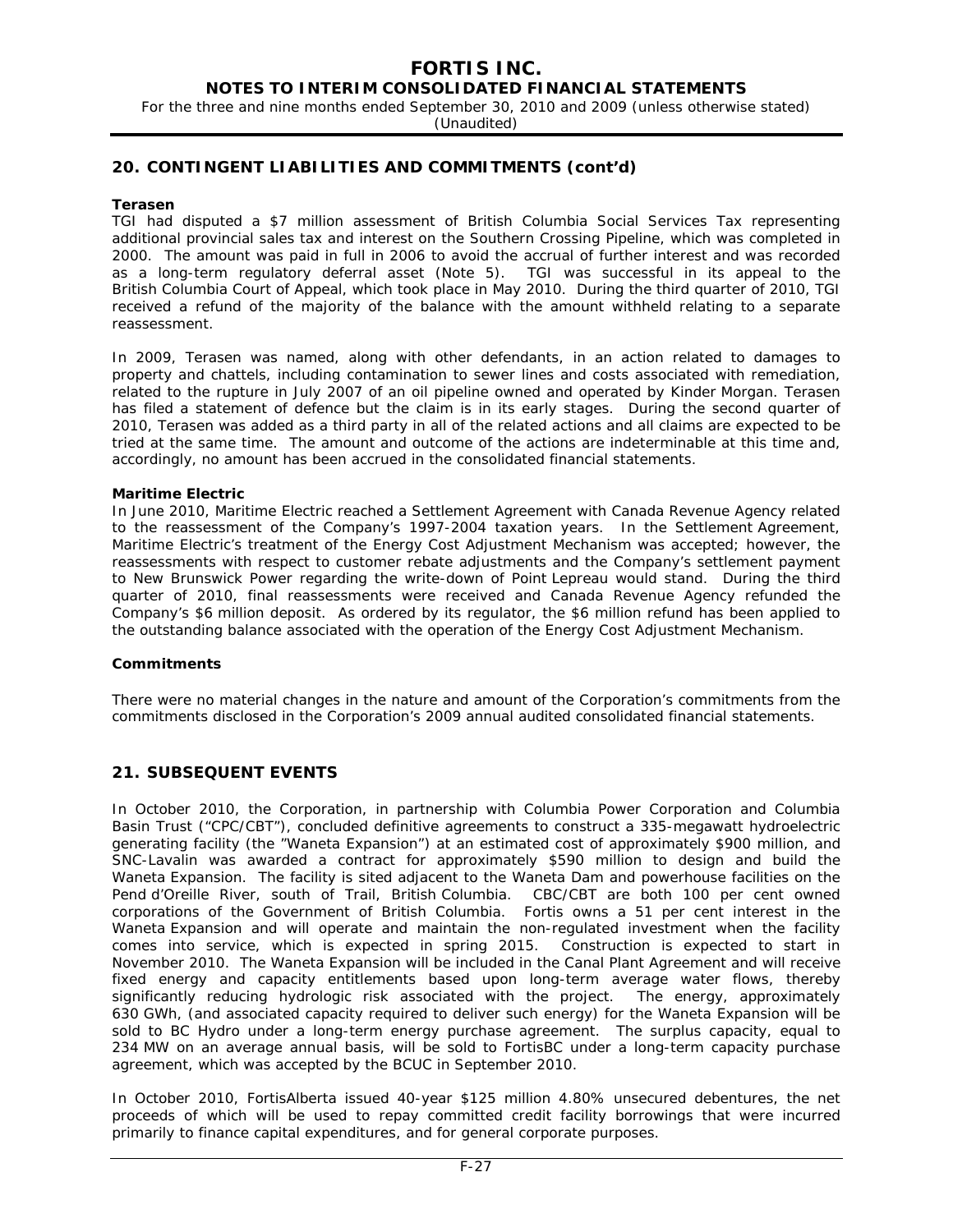For the three and nine months ended September 30, 2010 and 2009 (unless otherwise stated)

(Unaudited)

## **21. SUBSEQUENT EVENTS (cont'd)**

In October 2010, Fortis redeemed its maturing \$100 million 7.40% senior unsecured debentures with proceeds from borrowings under the Corporation's committed credit facility.

## **22. COMPARATIVE FIGURES**

Certain comparative figures have been reclassified to comply with current period classifications, the most significant of which related to the Terasen Gas companies and included an \$11 million decrease in long-term regulatory assets, a \$10 million increase in utility capital assets, a \$3 million increase in intangible assets, an \$8 million increase in long-term regulatory liabilities, and a \$6 million decrease in long-term future income tax liabilities.